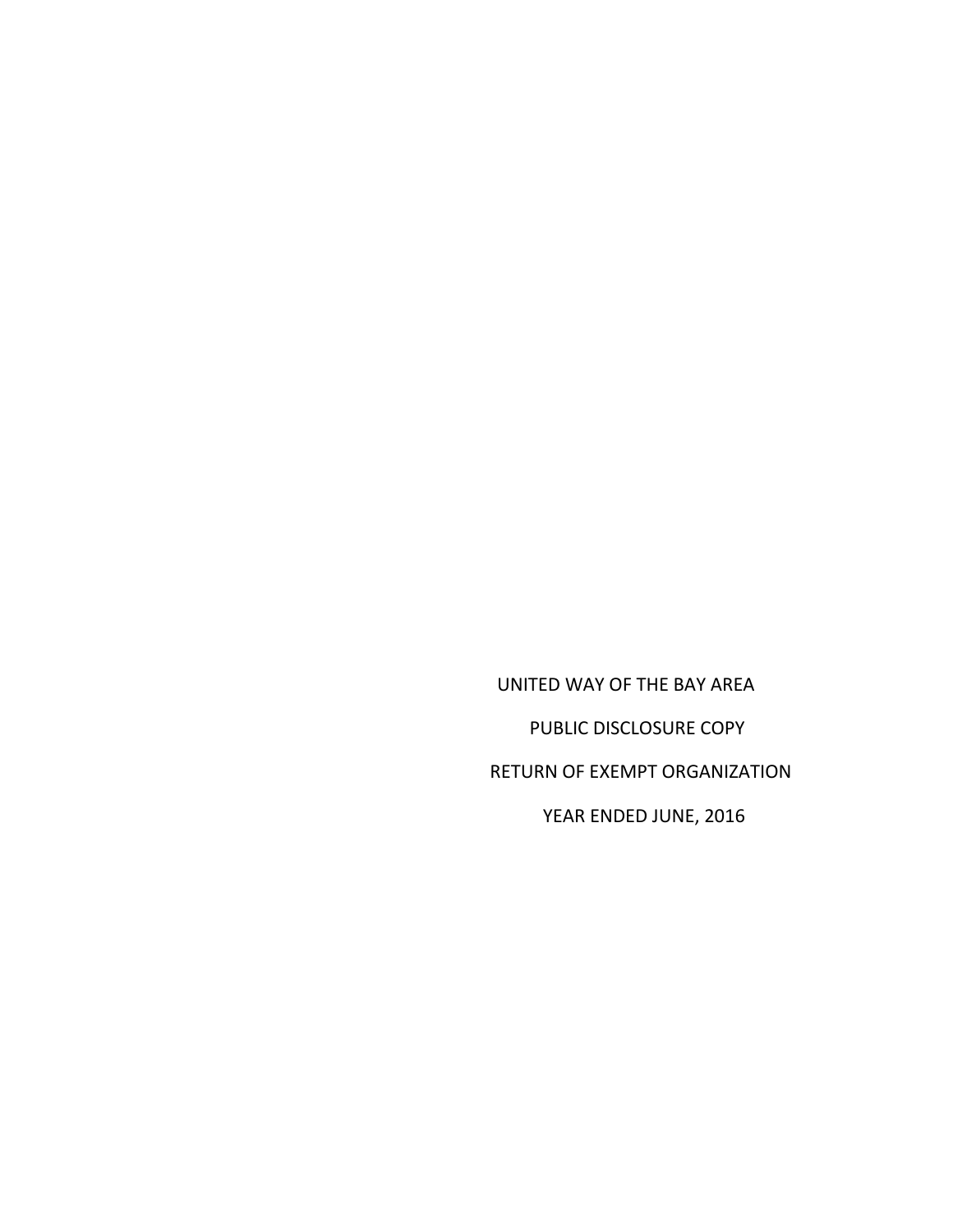|                           |                             |                            | PUBLIC DISCLOSURE COPY **<br><b>Return of Organization Exempt From Income Tax</b>                                                                                          |            |                                                                       | OMB No. 1545-0047                                         |
|---------------------------|-----------------------------|----------------------------|----------------------------------------------------------------------------------------------------------------------------------------------------------------------------|------------|-----------------------------------------------------------------------|-----------------------------------------------------------|
|                           | Form <b>990</b>             |                            | Under section 501(c), 527, or 4947(a)(1) of the Internal Revenue Code (except private foundations)                                                                         |            |                                                                       |                                                           |
|                           |                             | Department of the Treasury | Do not enter social security numbers on this form as it may be made public.                                                                                                |            |                                                                       | Open to Public                                            |
|                           | Internal Revenue Service    |                            | Information about Form 990 and its instructions is at www.irs.gov/form990.                                                                                                 |            |                                                                       | Inspection                                                |
|                           |                             |                            | 2015<br>JUL 1,<br>A For the 2015 calendar year, or tax year beginning                                                                                                      |            | and ending JUN 30, 2016                                               |                                                           |
| <b>B</b> Check if         | applicable:                 |                            | <b>C</b> Name of organization                                                                                                                                              |            | D Employer identification number                                      |                                                           |
|                           | Address<br>change           |                            | UNITED WAY OF THE BAY AREA                                                                                                                                                 |            |                                                                       |                                                           |
|                           | Name<br>change              |                            | Doing business as                                                                                                                                                          |            |                                                                       | 94-1312348                                                |
|                           | Initial<br>return           |                            | Number and street (or P.O. box if mail is not delivered to street address)                                                                                                 | Room/suite | E Telephone number                                                    |                                                           |
|                           | Final<br>return/<br>termin- |                            | 1000<br>550 KEARNY ST                                                                                                                                                      |            |                                                                       | $415 - 808 - 4300$                                        |
|                           | ated<br>Amended             |                            | City or town, state or province, country, and ZIP or foreign postal code                                                                                                   |            | G Gross receipts \$                                                   | 36, 385, 892.                                             |
|                           | ∣return<br> Applica-        |                            | SAN FRANCISCO, CA 94108                                                                                                                                                    |            | $H(a)$ is this a group return                                         |                                                           |
|                           | tion<br>pending             |                            | F Name and address of principal officer: ANNE WILSON<br>SAME AS C ABOVE                                                                                                    |            | for subordinates?<br>$H(b)$ Are all subordinates included? $\Box$ Yes | $\blacksquare$ Yes $\boxed{\text{X}}$ No<br>No            |
|                           |                             |                            | Tax-exempt status: $\boxed{\mathbf{X}}$ 501(c)(3)<br>$4947(a)(1)$ or<br>$501(c)$ (<br>$\blacktriangleleft$ (insert no.)                                                    | 527        |                                                                       | If "No," attach a list. (see instructions)                |
|                           |                             |                            | J Website: WWW.UWBA.ORG                                                                                                                                                    |            | $H(c)$ Group exemption number $\blacktriangleright$                   |                                                           |
|                           |                             |                            | K Form of organization: X Corporation<br>Other $\blacktriangleright$<br>Trust<br>Association                                                                               |            |                                                                       | L Year of formation: $1922$ M State of legal domicile: CA |
| Part I                    |                             | Summary                    |                                                                                                                                                                            |            |                                                                       |                                                           |
|                           | 1.                          |                            | Briefly describe the organization's mission or most significant activities: TO BE THE CATALYST THAT ENABLES                                                                |            |                                                                       |                                                           |
|                           |                             |                            | PEOPLE TO STRENGTHEN THEIR COMMUNITIES BY INVESTING IN ONE ANOTHER.                                                                                                        |            |                                                                       |                                                           |
| Activities & Governance   | 2                           |                            | Check this box $\blacktriangleright$ $\blacksquare$ if the organization discontinued its operations or disposed of more than 25% of its net assets.                        |            |                                                                       |                                                           |
|                           | З                           |                            | Number of voting members of the governing body (Part VI, line 1a)                                                                                                          |            | 3                                                                     | 31                                                        |
|                           | 4                           |                            |                                                                                                                                                                            |            | 4                                                                     | $\overline{31}$                                           |
|                           | 5                           |                            |                                                                                                                                                                            |            | 5                                                                     | 95                                                        |
|                           |                             |                            |                                                                                                                                                                            |            | 6                                                                     | 7412                                                      |
|                           |                             |                            |                                                                                                                                                                            |            | 7a                                                                    | 0.                                                        |
|                           |                             |                            |                                                                                                                                                                            |            | 7b                                                                    | 0.                                                        |
|                           |                             |                            |                                                                                                                                                                            |            | <b>Prior Year</b>                                                     | <b>Current Year</b>                                       |
|                           | 8                           |                            | Contributions and grants (Part VIII, line 1h)                                                                                                                              |            | 34, 165, 180.                                                         | 33,624,151.                                               |
| Revenue                   | 9                           |                            | Program service revenue (Part VIII, line 2g)                                                                                                                               |            | $\overline{266}$ , 648.                                               | 437,484.                                                  |
|                           | 10                          |                            |                                                                                                                                                                            |            | 518,424.                                                              | 139,751.                                                  |
|                           | 11                          |                            | Other revenue (Part VIII, column (A), lines 5, 6d, 8c, 9c, 10c, and 11e)                                                                                                   |            | $-108,547.$                                                           | $-90,986.$                                                |
|                           | 12                          |                            | Total revenue - add lines 8 through 11 (must equal Part VIII, column (A), line 12)                                                                                         |            | 34,841,705.                                                           | 34, 110, 400.                                             |
|                           | 13                          |                            | Grants and similar amounts paid (Part IX, column (A), lines 1-3)                                                                                                           |            | $\overline{22}$ , 601, 491.                                           | 21,706,299.                                               |
|                           | 14                          |                            |                                                                                                                                                                            |            | 0.                                                                    | 0.                                                        |
|                           |                             |                            | 15 Salaries, other compensation, employee benefits (Part IX, column (A), lines 5-10)                                                                                       |            | 8,837,674.                                                            | 7,494,816.                                                |
| Expenses                  |                             |                            |                                                                                                                                                                            |            | 0.                                                                    | 0.                                                        |
|                           |                             |                            | $\blacktriangleright$ 2,393,270.<br><b>b</b> Total fundraising expenses (Part IX, column (D), line 25)                                                                     |            |                                                                       |                                                           |
|                           | 17                          |                            |                                                                                                                                                                            |            | 5,022,586.                                                            | 4,927,808.                                                |
|                           | 18                          |                            | Total expenses. Add lines 13-17 (must equal Part IX, column (A), line 25)                                                                                                  |            | $\overline{36,461,751}$ .                                             | 34, 128, 923.                                             |
|                           | 19                          |                            | Revenue less expenses. Subtract line 18 from line 12                                                                                                                       |            | $-1,620,046$ .                                                        | $-18,523.$                                                |
| t Assets or<br>d Balances |                             |                            |                                                                                                                                                                            |            | <b>Beginning of Current Year</b><br>22,497,273.                       | <b>End of Year</b><br>21,904,216.                         |
|                           | 20                          |                            | Total assets (Part X, line 16)                                                                                                                                             |            | 11,088,658.                                                           | 13,423,575.                                               |
|                           | 21                          |                            | Total liabilities (Part X, line 26)                                                                                                                                        |            | 11,408,615.                                                           | 8,480,641.                                                |
| Part II                   | -22                         | <b>Signature Block</b>     |                                                                                                                                                                            |            |                                                                       |                                                           |
|                           |                             |                            | Under penalties of perjury, I declare that I have examined this return, including accompanying schedules and statements, and to the best of my knowledge and belief, it is |            |                                                                       |                                                           |
|                           |                             |                            | true, correct, and complete. Declaration of preparer (other than officer) is based on all information of which preparer has any knowledge.                                 |            |                                                                       |                                                           |
|                           |                             |                            | <b>PUBLIC DISCLOSURE COPY</b>                                                                                                                                              |            |                                                                       |                                                           |
| Sign                      |                             |                            | Signature of officer                                                                                                                                                       |            | Date                                                                  |                                                           |
| Here                      |                             |                            | JOAN CATHERINE BRAUN, CFAO                                                                                                                                                 |            |                                                                       |                                                           |

|          | Type or print name and title                                                      |                                  |                                                                  |
|----------|-----------------------------------------------------------------------------------|----------------------------------|------------------------------------------------------------------|
|          | Print/Type preparer's name                                                        | Preparer's signature             | Date<br><b>PTIN</b><br>Check                                     |
| Paid     | TRACY S. PAGLIA                                                                   | PAGLIA<br>TRACY<br>$S_{\bullet}$ | P00366884<br>$\left[0\,2\,/\,1\,3\,/\,1\,7\right]$ self-employed |
| Preparer | Firm's name MOSS ADAMS LLP                                                        |                                  | $1$ Firm's EIN $\triangleright$ 91-0189318                       |
| Use Only | Firm's address 101 SECOND STREET SUITE 900                                        |                                  |                                                                  |
|          | SAN FRANCISCO, CA 94105                                                           |                                  | $'$ Phone no. $415 - 956 - 1500$                                 |
|          | May the IRS discuss this return with the preparer shown above? (see instructions) |                                  | x<br>Yes<br>No                                                   |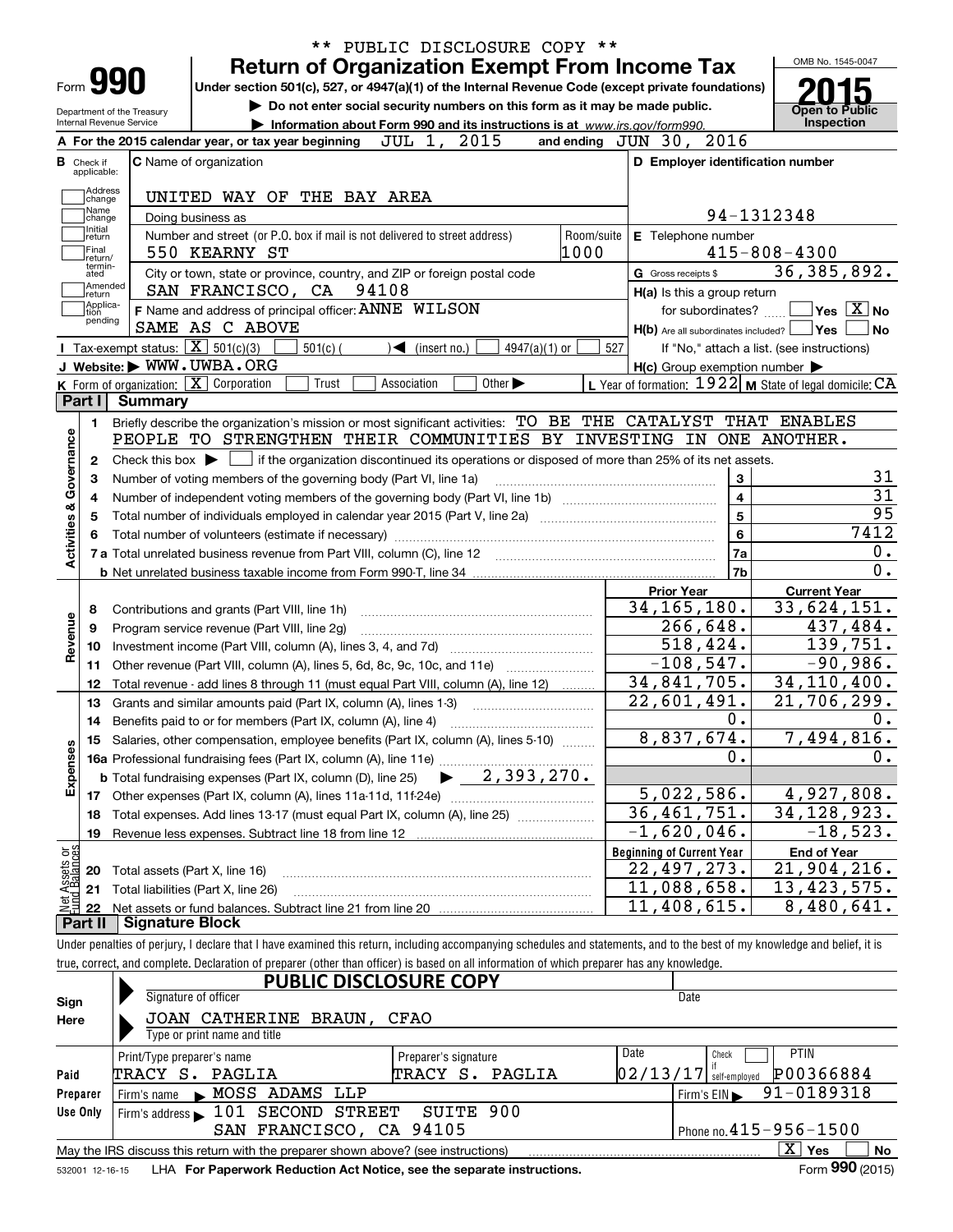| 1.           | $\overline{\mathbf{x}}$<br>Briefly describe the organization's mission:                                                                                                                                                                              |
|--------------|------------------------------------------------------------------------------------------------------------------------------------------------------------------------------------------------------------------------------------------------------|
|              | TO BE THE CATALYST THAT ENABLES PEOPLE TO STRENGTHEN THEIR COMMUNITIES                                                                                                                                                                               |
|              | BY INVESTING IN ONE ANOTHER.                                                                                                                                                                                                                         |
|              |                                                                                                                                                                                                                                                      |
|              |                                                                                                                                                                                                                                                      |
| $\mathbf{2}$ | Did the organization undertake any significant program services during the year which were not listed on                                                                                                                                             |
|              | $\boxed{\phantom{1}}$ Yes $\boxed{\text{X}}$ No<br>the prior Form 990 or 990-EZ?                                                                                                                                                                     |
|              | If "Yes," describe these new services on Schedule O.                                                                                                                                                                                                 |
| 3            | $\sqrt{Y}$ Yes $\sqrt{X}$ No<br>Did the organization cease conducting, or make significant changes in how it conducts, any program services?<br>If "Yes," describe these changes on Schedule O.                                                      |
| 4            | Describe the organization's program service accomplishments for each of its three largest program services, as measured by expenses.                                                                                                                 |
|              | Section 501(c)(3) and 501(c)(4) organizations are required to report the amount of grants and allocations to others, the total expenses, and                                                                                                         |
|              | revenue, if any, for each program service reported.                                                                                                                                                                                                  |
| 4a           | ) (Expenses \$ $18$ , $533$ , $963$ . $\,$ including grants of \$ $18$ , $533$ , $963$ . $\,$ ) (Revenue \$ $437$ , $484$ . $\,$ )<br>(Code:                                                                                                         |
|              | GROSS FUNDS AWARDED/ALLOCATED TO AGENCIES                                                                                                                                                                                                            |
|              |                                                                                                                                                                                                                                                      |
|              |                                                                                                                                                                                                                                                      |
|              |                                                                                                                                                                                                                                                      |
|              |                                                                                                                                                                                                                                                      |
|              |                                                                                                                                                                                                                                                      |
|              |                                                                                                                                                                                                                                                      |
|              |                                                                                                                                                                                                                                                      |
|              |                                                                                                                                                                                                                                                      |
|              |                                                                                                                                                                                                                                                      |
|              |                                                                                                                                                                                                                                                      |
| 4b           | $4$ , $614$ , $973$ . $\hbox{\scriptsize\begin{array}{c} \quad \text{including grants of $\$$} \end{array}}\,$ $2$ , $730$ , $854$ . $\hbox{\scriptsize\begin{array}{c} \text{ (Revenue $\$$} \end{array}}\,$<br>$0 \cdot$<br>(Expenses \$<br>(Code: |
|              | ECONOMIC SUCCESS: SPARKPOINT HAS SERVED MORE THAN 23,000 INDIVIDUALS                                                                                                                                                                                 |
|              | SINCE LAUNCHING SPARKPOINT OAKLAND IN 2009, AND 5,504 PEOPLE IN THE                                                                                                                                                                                  |
|              | MORE THAN 80% OF OUR CLIENTS ARE SEEING 5% OR BETTER<br>LAST YEAR ALONE.                                                                                                                                                                             |
|              | PROGRESS ON THEIR INCOME, SAVINGS, CREDIT OR DEBT; AND MORE THAN 70% OF                                                                                                                                                                              |
|              | OUR CLIENTS ARE SEEING 30% OR MORE PROGRESS.                                                                                                                                                                                                         |
|              |                                                                                                                                                                                                                                                      |
|              |                                                                                                                                                                                                                                                      |
|              | SPARKPOINT CENTERS OFFER AN ARRAY OF SERVICES IN ONE CONVENIENT                                                                                                                                                                                      |
|              | LOCATION FOR A PERSON OR FAMILY TRYING TO MOVE OUT OF POVERTY,                                                                                                                                                                                       |
|              | INCLUDING FINANCIAL COACHING ON BUDGETING AND SAVINGS, CREDIT AND DEBT                                                                                                                                                                               |
|              | MANAGEMENT, CAREER OR EDUCATION COUNSELING, SCREENING FOR PUBLIC                                                                                                                                                                                     |
|              | BENEFITS, AND OTHERS. SPARKPOINT AIMS TO HAVE CLIENTS MOVE FROM POVERTY                                                                                                                                                                              |
|              | TO ECONOMIC SUCCESS BY (1) INCREASING INCOME; (2) REDUCING DEBT;<br>(3)                                                                                                                                                                              |
|              | $1,500,216$ and including grants of \$<br>$278,000.$ ) (Revenue \$<br>$0 \cdot$<br>(Expenses \$<br>4c (Code:                                                                                                                                         |
|              | JOBS+ UNITED WAY'S JOBS+ PROGRAM HELPS PREPARE LOW-INCOME YOUTH AND                                                                                                                                                                                  |
|              | YOUNG ADULTS (AGE 16-24) TO BECOME THE 21ST CENTURY WORKFORCE FOR                                                                                                                                                                                    |
|              | EMPLOYERS IN SAN FRANCISCO AND ACROSS THE BAY AREA. CONNECTING                                                                                                                                                                                       |
|              | BUSINESS, GOVERNMENT, SCHOOLS, NONPROFITS AND YOUTH, JOBS+ HELPS YOUNG                                                                                                                                                                               |
|              | PEOPLE GET JOB TRAINING AND WORK EXPERIENCE, PLAN CAREER PATHS, AND                                                                                                                                                                                  |
|              | BECOME MOTIVATED TO FINISH HIGH SCHOOL AND GO ON TO COLLEGE OR                                                                                                                                                                                       |
|              | POSTSECONDARY TRAINING. JOBS+ PRIMARY FOCUS IS YOUTH JOBS+, A                                                                                                                                                                                        |
|              | PARTNERSHIP WITH SAN FRANCISCO MAYOR ED LEE, COMMUNITY PARTNERS AND                                                                                                                                                                                  |
|              | EMPLOYERS. SINCE ITS INCEPTION AS SUMMER JOBS+ IN 2012, THE INITIATIVE                                                                                                                                                                               |
|              | HAS SERVED OVER 19,000 YOUTH IN SAN FRANCISCO AND LAST YEAR CONTINUED                                                                                                                                                                                |
|              | TO EXPAND SERVICES IN OAKLAND AND SAN MATEO COUNTIES. LAST YEAR, OVER                                                                                                                                                                                |
|              | 7,900 YOUTH WERE SERVE A PART OF THE MAYOR'S SUMMER JOB CHALLENGE IN                                                                                                                                                                                 |
|              | 4d Other program services (Describe in Schedule O.)                                                                                                                                                                                                  |
|              | 163, 482. ) (Revenue \$<br>0.1<br>3, 373, 028. including grants of \$<br>(Expenses \$                                                                                                                                                                |
|              | 28,022,180.<br>Total program service expenses<br>Form 990 (2015)                                                                                                                                                                                     |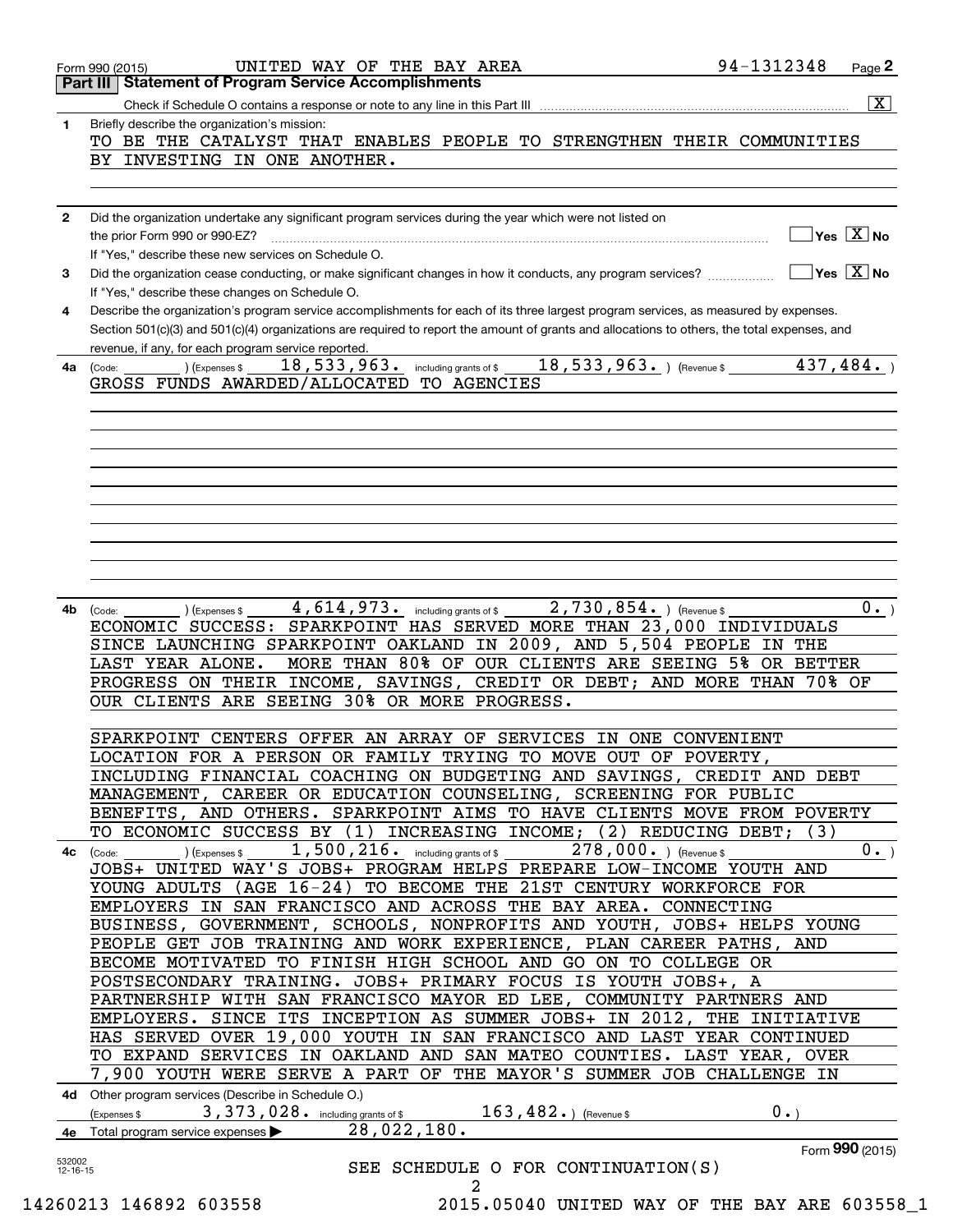| Form 990 (2015) |  |  |
|-----------------|--|--|

|     |                                                                                                                                                    |                | Yes                   | No                           |
|-----|----------------------------------------------------------------------------------------------------------------------------------------------------|----------------|-----------------------|------------------------------|
| 1.  | Is the organization described in section $501(c)(3)$ or $4947(a)(1)$ (other than a private foundation)?                                            |                |                       |                              |
|     |                                                                                                                                                    | 1.             | х                     |                              |
| 2   |                                                                                                                                                    | $\mathbf{2}$   | $\overline{\text{x}}$ |                              |
| 3   | Did the organization engage in direct or indirect political campaign activities on behalf of or in opposition to candidates for                    |                |                       |                              |
|     |                                                                                                                                                    | 3              |                       | x                            |
| 4   | Section 501(c)(3) organizations. Did the organization engage in lobbying activities, or have a section 501(h) election in effect                   |                |                       |                              |
|     |                                                                                                                                                    | 4              | X                     |                              |
| 5   | Is the organization a section 501(c)(4), 501(c)(5), or 501(c)(6) organization that receives membership dues, assessments, or                       |                |                       |                              |
|     |                                                                                                                                                    | 5              |                       | X                            |
| 6   | Did the organization maintain any donor advised funds or any similar funds or accounts for which donors have the right to                          |                |                       |                              |
|     | provide advice on the distribution or investment of amounts in such funds or accounts? If "Yes," complete Schedule D, Part I                       | 6              | X                     |                              |
| 7   | Did the organization receive or hold a conservation easement, including easements to preserve open space,                                          |                |                       |                              |
|     |                                                                                                                                                    | $\overline{7}$ |                       | x                            |
| 8   | Did the organization maintain collections of works of art, historical treasures, or other similar assets? If "Yes," complete                       |                |                       |                              |
|     |                                                                                                                                                    | 8              |                       | x                            |
| 9   | Did the organization report an amount in Part X, line 21, for escrow or custodial account liability, serve as a custodian for                      |                |                       |                              |
|     | amounts not listed in Part X; or provide credit counseling, debt management, credit repair, or debt negotiation services?                          |                |                       |                              |
|     | If "Yes," complete Schedule D, Part IV                                                                                                             | 9              | X                     |                              |
| 10  | Did the organization, directly or through a related organization, hold assets in temporarily restricted endowments, permanent                      |                |                       |                              |
|     |                                                                                                                                                    | 10             | X                     |                              |
| 11  | If the organization's answer to any of the following questions is "Yes," then complete Schedule D, Parts VI, VIII, VIII, IX, or X                  |                |                       |                              |
|     | as applicable.                                                                                                                                     |                |                       |                              |
|     | a Did the organization report an amount for land, buildings, and equipment in Part X, line 10? If "Yes," complete Schedule D,                      |                |                       |                              |
|     |                                                                                                                                                    | 11a            | X                     |                              |
|     | <b>b</b> Did the organization report an amount for investments - other securities in Part X, line 12 that is 5% or more of its total               |                |                       |                              |
|     |                                                                                                                                                    | 11b            |                       | x                            |
|     | c Did the organization report an amount for investments - program related in Part X, line 13 that is 5% or more of its total                       |                |                       |                              |
|     |                                                                                                                                                    | 11c            |                       | x                            |
|     | d Did the organization report an amount for other assets in Part X, line 15 that is 5% or more of its total assets reported in                     |                |                       |                              |
|     |                                                                                                                                                    | 11d            |                       | X<br>$\overline{\mathtt{x}}$ |
|     | e Did the organization report an amount for other liabilities in Part X, line 25? If "Yes," complete Schedule D, Part X                            | <b>11e</b>     |                       |                              |
| f   | Did the organization's separate or consolidated financial statements for the tax year include a footnote that addresses                            |                | х                     |                              |
|     | the organization's liability for uncertain tax positions under FIN 48 (ASC 740)? If "Yes," complete Schedule D, Part X                             | 11f            |                       |                              |
|     | 12a Did the organization obtain separate, independent audited financial statements for the tax year? If "Yes," complete                            | 12a            | X                     |                              |
|     | Schedule D, Parts XI and XII<br><b>b</b> Was the organization included in consolidated, independent audited financial statements for the tax year? |                |                       |                              |
|     | If "Yes," and if the organization answered "No" to line 12a, then completing Schedule D, Parts XI and XII is optional                              | 12b            |                       | X,                           |
| 13  |                                                                                                                                                    | 13             |                       | $\mathbf X$                  |
| 14a | Did the organization maintain an office, employees, or agents outside of the United States?                                                        | 14a            |                       | $\overline{\mathbf{x}}$      |
|     | b Did the organization have aggregate revenues or expenses of more than \$10,000 from grantmaking, fundraising, business,                          |                |                       |                              |
|     | investment, and program service activities outside the United States, or aggregate foreign investments valued at \$100,000                         |                |                       |                              |
|     |                                                                                                                                                    | 14b            |                       | x                            |
| 15  | Did the organization report on Part IX, column (A), line 3, more than \$5,000 of grants or other assistance to or for any                          |                |                       |                              |
|     |                                                                                                                                                    | 15             |                       | x                            |
| 16  | Did the organization report on Part IX, column (A), line 3, more than \$5,000 of aggregate grants or other assistance to                           |                |                       |                              |
|     |                                                                                                                                                    | 16             |                       | x                            |
| 17  | Did the organization report a total of more than \$15,000 of expenses for professional fundraising services on Part IX,                            |                |                       |                              |
|     |                                                                                                                                                    | 17             |                       | x                            |
| 18  | Did the organization report more than \$15,000 total of fundraising event gross income and contributions on Part VIII, lines                       |                |                       |                              |
|     |                                                                                                                                                    | 18             | х                     |                              |
| 19  | Did the organization report more than \$15,000 of gross income from gaming activities on Part VIII, line 9a? If "Yes."                             |                |                       |                              |
|     |                                                                                                                                                    | 19             |                       | x                            |

Form (2015) **990**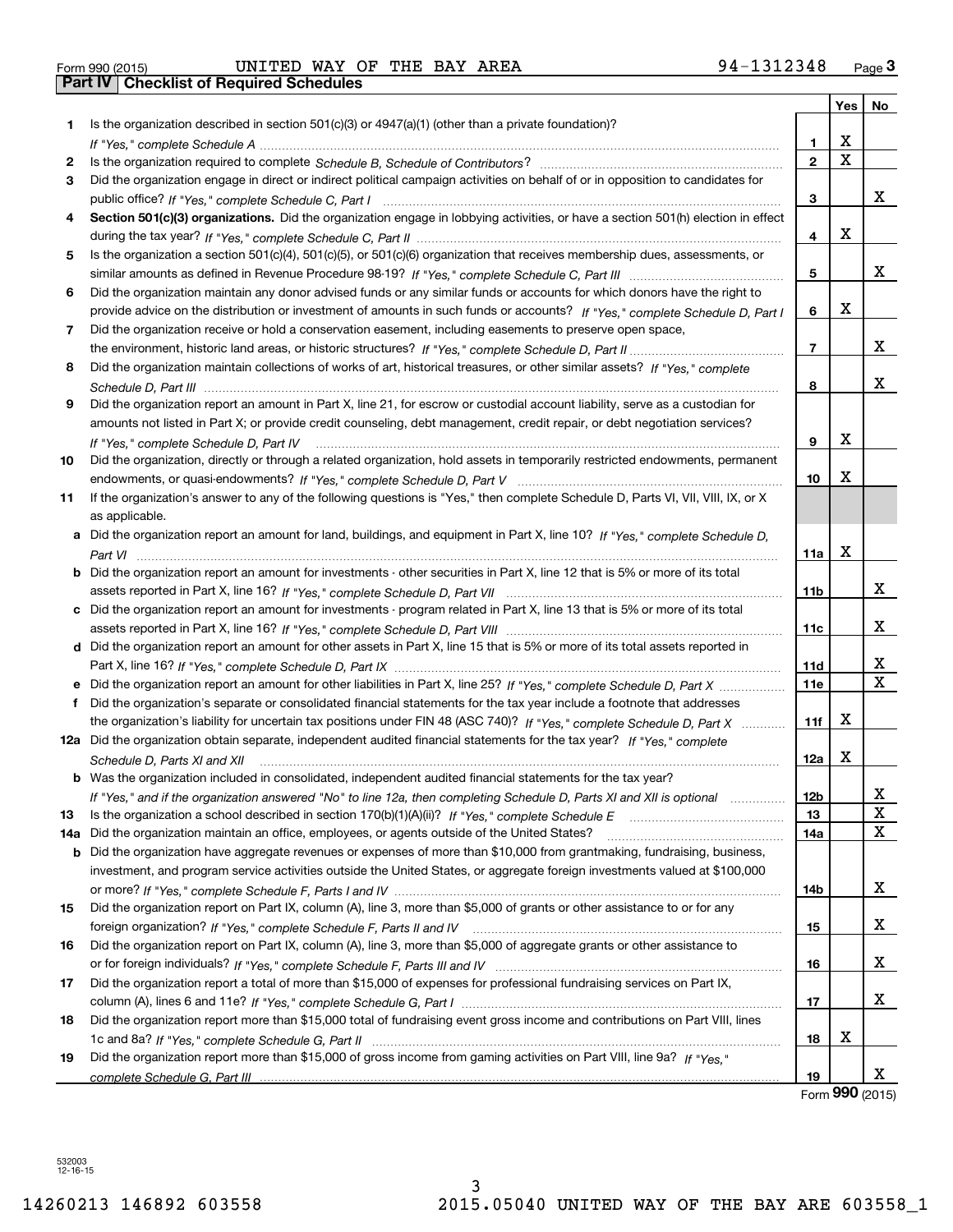|  | Form 990 (2015) |
|--|-----------------|

Form 990 (2015) Page **4Part IV Checklist of Required Schedules** UNITED WAY OF THE BAY AREA 94‐1312348

*(continued)*

|    |                                                                                                                                     |                 | Yes | No          |
|----|-------------------------------------------------------------------------------------------------------------------------------------|-----------------|-----|-------------|
|    | 20a Did the organization operate one or more hospital facilities? If "Yes," complete Schedule H                                     | <b>20a</b>      |     | Χ           |
|    | b If "Yes" to line 20a, did the organization attach a copy of its audited financial statements to this return?                      | 20 <sub>b</sub> |     |             |
| 21 | Did the organization report more than \$5,000 of grants or other assistance to any domestic organization or                         |                 |     |             |
|    |                                                                                                                                     | 21              | X   |             |
| 22 | Did the organization report more than \$5,000 of grants or other assistance to or for domestic individuals on                       |                 |     |             |
|    |                                                                                                                                     | 22              |     | х           |
| 23 | Did the organization answer "Yes" to Part VII, Section A, line 3, 4, or 5 about compensation of the organization's current          |                 |     |             |
|    | and former officers, directors, trustees, key employees, and highest compensated employees? If "Yes," complete                      |                 |     |             |
|    |                                                                                                                                     | 23              | х   |             |
|    | 24a Did the organization have a tax-exempt bond issue with an outstanding principal amount of more than \$100,000 as of the         |                 |     |             |
|    | last day of the year, that was issued after December 31, 2002? If "Yes," answer lines 24b through 24d and complete                  |                 |     |             |
|    | Schedule K. If "No", go to line 25a                                                                                                 | 24a             |     | х           |
|    | Did the organization invest any proceeds of tax-exempt bonds beyond a temporary period exception?                                   | 24b             |     |             |
|    | Did the organization maintain an escrow account other than a refunding escrow at any time during the year to defease                |                 |     |             |
|    |                                                                                                                                     | 24c             |     |             |
|    |                                                                                                                                     | 24d             |     |             |
|    | 25a Section 501(c)(3), 501(c)(4), and 501(c)(29) organizations. Did the organization engage in an excess benefit                    |                 |     |             |
|    |                                                                                                                                     | 25a             |     | х           |
|    | <b>b</b> Is the organization aware that it engaged in an excess benefit transaction with a disqualified person in a prior year, and |                 |     |             |
|    | that the transaction has not been reported on any of the organization's prior Forms 990 or 990-EZ? If "Yes," complete               |                 |     |             |
|    | Schedule L, Part I                                                                                                                  | 25b             |     | х           |
| 26 | Did the organization report any amount on Part X, line 5, 6, or 22 for receivables from or payables to any current or               |                 |     |             |
|    | former officers, directors, trustees, key employees, highest compensated employees, or disqualified persons? If "Yes."              |                 |     |             |
|    |                                                                                                                                     | 26              |     | х           |
| 27 | Did the organization provide a grant or other assistance to an officer, director, trustee, key employee, substantial                |                 |     |             |
|    | contributor or employee thereof, a grant selection committee member, or to a 35% controlled entity or family member                 |                 |     |             |
|    |                                                                                                                                     | 27              |     | х           |
| 28 | Was the organization a party to a business transaction with one of the following parties (see Schedule L, Part IV                   |                 |     |             |
|    | instructions for applicable filing thresholds, conditions, and exceptions):                                                         |                 |     |             |
| а  |                                                                                                                                     | 28a             |     | х           |
| b  | A family member of a current or former officer, director, trustee, or key employee? If "Yes," complete Schedule L, Part IV          | 28b             |     | $\mathbf X$ |
|    | c An entity of which a current or former officer, director, trustee, or key employee (or a family member thereof) was an officer,   |                 |     |             |
|    |                                                                                                                                     | 28c             |     | х           |
| 29 |                                                                                                                                     | 29              | X   |             |
| 30 | Did the organization receive contributions of art, historical treasures, or other similar assets, or qualified conservation         |                 |     |             |
|    |                                                                                                                                     | 30              |     | х           |
| 31 | Did the organization liquidate, terminate, or dissolve and cease operations?                                                        |                 |     |             |
|    |                                                                                                                                     | 31              |     | х           |
| 32 | Did the organization sell, exchange, dispose of, or transfer more than 25% of its net assets? If "Yes," complete                    |                 |     |             |
|    |                                                                                                                                     | 32              |     | х           |
| 33 | Did the organization own 100% of an entity disregarded as separate from the organization under Regulations                          |                 |     |             |
|    |                                                                                                                                     | 33              |     | x           |
| 34 | Was the organization related to any tax-exempt or taxable entity? If "Yes," complete Schedule R, Part II, III, or IV, and           |                 |     |             |
|    |                                                                                                                                     | 34              |     | х           |
|    | 35a Did the organization have a controlled entity within the meaning of section 512(b)(13)?                                         | 35a             |     | X           |
|    | b If "Yes" to line 35a, did the organization receive any payment from or engage in any transaction with a controlled entity         |                 |     |             |
|    |                                                                                                                                     | 35b             |     |             |
| 36 | Section 501(c)(3) organizations. Did the organization make any transfers to an exempt non-charitable related organization?          |                 |     |             |
|    |                                                                                                                                     | 36              |     | x           |
| 37 | Did the organization conduct more than 5% of its activities through an entity that is not a related organization                    |                 |     |             |
|    |                                                                                                                                     | 37              |     | x           |
| 38 | Did the organization complete Schedule O and provide explanations in Schedule O for Part VI, lines 11b and 19?                      |                 |     |             |
|    |                                                                                                                                     | 38              | х   |             |

Form (2015) **990**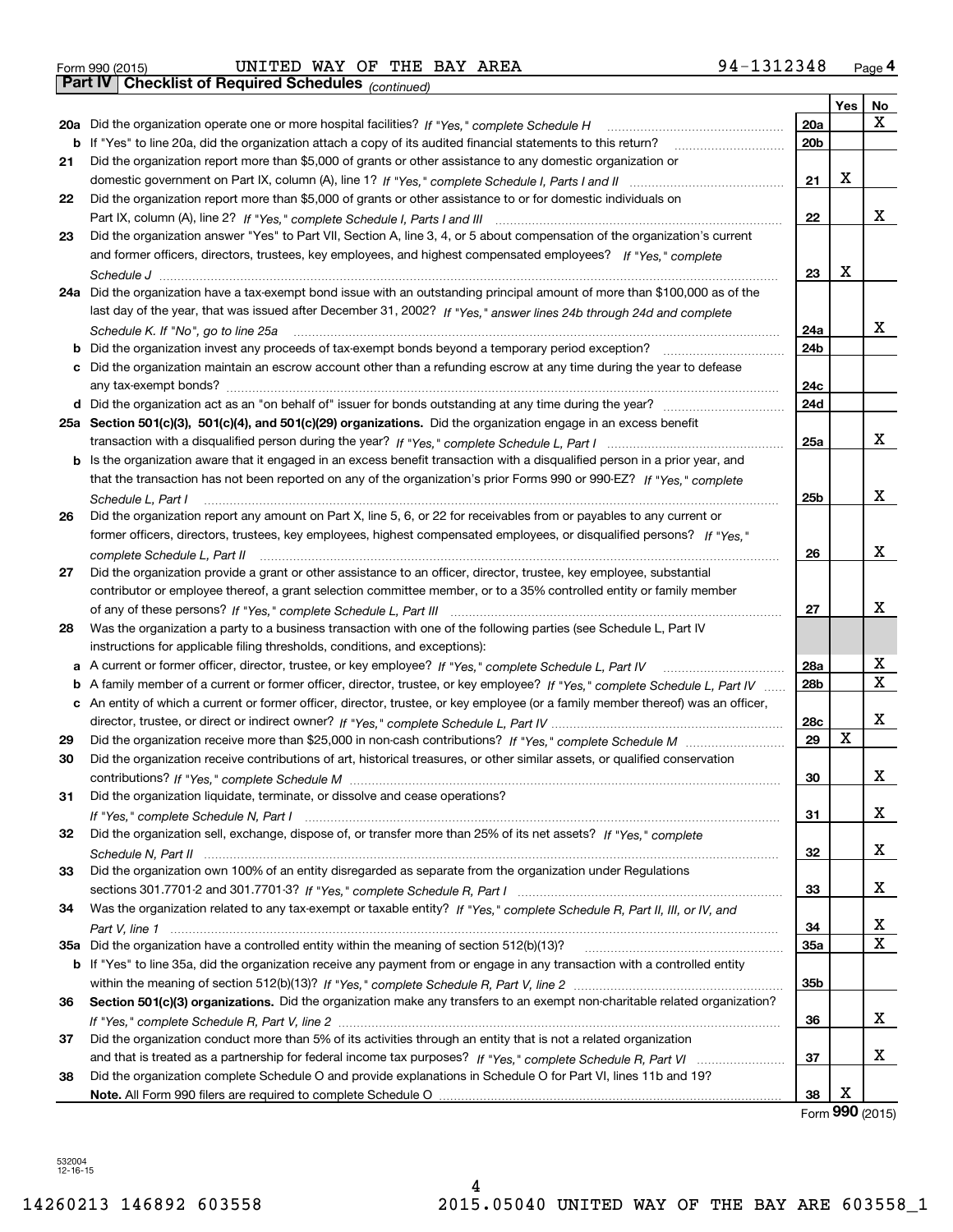|               | 94-1312348<br>UNITED WAY OF THE BAY AREA<br>Form 990 (2015)                                                                                                                                                                     |                |              | Page $5$ |
|---------------|---------------------------------------------------------------------------------------------------------------------------------------------------------------------------------------------------------------------------------|----------------|--------------|----------|
| <b>Part V</b> | <b>Statements Regarding Other IRS Filings and Tax Compliance</b>                                                                                                                                                                |                |              |          |
|               | Check if Schedule O contains a response or note to any line in this Part V                                                                                                                                                      |                |              |          |
|               |                                                                                                                                                                                                                                 |                | Yes          | No       |
|               | 34<br>1a                                                                                                                                                                                                                        |                |              |          |
| b             | $\mathbf{0}$<br>1 <sub>b</sub><br>Enter the number of Forms W-2G included in line 1a. Enter -0- if not applicable                                                                                                               |                |              |          |
| c             | Did the organization comply with backup withholding rules for reportable payments to vendors and reportable gaming                                                                                                              |                |              |          |
|               |                                                                                                                                                                                                                                 | 1c             | х            |          |
|               | 2a Enter the number of employees reported on Form W-3, Transmittal of Wage and Tax Statements,                                                                                                                                  |                |              |          |
|               | 95<br>filed for the calendar year ending with or within the year covered by this return<br>2a                                                                                                                                   |                |              |          |
|               |                                                                                                                                                                                                                                 | 2 <sub>b</sub> | х            |          |
|               |                                                                                                                                                                                                                                 |                |              |          |
|               | 3a Did the organization have unrelated business gross income of \$1,000 or more during the year?                                                                                                                                | За             |              | х        |
|               |                                                                                                                                                                                                                                 | 3b             |              |          |
|               | 4a At any time during the calendar year, did the organization have an interest in, or a signature or other authority over, a                                                                                                    |                |              |          |
|               | financial account in a foreign country (such as a bank account, securities account, or other financial account)?                                                                                                                | 4a             |              | x        |
|               | <b>b</b> If "Yes," enter the name of the foreign country: $\blacktriangleright$                                                                                                                                                 |                |              |          |
|               | See instructions for filing requirements for FinCEN Form 114, Report of Foreign Bank and Financial Accounts (FBAR).                                                                                                             |                |              |          |
|               |                                                                                                                                                                                                                                 | 5a             |              | х<br>х   |
| b             |                                                                                                                                                                                                                                 | 5 <sub>b</sub> |              |          |
| c             |                                                                                                                                                                                                                                 | 5c             |              |          |
|               | 6a Does the organization have annual gross receipts that are normally greater than \$100,000, and did the organization solicit                                                                                                  |                |              | x        |
|               | any contributions that were not tax deductible as charitable contributions?                                                                                                                                                     | 6a             |              |          |
|               | <b>b</b> If "Yes," did the organization include with every solicitation an express statement that such contributions or gifts                                                                                                   |                |              |          |
|               | were not tax deductible?                                                                                                                                                                                                        | 6b             |              |          |
| 7             | Organizations that may receive deductible contributions under section 170(c).                                                                                                                                                   |                | х            |          |
| a             | Did the organization receive a payment in excess of \$75 made partly as a contribution and partly for goods and services provided to the payor?                                                                                 | 7a<br>7b       | X            |          |
|               | <b>b</b> If "Yes," did the organization notify the donor of the value of the goods or services provided?<br>c Did the organization sell, exchange, or otherwise dispose of tangible personal property for which it was required |                |              |          |
|               |                                                                                                                                                                                                                                 |                |              | x        |
|               | 7d                                                                                                                                                                                                                              | 7c             |              |          |
|               | Did the organization receive any funds, directly or indirectly, to pay premiums on a personal benefit contract?                                                                                                                 | 7e             |              | х        |
| е             | Did the organization, during the year, pay premiums, directly or indirectly, on a personal benefit contract?                                                                                                                    | 7f             |              | X        |
| f             | If the organization received a contribution of qualified intellectual property, did the organization file Form 8899 as required?                                                                                                | 7g             |              |          |
| g<br>h.       | If the organization received a contribution of cars, boats, airplanes, or other vehicles, did the organization file a Form 1098-C?                                                                                              | 7h             |              |          |
| 8             | Sponsoring organizations maintaining donor advised funds. Did a donor advised fund maintained by the                                                                                                                            |                |              |          |
|               | sponsoring organization have excess business holdings at any time during the year?                                                                                                                                              | 8              |              | X        |
|               | Sponsoring organizations maintaining donor advised funds.                                                                                                                                                                       |                |              |          |
| a             | Did the sponsoring organization make any taxable distributions under section 4966?                                                                                                                                              | 9a             |              | x        |
| b             | Did the sponsoring organization make a distribution to a donor, donor advisor, or related person?                                                                                                                               | 9b             |              | X        |
| 10            | Section 501(c)(7) organizations. Enter:                                                                                                                                                                                         |                |              |          |
| а             | 10a<br>Initiation fees and capital contributions included on Part VIII, line 12 <i>manuarrouus</i> manuations and capital contributions included on Part VIII, line 12                                                          |                |              |          |
| b             | 10 <sub>b</sub><br>Gross receipts, included on Form 990, Part VIII, line 12, for public use of club facilities                                                                                                                  |                |              |          |
| 11            | Section 501(c)(12) organizations. Enter:                                                                                                                                                                                        |                |              |          |
| a             | 11a<br>Gross income from members or shareholders                                                                                                                                                                                |                |              |          |
| b             | Gross income from other sources (Do not net amounts due or paid to other sources against                                                                                                                                        |                |              |          |
|               | amounts due or received from them.)<br>11b                                                                                                                                                                                      |                |              |          |
|               | 12a Section 4947(a)(1) non-exempt charitable trusts. Is the organization filing Form 990 in lieu of Form 1041?                                                                                                                  | 12a            |              |          |
| b             | If "Yes," enter the amount of tax-exempt interest received or accrued during the year <i>manuming</i><br>12b                                                                                                                    |                |              |          |
| 13            | Section 501(c)(29) qualified nonprofit health insurance issuers.                                                                                                                                                                |                |              |          |
| a             | Is the organization licensed to issue qualified health plans in more than one state?                                                                                                                                            | 13а            |              |          |
|               | Note. See the instructions for additional information the organization must report on Schedule O.                                                                                                                               |                |              |          |
|               | <b>b</b> Enter the amount of reserves the organization is required to maintain by the states in which the                                                                                                                       |                |              |          |
|               | 13b                                                                                                                                                                                                                             |                |              |          |
|               | 13с                                                                                                                                                                                                                             |                |              |          |
|               | 14a Did the organization receive any payments for indoor tanning services during the tax year?                                                                                                                                  | 14a            |              | x        |
|               |                                                                                                                                                                                                                                 | 14b            |              |          |
|               |                                                                                                                                                                                                                                 |                | <u>nnn …</u> |          |

| Form 990 (2015) |  |
|-----------------|--|
|-----------------|--|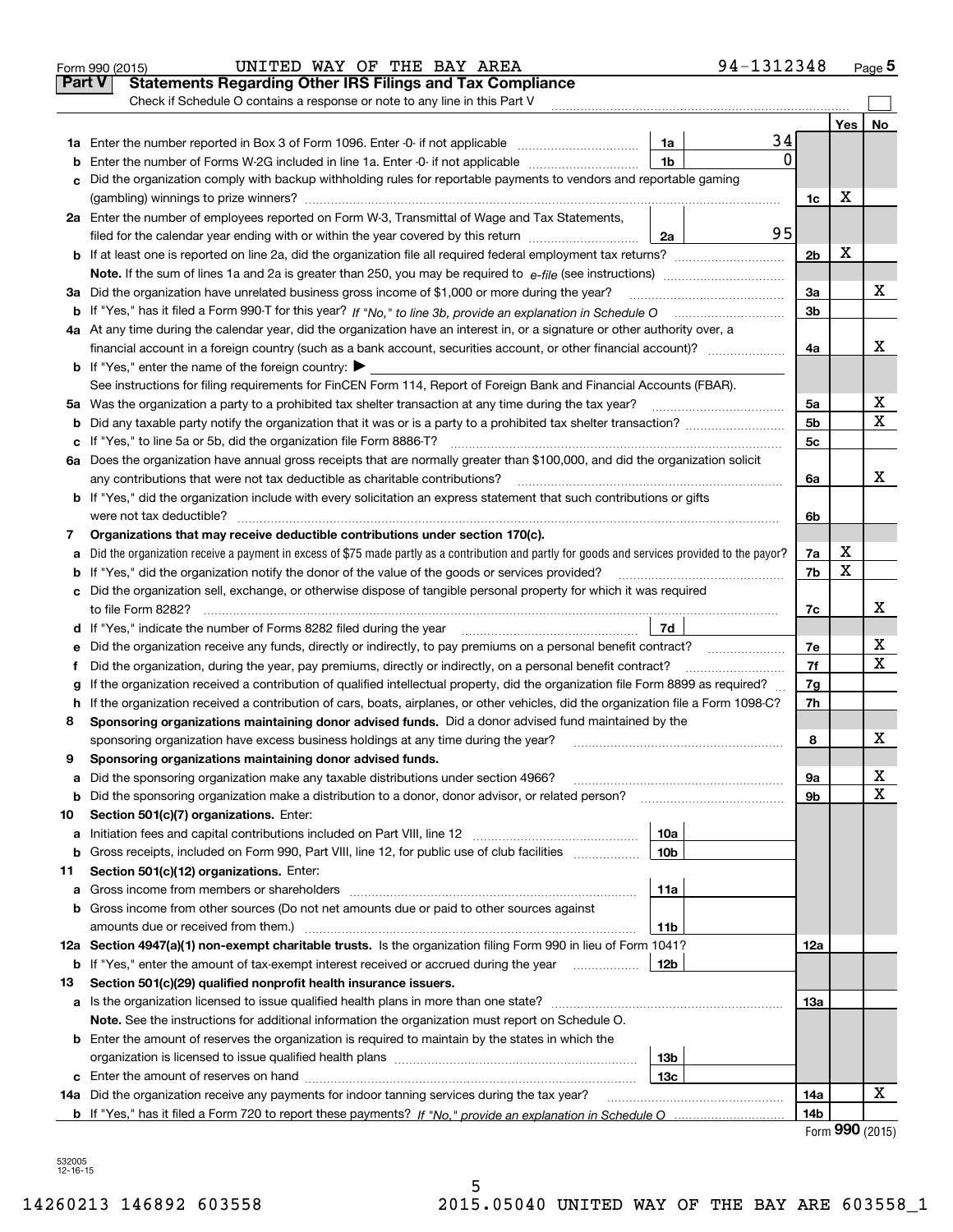| Form 990 (2015) |  |  |
|-----------------|--|--|
|                 |  |  |

UNITED WAY OF THE BAY AREA 94-1312348

| Form 990 (2015) | UNITED WAY OF THE BAY AREA |  |  |  | 94-1312348                                                                                                                         | $P$ aqe $6$ |
|-----------------|----------------------------|--|--|--|------------------------------------------------------------------------------------------------------------------------------------|-------------|
|                 |                            |  |  |  | <b>Part VI</b> Governance, Management, and Disclosure For each "Yes" response to lines 2 through 7b below, and for a "No" response |             |

*For each "Yes" response to lines 2 through 7b below, and for a "No" response to line 8a, 8b, or 10b below, describe the circumstances, processes, or changes in Schedule O. See instructions.*

|    |                                                                                                                                                                               |    |    |                         | Yes             | No                      |
|----|-------------------------------------------------------------------------------------------------------------------------------------------------------------------------------|----|----|-------------------------|-----------------|-------------------------|
|    | <b>1a</b> Enter the number of voting members of the governing body at the end of the tax year                                                                                 | 1a | 31 |                         |                 |                         |
|    | If there are material differences in voting rights among members of the governing body, or if the governing                                                                   |    |    |                         |                 |                         |
|    | body delegated broad authority to an executive committee or similar committee, explain in Schedule O.                                                                         |    |    |                         |                 |                         |
|    | <b>b</b> Enter the number of voting members included in line 1a, above, who are independent <i>manumum</i>                                                                    | 1b | 31 |                         |                 |                         |
| 2  | Did any officer, director, trustee, or key employee have a family relationship or a business relationship with any other                                                      |    |    |                         |                 |                         |
|    | officer, director, trustee, or key employee?                                                                                                                                  |    |    | $\mathbf{2}$            |                 | X                       |
| 3  | Did the organization delegate control over management duties customarily performed by or under the direct supervision                                                         |    |    |                         |                 |                         |
|    |                                                                                                                                                                               |    |    | 3                       |                 | X                       |
| 4  | Did the organization make any significant changes to its governing documents since the prior Form 990 was filed?                                                              |    |    | $\overline{\mathbf{4}}$ |                 | $\overline{\textbf{X}}$ |
| 5  | Did the organization become aware during the year of a significant diversion of the organization's assets? <i>marrouum</i> match                                              |    |    | 5                       |                 | $\mathbf X$             |
| 6  |                                                                                                                                                                               |    |    | 6                       |                 | $\mathbf x$             |
|    | 7a Did the organization have members, stockholders, or other persons who had the power to elect or appoint one or                                                             |    |    |                         |                 |                         |
|    |                                                                                                                                                                               |    |    | 7a                      |                 | x                       |
|    | <b>b</b> Are any governance decisions of the organization reserved to (or subject to approval by) members, stockholders, or                                                   |    |    |                         |                 |                         |
|    | persons other than the governing body?                                                                                                                                        |    |    | 7b                      |                 | х                       |
| 8  | Did the organization contemporaneously document the meetings held or written actions undertaken during the year by the following:                                             |    |    |                         |                 |                         |
| a  |                                                                                                                                                                               |    |    | 8a                      | X               |                         |
|    |                                                                                                                                                                               |    |    | 8b                      | X               |                         |
| 9  | Is there any officer, director, trustee, or key employee listed in Part VII, Section A, who cannot be reached at the                                                          |    |    |                         |                 |                         |
|    |                                                                                                                                                                               |    |    | 9                       |                 | х                       |
|    | Section B. Policies (This Section B requests information about policies not required by the Internal Revenue Code.)                                                           |    |    |                         |                 |                         |
|    |                                                                                                                                                                               |    |    |                         | Yes             | No                      |
|    |                                                                                                                                                                               |    |    | 10a                     |                 | X                       |
|    | <b>b</b> If "Yes," did the organization have written policies and procedures governing the activities of such chapters, affiliates,                                           |    |    |                         |                 |                         |
|    |                                                                                                                                                                               |    |    | 10 <sub>b</sub>         |                 |                         |
|    | 11a Has the organization provided a complete copy of this Form 990 to all members of its governing body before filing the form?                                               |    |    | 11a                     | X               |                         |
|    | <b>b</b> Describe in Schedule O the process, if any, used by the organization to review this Form 990.                                                                        |    |    |                         |                 |                         |
|    |                                                                                                                                                                               |    |    | 12a                     | X               |                         |
| b  |                                                                                                                                                                               |    |    | 12b                     | X               |                         |
|    | c Did the organization regularly and consistently monitor and enforce compliance with the policy? If "Yes," describe                                                          |    |    |                         |                 |                         |
|    | in Schedule O how this was done manufactured and continuum control of the Schedule O how this was done manufactured and continuum control of the Schedule O how this was done |    |    | 12c                     | х               |                         |
| 13 |                                                                                                                                                                               |    |    | 13                      | X               |                         |
| 14 | Did the organization have a written document retention and destruction policy? manufactured and the organization have a written document retention and destruction policy?    |    |    | 14                      | X               |                         |
| 15 | Did the process for determining compensation of the following persons include a review and approval by independent                                                            |    |    |                         |                 |                         |
|    | persons, comparability data, and contemporaneous substantiation of the deliberation and decision?                                                                             |    |    |                         |                 |                         |
|    |                                                                                                                                                                               |    |    | 15a                     | X               |                         |
|    |                                                                                                                                                                               |    |    | 15b                     | X               |                         |
|    | If "Yes" to line 15a or 15b, describe the process in Schedule O (see instructions).                                                                                           |    |    |                         |                 |                         |
|    | 16a Did the organization invest in, contribute assets to, or participate in a joint venture or similar arrangement with a                                                     |    |    |                         |                 |                         |
|    | taxable entity during the year?                                                                                                                                               |    |    | 16a                     |                 | X                       |
|    | <b>b</b> If "Yes," did the organization follow a written policy or procedure requiring the organization to evaluate its participation                                         |    |    |                         |                 |                         |
|    | in joint venture arrangements under applicable federal tax law, and take steps to safeguard the organization's                                                                |    |    |                         |                 |                         |
|    | exempt status with respect to such arrangements?                                                                                                                              |    |    | 16b                     |                 |                         |
|    | <b>Section C. Disclosure</b>                                                                                                                                                  |    |    |                         |                 |                         |
| 17 | List the states with which a copy of this Form 990 is required to be filed $\blacktriangleright$ CA                                                                           |    |    |                         |                 |                         |
| 18 | Section 6104 requires an organization to make its Forms 1023 (or 1024 if applicable), 990, and 990-T (Section 501(c)(3)s only) available                                      |    |    |                         |                 |                         |
|    | for public inspection. Indicate how you made these available. Check all that apply.                                                                                           |    |    |                         |                 |                         |
|    | $\lfloor X \rfloor$ Own website<br>$X$ Upon request<br>Another's website<br>Other (explain in Schedule O)                                                                     |    |    |                         |                 |                         |
| 19 | Describe in Schedule O whether (and if so, how) the organization made its governing documents, conflict of interest policy, and financial                                     |    |    |                         |                 |                         |
|    | statements available to the public during the tax year.                                                                                                                       |    |    |                         |                 |                         |
| 20 | State the name, address, and telephone number of the person who possesses the organization's books and records:                                                               |    |    |                         |                 |                         |
|    | JOAN CATHERINE BRAUN - 415-808-4465                                                                                                                                           |    |    |                         |                 |                         |
|    | 94108<br>550 KEARNY ST, #1000, SAN FRANCISCO, CA                                                                                                                              |    |    |                         |                 |                         |
|    | 532006 12-16-15                                                                                                                                                               |    |    |                         | Form 990 (2015) |                         |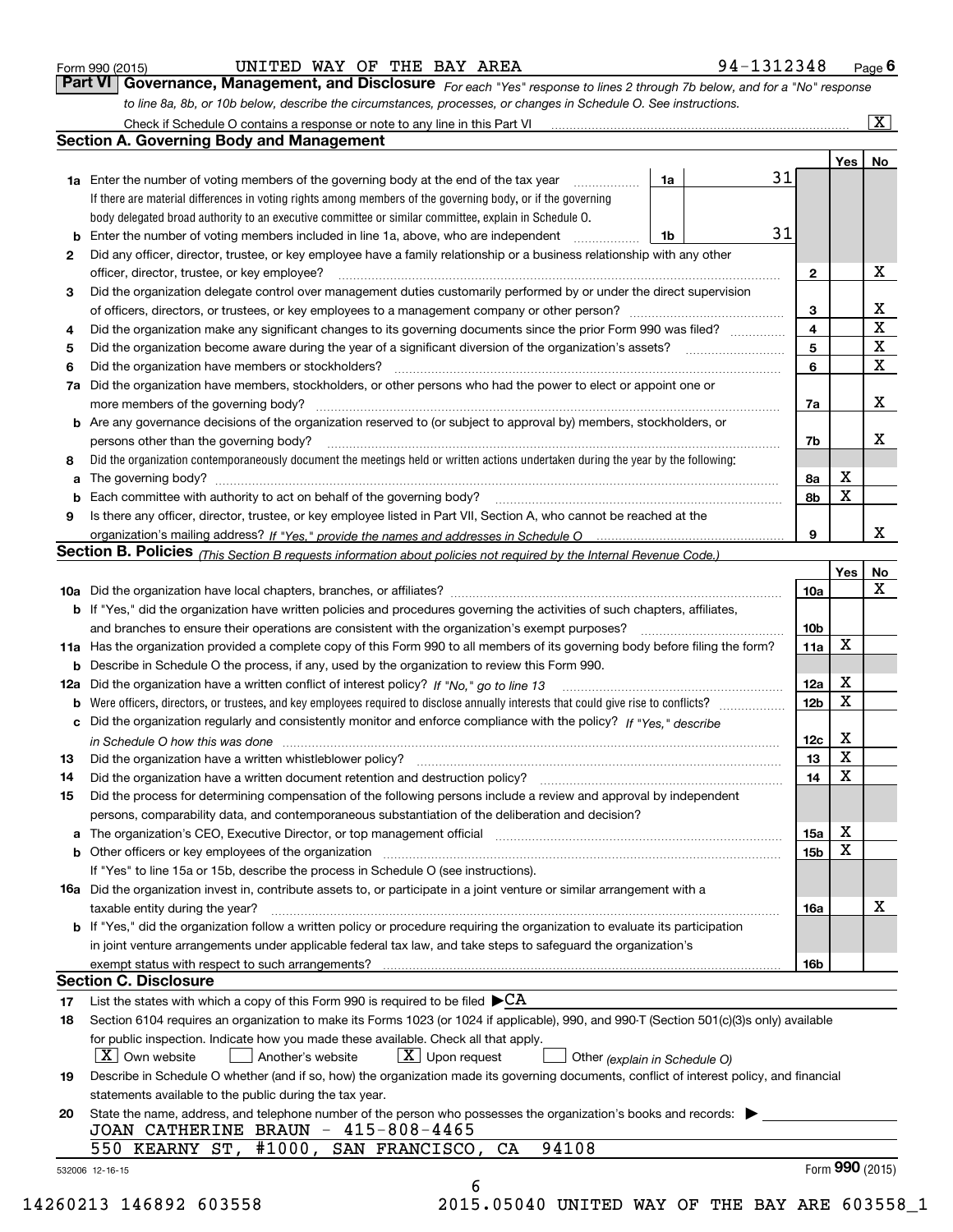**(A)**

 $\mathcal{L}^{\text{max}}$ 

# **7Part VII Compensation of Officers, Directors, Trustees, Key Employees, Highest Compensated Employees, and Independent Contractors**

Check if Schedule O contains a response or note to any line in this Part VII

**Section A. Officers, Directors, Trustees, Key Employees, and Highest Compensated Employees**

**1a**  Complete this table for all persons required to be listed. Report compensation for the calendar year ending with or within the organization's tax year.

**•** List all of the organization's current officers, directors, trustees (whether individuals or organizations), regardless of amount of compensation.

● List all of the organization's **current** key employees, if any. See instructions for definition of "key employee." Enter -0- in columns  $(D)$ ,  $(E)$ , and  $(F)$  if no compensation was paid.

**•** List the organization's five current highest compensated employees (other than an officer, director, trustee, or key employee) who received report-

 $\bullet$  List all of the organization's **former** officers, key employees, and highest compensated employees who received more than \$100,000 of able compensation (Box 5 of Form W-2 and/or Box 7 of Form 1099-MISC) of more than \$100,000 from the organization and any related organizations. reportable compensation from the organization and any related organizations.

**•** List all of the organization's former directors or trustees that received, in the capacity as a former director or trustee of the organization, more than \$10,000 of reportable compensation from the organization and any related organizations.

List persons in the following order: individual trustees or directors; institutional trustees; officers; key employees; highest compensated employees; and former such persons.

Check this box if neither the organization nor any related organization compensated any current officer, director, or trustee.  $\mathcal{L}^{\text{max}}$ 

| (A)                                  | (B)<br>(C)<br>Position                                               |                                                                                                 |                      |                         |              |                                  |                                    | (D)                                        | (E)                              | (F)                                                                      |
|--------------------------------------|----------------------------------------------------------------------|-------------------------------------------------------------------------------------------------|----------------------|-------------------------|--------------|----------------------------------|------------------------------------|--------------------------------------------|----------------------------------|--------------------------------------------------------------------------|
| Name and Title                       | Average<br>hours per<br>week                                         | (do not check more than one<br>box, unless person is both an<br>officer and a director/trustee) |                      |                         |              |                                  | Reportable<br>compensation<br>from | Reportable<br>compensation<br>from related | Estimated<br>amount of<br>other  |                                                                          |
|                                      | (list any<br>hours for<br>related<br>organizations<br>below<br>line) | ndividual trustee or director                                                                   | nstitutional trustee | Officer                 | Key employee | Highest compensated<br> employee | Former                             | the<br>organization<br>(W-2/1099-MISC)     | organizations<br>(W-2/1099-MISC) | compensation<br>from the<br>organization<br>and related<br>organizations |
| SUSAN SUTHERLAND<br>(1)              | 1.00                                                                 |                                                                                                 |                      |                         |              |                                  |                                    |                                            |                                  |                                                                          |
| IMMEDIATE PAST CHAIR                 |                                                                      | $\mathbf X$                                                                                     |                      | X                       |              |                                  |                                    | 0.                                         | $\mathbf 0$ .                    | 0.                                                                       |
| (2)<br><b>JEFFREY WOHL</b>           | 1.00                                                                 |                                                                                                 |                      |                         |              |                                  |                                    |                                            |                                  |                                                                          |
| GENERAL COUNSEL/CHIEF ETHICS OFFICER |                                                                      | $\mathbf x$                                                                                     |                      | $\overline{\mathbf{X}}$ |              |                                  |                                    | 0.                                         | $\mathbf 0$ .                    | $\mathbf 0$ .                                                            |
| GWENDOLYN WONG<br>(3)                | 0.30                                                                 |                                                                                                 |                      |                         |              |                                  |                                    |                                            |                                  |                                                                          |
| DIRECTOR AT LARGE                    |                                                                      | $\mathbf X$                                                                                     |                      |                         |              |                                  |                                    | 0.                                         | $\mathbf 0$ .                    | $\mathbf 0$ .                                                            |
| JAMES OLSON<br>(4)                   | 5.00                                                                 |                                                                                                 |                      |                         |              |                                  |                                    |                                            |                                  |                                                                          |
| <b>SECRETARY</b>                     |                                                                      | X                                                                                               |                      | $\overline{\mathbf{X}}$ |              |                                  |                                    | 0.                                         | $\mathbf 0$ .                    | $\mathbf 0$ .                                                            |
| <b>LORETTA WALKER</b><br>(5)         | 6.00                                                                 |                                                                                                 |                      |                         |              |                                  |                                    |                                            |                                  |                                                                          |
| CHAIR OF THE BOARD                   |                                                                      | X                                                                                               |                      | $\overline{\textbf{X}}$ |              |                                  |                                    | 0.                                         | $\mathbf 0$ .                    | $\mathbf 0$ .                                                            |
| MARGARET BAKER<br>(6)                | 0.80                                                                 |                                                                                                 |                      |                         |              |                                  |                                    |                                            |                                  |                                                                          |
| CHAIR, AUDIT COMMITTEE               |                                                                      | X                                                                                               |                      |                         |              |                                  |                                    | 0.                                         | $\mathbf 0$ .                    | $\mathbf 0$ .                                                            |
| RONALD PEYTON<br>(7)                 | 0.30                                                                 |                                                                                                 |                      |                         |              |                                  |                                    |                                            |                                  |                                                                          |
| DIRECTOR AT LARGE                    |                                                                      | X                                                                                               |                      |                         |              |                                  |                                    | 0.                                         | $\mathbf 0$ .                    | $\mathbf 0$ .                                                            |
| TIMOTHY PAULSON<br>(8)               | 0.50                                                                 |                                                                                                 |                      |                         |              |                                  |                                    |                                            |                                  |                                                                          |
| LABOR REPRESENTATIVE                 |                                                                      | $\overline{\text{X}}$                                                                           |                      |                         |              |                                  |                                    | 0.                                         | $\mathbf 0$ .                    | $\mathbf 0$ .                                                            |
| WILLIAM WITHINGTON<br>(9)            | 0.80                                                                 |                                                                                                 |                      |                         |              |                                  |                                    |                                            |                                  |                                                                          |
| PUBLIC POLICY COMMITTEE<br>CHAIR     |                                                                      | $\overline{\text{X}}$                                                                           |                      |                         |              |                                  |                                    | 0.                                         | $\mathbf 0$ .                    | $\mathbf 0$ .                                                            |
| (10) KIWOBA ALLAIRE                  | 0.30                                                                 |                                                                                                 |                      |                         |              |                                  |                                    |                                            |                                  |                                                                          |
| DIRECTOR AT LARGE                    |                                                                      | $\mathbf x$                                                                                     |                      |                         |              |                                  |                                    | $\mathbf 0$ .                              | $\mathbf 0$ .                    | $\mathbf 0$ .                                                            |
| (11) EDWARD BLAKEY                   | 0.10                                                                 |                                                                                                 |                      |                         |              |                                  |                                    |                                            |                                  |                                                                          |
| DIRECTOR AT LARGE                    |                                                                      | X                                                                                               |                      |                         |              |                                  |                                    | 0.                                         | 0.                               | 0.                                                                       |
| (12) CHARMAINE DETWEILER             | 2.50                                                                 |                                                                                                 |                      |                         |              |                                  |                                    |                                            |                                  |                                                                          |
| <b>TREASURER</b>                     |                                                                      | $\mathbf X$                                                                                     |                      | X                       |              |                                  |                                    | 0.                                         | $\mathbf 0$ .                    | 0.                                                                       |
| (13) MICHAEL DILLON                  | 0.30                                                                 |                                                                                                 |                      |                         |              |                                  |                                    |                                            |                                  |                                                                          |
| DIRECTOR AT LARGE                    |                                                                      | $\overline{\text{X}}$                                                                           |                      |                         |              |                                  |                                    | 0.                                         | $\mathbf 0$ .                    | 0.                                                                       |
| (14) ANTHONY EARLEY, JR.             | 0.30                                                                 |                                                                                                 |                      |                         |              |                                  |                                    |                                            |                                  |                                                                          |
| DIRECTOR AT LARGE                    |                                                                      | $\overline{\text{X}}$                                                                           |                      |                         |              |                                  |                                    | 0.                                         | $\mathbf 0$ .                    | $\mathbf 0$ .                                                            |
| (15) LANCE FOX                       | 0.30                                                                 |                                                                                                 |                      |                         |              |                                  |                                    |                                            |                                  |                                                                          |
| DIRECTOR AT LARGE                    |                                                                      | $\rm X$                                                                                         |                      |                         |              |                                  |                                    | 0.                                         | $\mathbf 0$ .                    | $\mathbf 0$ .                                                            |
| (16) PETER HULTMAN                   | 0.10                                                                 |                                                                                                 |                      |                         |              |                                  |                                    |                                            |                                  |                                                                          |
| DIRECTOR AT LARGE                    |                                                                      | $\overline{\textbf{X}}$                                                                         |                      |                         |              |                                  |                                    | 0.                                         | $\mathbf 0$ .                    | $\mathbf 0$ .                                                            |
| (17) KEVIN JOHNSON                   | 0.10                                                                 |                                                                                                 |                      |                         |              |                                  |                                    |                                            |                                  |                                                                          |
| DIRECTOR AT LARGE                    |                                                                      | X                                                                                               |                      |                         |              |                                  |                                    | 0.                                         | $\mathbf 0$ .                    | $\mathbf 0$ .                                                            |

7

532007 12-16-15

Form (2015) **990**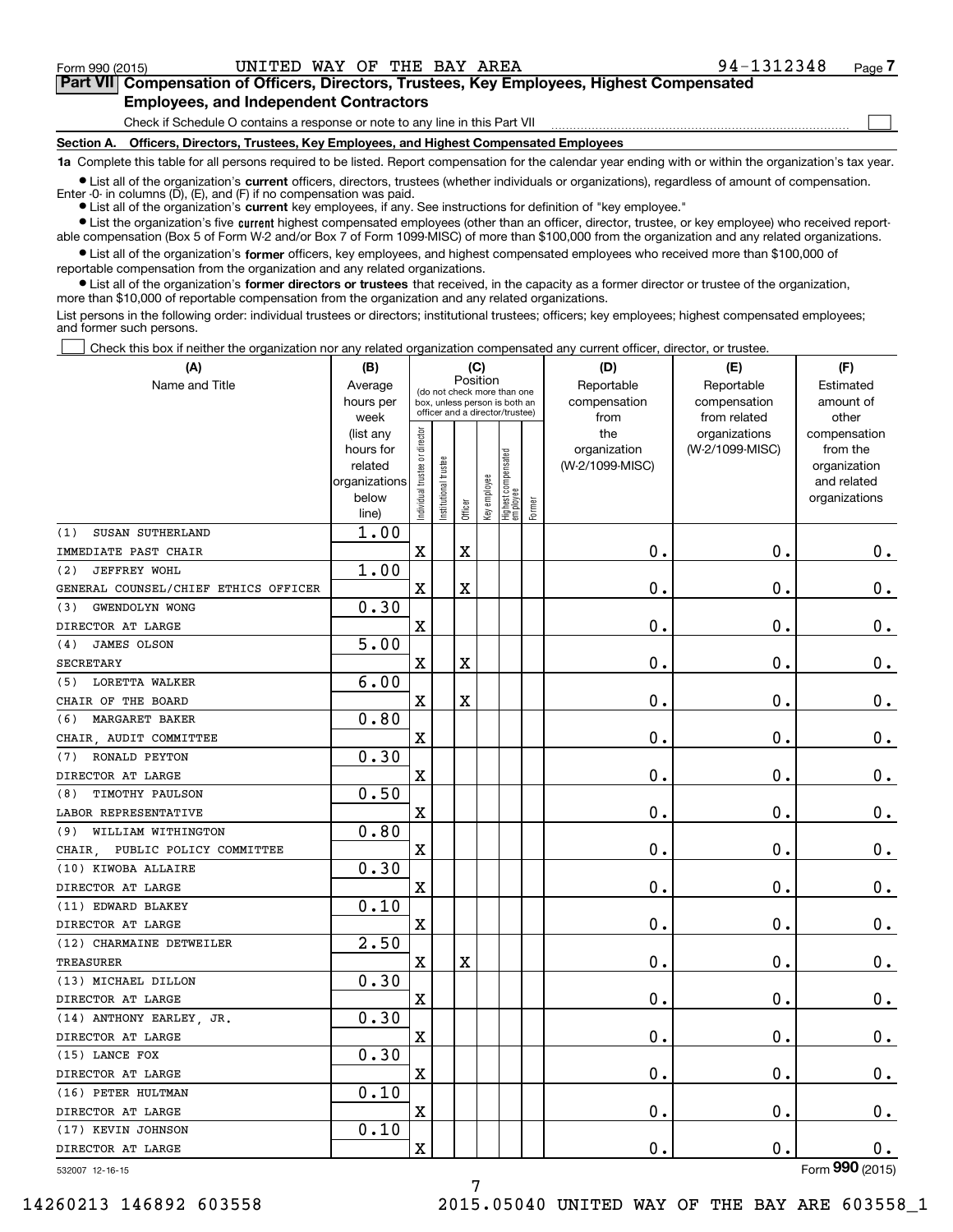| Form 990 (2015) |  |  |
|-----------------|--|--|
|                 |  |  |

# Form 990 (2015) UNITED WAY OF THE BAY AREA 94-1312348 Page

**8** 94‐1312348

| (B)<br>(C)<br>(A)<br>(D)<br>(F)<br>(E)<br>Position<br>Average<br>Name and title<br>Reportable<br>Reportable<br>Estimated<br>(do not check more than one<br>hours per<br>compensation<br>compensation<br>amount of<br>box, unless person is both an<br>officer and a director/trustee)<br>week<br>from related<br>other<br>from<br>(list any<br>Individual trustee or director<br>the<br>organizations<br>compensation<br>hours for<br>organization<br>(W-2/1099-MISC)<br>from the<br>Highest compensated<br> employee<br>Institutional trustee<br>related<br>(W-2/1099-MISC)<br>organization<br>organizations<br>Key employee<br>and related<br>below<br>organizations<br>Former<br>Officer<br>line)<br>0.10<br>(18) MEREDITH KLAUSNER<br>X<br>$\mathbf 0$ .<br>0.<br>$0$ .<br>0.30<br>X<br>$\mathbf 0$ .<br>0.<br>0.<br>0.30<br>X<br>$\mathbf 0$ .<br>0.<br>0.<br>5.00<br>X<br>$\mathbf 0$ .<br>$0$ .<br>0.<br>0.10<br>$\mathbf 0$ .<br>0.<br>X<br>0.<br>DIRECTOR AT LARGE<br>0.30<br>(23) RAUL RODRIGUEZ<br>X<br>$\mathbf 0$ .<br>$0$ .<br>0.<br>DIRECTOR AT LARGE<br>1.00<br>(24) MATT ROGERS<br>X<br>$\mathbf 0$ .<br>0.<br>0.<br>DIRECTOR AT LARGE<br>0.30<br>(25) MICHAEL STEDMAN<br>X<br>$\mathbf 0$ .<br>0.<br>0.<br>DIRECTOR AT LARGE<br>0.30<br>(26) SHERRY TENNYSON, ED.D.<br>$\overline{\mathbf{X}}$<br>0.<br>0.<br>0.<br>$\mathbf 0$ .<br>0.<br>$\overline{0}$ .<br>1b Sub-total<br>1,344,986.<br>299,328.<br>0.<br>299, 328.<br>1,344,986.<br>0.<br>Total number of individuals (including but not limited to those listed above) who received more than \$100,000 of reportable<br>2<br>10<br>compensation from the organization<br>Yes<br>No<br>Did the organization list any former officer, director, or trustee, key employee, or highest compensated employee on<br>3<br>х<br>3<br>line 1a? If "Yes," complete Schedule J for such individual<br>For any individual listed on line 1a, is the sum of reportable compensation and other compensation from the organization<br>4<br>X<br>4<br>Did any person listed on line 1a receive or accrue compensation from any unrelated organization or individual for services<br>5<br>х<br>rendered to the organization? If "Yes." complete Schedule J for such person<br>5<br><b>Section B. Independent Contractors</b><br>Complete this table for your five highest compensated independent contractors that received more than \$100,000 of compensation from<br>1.<br>the organization. Report compensation for the calendar year ending with or within the organization's tax year.<br>(C)<br>(A)<br>(B)<br>Name and business address<br>Description of services<br>Compensation<br>INTERFACE CHILDREN'S SERVICES, 4001<br>602,596.<br>MISSION OAKS BLVD, SUITE I, CAMARILLO, CA<br>CALL CENTER SERVICE<br>LANEXPERT, 605 MARKET STREET, SUITE 410,<br>SAN FRANCISCO, CA 94105<br>125,567.<br>CONSULTING<br>MOSS ADAMS LLP, 101 SECOND ST SUITE 900,<br>ACCOUNTING<br>115,683.<br>Total number of independent contractors (including but not limited to those listed above) who received more than<br>2<br>3<br>\$100,000 of compensation from the organization<br>SEE PART VII, SECTION A CONTINUATION SHEETS<br>Form 990 (2015) | $\vert$ Part VII $\vert$ Section A. Officers, Directors, Trustees, Key Employees, and Highest Compensated Employees (continued) |  |  |  |  |  |  |  |  |  |  |
|-----------------------------------------------------------------------------------------------------------------------------------------------------------------------------------------------------------------------------------------------------------------------------------------------------------------------------------------------------------------------------------------------------------------------------------------------------------------------------------------------------------------------------------------------------------------------------------------------------------------------------------------------------------------------------------------------------------------------------------------------------------------------------------------------------------------------------------------------------------------------------------------------------------------------------------------------------------------------------------------------------------------------------------------------------------------------------------------------------------------------------------------------------------------------------------------------------------------------------------------------------------------------------------------------------------------------------------------------------------------------------------------------------------------------------------------------------------------------------------------------------------------------------------------------------------------------------------------------------------------------------------------------------------------------------------------------------------------------------------------------------------------------------------------------------------------------------------------------------------------------------------------------------------------------------------------------------------------------------------------------------------------------------------------------------------------------------------------------------------------------------------------------------------------------------------------------------------------------------------------------------------------------------------------------------------------------------------------------------------------------------------------------------------------------------------------------------------------------------------------------------------------------------------------------------------------------------------------------------------------------------------------------------------------------------------------------------------------------------------------------------------------------------------------------------------------------------------------------------------------------------------------------------------------------------------------------------------------------------------------------------------------------------------------------------------------------------------------------------------------------------------------------------------------------------------------------------|---------------------------------------------------------------------------------------------------------------------------------|--|--|--|--|--|--|--|--|--|--|
|                                                                                                                                                                                                                                                                                                                                                                                                                                                                                                                                                                                                                                                                                                                                                                                                                                                                                                                                                                                                                                                                                                                                                                                                                                                                                                                                                                                                                                                                                                                                                                                                                                                                                                                                                                                                                                                                                                                                                                                                                                                                                                                                                                                                                                                                                                                                                                                                                                                                                                                                                                                                                                                                                                                                                                                                                                                                                                                                                                                                                                                                                                                                                                                                     |                                                                                                                                 |  |  |  |  |  |  |  |  |  |  |
|                                                                                                                                                                                                                                                                                                                                                                                                                                                                                                                                                                                                                                                                                                                                                                                                                                                                                                                                                                                                                                                                                                                                                                                                                                                                                                                                                                                                                                                                                                                                                                                                                                                                                                                                                                                                                                                                                                                                                                                                                                                                                                                                                                                                                                                                                                                                                                                                                                                                                                                                                                                                                                                                                                                                                                                                                                                                                                                                                                                                                                                                                                                                                                                                     |                                                                                                                                 |  |  |  |  |  |  |  |  |  |  |
|                                                                                                                                                                                                                                                                                                                                                                                                                                                                                                                                                                                                                                                                                                                                                                                                                                                                                                                                                                                                                                                                                                                                                                                                                                                                                                                                                                                                                                                                                                                                                                                                                                                                                                                                                                                                                                                                                                                                                                                                                                                                                                                                                                                                                                                                                                                                                                                                                                                                                                                                                                                                                                                                                                                                                                                                                                                                                                                                                                                                                                                                                                                                                                                                     |                                                                                                                                 |  |  |  |  |  |  |  |  |  |  |
|                                                                                                                                                                                                                                                                                                                                                                                                                                                                                                                                                                                                                                                                                                                                                                                                                                                                                                                                                                                                                                                                                                                                                                                                                                                                                                                                                                                                                                                                                                                                                                                                                                                                                                                                                                                                                                                                                                                                                                                                                                                                                                                                                                                                                                                                                                                                                                                                                                                                                                                                                                                                                                                                                                                                                                                                                                                                                                                                                                                                                                                                                                                                                                                                     |                                                                                                                                 |  |  |  |  |  |  |  |  |  |  |
|                                                                                                                                                                                                                                                                                                                                                                                                                                                                                                                                                                                                                                                                                                                                                                                                                                                                                                                                                                                                                                                                                                                                                                                                                                                                                                                                                                                                                                                                                                                                                                                                                                                                                                                                                                                                                                                                                                                                                                                                                                                                                                                                                                                                                                                                                                                                                                                                                                                                                                                                                                                                                                                                                                                                                                                                                                                                                                                                                                                                                                                                                                                                                                                                     |                                                                                                                                 |  |  |  |  |  |  |  |  |  |  |
|                                                                                                                                                                                                                                                                                                                                                                                                                                                                                                                                                                                                                                                                                                                                                                                                                                                                                                                                                                                                                                                                                                                                                                                                                                                                                                                                                                                                                                                                                                                                                                                                                                                                                                                                                                                                                                                                                                                                                                                                                                                                                                                                                                                                                                                                                                                                                                                                                                                                                                                                                                                                                                                                                                                                                                                                                                                                                                                                                                                                                                                                                                                                                                                                     |                                                                                                                                 |  |  |  |  |  |  |  |  |  |  |
|                                                                                                                                                                                                                                                                                                                                                                                                                                                                                                                                                                                                                                                                                                                                                                                                                                                                                                                                                                                                                                                                                                                                                                                                                                                                                                                                                                                                                                                                                                                                                                                                                                                                                                                                                                                                                                                                                                                                                                                                                                                                                                                                                                                                                                                                                                                                                                                                                                                                                                                                                                                                                                                                                                                                                                                                                                                                                                                                                                                                                                                                                                                                                                                                     |                                                                                                                                 |  |  |  |  |  |  |  |  |  |  |
|                                                                                                                                                                                                                                                                                                                                                                                                                                                                                                                                                                                                                                                                                                                                                                                                                                                                                                                                                                                                                                                                                                                                                                                                                                                                                                                                                                                                                                                                                                                                                                                                                                                                                                                                                                                                                                                                                                                                                                                                                                                                                                                                                                                                                                                                                                                                                                                                                                                                                                                                                                                                                                                                                                                                                                                                                                                                                                                                                                                                                                                                                                                                                                                                     |                                                                                                                                 |  |  |  |  |  |  |  |  |  |  |
|                                                                                                                                                                                                                                                                                                                                                                                                                                                                                                                                                                                                                                                                                                                                                                                                                                                                                                                                                                                                                                                                                                                                                                                                                                                                                                                                                                                                                                                                                                                                                                                                                                                                                                                                                                                                                                                                                                                                                                                                                                                                                                                                                                                                                                                                                                                                                                                                                                                                                                                                                                                                                                                                                                                                                                                                                                                                                                                                                                                                                                                                                                                                                                                                     |                                                                                                                                 |  |  |  |  |  |  |  |  |  |  |
|                                                                                                                                                                                                                                                                                                                                                                                                                                                                                                                                                                                                                                                                                                                                                                                                                                                                                                                                                                                                                                                                                                                                                                                                                                                                                                                                                                                                                                                                                                                                                                                                                                                                                                                                                                                                                                                                                                                                                                                                                                                                                                                                                                                                                                                                                                                                                                                                                                                                                                                                                                                                                                                                                                                                                                                                                                                                                                                                                                                                                                                                                                                                                                                                     |                                                                                                                                 |  |  |  |  |  |  |  |  |  |  |
|                                                                                                                                                                                                                                                                                                                                                                                                                                                                                                                                                                                                                                                                                                                                                                                                                                                                                                                                                                                                                                                                                                                                                                                                                                                                                                                                                                                                                                                                                                                                                                                                                                                                                                                                                                                                                                                                                                                                                                                                                                                                                                                                                                                                                                                                                                                                                                                                                                                                                                                                                                                                                                                                                                                                                                                                                                                                                                                                                                                                                                                                                                                                                                                                     |                                                                                                                                 |  |  |  |  |  |  |  |  |  |  |
|                                                                                                                                                                                                                                                                                                                                                                                                                                                                                                                                                                                                                                                                                                                                                                                                                                                                                                                                                                                                                                                                                                                                                                                                                                                                                                                                                                                                                                                                                                                                                                                                                                                                                                                                                                                                                                                                                                                                                                                                                                                                                                                                                                                                                                                                                                                                                                                                                                                                                                                                                                                                                                                                                                                                                                                                                                                                                                                                                                                                                                                                                                                                                                                                     | DIRECTOR AT LARGE                                                                                                               |  |  |  |  |  |  |  |  |  |  |
|                                                                                                                                                                                                                                                                                                                                                                                                                                                                                                                                                                                                                                                                                                                                                                                                                                                                                                                                                                                                                                                                                                                                                                                                                                                                                                                                                                                                                                                                                                                                                                                                                                                                                                                                                                                                                                                                                                                                                                                                                                                                                                                                                                                                                                                                                                                                                                                                                                                                                                                                                                                                                                                                                                                                                                                                                                                                                                                                                                                                                                                                                                                                                                                                     | (19) JOE LAYMON                                                                                                                 |  |  |  |  |  |  |  |  |  |  |
|                                                                                                                                                                                                                                                                                                                                                                                                                                                                                                                                                                                                                                                                                                                                                                                                                                                                                                                                                                                                                                                                                                                                                                                                                                                                                                                                                                                                                                                                                                                                                                                                                                                                                                                                                                                                                                                                                                                                                                                                                                                                                                                                                                                                                                                                                                                                                                                                                                                                                                                                                                                                                                                                                                                                                                                                                                                                                                                                                                                                                                                                                                                                                                                                     | DIRECTOR AT LARGE                                                                                                               |  |  |  |  |  |  |  |  |  |  |
|                                                                                                                                                                                                                                                                                                                                                                                                                                                                                                                                                                                                                                                                                                                                                                                                                                                                                                                                                                                                                                                                                                                                                                                                                                                                                                                                                                                                                                                                                                                                                                                                                                                                                                                                                                                                                                                                                                                                                                                                                                                                                                                                                                                                                                                                                                                                                                                                                                                                                                                                                                                                                                                                                                                                                                                                                                                                                                                                                                                                                                                                                                                                                                                                     | (20) NOAH LICHTENSTEIN                                                                                                          |  |  |  |  |  |  |  |  |  |  |
|                                                                                                                                                                                                                                                                                                                                                                                                                                                                                                                                                                                                                                                                                                                                                                                                                                                                                                                                                                                                                                                                                                                                                                                                                                                                                                                                                                                                                                                                                                                                                                                                                                                                                                                                                                                                                                                                                                                                                                                                                                                                                                                                                                                                                                                                                                                                                                                                                                                                                                                                                                                                                                                                                                                                                                                                                                                                                                                                                                                                                                                                                                                                                                                                     | DIRECTOR AT LARGE                                                                                                               |  |  |  |  |  |  |  |  |  |  |
|                                                                                                                                                                                                                                                                                                                                                                                                                                                                                                                                                                                                                                                                                                                                                                                                                                                                                                                                                                                                                                                                                                                                                                                                                                                                                                                                                                                                                                                                                                                                                                                                                                                                                                                                                                                                                                                                                                                                                                                                                                                                                                                                                                                                                                                                                                                                                                                                                                                                                                                                                                                                                                                                                                                                                                                                                                                                                                                                                                                                                                                                                                                                                                                                     | (21) ANNA MOK                                                                                                                   |  |  |  |  |  |  |  |  |  |  |
|                                                                                                                                                                                                                                                                                                                                                                                                                                                                                                                                                                                                                                                                                                                                                                                                                                                                                                                                                                                                                                                                                                                                                                                                                                                                                                                                                                                                                                                                                                                                                                                                                                                                                                                                                                                                                                                                                                                                                                                                                                                                                                                                                                                                                                                                                                                                                                                                                                                                                                                                                                                                                                                                                                                                                                                                                                                                                                                                                                                                                                                                                                                                                                                                     | CHAIR, GOVERNANCE COMMITTEE                                                                                                     |  |  |  |  |  |  |  |  |  |  |
|                                                                                                                                                                                                                                                                                                                                                                                                                                                                                                                                                                                                                                                                                                                                                                                                                                                                                                                                                                                                                                                                                                                                                                                                                                                                                                                                                                                                                                                                                                                                                                                                                                                                                                                                                                                                                                                                                                                                                                                                                                                                                                                                                                                                                                                                                                                                                                                                                                                                                                                                                                                                                                                                                                                                                                                                                                                                                                                                                                                                                                                                                                                                                                                                     | (22) TRENT ROHRER                                                                                                               |  |  |  |  |  |  |  |  |  |  |
|                                                                                                                                                                                                                                                                                                                                                                                                                                                                                                                                                                                                                                                                                                                                                                                                                                                                                                                                                                                                                                                                                                                                                                                                                                                                                                                                                                                                                                                                                                                                                                                                                                                                                                                                                                                                                                                                                                                                                                                                                                                                                                                                                                                                                                                                                                                                                                                                                                                                                                                                                                                                                                                                                                                                                                                                                                                                                                                                                                                                                                                                                                                                                                                                     |                                                                                                                                 |  |  |  |  |  |  |  |  |  |  |
|                                                                                                                                                                                                                                                                                                                                                                                                                                                                                                                                                                                                                                                                                                                                                                                                                                                                                                                                                                                                                                                                                                                                                                                                                                                                                                                                                                                                                                                                                                                                                                                                                                                                                                                                                                                                                                                                                                                                                                                                                                                                                                                                                                                                                                                                                                                                                                                                                                                                                                                                                                                                                                                                                                                                                                                                                                                                                                                                                                                                                                                                                                                                                                                                     |                                                                                                                                 |  |  |  |  |  |  |  |  |  |  |
|                                                                                                                                                                                                                                                                                                                                                                                                                                                                                                                                                                                                                                                                                                                                                                                                                                                                                                                                                                                                                                                                                                                                                                                                                                                                                                                                                                                                                                                                                                                                                                                                                                                                                                                                                                                                                                                                                                                                                                                                                                                                                                                                                                                                                                                                                                                                                                                                                                                                                                                                                                                                                                                                                                                                                                                                                                                                                                                                                                                                                                                                                                                                                                                                     |                                                                                                                                 |  |  |  |  |  |  |  |  |  |  |
|                                                                                                                                                                                                                                                                                                                                                                                                                                                                                                                                                                                                                                                                                                                                                                                                                                                                                                                                                                                                                                                                                                                                                                                                                                                                                                                                                                                                                                                                                                                                                                                                                                                                                                                                                                                                                                                                                                                                                                                                                                                                                                                                                                                                                                                                                                                                                                                                                                                                                                                                                                                                                                                                                                                                                                                                                                                                                                                                                                                                                                                                                                                                                                                                     |                                                                                                                                 |  |  |  |  |  |  |  |  |  |  |
|                                                                                                                                                                                                                                                                                                                                                                                                                                                                                                                                                                                                                                                                                                                                                                                                                                                                                                                                                                                                                                                                                                                                                                                                                                                                                                                                                                                                                                                                                                                                                                                                                                                                                                                                                                                                                                                                                                                                                                                                                                                                                                                                                                                                                                                                                                                                                                                                                                                                                                                                                                                                                                                                                                                                                                                                                                                                                                                                                                                                                                                                                                                                                                                                     |                                                                                                                                 |  |  |  |  |  |  |  |  |  |  |
|                                                                                                                                                                                                                                                                                                                                                                                                                                                                                                                                                                                                                                                                                                                                                                                                                                                                                                                                                                                                                                                                                                                                                                                                                                                                                                                                                                                                                                                                                                                                                                                                                                                                                                                                                                                                                                                                                                                                                                                                                                                                                                                                                                                                                                                                                                                                                                                                                                                                                                                                                                                                                                                                                                                                                                                                                                                                                                                                                                                                                                                                                                                                                                                                     |                                                                                                                                 |  |  |  |  |  |  |  |  |  |  |
|                                                                                                                                                                                                                                                                                                                                                                                                                                                                                                                                                                                                                                                                                                                                                                                                                                                                                                                                                                                                                                                                                                                                                                                                                                                                                                                                                                                                                                                                                                                                                                                                                                                                                                                                                                                                                                                                                                                                                                                                                                                                                                                                                                                                                                                                                                                                                                                                                                                                                                                                                                                                                                                                                                                                                                                                                                                                                                                                                                                                                                                                                                                                                                                                     |                                                                                                                                 |  |  |  |  |  |  |  |  |  |  |
|                                                                                                                                                                                                                                                                                                                                                                                                                                                                                                                                                                                                                                                                                                                                                                                                                                                                                                                                                                                                                                                                                                                                                                                                                                                                                                                                                                                                                                                                                                                                                                                                                                                                                                                                                                                                                                                                                                                                                                                                                                                                                                                                                                                                                                                                                                                                                                                                                                                                                                                                                                                                                                                                                                                                                                                                                                                                                                                                                                                                                                                                                                                                                                                                     |                                                                                                                                 |  |  |  |  |  |  |  |  |  |  |
|                                                                                                                                                                                                                                                                                                                                                                                                                                                                                                                                                                                                                                                                                                                                                                                                                                                                                                                                                                                                                                                                                                                                                                                                                                                                                                                                                                                                                                                                                                                                                                                                                                                                                                                                                                                                                                                                                                                                                                                                                                                                                                                                                                                                                                                                                                                                                                                                                                                                                                                                                                                                                                                                                                                                                                                                                                                                                                                                                                                                                                                                                                                                                                                                     |                                                                                                                                 |  |  |  |  |  |  |  |  |  |  |
|                                                                                                                                                                                                                                                                                                                                                                                                                                                                                                                                                                                                                                                                                                                                                                                                                                                                                                                                                                                                                                                                                                                                                                                                                                                                                                                                                                                                                                                                                                                                                                                                                                                                                                                                                                                                                                                                                                                                                                                                                                                                                                                                                                                                                                                                                                                                                                                                                                                                                                                                                                                                                                                                                                                                                                                                                                                                                                                                                                                                                                                                                                                                                                                                     | DIRECTOR AT LARGE                                                                                                               |  |  |  |  |  |  |  |  |  |  |
|                                                                                                                                                                                                                                                                                                                                                                                                                                                                                                                                                                                                                                                                                                                                                                                                                                                                                                                                                                                                                                                                                                                                                                                                                                                                                                                                                                                                                                                                                                                                                                                                                                                                                                                                                                                                                                                                                                                                                                                                                                                                                                                                                                                                                                                                                                                                                                                                                                                                                                                                                                                                                                                                                                                                                                                                                                                                                                                                                                                                                                                                                                                                                                                                     |                                                                                                                                 |  |  |  |  |  |  |  |  |  |  |
|                                                                                                                                                                                                                                                                                                                                                                                                                                                                                                                                                                                                                                                                                                                                                                                                                                                                                                                                                                                                                                                                                                                                                                                                                                                                                                                                                                                                                                                                                                                                                                                                                                                                                                                                                                                                                                                                                                                                                                                                                                                                                                                                                                                                                                                                                                                                                                                                                                                                                                                                                                                                                                                                                                                                                                                                                                                                                                                                                                                                                                                                                                                                                                                                     |                                                                                                                                 |  |  |  |  |  |  |  |  |  |  |
|                                                                                                                                                                                                                                                                                                                                                                                                                                                                                                                                                                                                                                                                                                                                                                                                                                                                                                                                                                                                                                                                                                                                                                                                                                                                                                                                                                                                                                                                                                                                                                                                                                                                                                                                                                                                                                                                                                                                                                                                                                                                                                                                                                                                                                                                                                                                                                                                                                                                                                                                                                                                                                                                                                                                                                                                                                                                                                                                                                                                                                                                                                                                                                                                     |                                                                                                                                 |  |  |  |  |  |  |  |  |  |  |
|                                                                                                                                                                                                                                                                                                                                                                                                                                                                                                                                                                                                                                                                                                                                                                                                                                                                                                                                                                                                                                                                                                                                                                                                                                                                                                                                                                                                                                                                                                                                                                                                                                                                                                                                                                                                                                                                                                                                                                                                                                                                                                                                                                                                                                                                                                                                                                                                                                                                                                                                                                                                                                                                                                                                                                                                                                                                                                                                                                                                                                                                                                                                                                                                     |                                                                                                                                 |  |  |  |  |  |  |  |  |  |  |
|                                                                                                                                                                                                                                                                                                                                                                                                                                                                                                                                                                                                                                                                                                                                                                                                                                                                                                                                                                                                                                                                                                                                                                                                                                                                                                                                                                                                                                                                                                                                                                                                                                                                                                                                                                                                                                                                                                                                                                                                                                                                                                                                                                                                                                                                                                                                                                                                                                                                                                                                                                                                                                                                                                                                                                                                                                                                                                                                                                                                                                                                                                                                                                                                     |                                                                                                                                 |  |  |  |  |  |  |  |  |  |  |
|                                                                                                                                                                                                                                                                                                                                                                                                                                                                                                                                                                                                                                                                                                                                                                                                                                                                                                                                                                                                                                                                                                                                                                                                                                                                                                                                                                                                                                                                                                                                                                                                                                                                                                                                                                                                                                                                                                                                                                                                                                                                                                                                                                                                                                                                                                                                                                                                                                                                                                                                                                                                                                                                                                                                                                                                                                                                                                                                                                                                                                                                                                                                                                                                     |                                                                                                                                 |  |  |  |  |  |  |  |  |  |  |
|                                                                                                                                                                                                                                                                                                                                                                                                                                                                                                                                                                                                                                                                                                                                                                                                                                                                                                                                                                                                                                                                                                                                                                                                                                                                                                                                                                                                                                                                                                                                                                                                                                                                                                                                                                                                                                                                                                                                                                                                                                                                                                                                                                                                                                                                                                                                                                                                                                                                                                                                                                                                                                                                                                                                                                                                                                                                                                                                                                                                                                                                                                                                                                                                     |                                                                                                                                 |  |  |  |  |  |  |  |  |  |  |
|                                                                                                                                                                                                                                                                                                                                                                                                                                                                                                                                                                                                                                                                                                                                                                                                                                                                                                                                                                                                                                                                                                                                                                                                                                                                                                                                                                                                                                                                                                                                                                                                                                                                                                                                                                                                                                                                                                                                                                                                                                                                                                                                                                                                                                                                                                                                                                                                                                                                                                                                                                                                                                                                                                                                                                                                                                                                                                                                                                                                                                                                                                                                                                                                     |                                                                                                                                 |  |  |  |  |  |  |  |  |  |  |
|                                                                                                                                                                                                                                                                                                                                                                                                                                                                                                                                                                                                                                                                                                                                                                                                                                                                                                                                                                                                                                                                                                                                                                                                                                                                                                                                                                                                                                                                                                                                                                                                                                                                                                                                                                                                                                                                                                                                                                                                                                                                                                                                                                                                                                                                                                                                                                                                                                                                                                                                                                                                                                                                                                                                                                                                                                                                                                                                                                                                                                                                                                                                                                                                     |                                                                                                                                 |  |  |  |  |  |  |  |  |  |  |
|                                                                                                                                                                                                                                                                                                                                                                                                                                                                                                                                                                                                                                                                                                                                                                                                                                                                                                                                                                                                                                                                                                                                                                                                                                                                                                                                                                                                                                                                                                                                                                                                                                                                                                                                                                                                                                                                                                                                                                                                                                                                                                                                                                                                                                                                                                                                                                                                                                                                                                                                                                                                                                                                                                                                                                                                                                                                                                                                                                                                                                                                                                                                                                                                     |                                                                                                                                 |  |  |  |  |  |  |  |  |  |  |
|                                                                                                                                                                                                                                                                                                                                                                                                                                                                                                                                                                                                                                                                                                                                                                                                                                                                                                                                                                                                                                                                                                                                                                                                                                                                                                                                                                                                                                                                                                                                                                                                                                                                                                                                                                                                                                                                                                                                                                                                                                                                                                                                                                                                                                                                                                                                                                                                                                                                                                                                                                                                                                                                                                                                                                                                                                                                                                                                                                                                                                                                                                                                                                                                     |                                                                                                                                 |  |  |  |  |  |  |  |  |  |  |
|                                                                                                                                                                                                                                                                                                                                                                                                                                                                                                                                                                                                                                                                                                                                                                                                                                                                                                                                                                                                                                                                                                                                                                                                                                                                                                                                                                                                                                                                                                                                                                                                                                                                                                                                                                                                                                                                                                                                                                                                                                                                                                                                                                                                                                                                                                                                                                                                                                                                                                                                                                                                                                                                                                                                                                                                                                                                                                                                                                                                                                                                                                                                                                                                     |                                                                                                                                 |  |  |  |  |  |  |  |  |  |  |
|                                                                                                                                                                                                                                                                                                                                                                                                                                                                                                                                                                                                                                                                                                                                                                                                                                                                                                                                                                                                                                                                                                                                                                                                                                                                                                                                                                                                                                                                                                                                                                                                                                                                                                                                                                                                                                                                                                                                                                                                                                                                                                                                                                                                                                                                                                                                                                                                                                                                                                                                                                                                                                                                                                                                                                                                                                                                                                                                                                                                                                                                                                                                                                                                     |                                                                                                                                 |  |  |  |  |  |  |  |  |  |  |
|                                                                                                                                                                                                                                                                                                                                                                                                                                                                                                                                                                                                                                                                                                                                                                                                                                                                                                                                                                                                                                                                                                                                                                                                                                                                                                                                                                                                                                                                                                                                                                                                                                                                                                                                                                                                                                                                                                                                                                                                                                                                                                                                                                                                                                                                                                                                                                                                                                                                                                                                                                                                                                                                                                                                                                                                                                                                                                                                                                                                                                                                                                                                                                                                     |                                                                                                                                 |  |  |  |  |  |  |  |  |  |  |
|                                                                                                                                                                                                                                                                                                                                                                                                                                                                                                                                                                                                                                                                                                                                                                                                                                                                                                                                                                                                                                                                                                                                                                                                                                                                                                                                                                                                                                                                                                                                                                                                                                                                                                                                                                                                                                                                                                                                                                                                                                                                                                                                                                                                                                                                                                                                                                                                                                                                                                                                                                                                                                                                                                                                                                                                                                                                                                                                                                                                                                                                                                                                                                                                     |                                                                                                                                 |  |  |  |  |  |  |  |  |  |  |
|                                                                                                                                                                                                                                                                                                                                                                                                                                                                                                                                                                                                                                                                                                                                                                                                                                                                                                                                                                                                                                                                                                                                                                                                                                                                                                                                                                                                                                                                                                                                                                                                                                                                                                                                                                                                                                                                                                                                                                                                                                                                                                                                                                                                                                                                                                                                                                                                                                                                                                                                                                                                                                                                                                                                                                                                                                                                                                                                                                                                                                                                                                                                                                                                     |                                                                                                                                 |  |  |  |  |  |  |  |  |  |  |
|                                                                                                                                                                                                                                                                                                                                                                                                                                                                                                                                                                                                                                                                                                                                                                                                                                                                                                                                                                                                                                                                                                                                                                                                                                                                                                                                                                                                                                                                                                                                                                                                                                                                                                                                                                                                                                                                                                                                                                                                                                                                                                                                                                                                                                                                                                                                                                                                                                                                                                                                                                                                                                                                                                                                                                                                                                                                                                                                                                                                                                                                                                                                                                                                     |                                                                                                                                 |  |  |  |  |  |  |  |  |  |  |
|                                                                                                                                                                                                                                                                                                                                                                                                                                                                                                                                                                                                                                                                                                                                                                                                                                                                                                                                                                                                                                                                                                                                                                                                                                                                                                                                                                                                                                                                                                                                                                                                                                                                                                                                                                                                                                                                                                                                                                                                                                                                                                                                                                                                                                                                                                                                                                                                                                                                                                                                                                                                                                                                                                                                                                                                                                                                                                                                                                                                                                                                                                                                                                                                     |                                                                                                                                 |  |  |  |  |  |  |  |  |  |  |
|                                                                                                                                                                                                                                                                                                                                                                                                                                                                                                                                                                                                                                                                                                                                                                                                                                                                                                                                                                                                                                                                                                                                                                                                                                                                                                                                                                                                                                                                                                                                                                                                                                                                                                                                                                                                                                                                                                                                                                                                                                                                                                                                                                                                                                                                                                                                                                                                                                                                                                                                                                                                                                                                                                                                                                                                                                                                                                                                                                                                                                                                                                                                                                                                     |                                                                                                                                 |  |  |  |  |  |  |  |  |  |  |
|                                                                                                                                                                                                                                                                                                                                                                                                                                                                                                                                                                                                                                                                                                                                                                                                                                                                                                                                                                                                                                                                                                                                                                                                                                                                                                                                                                                                                                                                                                                                                                                                                                                                                                                                                                                                                                                                                                                                                                                                                                                                                                                                                                                                                                                                                                                                                                                                                                                                                                                                                                                                                                                                                                                                                                                                                                                                                                                                                                                                                                                                                                                                                                                                     |                                                                                                                                 |  |  |  |  |  |  |  |  |  |  |
|                                                                                                                                                                                                                                                                                                                                                                                                                                                                                                                                                                                                                                                                                                                                                                                                                                                                                                                                                                                                                                                                                                                                                                                                                                                                                                                                                                                                                                                                                                                                                                                                                                                                                                                                                                                                                                                                                                                                                                                                                                                                                                                                                                                                                                                                                                                                                                                                                                                                                                                                                                                                                                                                                                                                                                                                                                                                                                                                                                                                                                                                                                                                                                                                     |                                                                                                                                 |  |  |  |  |  |  |  |  |  |  |
|                                                                                                                                                                                                                                                                                                                                                                                                                                                                                                                                                                                                                                                                                                                                                                                                                                                                                                                                                                                                                                                                                                                                                                                                                                                                                                                                                                                                                                                                                                                                                                                                                                                                                                                                                                                                                                                                                                                                                                                                                                                                                                                                                                                                                                                                                                                                                                                                                                                                                                                                                                                                                                                                                                                                                                                                                                                                                                                                                                                                                                                                                                                                                                                                     |                                                                                                                                 |  |  |  |  |  |  |  |  |  |  |
|                                                                                                                                                                                                                                                                                                                                                                                                                                                                                                                                                                                                                                                                                                                                                                                                                                                                                                                                                                                                                                                                                                                                                                                                                                                                                                                                                                                                                                                                                                                                                                                                                                                                                                                                                                                                                                                                                                                                                                                                                                                                                                                                                                                                                                                                                                                                                                                                                                                                                                                                                                                                                                                                                                                                                                                                                                                                                                                                                                                                                                                                                                                                                                                                     |                                                                                                                                 |  |  |  |  |  |  |  |  |  |  |
|                                                                                                                                                                                                                                                                                                                                                                                                                                                                                                                                                                                                                                                                                                                                                                                                                                                                                                                                                                                                                                                                                                                                                                                                                                                                                                                                                                                                                                                                                                                                                                                                                                                                                                                                                                                                                                                                                                                                                                                                                                                                                                                                                                                                                                                                                                                                                                                                                                                                                                                                                                                                                                                                                                                                                                                                                                                                                                                                                                                                                                                                                                                                                                                                     | SAN FRANCISCO, CA 94105                                                                                                         |  |  |  |  |  |  |  |  |  |  |
|                                                                                                                                                                                                                                                                                                                                                                                                                                                                                                                                                                                                                                                                                                                                                                                                                                                                                                                                                                                                                                                                                                                                                                                                                                                                                                                                                                                                                                                                                                                                                                                                                                                                                                                                                                                                                                                                                                                                                                                                                                                                                                                                                                                                                                                                                                                                                                                                                                                                                                                                                                                                                                                                                                                                                                                                                                                                                                                                                                                                                                                                                                                                                                                                     |                                                                                                                                 |  |  |  |  |  |  |  |  |  |  |
|                                                                                                                                                                                                                                                                                                                                                                                                                                                                                                                                                                                                                                                                                                                                                                                                                                                                                                                                                                                                                                                                                                                                                                                                                                                                                                                                                                                                                                                                                                                                                                                                                                                                                                                                                                                                                                                                                                                                                                                                                                                                                                                                                                                                                                                                                                                                                                                                                                                                                                                                                                                                                                                                                                                                                                                                                                                                                                                                                                                                                                                                                                                                                                                                     |                                                                                                                                 |  |  |  |  |  |  |  |  |  |  |
|                                                                                                                                                                                                                                                                                                                                                                                                                                                                                                                                                                                                                                                                                                                                                                                                                                                                                                                                                                                                                                                                                                                                                                                                                                                                                                                                                                                                                                                                                                                                                                                                                                                                                                                                                                                                                                                                                                                                                                                                                                                                                                                                                                                                                                                                                                                                                                                                                                                                                                                                                                                                                                                                                                                                                                                                                                                                                                                                                                                                                                                                                                                                                                                                     |                                                                                                                                 |  |  |  |  |  |  |  |  |  |  |
|                                                                                                                                                                                                                                                                                                                                                                                                                                                                                                                                                                                                                                                                                                                                                                                                                                                                                                                                                                                                                                                                                                                                                                                                                                                                                                                                                                                                                                                                                                                                                                                                                                                                                                                                                                                                                                                                                                                                                                                                                                                                                                                                                                                                                                                                                                                                                                                                                                                                                                                                                                                                                                                                                                                                                                                                                                                                                                                                                                                                                                                                                                                                                                                                     |                                                                                                                                 |  |  |  |  |  |  |  |  |  |  |
|                                                                                                                                                                                                                                                                                                                                                                                                                                                                                                                                                                                                                                                                                                                                                                                                                                                                                                                                                                                                                                                                                                                                                                                                                                                                                                                                                                                                                                                                                                                                                                                                                                                                                                                                                                                                                                                                                                                                                                                                                                                                                                                                                                                                                                                                                                                                                                                                                                                                                                                                                                                                                                                                                                                                                                                                                                                                                                                                                                                                                                                                                                                                                                                                     |                                                                                                                                 |  |  |  |  |  |  |  |  |  |  |
|                                                                                                                                                                                                                                                                                                                                                                                                                                                                                                                                                                                                                                                                                                                                                                                                                                                                                                                                                                                                                                                                                                                                                                                                                                                                                                                                                                                                                                                                                                                                                                                                                                                                                                                                                                                                                                                                                                                                                                                                                                                                                                                                                                                                                                                                                                                                                                                                                                                                                                                                                                                                                                                                                                                                                                                                                                                                                                                                                                                                                                                                                                                                                                                                     |                                                                                                                                 |  |  |  |  |  |  |  |  |  |  |
|                                                                                                                                                                                                                                                                                                                                                                                                                                                                                                                                                                                                                                                                                                                                                                                                                                                                                                                                                                                                                                                                                                                                                                                                                                                                                                                                                                                                                                                                                                                                                                                                                                                                                                                                                                                                                                                                                                                                                                                                                                                                                                                                                                                                                                                                                                                                                                                                                                                                                                                                                                                                                                                                                                                                                                                                                                                                                                                                                                                                                                                                                                                                                                                                     |                                                                                                                                 |  |  |  |  |  |  |  |  |  |  |

8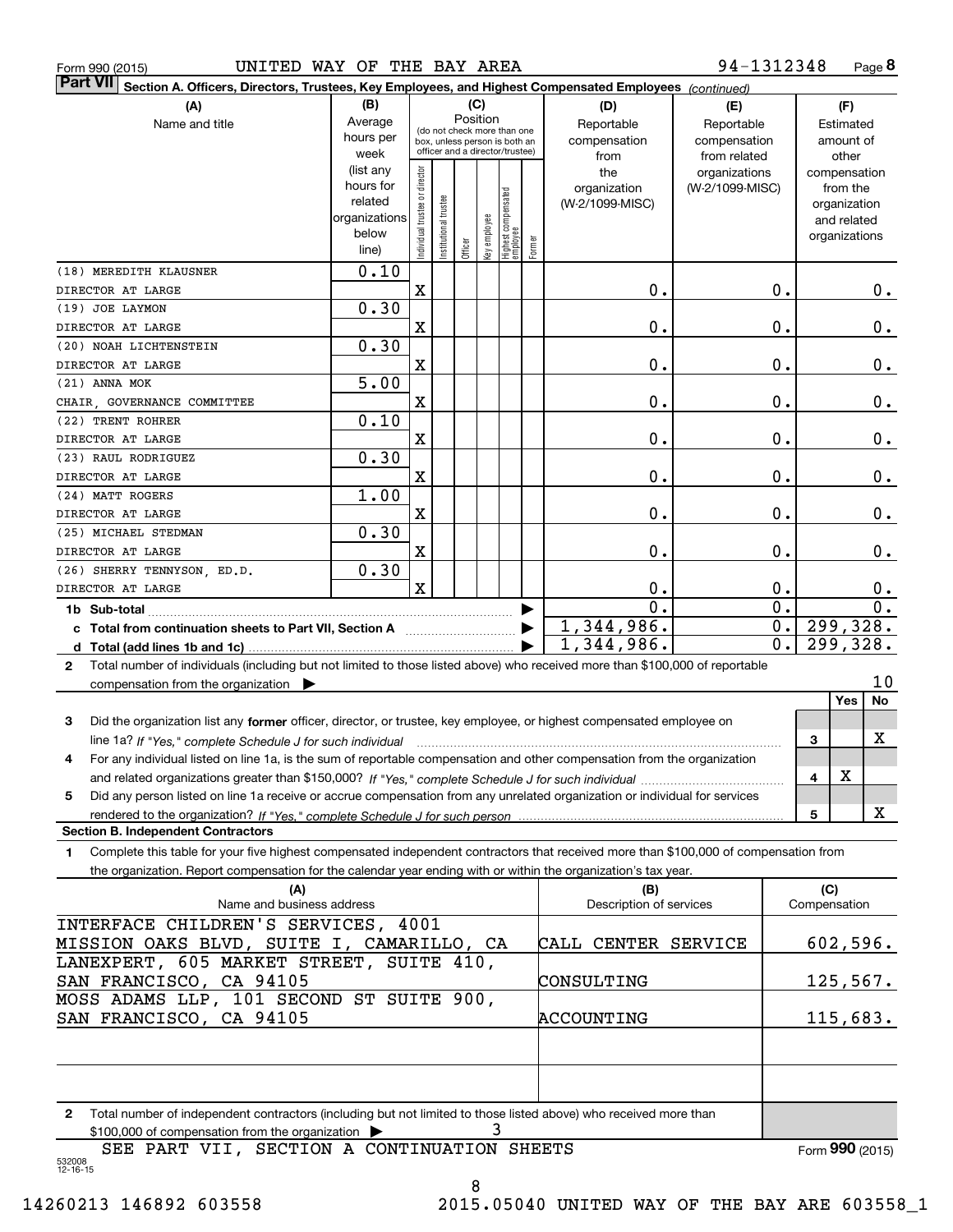| 94-1312348<br>UNITED WAY OF THE BAY AREA<br>Form 990                                                                         |               |                                |                       |             |              |                              |        |                 |                               |                       |  |
|------------------------------------------------------------------------------------------------------------------------------|---------------|--------------------------------|-----------------------|-------------|--------------|------------------------------|--------|-----------------|-------------------------------|-----------------------|--|
| <b>Part VII</b><br>Section A.<br>Officers, Directors, Trustees, Key Employees, and Highest Compensated Employees (continued) |               |                                |                       |             |              |                              |        |                 |                               |                       |  |
| (A)                                                                                                                          | (B)           |                                |                       |             | (C)          |                              |        | (D)             | (E)                           | (F)                   |  |
| Name and title                                                                                                               | Average       |                                |                       | Position    |              |                              |        | Reportable      | Reportable                    | Estimated             |  |
|                                                                                                                              | hours         |                                |                       |             |              | (check all that apply)       |        | compensation    | compensation                  | amount of             |  |
|                                                                                                                              | per<br>week   |                                |                       |             |              |                              |        | from<br>the     | from related<br>organizations | other<br>compensation |  |
|                                                                                                                              | (list any     |                                |                       |             |              |                              |        | organization    | (W-2/1099-MISC)               | from the              |  |
|                                                                                                                              | hours for     |                                |                       |             |              |                              |        | (W-2/1099-MISC) |                               | organization          |  |
|                                                                                                                              | related       |                                |                       |             |              |                              |        |                 |                               | and related           |  |
|                                                                                                                              | organizations | Individual trustee or director | Institutional trustee |             | Key employee | Highest compensated employee |        |                 |                               | organizations         |  |
|                                                                                                                              | below         |                                |                       | Officer     |              |                              | Former |                 |                               |                       |  |
|                                                                                                                              | line)         |                                |                       |             |              |                              |        |                 |                               |                       |  |
| (27) ROBERT THOMPSON                                                                                                         | 0.50          |                                |                       |             |              |                              |        |                 |                               |                       |  |
| DIRECTOR AT LARGE                                                                                                            |               | X                              |                       |             |              |                              |        | $\mathbf 0$ .   | $\mathbf 0$ .                 | 0.                    |  |
| (28) JULIA WILHELM                                                                                                           | 0.50          |                                |                       |             |              |                              |        |                 |                               |                       |  |
| DIRECTOR AT LARGE                                                                                                            |               | X                              |                       |             |              |                              |        | $\mathbf 0$ .   | $\mathbf 0$ .                 | $\mathbf 0$ .         |  |
| (29) JOSH NEEDLES                                                                                                            | 0.10          |                                |                       |             |              |                              |        |                 |                               |                       |  |
| DIRECTOR AT LARGE                                                                                                            |               | X                              |                       |             |              |                              |        | $\mathbf 0$ .   | $\mathbf 0$ .                 | $\mathbf 0$ .         |  |
| (30) THOMAS LEIBOWITZ                                                                                                        | 0.30          |                                |                       |             |              |                              |        |                 |                               |                       |  |
| DIRECTOR AT LARGE                                                                                                            |               | X                              |                       |             |              |                              |        | $\mathbf 0$ .   | $\mathbf 0$ .                 | $\mathbf 0$ .         |  |
| (31) PIERRE BREBER                                                                                                           | 0.50          |                                |                       |             |              |                              |        |                 |                               |                       |  |
| DIRECTOR AT LARGE                                                                                                            |               | X                              |                       |             |              |                              |        | $\mathbf 0$ .   | $\mathbf 0$ .                 | $\mathbf 0$ .         |  |
| (32) RALPH EBERTS                                                                                                            | 0.50          |                                |                       |             |              |                              |        |                 |                               |                       |  |
| DIRECTOR AT LARGE                                                                                                            |               | X                              |                       |             |              |                              |        | $\mathbf 0$ .   | $\mathbf 0$ .                 | $\mathbf 0$ .         |  |
| (33) JIM FOLEY<br>DIRECTOR AT LARGE                                                                                          | 0.10          | X                              |                       |             |              |                              |        | $\mathbf 0$ .   | $\mathbf 0$ .                 | $\mathbf 0$ .         |  |
| (34) AMY KO                                                                                                                  | 0.30          |                                |                       |             |              |                              |        |                 |                               |                       |  |
| DIRECTOR AT LARGE                                                                                                            |               | X                              |                       |             |              |                              |        | $\mathbf 0$ .   | $\mathbf 0$ .                 | $0_{.}$               |  |
| (35) MATTHEW LANG                                                                                                            | 0.30          |                                |                       |             |              |                              |        |                 |                               |                       |  |
| DIRECTOR AT LARGE                                                                                                            |               | X                              |                       |             |              |                              |        | $\mathbf 0$ .   | $\mathbf 0$ .                 | 0.                    |  |
| (36) LAWRENCE REMSTEDT                                                                                                       | 0.50          |                                |                       |             |              |                              |        |                 |                               |                       |  |
| DIRECTOR AT LARGE                                                                                                            |               | X                              |                       |             |              |                              |        | $\mathbf 0$ .   | $\mathbf 0$ .                 | 0.                    |  |
| (37) LAURIE WEINSTEIN                                                                                                        | 0.10          |                                |                       |             |              |                              |        |                 |                               |                       |  |
| DIRECTOR AT LARGE                                                                                                            |               | X                              |                       |             |              |                              |        | $\mathbf 0$ .   | $\mathbf 0$ .                 | 0.                    |  |
| (38) ANNE WILSON                                                                                                             | 55.00         |                                |                       |             |              |                              |        |                 |                               |                       |  |
| CEO                                                                                                                          |               |                                |                       | Χ           |              |                              |        | 304,936.        | 0.                            | 85,623.               |  |
| (39) ERIC MCDONNELL                                                                                                          | 55.00         |                                |                       |             |              |                              |        |                 |                               |                       |  |
| COO                                                                                                                          |               |                                |                       | X           |              |                              |        | 250,922.        | $\mathbf 0$ .                 | 44, 163.              |  |
| (40) JOAN BRAUN                                                                                                              | 55.00         |                                |                       |             |              |                              |        |                 |                               |                       |  |
| CHIEF FINANCIAL & ADMIN OFFICER                                                                                              |               |                                |                       | $\mathbf X$ |              |                              |        | 187,044.        | $\mathbf 0$ .                 | 38, 352.              |  |
| (41) TRACEY HEATHER                                                                                                          | 37.50         |                                |                       |             |              |                              |        |                 |                               |                       |  |
| VP, DEVELOPMENT & INDIVIDUAL GIVING                                                                                          |               |                                |                       |             |              | X                            |        | 109,608.        | $\mathbf 0$ .                 | <u>16,315.</u>        |  |
| (42) TSE MING TAM                                                                                                            | 37.50         |                                |                       |             |              |                              |        |                 |                               |                       |  |
| VP, COMMUNITY INVESTMENT                                                                                                     |               |                                |                       |             |              | X                            |        | 120,708.        | $\mathbf 0$ .                 | 31,948.               |  |
| (43) JOHN SCHAVER                                                                                                            | 37.50         |                                |                       |             |              |                              |        |                 |                               |                       |  |
| VP, INFORMATION TECHNOLOGY                                                                                                   |               |                                |                       |             |              | X                            |        | 125,614.        | $\mathbf 0$ .                 | 44,318.               |  |
| (44) LIDIYA KUKOVIC                                                                                                          | 37.50         |                                |                       |             |              |                              |        |                 |                               |                       |  |
| VP, CONTROLLER                                                                                                               |               |                                |                       |             |              | X                            |        | 117,636.        | $\mathbf 0$ .                 | 23, 285.              |  |
| (45) RANDY HYDE                                                                                                              | 37.50         |                                |                       |             |              |                              |        |                 |                               |                       |  |
| SR. VP, MARKETING                                                                                                            |               |                                |                       |             |              | X                            |        | 128,518.        | $\mathbf 0$ .                 | 15,324.               |  |
|                                                                                                                              |               |                                |                       |             |              |                              |        |                 |                               |                       |  |
|                                                                                                                              |               |                                |                       |             |              |                              |        |                 |                               |                       |  |
| Total to Part VII, Section A, line 1c                                                                                        |               |                                |                       |             |              |                              |        | 1,344,986.      |                               | 299,328.              |  |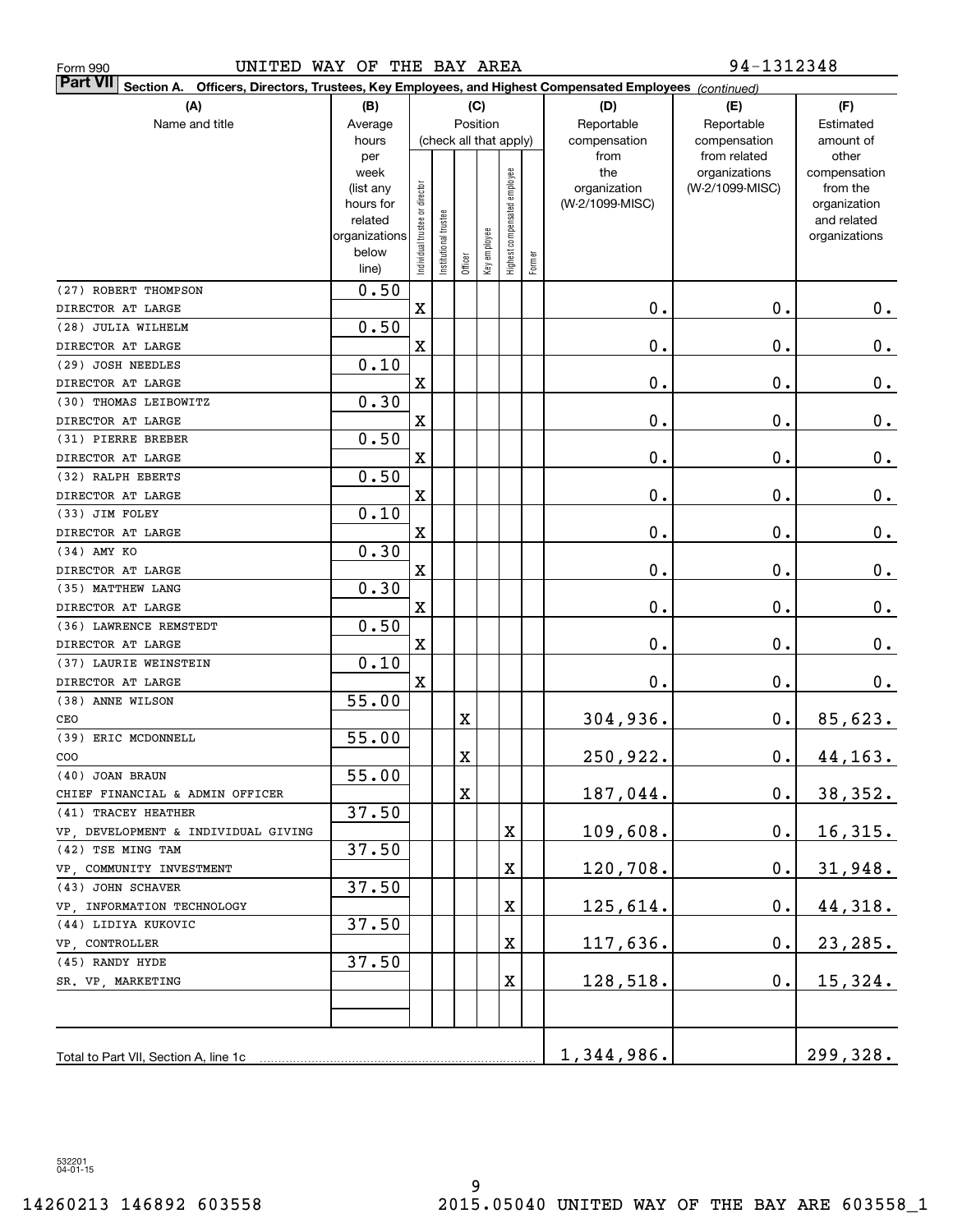| Form 990 (2015)                                           |     |                                                                               |                              | UNITED WAY OF THE BAY AREA |                      |                                                   | 94-1312348                                | Page 9                                    |
|-----------------------------------------------------------|-----|-------------------------------------------------------------------------------|------------------------------|----------------------------|----------------------|---------------------------------------------------|-------------------------------------------|-------------------------------------------|
| <b>Part VIII</b>                                          |     | <b>Statement of Revenue</b>                                                   |                              |                            |                      |                                                   |                                           |                                           |
|                                                           |     | Check if Schedule O contains a response or note to any line in this Part VIII |                              |                            | (A)<br>Total revenue | $\overline{(B)}$<br>Related or<br>exempt function | $\overline{(C)}$<br>Unrelated<br>business | (D)<br>Revenue excluded<br>from tax under |
|                                                           |     |                                                                               |                              |                            |                      | revenue                                           | revenue                                   | $\frac{1}{5}$ sections                    |
|                                                           |     | 1 a Federated campaigns                                                       | 1a                           |                            |                      |                                                   |                                           |                                           |
|                                                           |     | <b>b</b> Membership dues                                                      | 1 <sub>b</sub>               |                            |                      |                                                   |                                           |                                           |
|                                                           |     | c Fundraising events                                                          | 1c                           | 403,584.                   |                      |                                                   |                                           |                                           |
|                                                           |     | d Related organizations                                                       | 1 <sub>d</sub>               |                            |                      |                                                   |                                           |                                           |
|                                                           |     | e Government grants (contributions)                                           | 1e                           | 1, 311, 548.               |                      |                                                   |                                           |                                           |
|                                                           |     | f All other contributions, gifts, grants, and                                 |                              |                            |                      |                                                   |                                           |                                           |
|                                                           |     | similar amounts not included above                                            | 1f                           | 31,909,019.<br>603,572.    |                      |                                                   |                                           |                                           |
| Contributions, Gifts, Grants<br>and Other Similar Amounts | h.  | Noncash contributions included in lines 1a-1f: \$                             |                              |                            | 33,624,151.          |                                                   |                                           |                                           |
|                                                           |     |                                                                               |                              | <b>Business Code</b>       |                      |                                                   |                                           |                                           |
|                                                           | 2 a | PLEDGE PROCESSING FEES                                                        |                              | 900099                     | 331,834.             | 331,834.                                          |                                           |                                           |
|                                                           | b   | CONSULTING FEE INCOME                                                         |                              | 900099                     | 88,850.              | 88,850.                                           |                                           |                                           |
|                                                           | C.  | OFFICE SPACE RENTAL                                                           |                              | 900099                     | 16,800.              | 16,800.                                           |                                           |                                           |
|                                                           | d   |                                                                               |                              |                            |                      |                                                   |                                           |                                           |
| Program Service<br>Revenue                                | е   |                                                                               |                              |                            |                      |                                                   |                                           |                                           |
|                                                           |     | f All other program service revenue                                           |                              |                            |                      |                                                   |                                           |                                           |
|                                                           | a   |                                                                               |                              |                            | 437,484.             |                                                   |                                           |                                           |
| 3                                                         |     | Investment income (including dividends, interest, and                         |                              |                            |                      |                                                   |                                           |                                           |
|                                                           |     |                                                                               |                              |                            | 252,516.             |                                                   |                                           | 252,516.                                  |
| 4                                                         |     | Income from investment of tax-exempt bond proceeds                            |                              |                            |                      |                                                   |                                           |                                           |
| 5                                                         |     |                                                                               |                              |                            |                      |                                                   |                                           |                                           |
|                                                           |     |                                                                               | (i) Real                     | (ii) Personal              |                      |                                                   |                                           |                                           |
|                                                           |     | 6 a Gross rents                                                               | 108,284.                     |                            |                      |                                                   |                                           |                                           |
|                                                           | b   | Less: rental expenses                                                         | $\mathbf{0}$ .               |                            |                      |                                                   |                                           |                                           |
|                                                           | с   | Rental income or (loss)                                                       | 108,284.                     |                            | 108,284.             |                                                   |                                           | 108,284.                                  |
|                                                           | d   | Net rental income or (loss)<br>7 a Gross amount from sales of                 |                              | ▶                          |                      |                                                   |                                           |                                           |
|                                                           |     | assets other than inventory                                                   | (i) Securities<br>1,916,517. | (ii) Other<br>5,999.       |                      |                                                   |                                           |                                           |
|                                                           |     | <b>b</b> Less: cost or other basis                                            |                              |                            |                      |                                                   |                                           |                                           |
|                                                           |     | and sales expenses                                                            | 2,031,282.                   | 3,999.                     |                      |                                                   |                                           |                                           |
|                                                           |     | c Gain or (loss)                                                              | $-114,765.$                  | 2,000.                     |                      |                                                   |                                           |                                           |
|                                                           |     |                                                                               |                              |                            | $-112,765.$          |                                                   |                                           | $-112,765.$                               |
|                                                           |     | 8 a Gross income from fundraising events (not                                 |                              |                            |                      |                                                   |                                           |                                           |
|                                                           |     | $403,584.$ of<br>including \$                                                 |                              |                            |                      |                                                   |                                           |                                           |
|                                                           |     | contributions reported on line 1c). See                                       |                              |                            |                      |                                                   |                                           |                                           |
| <b>Other Revenue</b>                                      |     |                                                                               |                              | 40,941.                    |                      |                                                   |                                           |                                           |
|                                                           |     |                                                                               | $\mathbf b$                  | 240, 211.                  |                      |                                                   |                                           |                                           |
|                                                           |     | c Net income or (loss) from fundraising events                                |                              | <u></u> ▶                  | $-199,270.$          |                                                   |                                           | $-199,270.$                               |
|                                                           |     | 9 a Gross income from gaming activities. See                                  |                              |                            |                      |                                                   |                                           |                                           |
|                                                           |     |                                                                               |                              |                            |                      |                                                   |                                           |                                           |
|                                                           |     |                                                                               | $\mathbf b$                  |                            |                      |                                                   |                                           |                                           |
|                                                           |     |                                                                               |                              |                            |                      |                                                   |                                           |                                           |
|                                                           |     | 10 a Gross sales of inventory, less returns                                   |                              |                            |                      |                                                   |                                           |                                           |
|                                                           |     |                                                                               |                              |                            |                      |                                                   |                                           |                                           |
|                                                           |     |                                                                               | $\mathbf b$                  |                            |                      |                                                   |                                           |                                           |
|                                                           |     | c Net income or (loss) from sales of inventory                                |                              |                            |                      |                                                   |                                           |                                           |
|                                                           |     | Miscellaneous Revenue                                                         |                              | <b>Business Code</b>       |                      |                                                   |                                           |                                           |
| 11a                                                       |     | <u> 1980 - Johann Barbara, martxa alemaniar arg</u>                           |                              |                            |                      |                                                   |                                           |                                           |
|                                                           | b   |                                                                               |                              |                            |                      |                                                   |                                           |                                           |
|                                                           | с   | <u> 1989 - Johann Stein, mars an deus an deus Amerikaanse komme</u>           |                              |                            |                      |                                                   |                                           |                                           |
|                                                           | d   |                                                                               |                              |                            |                      |                                                   |                                           |                                           |
| 12                                                        | е   |                                                                               |                              |                            | 34, 110, 400.        | 437,484.                                          | 0.                                        | 48,765.                                   |
|                                                           |     | 532009 12-16-15                                                               |                              |                            |                      |                                                   |                                           | Form 990 (2015)                           |

532009 12-16-15

10

94‐1312348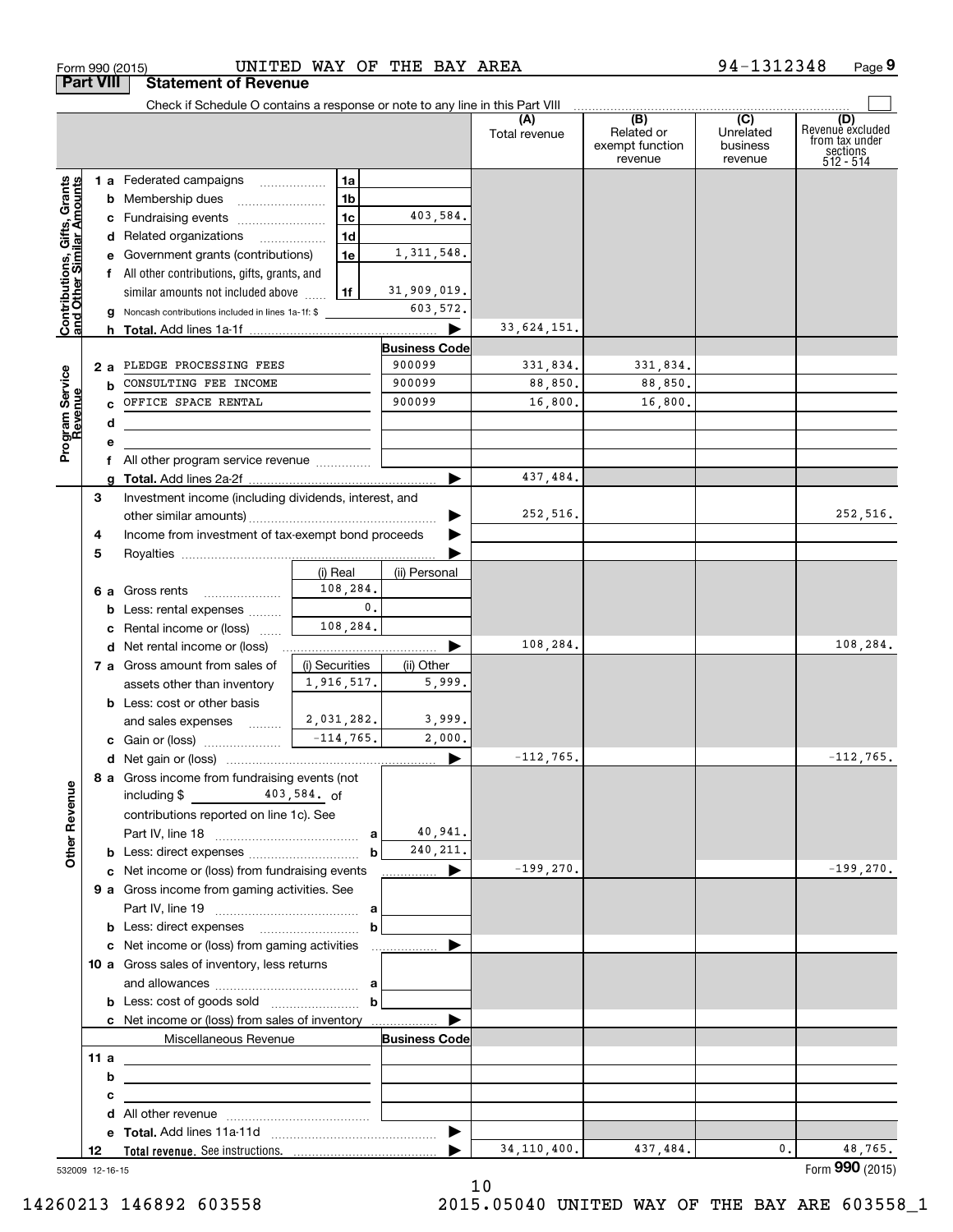Form 990 (2015) UNITED WAY OF THE BAY AREA 94-1312348 <sub>Page</sub> **Part IX | Statement of Functional Expenses** 

*Section 501(c)(3) and 501(c)(4) organizations must complete all columns. All other organizations must complete column (A).*

|              | Check if Schedule O contains a response or note to any line in this Part IX                                                                                                                                                                                                               |                       |                                    |                                           |                                |
|--------------|-------------------------------------------------------------------------------------------------------------------------------------------------------------------------------------------------------------------------------------------------------------------------------------------|-----------------------|------------------------------------|-------------------------------------------|--------------------------------|
|              | Do not include amounts reported on lines 6b,<br>7b, 8b, 9b, and 10b of Part VIII.                                                                                                                                                                                                         | (A)<br>Total expenses | (B)<br>Program service<br>expenses | (C)<br>Management and<br>general expenses | (D)<br>Fundraising<br>expenses |
| 1.           | Grants and other assistance to domestic organizations                                                                                                                                                                                                                                     |                       |                                    |                                           |                                |
|              | and domestic governments. See Part IV, line 21                                                                                                                                                                                                                                            | 21,706,299.           | 21,706,299.                        |                                           |                                |
| $\mathbf{2}$ | Grants and other assistance to domestic                                                                                                                                                                                                                                                   |                       |                                    |                                           |                                |
|              | individuals. See Part IV, line 22                                                                                                                                                                                                                                                         |                       |                                    |                                           |                                |
| 3            | Grants and other assistance to foreign                                                                                                                                                                                                                                                    |                       |                                    |                                           |                                |
|              | organizations, foreign governments, and foreign                                                                                                                                                                                                                                           |                       |                                    |                                           |                                |
|              | individuals. See Part IV, lines 15 and 16                                                                                                                                                                                                                                                 |                       |                                    |                                           |                                |
| 4            | Benefits paid to or for members                                                                                                                                                                                                                                                           |                       |                                    |                                           |                                |
| 5            | Compensation of current officers, directors,                                                                                                                                                                                                                                              |                       |                                    |                                           |                                |
|              | trustees, and key employees                                                                                                                                                                                                                                                               | 1,044,983.            | 273,457.                           | 640, 255.                                 | 131,271.                       |
| 6            | Compensation not included above, to disqualified                                                                                                                                                                                                                                          |                       |                                    |                                           |                                |
|              | persons (as defined under section 4958(f)(1)) and                                                                                                                                                                                                                                         |                       |                                    |                                           |                                |
|              | persons described in section 4958(c)(3)(B)                                                                                                                                                                                                                                                |                       |                                    |                                           |                                |
| 7            |                                                                                                                                                                                                                                                                                           | 4,849,006.            | 2,451,797.                         | 1,372,619.                                | 1,024,590.                     |
| 8            | Pension plan accruals and contributions (include                                                                                                                                                                                                                                          |                       |                                    |                                           |                                |
|              | section 401(k) and 403(b) employer contributions)                                                                                                                                                                                                                                         | 184,090.              | 153,356.                           | $-5,414.$                                 | 36,148.                        |
| 9            |                                                                                                                                                                                                                                                                                           | 1,025,873.            | 544, 488.                          | 290, 767.                                 | 190,618.                       |
| 10           |                                                                                                                                                                                                                                                                                           | 390,864.              | 197,693.                           | 122,428.                                  | 70, 743.                       |
| 11           | Fees for services (non-employees):                                                                                                                                                                                                                                                        |                       |                                    |                                           |                                |
| a            |                                                                                                                                                                                                                                                                                           |                       |                                    |                                           |                                |
| b            |                                                                                                                                                                                                                                                                                           | 1,200.                |                                    | 1,200.                                    |                                |
| c            |                                                                                                                                                                                                                                                                                           | 137,470.              |                                    | 137,470.                                  |                                |
| d            |                                                                                                                                                                                                                                                                                           |                       |                                    |                                           |                                |
| е            | Professional fundraising services. See Part IV, line 17                                                                                                                                                                                                                                   |                       |                                    |                                           |                                |
| f            | Investment management fees                                                                                                                                                                                                                                                                | 53,059.               |                                    | 53,059.                                   |                                |
| g            | Other. (If line 11g amount exceeds 10% of line 25,                                                                                                                                                                                                                                        |                       |                                    |                                           |                                |
|              | column (A) amount, list line 11g expenses on Sch O.)                                                                                                                                                                                                                                      | 1,629,193.            | 1,278,536.                         | 217,589.                                  | 133,068.                       |
| 12           |                                                                                                                                                                                                                                                                                           | 198, 127.             | 166, 274.                          | 11,304.                                   | 20,549.                        |
| 13           |                                                                                                                                                                                                                                                                                           | 557,531.              | 248,066.                           | 188,990.                                  | 120, 475.                      |
| 14           |                                                                                                                                                                                                                                                                                           |                       |                                    |                                           |                                |
| 15           |                                                                                                                                                                                                                                                                                           |                       |                                    |                                           |                                |
| 16           |                                                                                                                                                                                                                                                                                           | 1,187,021.            | 503,978.                           | 391,535.                                  | 291,508.                       |
| 17           |                                                                                                                                                                                                                                                                                           | 113, 253.             | 55, 291.                           | 35,914.                                   | 22,048.                        |
| 18           | Payments of travel or entertainment expenses                                                                                                                                                                                                                                              |                       |                                    |                                           |                                |
|              | for any federal, state, or local public officials                                                                                                                                                                                                                                         |                       |                                    |                                           |                                |
| 19           | Conferences, conventions, and meetings                                                                                                                                                                                                                                                    | 463,501.              | 155,048.                           | 84,462.                                   | 223,991.                       |
| 20           | Interest                                                                                                                                                                                                                                                                                  | 288,990.              | 126,780.                           | 92,795.                                   | 69,415.                        |
| 21           |                                                                                                                                                                                                                                                                                           | 289,650.              | 156,896.                           | 75,221.                                   | $\overline{57,533.}$           |
| 22           | Depreciation, depletion, and amortization                                                                                                                                                                                                                                                 |                       |                                    |                                           |                                |
| 23           | Insurance<br>Other expenses. Itemize expenses not covered                                                                                                                                                                                                                                 |                       |                                    |                                           |                                |
| 24           | above. (List miscellaneous expenses in line 24e. If line<br>24e amount exceeds 10% of line 25, column (A)                                                                                                                                                                                 |                       |                                    |                                           |                                |
|              | amount, list line 24e expenses on Schedule O.) [                                                                                                                                                                                                                                          |                       |                                    |                                           |                                |
| а<br>b       | <u> 1989 - Johann Barbara, martxa alemaniar arg</u>                                                                                                                                                                                                                                       |                       |                                    |                                           |                                |
|              | <u> 1989 - Johann Barbara, martin amerikan basar dan berasal dan berasal dalam basar dalam basar dalam basar dala</u>                                                                                                                                                                     |                       |                                    |                                           |                                |
| с<br>d       | <u> 1989 - Johann Barbara, martin amerikan basar dan berasal dalam basar dalam basar dalam basar dalam basar dala</u>                                                                                                                                                                     |                       |                                    |                                           |                                |
| е            | <u> 1980 - Johann Barbara, martxa alemaniar arg</u><br>All other expenses <b>contained</b> and the set of the set of the set of the set of the set of the set of the set of the set of the set of the set of the set of the set of the set of the set of the set of the set of the set of | 8,813.                | 4,221.                             | 3,279.                                    | 1,313.                         |
| 25           | Total functional expenses. Add lines 1 through 24e                                                                                                                                                                                                                                        | 34, 128, 923.         | 28,022,180.                        | 3,713,473.                                | 2,393,270.                     |
| 26           | Joint costs. Complete this line only if the organization                                                                                                                                                                                                                                  |                       |                                    |                                           |                                |
|              | reported in column (B) joint costs from a combined                                                                                                                                                                                                                                        |                       |                                    |                                           |                                |
|              | educational campaign and fundraising solicitation.                                                                                                                                                                                                                                        |                       |                                    |                                           |                                |
|              | Check here $\blacktriangleright$<br>if following SOP 98-2 (ASC 958-720)                                                                                                                                                                                                                   |                       |                                    |                                           |                                |

11

532010 12-16-15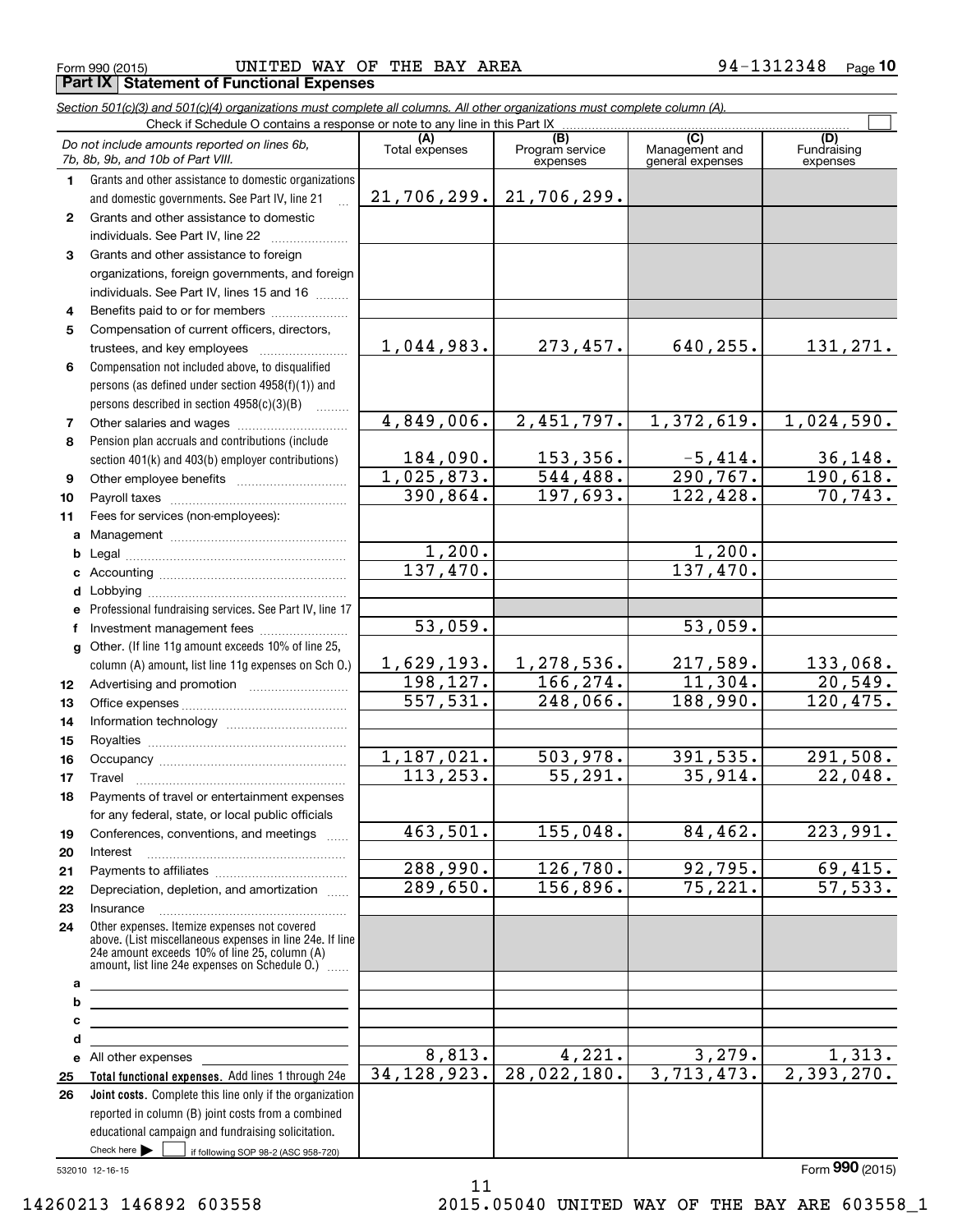|                             |          |                                                                                                                            |                                                                                              | (A)<br>Beginning of year |                 | (B)<br>End of year             |
|-----------------------------|----------|----------------------------------------------------------------------------------------------------------------------------|----------------------------------------------------------------------------------------------|--------------------------|-----------------|--------------------------------|
|                             | 1        |                                                                                                                            |                                                                                              | 1, 333, 335.             | $\mathbf{1}$    | 848, 161.                      |
|                             | 2        |                                                                                                                            |                                                                                              | 115,654.                 | $\overline{2}$  | 225,416.                       |
|                             | З        |                                                                                                                            |                                                                                              | 8,930,961.               | $\mathbf{3}$    | 9,309,292.                     |
|                             | 4        |                                                                                                                            |                                                                                              |                          | 4               |                                |
|                             | 5        | Loans and other receivables from current and former officers, directors,                                                   |                                                                                              |                          |                 |                                |
|                             |          | trustees, key employees, and highest compensated employees. Complete                                                       |                                                                                              |                          |                 |                                |
|                             |          | Part II of Schedule L                                                                                                      |                                                                                              |                          | 5               |                                |
|                             | 6        | Loans and other receivables from other disqualified persons (as defined under                                              |                                                                                              |                          |                 |                                |
|                             |          | section 4958(f)(1)), persons described in section 4958(c)(3)(B), and contributing                                          |                                                                                              |                          |                 |                                |
|                             |          | employers and sponsoring organizations of section 501(c)(9) voluntary                                                      |                                                                                              |                          |                 |                                |
|                             |          | employees' beneficiary organizations (see instr). Complete Part II of Sch L                                                |                                                                                              |                          | 6               |                                |
| Assets                      | 7        |                                                                                                                            |                                                                                              |                          | $\overline{7}$  |                                |
|                             | 8        |                                                                                                                            |                                                                                              |                          | 8               |                                |
|                             | 9        | Prepaid expenses and deferred charges                                                                                      | $\ldots \ldots \ldots \ldots \ldots \ldots \ldots \ldots \ldots \ldots \ldots \ldots \ldots$ | 74,722.                  | 9               | 185, 179.                      |
|                             |          | <b>10a</b> Land, buildings, and equipment: cost or other                                                                   |                                                                                              |                          |                 |                                |
|                             |          | basis. Complete Part VI of Schedule D $\boxed{10a}$ $\boxed{2, 172, 455}$ .                                                | 1,492,292.                                                                                   |                          |                 |                                |
|                             |          | <b>b</b> Less: accumulated depreciation                                                                                    |                                                                                              | 815, 259.<br>11,051,918. | 10 <sub>c</sub> | $\frac{680,163.}{10,549,957.}$ |
|                             | 11       |                                                                                                                            |                                                                                              |                          | 11              |                                |
|                             | 12       |                                                                                                                            |                                                                                              |                          | 12              |                                |
|                             | 13       |                                                                                                                            |                                                                                              |                          | 13              |                                |
|                             | 14       |                                                                                                                            |                                                                                              | 175,424.                 | 14<br>15        | 106,048.                       |
|                             | 15       |                                                                                                                            |                                                                                              | 22, 497, 273.            | 16              | 21,904,216.                    |
|                             | 16       |                                                                                                                            |                                                                                              | 4,880,404.               | 17              | 7, 290, 538.                   |
|                             | 17<br>18 |                                                                                                                            |                                                                                              | 2,748,193.               | 18              | 2,693,376.                     |
|                             | 19       |                                                                                                                            | 706, 129.                                                                                    | 19                       | 689,661.        |                                |
|                             | 20       | Deferred revenue manual contracts and contracts are all the contracts and contracts are contracted and contracts           |                                                                                              | 20                       |                 |                                |
|                             | 21       | Escrow or custodial account liability. Complete Part IV of Schedule D                                                      |                                                                                              | 21                       |                 |                                |
|                             | 22       | Loans and other payables to current and former officers, directors, trustees,                                              |                                                                                              |                          |                 |                                |
|                             |          | key employees, highest compensated employees, and disqualified persons.                                                    |                                                                                              |                          |                 |                                |
| Liabilities                 |          | Complete Part II of Schedule L                                                                                             |                                                                                              |                          | 22              |                                |
|                             | 23       | Secured mortgages and notes payable to unrelated third parties                                                             |                                                                                              | 2,753,932.               | 23              | 2,750,000.                     |
|                             | 24       | Unsecured notes and loans payable to unrelated third parties                                                               |                                                                                              |                          | 24              |                                |
|                             | 25       | Other liabilities (including federal income tax, payables to related third                                                 |                                                                                              |                          |                 |                                |
|                             |          | parties, and other liabilities not included on lines 17-24). Complete Part X of                                            |                                                                                              |                          |                 |                                |
|                             |          | Schedule D                                                                                                                 |                                                                                              |                          | 25              |                                |
|                             | 26       |                                                                                                                            |                                                                                              | 11,088,658.              | 26              | 13, 423, 575.                  |
|                             |          | Organizations that follow SFAS 117 (ASC 958), check here $\blacktriangleright \begin{array}{ c } \hline X \end{array}$ and |                                                                                              |                          |                 |                                |
|                             |          | complete lines 27 through 29, and lines 33 and 34.                                                                         |                                                                                              |                          |                 |                                |
|                             | 27       |                                                                                                                            |                                                                                              | 4,689,443.               | 27              | 867,124.                       |
|                             | 28       | Temporarily restricted net assets                                                                                          |                                                                                              | 2,826,797.               | 28              | 3,719,742.                     |
|                             | 29       | Permanently restricted net assets                                                                                          |                                                                                              | 3,892,375.               | 29              | 3,893,775.                     |
|                             |          | Organizations that do not follow SFAS 117 (ASC 958), check here ▶ □                                                        |                                                                                              |                          |                 |                                |
|                             |          | and complete lines 30 through 34.                                                                                          |                                                                                              |                          |                 |                                |
|                             | 30       |                                                                                                                            |                                                                                              |                          | 30              |                                |
|                             | 31       | Paid-in or capital surplus, or land, building, or equipment fund                                                           |                                                                                              |                          | 31<br>32        |                                |
| Net Assets or Fund Balances | 32<br>33 | Retained earnings, endowment, accumulated income, or other funds<br>Total net assets or fund balances                      | .                                                                                            | 11,408,615.              | 33              | 8,480,641.                     |
|                             | 34       |                                                                                                                            |                                                                                              | 22,497,273.              | 34              | 21,904,216.                    |
|                             |          |                                                                                                                            |                                                                                              |                          |                 | Form $990$ (2015)              |

Form 990 (2015) UNITED WAY OF THE BAY AREA 94-1312348 <sub>Page</sub>

Check if Schedule O contains a response or note to any line in this Part X

**Part X Balance Sheet**

 $\overline{\phantom{0}}$ 

**11**

 $\mathcal{L}^{\text{max}}$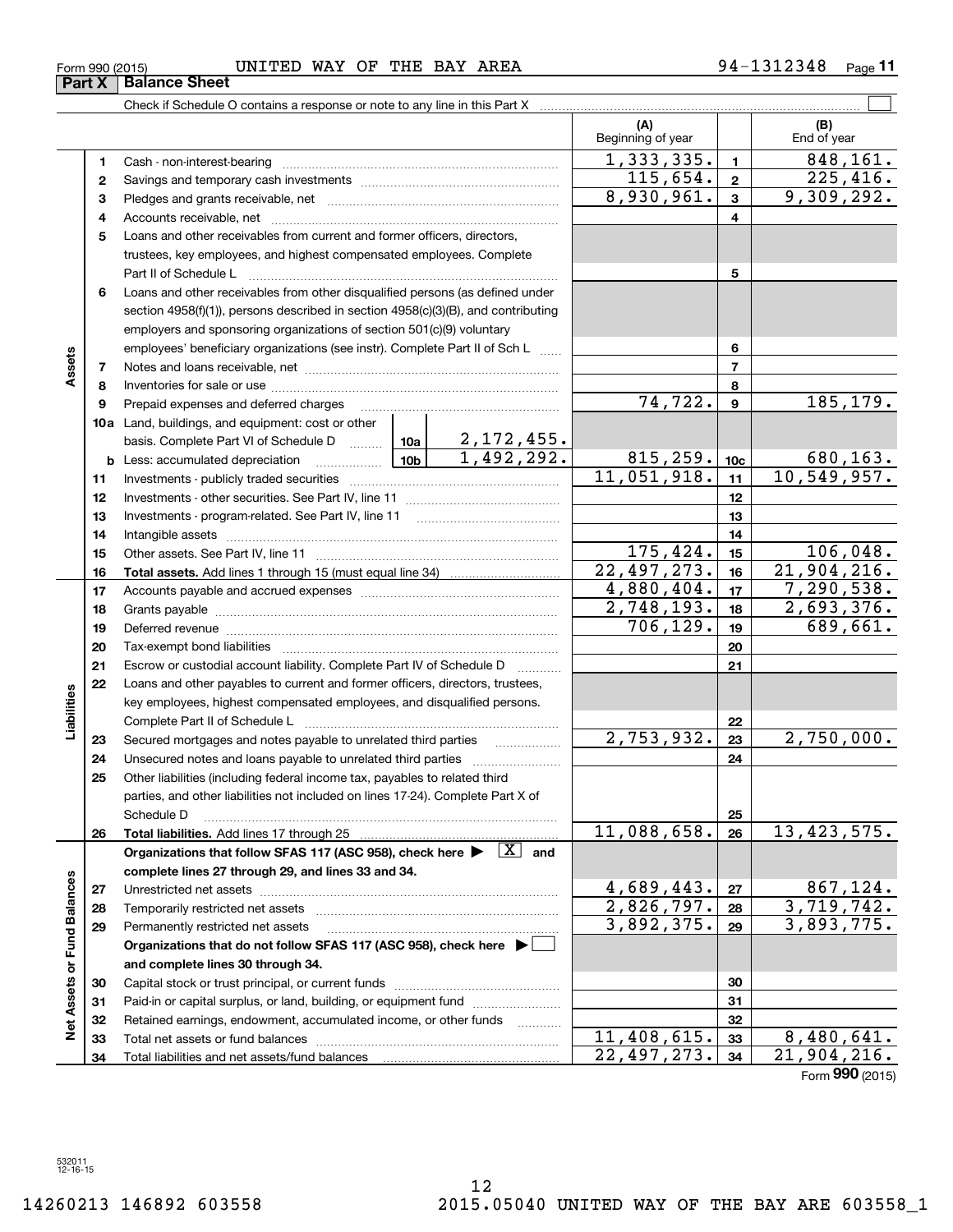|    | UNITED WAY OF THE BAY AREA<br>Form 990 (2015)                                                                                   |                          | 94-1312348     |            | Page $12$          |
|----|---------------------------------------------------------------------------------------------------------------------------------|--------------------------|----------------|------------|--------------------|
|    | <b>Reconciliation of Net Assets</b><br>Part XI                                                                                  |                          |                |            |                    |
|    | Check if Schedule O contains a response or note to any line in this Part XI                                                     |                          |                |            | $\boxed{\text{X}}$ |
|    |                                                                                                                                 |                          |                |            |                    |
| 1  | Total revenue (must equal Part VIII, column (A), line 12)                                                                       | $\mathbf{1}$             | 34, 110, 400.  |            |                    |
| 2  | Total expenses (must equal Part IX, column (A), line 25)                                                                        | $\overline{2}$           | 34, 128, 923.  |            |                    |
| 3  | Revenue less expenses. Subtract line 2 from line 1                                                                              | 3                        |                |            | $-18,523.$         |
| 4  |                                                                                                                                 | 4                        | 11,408,615.    |            |                    |
| 5  | Net unrealized gains (losses) on investments                                                                                    | 5                        | $-302, 362.$   |            |                    |
| 6  | Donated services and use of facilities                                                                                          | 6                        |                |            |                    |
| 7  | Investment expenses                                                                                                             | $\overline{\phantom{a}}$ |                |            |                    |
| 8  | Prior period adjustments                                                                                                        | 8                        |                |            |                    |
| 9  | Other changes in net assets or fund balances (explain in Schedule O)                                                            | $\mathbf{9}$             | $-2,607,089.$  |            |                    |
| 10 | Net assets or fund balances at end of year. Combine lines 3 through 9 (must equal Part X, line 33,                              |                          |                |            |                    |
|    | column (B))                                                                                                                     | 10                       | 8,480,641.     |            |                    |
|    | Part XII Financial Statements and Reporting                                                                                     |                          |                |            |                    |
|    |                                                                                                                                 |                          |                |            |                    |
|    |                                                                                                                                 |                          |                | <b>Yes</b> | No                 |
| 1  | $ X $ Accrual<br>Accounting method used to prepare the Form 990: <u>I</u> Cash<br>Other                                         |                          |                |            |                    |
|    | If the organization changed its method of accounting from a prior year or checked "Other," explain in Schedule O.               |                          |                |            |                    |
|    | 2a Were the organization's financial statements compiled or reviewed by an independent accountant?                              |                          | 2a             |            | х                  |
|    | If "Yes," check a box below to indicate whether the financial statements for the year were compiled or reviewed on a            |                          |                |            |                    |
|    | separate basis, consolidated basis, or both:                                                                                    |                          |                |            |                    |
|    | Separate basis<br>Consolidated basis<br>Both consolidated and separate basis                                                    |                          |                |            |                    |
|    | <b>b</b> Were the organization's financial statements audited by an independent accountant?                                     |                          | 2 <sub>b</sub> | X          |                    |
|    | If "Yes," check a box below to indicate whether the financial statements for the year were audited on a separate basis,         |                          |                |            |                    |
|    | consolidated basis, or both:                                                                                                    |                          |                |            |                    |
|    | $\vert X \vert$ Separate basis<br>Consolidated basis<br>Both consolidated and separate basis                                    |                          |                |            |                    |
|    | c If "Yes" to line 2a or 2b, does the organization have a committee that assumes responsibility for oversight of the audit,     |                          |                |            |                    |
|    |                                                                                                                                 |                          | 2c             | x          |                    |
|    | If the organization changed either its oversight process or selection process during the tax year, explain in Schedule O.       |                          |                |            |                    |
|    | 3a As a result of a federal award, was the organization required to undergo an audit or audits as set forth in the Single Audit |                          |                |            |                    |
|    |                                                                                                                                 |                          | Зa             |            | Χ                  |
|    | b If "Yes," did the organization undergo the required audit or audits? If the organization did not undergo the required audit   |                          |                |            |                    |
|    | or audits, explain why in Schedule O and describe any steps taken to undergo such audits                                        |                          | 3b             | ההח        |                    |

Form (2015) **990**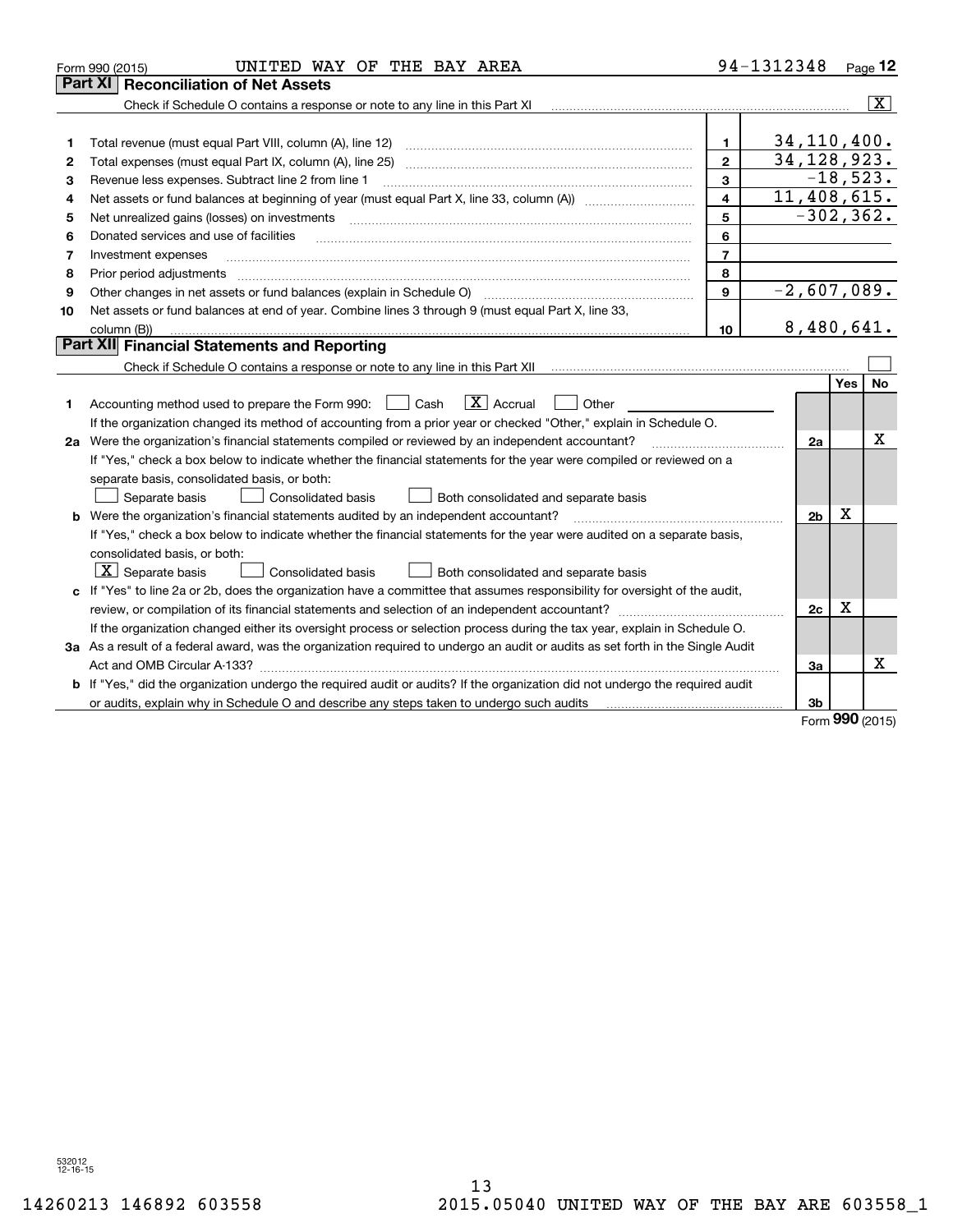| <b>SCHEDULE A</b> |  |
|-------------------|--|
|-------------------|--|

| (Form 990 or 990-EZ) |  |  |  |
|----------------------|--|--|--|
|----------------------|--|--|--|

# **Public Charity Status and Public Support**

**Complete if the organization is a section 501(c)(3) organization or a section 4947(a)(1) nonexempt charitable trust.**

**| Attach to Form 990 or Form 990-EZ.** 

| OMB No. 1545-0047                   |
|-------------------------------------|
|                                     |
| <b>Open to Public</b><br>Inspection |

| Department of the Treasury<br>▶ Attach to Form 990 or Form 990-EZ. |                                                                                                                                |  |                                                                          |                                                                                                                                               |     |                          |                        | <b>Open to Public</b> |                                       |  |  |
|--------------------------------------------------------------------|--------------------------------------------------------------------------------------------------------------------------------|--|--------------------------------------------------------------------------|-----------------------------------------------------------------------------------------------------------------------------------------------|-----|--------------------------|------------------------|-----------------------|---------------------------------------|--|--|
|                                                                    | Internal Revenue Service                                                                                                       |  |                                                                          | Information about Schedule A (Form 990 or 990-EZ) and its instructions is at $www.irs.gov/form990$ .                                          |     |                          |                        |                       | <b>Inspection</b>                     |  |  |
|                                                                    | Name of the organization                                                                                                       |  |                                                                          |                                                                                                                                               |     |                          |                        |                       | <b>Employer identification number</b> |  |  |
|                                                                    |                                                                                                                                |  |                                                                          | UNITED WAY OF THE BAY AREA                                                                                                                    |     |                          |                        |                       | 94-1312348                            |  |  |
| Part I                                                             |                                                                                                                                |  |                                                                          |                                                                                                                                               |     |                          |                        |                       |                                       |  |  |
|                                                                    | Reason for Public Charity Status (All organizations must complete this part.) See instructions.                                |  |                                                                          |                                                                                                                                               |     |                          |                        |                       |                                       |  |  |
|                                                                    | The organization is not a private foundation because it is: (For lines 1 through 11, check only one box.)                      |  |                                                                          |                                                                                                                                               |     |                          |                        |                       |                                       |  |  |
| 1                                                                  | A church, convention of churches, or association of churches described in section 170(b)(1)(A)(i).                             |  |                                                                          |                                                                                                                                               |     |                          |                        |                       |                                       |  |  |
| 2                                                                  | A school described in section 170(b)(1)(A)(ii). (Attach Schedule E (Form 990 or 990-EZ).)                                      |  |                                                                          |                                                                                                                                               |     |                          |                        |                       |                                       |  |  |
| 3                                                                  |                                                                                                                                |  |                                                                          | A hospital or a cooperative hospital service organization described in section 170(b)(1)(A)(iii).                                             |     |                          |                        |                       |                                       |  |  |
| 4                                                                  |                                                                                                                                |  |                                                                          | A medical research organization operated in conjunction with a hospital described in section 170(b)(1)(A)(iii). Enter the hospital's name,    |     |                          |                        |                       |                                       |  |  |
|                                                                    | city, and state:                                                                                                               |  |                                                                          |                                                                                                                                               |     |                          |                        |                       |                                       |  |  |
|                                                                    | An organization operated for the benefit of a college or university owned or operated by a governmental unit described in<br>5 |  |                                                                          |                                                                                                                                               |     |                          |                        |                       |                                       |  |  |
|                                                                    |                                                                                                                                |  |                                                                          |                                                                                                                                               |     |                          |                        |                       |                                       |  |  |
|                                                                    |                                                                                                                                |  | section 170(b)(1)(A)(iv). (Complete Part II.)                            |                                                                                                                                               |     |                          |                        |                       |                                       |  |  |
| 6                                                                  |                                                                                                                                |  |                                                                          | A federal, state, or local government or governmental unit described in section 170(b)(1)(A)(v).                                              |     |                          |                        |                       |                                       |  |  |
| $\mathbf{X}$<br>7                                                  |                                                                                                                                |  |                                                                          | An organization that normally receives a substantial part of its support from a governmental unit or from the general public described in     |     |                          |                        |                       |                                       |  |  |
|                                                                    |                                                                                                                                |  | section 170(b)(1)(A)(vi). (Complete Part II.)                            |                                                                                                                                               |     |                          |                        |                       |                                       |  |  |
| 8                                                                  |                                                                                                                                |  |                                                                          | A community trust described in section 170(b)(1)(A)(vi). (Complete Part II.)                                                                  |     |                          |                        |                       |                                       |  |  |
| 9                                                                  |                                                                                                                                |  |                                                                          | An organization that normally receives: (1) more than 33 1/3% of its support from contributions, membership fees, and gross receipts from     |     |                          |                        |                       |                                       |  |  |
|                                                                    |                                                                                                                                |  |                                                                          | activities related to its exempt functions - subject to certain exceptions, and (2) no more than 33 1/3% of its support from gross investment |     |                          |                        |                       |                                       |  |  |
|                                                                    |                                                                                                                                |  |                                                                          | income and unrelated business taxable income (less section 511 tax) from businesses acquired by the organization after June 30, 1975.         |     |                          |                        |                       |                                       |  |  |
|                                                                    |                                                                                                                                |  | See section 509(a)(2). (Complete Part III.)                              |                                                                                                                                               |     |                          |                        |                       |                                       |  |  |
| 10                                                                 |                                                                                                                                |  |                                                                          |                                                                                                                                               |     |                          |                        |                       |                                       |  |  |
|                                                                    |                                                                                                                                |  |                                                                          | An organization organized and operated exclusively to test for public safety. See section 509(a)(4).                                          |     |                          |                        |                       |                                       |  |  |
| 11                                                                 |                                                                                                                                |  |                                                                          | An organization organized and operated exclusively for the benefit of, to perform the functions of, or to carry out the purposes of one or    |     |                          |                        |                       |                                       |  |  |
|                                                                    |                                                                                                                                |  |                                                                          | more publicly supported organizations described in section 509(a)(1) or section 509(a)(2). See section 509(a)(3). Check the box in            |     |                          |                        |                       |                                       |  |  |
|                                                                    |                                                                                                                                |  |                                                                          | lines 11a through 11d that describes the type of supporting organization and complete lines 11e, 11f, and 11g.                                |     |                          |                        |                       |                                       |  |  |
| а                                                                  |                                                                                                                                |  |                                                                          | Type I. A supporting organization operated, supervised, or controlled by its supported organization(s), typically by giving                   |     |                          |                        |                       |                                       |  |  |
|                                                                    |                                                                                                                                |  |                                                                          | the supported organization(s) the power to regularly appoint or elect a majority of the directors or trustees of the supporting               |     |                          |                        |                       |                                       |  |  |
|                                                                    |                                                                                                                                |  | organization. You must complete Part IV, Sections A and B.               |                                                                                                                                               |     |                          |                        |                       |                                       |  |  |
| b                                                                  |                                                                                                                                |  |                                                                          | Type II. A supporting organization supervised or controlled in connection with its supported organization(s), by having                       |     |                          |                        |                       |                                       |  |  |
|                                                                    |                                                                                                                                |  |                                                                          | control or management of the supporting organization vested in the same persons that control or manage the supported                          |     |                          |                        |                       |                                       |  |  |
|                                                                    |                                                                                                                                |  | organization(s). You must complete Part IV, Sections A and C.            |                                                                                                                                               |     |                          |                        |                       |                                       |  |  |
|                                                                    |                                                                                                                                |  |                                                                          |                                                                                                                                               |     |                          |                        |                       |                                       |  |  |
| с                                                                  |                                                                                                                                |  |                                                                          | Type III functionally integrated. A supporting organization operated in connection with, and functionally integrated with,                    |     |                          |                        |                       |                                       |  |  |
|                                                                    |                                                                                                                                |  |                                                                          | its supported organization(s) (see instructions). You must complete Part IV, Sections A, D, and E.                                            |     |                          |                        |                       |                                       |  |  |
| d                                                                  |                                                                                                                                |  |                                                                          | Type III non-functionally integrated. A supporting organization operated in connection with its supported organization(s)                     |     |                          |                        |                       |                                       |  |  |
|                                                                    |                                                                                                                                |  |                                                                          | that is not functionally integrated. The organization generally must satisfy a distribution requirement and an attentiveness                  |     |                          |                        |                       |                                       |  |  |
|                                                                    |                                                                                                                                |  |                                                                          | requirement (see instructions). You must complete Part IV, Sections A and D, and Part V.                                                      |     |                          |                        |                       |                                       |  |  |
| е                                                                  |                                                                                                                                |  |                                                                          | Check this box if the organization received a written determination from the IRS that it is a Type I, Type II, Type III                       |     |                          |                        |                       |                                       |  |  |
|                                                                    |                                                                                                                                |  |                                                                          | functionally integrated, or Type III non-functionally integrated supporting organization.                                                     |     |                          |                        |                       |                                       |  |  |
| f                                                                  | Enter the number of supported organizations                                                                                    |  |                                                                          |                                                                                                                                               |     |                          |                        |                       |                                       |  |  |
|                                                                    |                                                                                                                                |  | g Provide the following information about the supported organization(s). |                                                                                                                                               |     |                          |                        |                       |                                       |  |  |
|                                                                    | (i) Name of supported                                                                                                          |  | (ii) EIN                                                                 | (iii) Type of organization                                                                                                                    |     | (iv) Is the organization | (v) Amount of monetary |                       | (vi) Amount of                        |  |  |
|                                                                    | organization                                                                                                                   |  |                                                                          | (described on lines 1-9                                                                                                                       |     | listed in your           | support (see           |                       | other support (see                    |  |  |
|                                                                    |                                                                                                                                |  |                                                                          | above (see instructions))                                                                                                                     |     | governing document?      | instructions)          |                       | instructions)                         |  |  |
|                                                                    |                                                                                                                                |  |                                                                          |                                                                                                                                               | Yes | No                       |                        |                       |                                       |  |  |
|                                                                    |                                                                                                                                |  |                                                                          |                                                                                                                                               |     |                          |                        |                       |                                       |  |  |
|                                                                    |                                                                                                                                |  |                                                                          |                                                                                                                                               |     |                          |                        |                       |                                       |  |  |
|                                                                    |                                                                                                                                |  |                                                                          |                                                                                                                                               |     |                          |                        |                       |                                       |  |  |
|                                                                    |                                                                                                                                |  |                                                                          |                                                                                                                                               |     |                          |                        |                       |                                       |  |  |

**Total**

14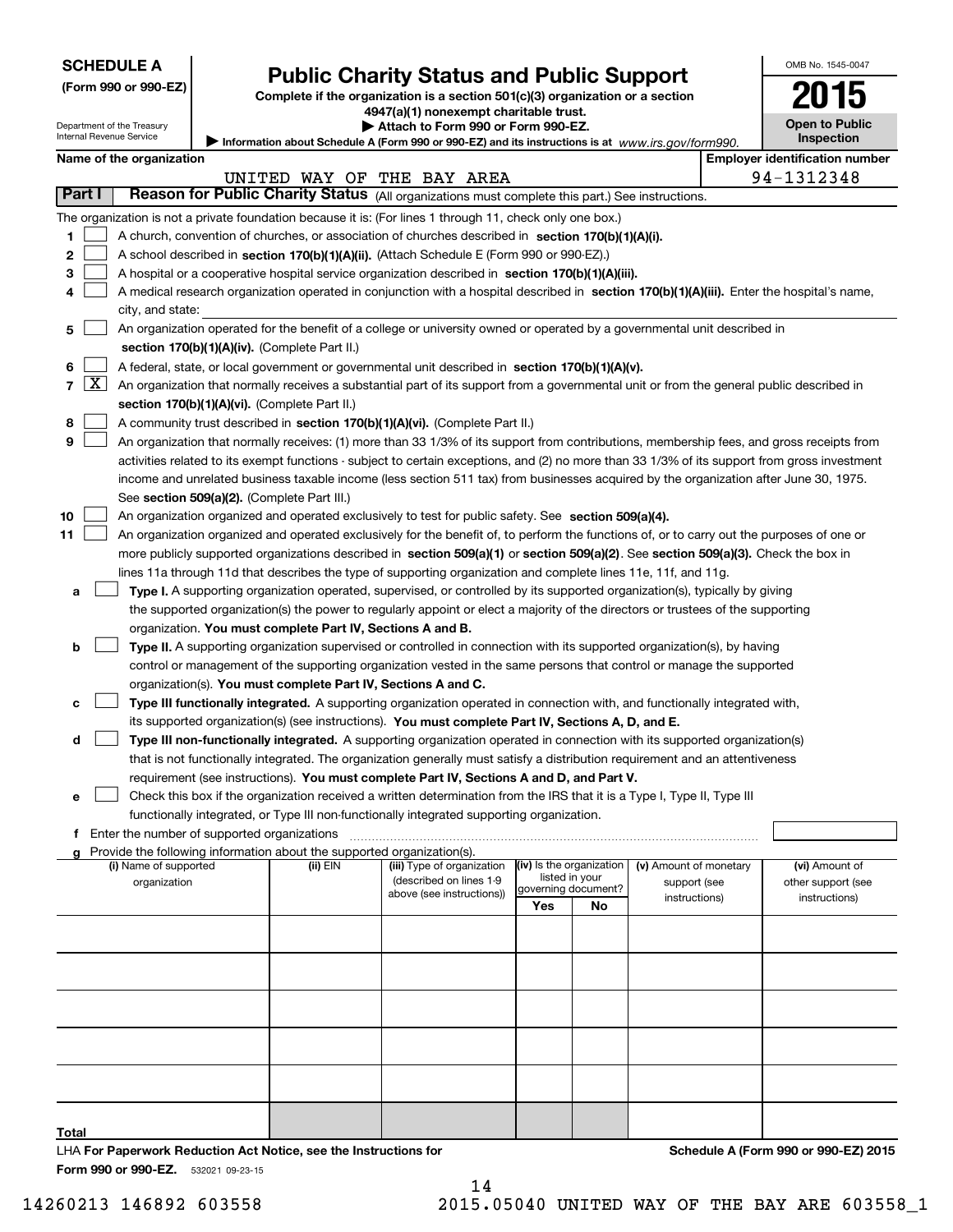**2**

(Complete only if you checked the box on line 5, 7, or 8 of Part I or if the organization failed to qualify under Part III. If the organization fails to qualify under the tests listed below, please complete Part III.) **Part II Support Schedule for Organizations Described in Sections 170(b)(1)(A)(iv) and 170(b)(1)(A)(vi)** 

|    | <b>Section A. Public Support</b>                                                                                                                                                                                               |          |          |            |            |          |                                                             |
|----|--------------------------------------------------------------------------------------------------------------------------------------------------------------------------------------------------------------------------------|----------|----------|------------|------------|----------|-------------------------------------------------------------|
|    | Calendar year (or fiscal year beginning in) $\blacktriangleright$                                                                                                                                                              | (a) 2011 | (b) 2012 | $(c)$ 2013 | $(d)$ 2014 | (e) 2015 | (f) Total                                                   |
|    | 1 Gifts, grants, contributions, and                                                                                                                                                                                            |          |          |            |            |          |                                                             |
|    | membership fees received. (Do not                                                                                                                                                                                              |          |          |            |            |          |                                                             |
|    | include any "unusual grants.")                                                                                                                                                                                                 |          |          |            |            |          | 32748141. 38339472. 36845784. 34157980. 33624151. 175715528 |
|    | 2 Tax revenues levied for the organ-                                                                                                                                                                                           |          |          |            |            |          |                                                             |
|    | ization's benefit and either paid to                                                                                                                                                                                           |          |          |            |            |          |                                                             |
|    | or expended on its behalf                                                                                                                                                                                                      |          |          |            |            |          |                                                             |
|    | 3 The value of services or facilities                                                                                                                                                                                          |          |          |            |            |          |                                                             |
|    | furnished by a governmental unit to                                                                                                                                                                                            |          |          |            |            |          |                                                             |
|    | the organization without charge                                                                                                                                                                                                |          |          |            |            |          |                                                             |
|    | 4 Total. Add lines 1 through 3                                                                                                                                                                                                 |          |          |            |            |          | 32748141.38339472.36845784.34157980.33624151.175715528      |
| 5. | The portion of total contributions                                                                                                                                                                                             |          |          |            |            |          |                                                             |
|    | by each person (other than a                                                                                                                                                                                                   |          |          |            |            |          |                                                             |
|    | governmental unit or publicly                                                                                                                                                                                                  |          |          |            |            |          |                                                             |
|    | supported organization) included                                                                                                                                                                                               |          |          |            |            |          |                                                             |
|    | on line 1 that exceeds 2% of the                                                                                                                                                                                               |          |          |            |            |          |                                                             |
|    | amount shown on line 11,                                                                                                                                                                                                       |          |          |            |            |          |                                                             |
|    | column (f)                                                                                                                                                                                                                     |          |          |            |            |          | 12654831.                                                   |
|    | 6 Public support. Subtract line 5 from line 4.                                                                                                                                                                                 |          |          |            |            |          | 163060697                                                   |
|    | <b>Section B. Total Support</b>                                                                                                                                                                                                |          |          |            |            |          |                                                             |
|    | Calendar year (or fiscal year beginning in)                                                                                                                                                                                    | (a) 2011 | (b) 2012 | $(c)$ 2013 | $(d)$ 2014 | (e) 2015 | (f) Total                                                   |
|    | <b>7</b> Amounts from line 4                                                                                                                                                                                                   |          |          |            |            |          | 32748141.38339472.36845784.34157980.33624151.175715528      |
| 8  | Gross income from interest,                                                                                                                                                                                                    |          |          |            |            |          |                                                             |
|    | dividends, payments received on                                                                                                                                                                                                |          |          |            |            |          |                                                             |
|    | securities loans, rents, royalties                                                                                                                                                                                             |          |          |            |            |          |                                                             |
|    | and income from similar sources                                                                                                                                                                                                | 454,635. | 330,032. | 266, 236.  | 276, 771.  | 360,800. | 1688474.                                                    |
|    | 9 Net income from unrelated business                                                                                                                                                                                           |          |          |            |            |          |                                                             |
|    | activities, whether or not the                                                                                                                                                                                                 |          |          |            |            |          |                                                             |
|    | business is regularly carried on                                                                                                                                                                                               |          |          |            |            |          |                                                             |
|    | 10 Other income. Do not include gain                                                                                                                                                                                           |          |          |            |            |          |                                                             |
|    | or loss from the sale of capital                                                                                                                                                                                               |          |          |            |            |          |                                                             |
|    | assets (Explain in Part VI.)                                                                                                                                                                                                   |          |          |            |            |          |                                                             |
|    | <b>11 Total support.</b> Add lines 7 through 10                                                                                                                                                                                |          |          |            |            |          | 177404002                                                   |
|    | <b>12</b> Gross receipts from related activities, etc. (see instructions)                                                                                                                                                      |          |          |            |            | 12       | $\overline{1,790}$ , 749.                                   |
|    | 13 First five years. If the Form 990 is for the organization's first, second, third, fourth, or fifth tax year as a section 501(c)(3)                                                                                          |          |          |            |            |          |                                                             |
|    | organization, check this box and stop here<br>Section C. Computation of Public Support Percentage                                                                                                                              |          |          |            |            |          |                                                             |
|    | 14 Public support percentage for 2015 (line 6, column (f) divided by line 11, column (f) <i>manumeronominimi</i> ng.                                                                                                           |          |          |            |            | 14       | 91.91<br>$\frac{9}{6}$                                      |
|    |                                                                                                                                                                                                                                |          |          |            |            | 15       | 92.69<br>$\frac{9}{6}$                                      |
|    | 16a 33 1/3% support test - 2015. If the organization did not check the box on line 13, and line 14 is 33 1/3% or more, check this box and                                                                                      |          |          |            |            |          |                                                             |
|    | stop here. The organization qualifies as a publicly supported organization                                                                                                                                                     |          |          |            |            |          | $\blacktriangleright$ $\boxed{\text{X}}$                    |
|    | b 33 1/3% support test - 2014. If the organization did not check a box on line 13 or 16a, and line 15 is 33 1/3% or more, check this box                                                                                       |          |          |            |            |          |                                                             |
|    | and stop here. The organization qualifies as a publicly supported organization [11] manuscription manuscription manuscription manuscription manuscription manuscription manuscription and an analyze of the organization manus |          |          |            |            |          |                                                             |
|    | 17a 10% -facts-and-circumstances test - 2015. If the organization did not check a box on line 13, 16a, or 16b, and line 14 is 10% or more,                                                                                     |          |          |            |            |          |                                                             |
|    | and if the organization meets the "facts-and-circumstances" test, check this box and stop here. Explain in Part VI how the organization                                                                                        |          |          |            |            |          |                                                             |
|    | meets the "facts-and-circumstances" test. The organization qualifies as a publicly supported organization <i>manumumumumumum</i>                                                                                               |          |          |            |            |          |                                                             |
|    | <b>b 10% -facts-and-circumstances test - 2014.</b> If the organization did not check a box on line 13, 16a, 16b, or 17a, and line 15 is 10% or                                                                                 |          |          |            |            |          |                                                             |
|    | more, and if the organization meets the "facts-and-circumstances" test, check this box and stop here. Explain in Part VI how the                                                                                               |          |          |            |            |          |                                                             |
|    | organization meets the "facts-and-circumstances" test. The organization qualifies as a publicly supported organization                                                                                                         |          |          |            |            |          |                                                             |
| 18 | Private foundation. If the organization did not check a box on line 13, 16a, 16b, 17a, or 17b, check this box and see instructions                                                                                             |          |          |            |            |          |                                                             |
|    |                                                                                                                                                                                                                                |          |          |            |            |          | Schedule A (Form 990 or 990-EZ) 2015                        |

**Schedule A (Form 990 or 990-EZ) 2015**

532022 09-23-15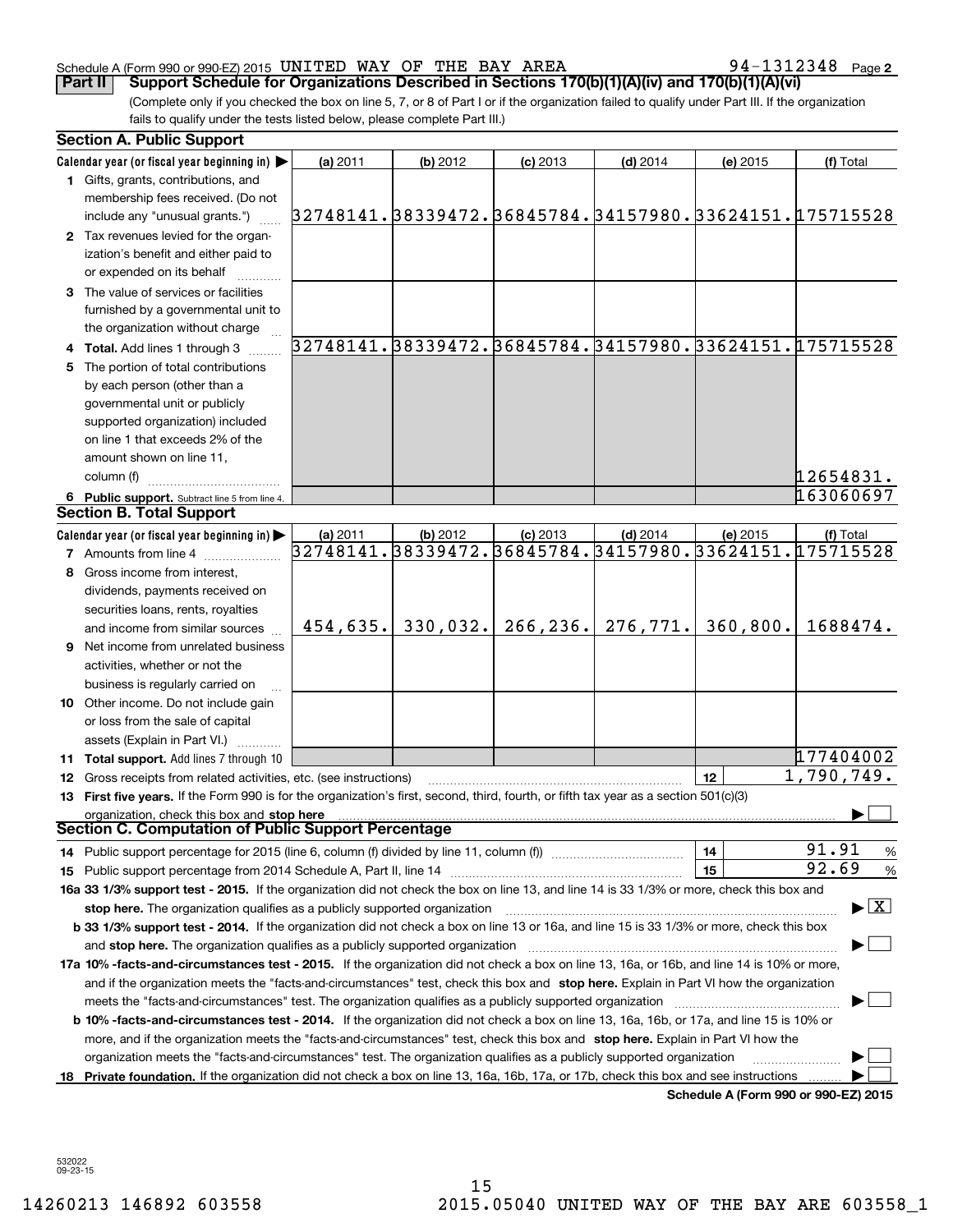# **Part III Support Schedule for Organizations Described in Section 509(a)(2)**

(Complete only if you checked the box on line 9 of Part I or if the organization failed to qualify under Part II. If the organization fails to qualify under the tests listed below, please complete Part II.)

| <b>Section A. Public Support</b>                                                                                                                                                                |          |          |                 |            |          |                                      |
|-------------------------------------------------------------------------------------------------------------------------------------------------------------------------------------------------|----------|----------|-----------------|------------|----------|--------------------------------------|
| Calendar year (or fiscal year beginning in) $\blacktriangleright$                                                                                                                               | (a) 2011 | (b) 2012 | <b>(c)</b> 2013 | $(d)$ 2014 | (e) 2015 | (f) Total                            |
| 1 Gifts, grants, contributions, and                                                                                                                                                             |          |          |                 |            |          |                                      |
| membership fees received. (Do not                                                                                                                                                               |          |          |                 |            |          |                                      |
| include any "unusual grants.")                                                                                                                                                                  |          |          |                 |            |          |                                      |
| <b>2</b> Gross receipts from admissions,<br>merchandise sold or services per-<br>formed, or facilities furnished in<br>any activity that is related to the<br>organization's tax-exempt purpose |          |          |                 |            |          |                                      |
| 3 Gross receipts from activities that                                                                                                                                                           |          |          |                 |            |          |                                      |
| are not an unrelated trade or bus-                                                                                                                                                              |          |          |                 |            |          |                                      |
| iness under section 513                                                                                                                                                                         |          |          |                 |            |          |                                      |
| 4 Tax revenues levied for the organ-                                                                                                                                                            |          |          |                 |            |          |                                      |
| ization's benefit and either paid to                                                                                                                                                            |          |          |                 |            |          |                                      |
| or expended on its behalf<br>.                                                                                                                                                                  |          |          |                 |            |          |                                      |
| 5 The value of services or facilities<br>furnished by a governmental unit to                                                                                                                    |          |          |                 |            |          |                                      |
| the organization without charge                                                                                                                                                                 |          |          |                 |            |          |                                      |
| <b>6 Total.</b> Add lines 1 through 5                                                                                                                                                           |          |          |                 |            |          |                                      |
| 7a Amounts included on lines 1, 2, and<br>3 received from disqualified persons                                                                                                                  |          |          |                 |            |          |                                      |
| <b>b</b> Amounts included on lines 2 and 3 received<br>from other than disqualified persons that<br>exceed the greater of \$5,000 or 1% of the<br>amount on line 13 for the year                |          |          |                 |            |          |                                      |
| c Add lines 7a and 7b                                                                                                                                                                           |          |          |                 |            |          |                                      |
| 8 Public support. (Subtract line 7c from line 6.)<br><b>Section B. Total Support</b>                                                                                                            |          |          |                 |            |          |                                      |
| Calendar year (or fiscal year beginning in)                                                                                                                                                     | (a) 2011 | (b) 2012 | <b>(c)</b> 2013 | $(d)$ 2014 | (e) 2015 | (f) Total                            |
| 9 Amounts from line 6                                                                                                                                                                           |          |          |                 |            |          |                                      |
| <b>10a</b> Gross income from interest,<br>dividends, payments received on<br>securities loans, rents, royalties<br>and income from similar sources                                              |          |          |                 |            |          |                                      |
| <b>b</b> Unrelated business taxable income                                                                                                                                                      |          |          |                 |            |          |                                      |
| (less section 511 taxes) from businesses<br>acquired after June 30, 1975                                                                                                                        |          |          |                 |            |          |                                      |
| c Add lines 10a and 10b                                                                                                                                                                         |          |          |                 |            |          |                                      |
| 11 Net income from unrelated business<br>activities not included in line 10b,<br>whether or not the business is<br>regularly carried on                                                         |          |          |                 |            |          |                                      |
| <b>12</b> Other income. Do not include gain<br>or loss from the sale of capital<br>assets (Explain in Part VI.)                                                                                 |          |          |                 |            |          |                                      |
| <b>13</b> Total support. (Add lines 9, 10c, 11, and 12.)                                                                                                                                        |          |          |                 |            |          |                                      |
| 14 First five years. If the Form 990 is for the organization's first, second, third, fourth, or fifth tax year as a section 501(c)(3) organization,                                             |          |          |                 |            |          |                                      |
| check this box and stop here with an intermediate and the control of the control of the control of the control o                                                                                |          |          |                 |            |          |                                      |
| <b>Section C. Computation of Public Support Percentage</b>                                                                                                                                      |          |          |                 |            |          |                                      |
|                                                                                                                                                                                                 |          |          |                 |            | 15       | %                                    |
| 16 Public support percentage from 2014 Schedule A, Part III, line 15                                                                                                                            |          |          |                 |            | 16       | %                                    |
| <b>Section D. Computation of Investment Income Percentage</b>                                                                                                                                   |          |          |                 |            |          |                                      |
| 17 Investment income percentage for 2015 (line 10c, column (f) divided by line 13, column (f))                                                                                                  |          |          |                 |            | 17       | %                                    |
| 18 Investment income percentage from 2014 Schedule A, Part III, line 17                                                                                                                         |          |          |                 |            | 18       | %                                    |
| 19a 33 1/3% support tests - 2015. If the organization did not check the box on line 14, and line 15 is more than 33 1/3%, and line 17 is not                                                    |          |          |                 |            |          |                                      |
| more than 33 1/3%, check this box and stop here. The organization qualifies as a publicly supported organization                                                                                |          |          |                 |            |          |                                      |
| b 33 1/3% support tests - 2014. If the organization did not check a box on line 14 or line 19a, and line 16 is more than 33 1/3%, and                                                           |          |          |                 |            |          |                                      |
| line 18 is not more than 33 1/3%, check this box and stop here. The organization qualifies as a publicly supported organization                                                                 |          |          |                 |            |          |                                      |
| 20 Private foundation. If the organization did not check a box on line 14, 19a, or 19b, check this box and see instructions                                                                     |          |          |                 |            |          | .                                    |
| 532023 09-23-15                                                                                                                                                                                 |          |          |                 |            |          | Schedule A (Form 990 or 990-EZ) 2015 |
|                                                                                                                                                                                                 |          | 16       |                 |            |          |                                      |

14260213 146892 603558 2015.05040 UNITED WAY OF THE BAY ARE 603558\_1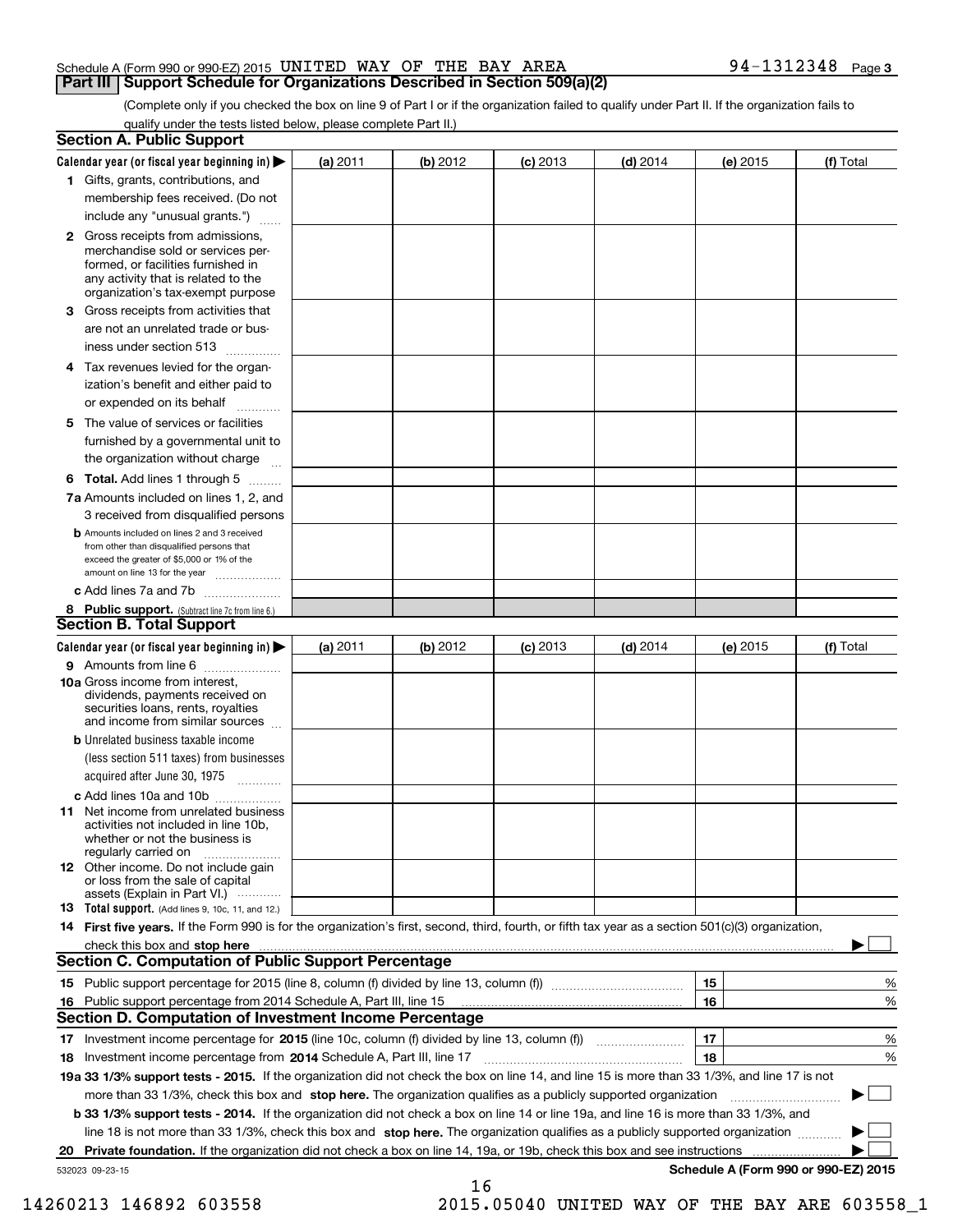# **Part IV Supporting Organizations**

(Complete only if you checked a box in line 11 on Part I. If you checked 11a of Part I, complete Sections A and B. If you checked 11b of Part I, complete Sections A and C. If you checked 11c of Part I, complete Sections A, D, and E. If you checked 11d of Part I, complete Sections A and D, and complete Part V.)

# **Section A. All Supporting Organizations**

- **1** Are all of the organization's supported organizations listed by name in the organization's governing *If "No" describe in how the supported organizations are designated. If designated by* documents? *Part VI class or purpose, describe the designation. If historic and continuing relationship, explain.*
- **2** Did the organization have any supported organization that does not have an IRS determination of status under section 509(a)(1) or (2)? If "Yes," explain in Part VI how the organization determined that the supported *organization was described in section 509(a)(1) or (2).*
- **3a** Did the organization have a supported organization described in section 501(c)(4), (5), or (6)? If "Yes," answer *(b) and (c) below.*
- **b** Did the organization confirm that each supported organization qualified under section 501(c)(4), (5), or (6) and satisfied the public support tests under section 509(a)(2)? If "Yes," describe in Part VI when and how the *organization made the determination.*
- **c**Did the organization ensure that all support to such organizations was used exclusively for section 170(c)(2)(B) purposes? If "Yes," explain in Part VI what controls the organization put in place to ensure such use.
- **4a***If* Was any supported organization not organized in the United States ("foreign supported organization")? *"Yes," and if you checked 11a or 11b in Part I, answer (b) and (c) below.*
- **b** Did the organization have ultimate control and discretion in deciding whether to make grants to the foreign supported organization? If "Yes," describe in Part VI how the organization had such control and discretion *despite being controlled or supervised by or in connection with its supported organizations.*
- **c** Did the organization support any foreign supported organization that does not have an IRS determination under sections 501(c)(3) and 509(a)(1) or (2)? If "Yes," explain in Part VI what controls the organization used *to ensure that all support to the foreign supported organization was used exclusively for section 170(c)(2)(B) purposes.*
- **5a** Did the organization add, substitute, or remove any supported organizations during the tax year? If "Yes," answer (b) and (c) below (if applicable). Also, provide detail in Part VI, including (i) the names and EIN *numbers of the supported organizations added, substituted, or removed; (ii) the reasons for each such action; (iii) the authority under the organization's organizing document authorizing such action; and (iv) how the action was accomplished (such as by amendment to the organizing document).*
- **b** Type I or Type II only. Was any added or substituted supported organization part of a class already designated in the organization's organizing document?
- **cSubstitutions only.**  Was the substitution the result of an event beyond the organization's control?
- **6** Did the organization provide support (whether in the form of grants or the provision of services or facilities) to *If "Yes," provide detail in* support or benefit one or more of the filing organization's supported organizations? anyone other than (i) its supported organizations, (ii) individuals that are part of the charitable class benefited by one or more of its supported organizations, or (iii) other supporting organizations that also *Part VI.*
- **7**Did the organization provide a grant, loan, compensation, or other similar payment to a substantial contributor *If "Yes," complete Part I of Schedule L (Form 990 or 990-EZ).* regard to a substantial contributor? (defined in section 4958(c)(3)(C)), a family member of a substantial contributor, or a 35% controlled entity with
- **8** Did the organization make a loan to a disqualified person (as defined in section 4958) not described in line 7? *If "Yes," complete Part I of Schedule L (Form 990 or 990-EZ).*
- **9a** Was the organization controlled directly or indirectly at any time during the tax year by one or more in section 509(a)(1) or (2))? If "Yes," *provide detail in Part VI.* disqualified persons as defined in section 4946 (other than foundation managers and organizations described
- **b** Did one or more disqualified persons (as defined in line 9a) hold a controlling interest in any entity in which the supporting organization had an interest? If "Yes," provide detail in Part VI.
- **c**Did a disqualified person (as defined in line 9a) have an ownership interest in, or derive any personal benefit from, assets in which the supporting organization also had an interest? If "Yes," provide detail in Part VI.
- **10a** Was the organization subject to the excess business holdings rules of section 4943 because of section supporting organizations)? If "Yes," answer 10b below. 4943(f) (regarding certain Type II supporting organizations, and all Type III non-functionally integrated
- **b** Did the organization have any excess business holdings in the tax year? (Use Schedule C, Form 4720, to *determine whether the organization had excess business holdings.)*

17

532024 09-23-15

**9c10a10bSchedule A (Form 990 or 990-EZ) 2015**

14260213 146892 603558 2015.05040 UNITED WAY OF THE BAY ARE 603558\_1

**1**

**2**

**3a**

**3b**

**3c**

**4a**

**4b**

**4c**

**5a**

**5b5c**

**6**

**7**

**8**

**9a**

**9b**

**YesNo**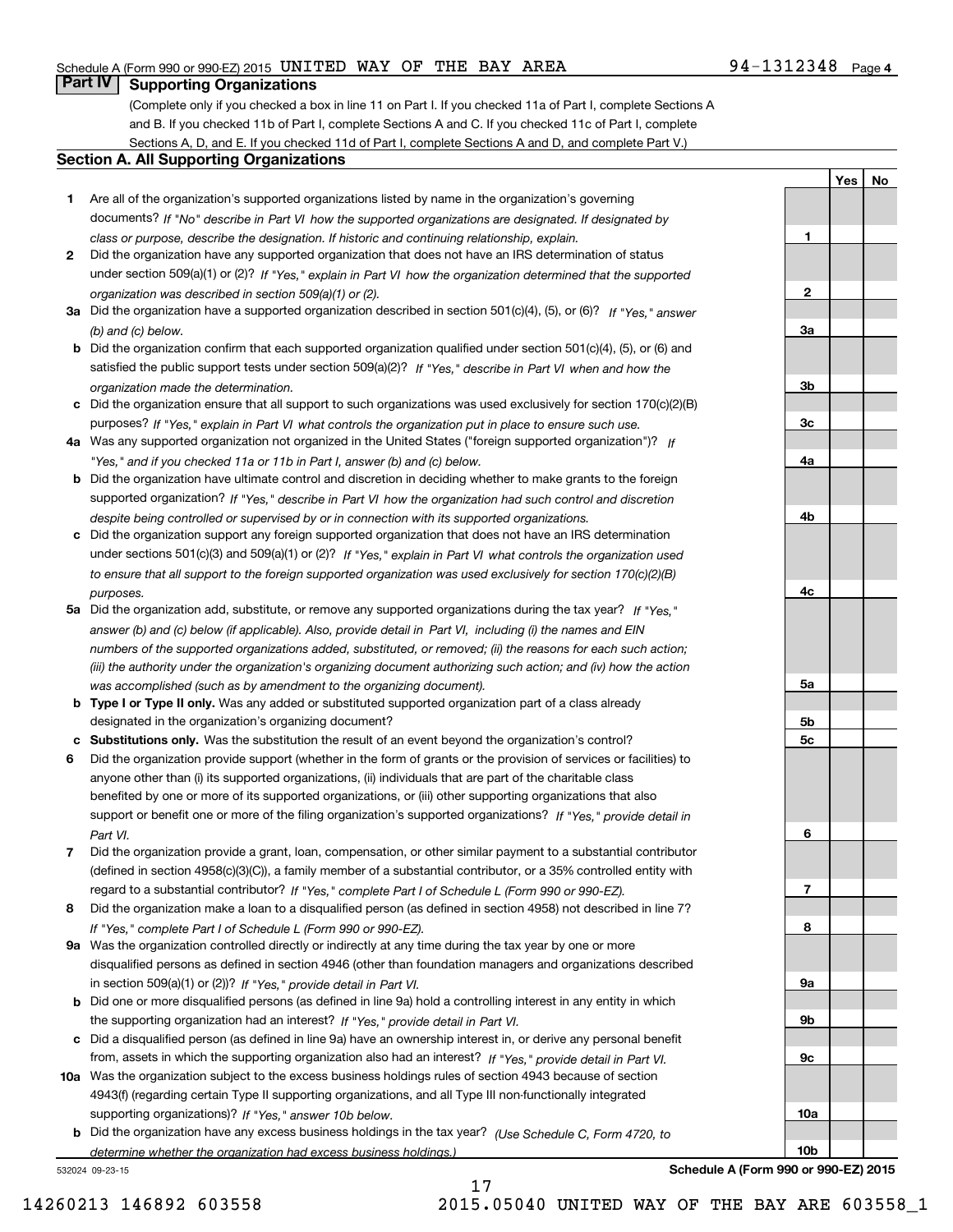# **5** Schedule A (Form 990 or 990-EZ) 2015 Page UNITED WAY OF THE BAY AREA 94‐1312348 **Part IV** Supporting Organizations *(continued)* **All and Systems** *Continued)*

|    |                                                                                                                                                                                                             |     | Yes        | No |
|----|-------------------------------------------------------------------------------------------------------------------------------------------------------------------------------------------------------------|-----|------------|----|
| 11 | Has the organization accepted a gift or contribution from any of the following persons?                                                                                                                     |     |            |    |
|    | a A person who directly or indirectly controls, either alone or together with persons described in (b) and (c)                                                                                              |     |            |    |
|    | below, the governing body of a supported organization?                                                                                                                                                      | 11a |            |    |
|    | <b>b</b> A family member of a person described in (a) above?                                                                                                                                                | 11b |            |    |
|    | A 35% controlled entity of a person described in (a) or (b) above? If "Yes" to a, b, or c, provide detail in Part VI.                                                                                       | 11c |            |    |
|    | <b>Section B. Type I Supporting Organizations</b>                                                                                                                                                           |     |            |    |
|    |                                                                                                                                                                                                             |     | <b>Yes</b> | No |
| 1  | Did the directors, trustees, or membership of one or more supported organizations have the power to                                                                                                         |     |            |    |
|    | regularly appoint or elect at least a majority of the organization's directors or trustees at all times during the                                                                                          |     |            |    |
|    | tax year? If "No," describe in Part VI how the supported organization(s) effectively operated, supervised, or                                                                                               |     |            |    |
|    | controlled the organization's activities. If the organization had more than one supported organization,                                                                                                     |     |            |    |
|    | describe how the powers to appoint and/or remove directors or trustees were allocated among the supported                                                                                                   |     |            |    |
|    | organizations and what conditions or restrictions, if any, applied to such powers during the tax year.                                                                                                      | 1   |            |    |
| 2  | Did the organization operate for the benefit of any supported organization other than the supported                                                                                                         |     |            |    |
|    | organization(s) that operated, supervised, or controlled the supporting organization? If "Yes," explain in                                                                                                  |     |            |    |
|    |                                                                                                                                                                                                             |     |            |    |
|    | Part VI how providing such benefit carried out the purposes of the supported organization(s) that operated,                                                                                                 |     |            |    |
|    | supervised, or controlled the supporting organization.<br><b>Section C. Type II Supporting Organizations</b>                                                                                                | 2   |            |    |
|    |                                                                                                                                                                                                             |     |            |    |
|    |                                                                                                                                                                                                             |     | Yes        | No |
| 1  | Were a majority of the organization's directors or trustees during the tax year also a majority of the directors                                                                                            |     |            |    |
|    | or trustees of each of the organization's supported organization(s)? If "No," describe in Part VI how control                                                                                               |     |            |    |
|    | or management of the supporting organization was vested in the same persons that controlled or managed                                                                                                      |     |            |    |
|    | the supported organization(s).                                                                                                                                                                              | 1   |            |    |
|    | <b>Section D. All Type III Supporting Organizations</b>                                                                                                                                                     |     |            |    |
|    |                                                                                                                                                                                                             |     | <b>Yes</b> | No |
| 1  | Did the organization provide to each of its supported organizations, by the last day of the fifth month of the                                                                                              |     |            |    |
|    | organization's tax year, (i) a written notice describing the type and amount of support provided during the prior tax                                                                                       |     |            |    |
|    | year, (ii) a copy of the Form 990 that was most recently filed as of the date of notification, and (iii) copies of the                                                                                      |     |            |    |
|    | organization's governing documents in effect on the date of notification, to the extent not previously provided?                                                                                            | 1   |            |    |
| 2  | Were any of the organization's officers, directors, or trustees either (i) appointed or elected by the supported                                                                                            |     |            |    |
|    | organization(s) or (ii) serving on the governing body of a supported organization? If "No," explain in Part VI how                                                                                          |     |            |    |
|    | the organization maintained a close and continuous working relationship with the supported organization(s).                                                                                                 | 2   |            |    |
| з  | By reason of the relationship described in (2), did the organization's supported organizations have a                                                                                                       |     |            |    |
|    | significant voice in the organization's investment policies and in directing the use of the organization's                                                                                                  |     |            |    |
|    | income or assets at all times during the tax year? If "Yes," describe in Part VI the role the organization's                                                                                                |     |            |    |
|    | supported organizations played in this regard.                                                                                                                                                              | 3   |            |    |
|    | Section E. Type III Functionally-Integrated Supporting Organizations                                                                                                                                        |     |            |    |
| 1  |                                                                                                                                                                                                             |     |            |    |
| a  | Check the box next to the method that the organization used to satisfy the Integral Part Test during the year (see instructions):<br>The organization satisfied the Activities Test. Complete line 2 below. |     |            |    |
| b  | The organization is the parent of each of its supported organizations. Complete line 3 below.                                                                                                               |     |            |    |
|    |                                                                                                                                                                                                             |     |            |    |
| c  | The organization supported a governmental entity. Describe in Part VI how you supported a government entity (see instructions).                                                                             |     | Yes        |    |
| 2  | Activities Test. Answer (a) and (b) below.                                                                                                                                                                  |     |            | No |
| а  | Did substantially all of the organization's activities during the tax year directly further the exempt purposes of                                                                                          |     |            |    |
|    | the supported organization(s) to which the organization was responsive? If "Yes," then in Part VI identify                                                                                                  |     |            |    |
|    | those supported organizations and explain<br>how these activities directly furthered their exempt purposes.                                                                                                 |     |            |    |
|    | how the organization was responsive to those supported organizations, and how the organization determined                                                                                                   |     |            |    |
|    | that these activities constituted substantially all of its activities.                                                                                                                                      | 2a  |            |    |
| b  | Did the activities described in (a) constitute activities that, but for the organization's involvement, one or more                                                                                         |     |            |    |
|    | of the organization's supported organization(s) would have been engaged in? If "Yes," explain in Part VI the                                                                                                |     |            |    |
|    | reasons for the organization's position that its supported organization(s) would have engaged in these                                                                                                      |     |            |    |
|    | activities but for the organization's involvement.                                                                                                                                                          | 2b  |            |    |
| з  | Parent of Supported Organizations. Answer (a) and (b) below.                                                                                                                                                |     |            |    |
| а  | Did the organization have the power to regularly appoint or elect a majority of the officers, directors, or                                                                                                 |     |            |    |
|    | trustees of each of the supported organizations? Provide details in Part VI.                                                                                                                                | За  |            |    |
| b  | Did the organization exercise a substantial degree of direction over the policies, programs, and activities of each                                                                                         |     |            |    |
|    | of its supported organizations? If "Yes," describe in Part VI the role played by the organization in this regard.                                                                                           | 3b  |            |    |
|    |                                                                                                                                                                                                             |     |            |    |

18

532025 09-23-15

**Schedule A (Form 990 or 990-EZ) 2015**

14260213 146892 603558 2015.05040 UNITED WAY OF THE BAY ARE 603558\_1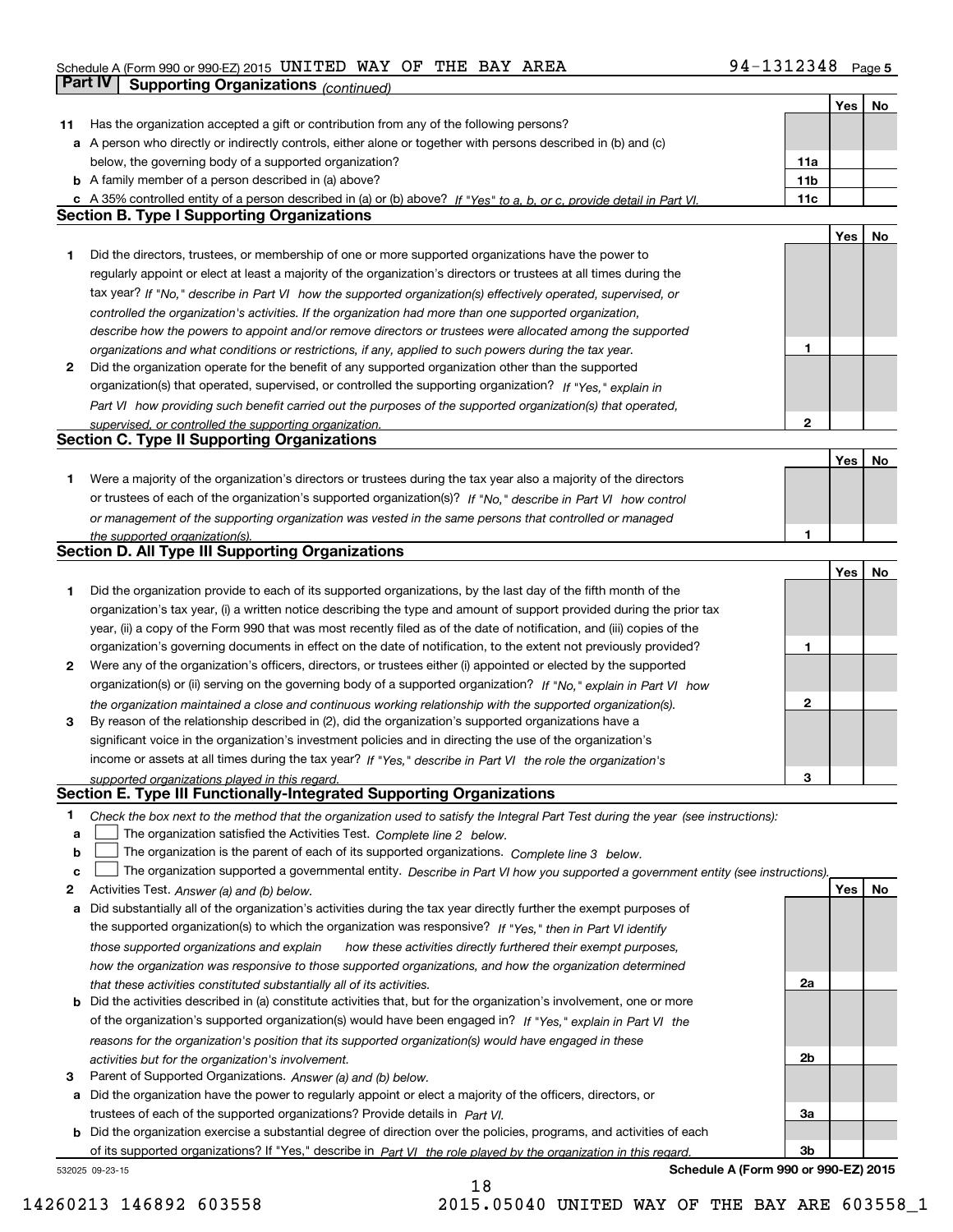|  | Schedule A (Form 990 or 990-EZ) 2015 UNITED WAY OF THE BAY AREA |  |                                                                                       | $94 - 1312348$ Page 6 |  |
|--|-----------------------------------------------------------------|--|---------------------------------------------------------------------------------------|-----------------------|--|
|  |                                                                 |  | <b>Part V</b> Type III Non-Functionally Integrated 509(a)(3) Supporting Organizations |                       |  |

1 Check here if the organization satisfied the Integral Part Test as a qualifying trust on Nov. 20, 1970. See instructions. All other Type III non-functionally integrated supporting organizations must complete Sections A through E.

|                | Section A - Adjusted Net Income                                                                                                   | (A) Prior Year | (B) Current Year<br>(optional) |                                |
|----------------|-----------------------------------------------------------------------------------------------------------------------------------|----------------|--------------------------------|--------------------------------|
| 1              | Net short-term capital gain                                                                                                       | 1.             |                                |                                |
| $\mathbf{2}$   | Recoveries of prior-year distributions                                                                                            | $\mathbf{2}$   |                                |                                |
| 3              | Other gross income (see instructions)                                                                                             | 3              |                                |                                |
| 4              | Add lines 1 through 3                                                                                                             | 4              |                                |                                |
| 5              | Depreciation and depletion                                                                                                        | 5              |                                |                                |
| 6              | Portion of operating expenses paid or incurred for production or                                                                  |                |                                |                                |
|                | collection of gross income or for management, conservation, or                                                                    |                |                                |                                |
|                | maintenance of property held for production of income (see instructions)                                                          | 6              |                                |                                |
| $\overline{7}$ | Other expenses (see instructions)                                                                                                 | $\overline{7}$ |                                |                                |
| 8              | Adjusted Net Income (subtract lines 5, 6 and 7 from line 4)                                                                       | 8              |                                |                                |
|                | <b>Section B - Minimum Asset Amount</b>                                                                                           |                | (A) Prior Year                 | (B) Current Year<br>(optional) |
| 1              | Aggregate fair market value of all non-exempt-use assets (see                                                                     |                |                                |                                |
|                | instructions for short tax year or assets held for part of year):                                                                 |                |                                |                                |
|                | <b>a</b> Average monthly value of securities                                                                                      | 1a             |                                |                                |
|                | <b>b</b> Average monthly cash balances                                                                                            | 1 <sub>b</sub> |                                |                                |
|                | c Fair market value of other non-exempt-use assets                                                                                | 1c             |                                |                                |
|                | d Total (add lines 1a, 1b, and 1c)                                                                                                | 1d             |                                |                                |
|                | <b>e</b> Discount claimed for blockage or other                                                                                   |                |                                |                                |
|                | factors (explain in detail in Part VI):                                                                                           |                |                                |                                |
| 2              | Acquisition indebtedness applicable to non-exempt-use assets                                                                      | $\mathbf{2}$   |                                |                                |
| З.             | Subtract line 2 from line 1d                                                                                                      | 3              |                                |                                |
| 4              | Cash deemed held for exempt use. Enter 1-1/2% of line 3 (for greater amount,                                                      |                |                                |                                |
|                | see instructions).                                                                                                                | 4              |                                |                                |
| 5              | Net value of non-exempt-use assets (subtract line 4 from line 3)                                                                  | 5              |                                |                                |
| 6              | Multiply line 5 by .035                                                                                                           | 6              |                                |                                |
| 7              | Recoveries of prior-year distributions                                                                                            | $\overline{7}$ |                                |                                |
| 8              | Minimum Asset Amount (add line 7 to line 6)                                                                                       | 8              |                                |                                |
|                | <b>Section C - Distributable Amount</b>                                                                                           |                |                                | <b>Current Year</b>            |
| 1.             | Adjusted net income for prior year (from Section A, line 8, Column A)                                                             | 1              |                                |                                |
| 2              | Enter 85% of line 1                                                                                                               | $\overline{2}$ |                                |                                |
| 3              | Minimum asset amount for prior year (from Section B, line 8, Column A)                                                            | 3              |                                |                                |
| 4              | Enter greater of line 2 or line 3                                                                                                 | 4              |                                |                                |
| 5              | Income tax imposed in prior year                                                                                                  | 5              |                                |                                |
| 6              | <b>Distributable Amount.</b> Subtract line 5 from line 4, unless subject to                                                       |                |                                |                                |
|                | emergency temporary reduction (see instructions)                                                                                  | 6              |                                |                                |
| 7              | Check here if the current year is the organization's first as a non-functionally-integrated Type III supporting organization (see |                |                                |                                |

instructions).

**Schedule A (Form 990 or 990-EZ) 2015**

532026 09-23-15

**1**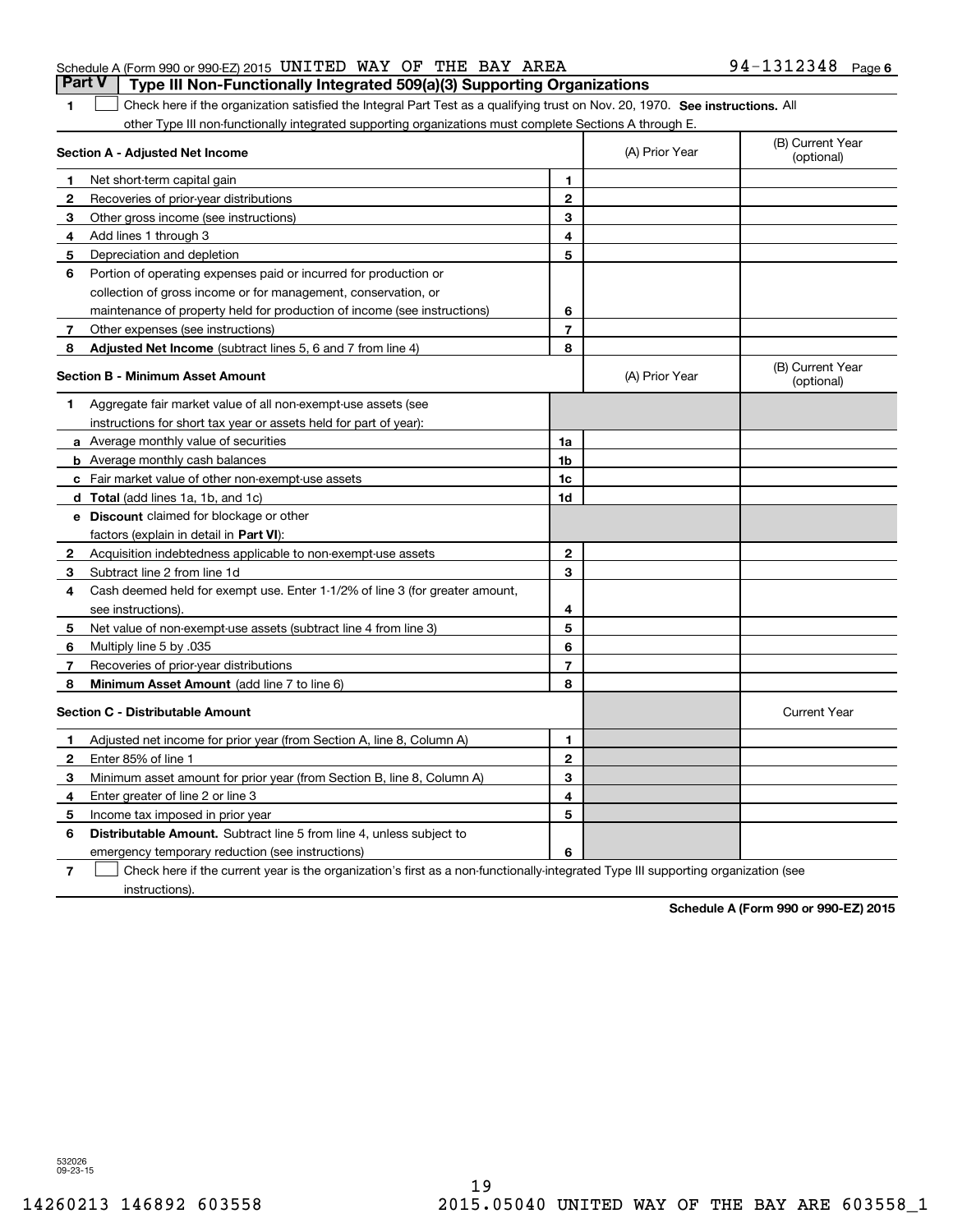| Part V | Type III Non-Functionally Integrated 509(a)(3) Supporting Organizations                    |                             | (continued)               |                        |
|--------|--------------------------------------------------------------------------------------------|-----------------------------|---------------------------|------------------------|
|        | <b>Section D - Distributions</b>                                                           |                             |                           | <b>Current Year</b>    |
| 1      | Amounts paid to supported organizations to accomplish exempt purposes                      |                             |                           |                        |
| 2      | Amounts paid to perform activity that directly furthers exempt purposes of supported       |                             |                           |                        |
|        | organizations, in excess of income from activity                                           |                             |                           |                        |
| 3      | Administrative expenses paid to accomplish exempt purposes of supported organizations      |                             |                           |                        |
| 4      | Amounts paid to acquire exempt-use assets                                                  |                             |                           |                        |
| 5      | Qualified set-aside amounts (prior IRS approval required)                                  |                             |                           |                        |
| 6      | Other distributions (describe in Part VI). See instructions.                               |                             |                           |                        |
| 7      | Total annual distributions. Add lines 1 through 6.                                         |                             |                           |                        |
| 8      | Distributions to attentive supported organizations to which the organization is responsive |                             |                           |                        |
|        | (provide details in Part VI). See instructions.                                            |                             |                           |                        |
| 9      | Distributable amount for 2015 from Section C, line 6                                       |                             |                           |                        |
| 10     | Line 8 amount divided by Line 9 amount                                                     |                             |                           |                        |
|        |                                                                                            | (i)                         | (iii)                     | (iii)                  |
|        |                                                                                            | <b>Excess Distributions</b> | <b>Underdistributions</b> | <b>Distributable</b>   |
|        | Section E - Distribution Allocations (see instructions)                                    |                             | Pre-2015                  | <b>Amount for 2015</b> |
| 1      | Distributable amount for 2015 from Section C, line 6                                       |                             |                           |                        |
| 2      | Underdistributions, if any, for years prior to 2015                                        |                             |                           |                        |
|        | (reasonable cause required-see instructions)                                               |                             |                           |                        |
| з      | Excess distributions carryover, if any, to 2015:                                           |                             |                           |                        |
| а      |                                                                                            |                             |                           |                        |
| b      |                                                                                            |                             |                           |                        |
| c      |                                                                                            |                             |                           |                        |
|        | d From 2013                                                                                |                             |                           |                        |
|        | e From 2014                                                                                |                             |                           |                        |
|        | Total of lines 3a through e                                                                |                             |                           |                        |
|        | <b>g</b> Applied to underdistributions of prior years                                      |                             |                           |                        |
|        | <b>h</b> Applied to 2015 distributable amount                                              |                             |                           |                        |
|        | Carryover from 2010 not applied (see instructions)                                         |                             |                           |                        |
|        | Remainder. Subtract lines 3g, 3h, and 3i from 3f.                                          |                             |                           |                        |
| 4      | Distributions for 2015 from Section D,                                                     |                             |                           |                        |
|        | line $7:$                                                                                  |                             |                           |                        |
|        | <b>a</b> Applied to underdistributions of prior years                                      |                             |                           |                        |
|        | <b>b</b> Applied to 2015 distributable amount                                              |                             |                           |                        |
| с      | Remainder. Subtract lines 4a and 4b from 4.                                                |                             |                           |                        |
| 5      | Remaining underdistributions for years prior to 2015, if                                   |                             |                           |                        |
|        | any. Subtract lines 3g and 4a from line 2 (if amount                                       |                             |                           |                        |
|        | greater than zero, see instructions).                                                      |                             |                           |                        |
| 6      | Remaining underdistributions for 2015. Subtract lines 3h                                   |                             |                           |                        |
|        | and 4b from line 1 (if amount greater than zero, see                                       |                             |                           |                        |
|        | instructions).                                                                             |                             |                           |                        |
| 7      | Excess distributions carryover to 2016. Add lines 3j                                       |                             |                           |                        |
|        | and 4c.                                                                                    |                             |                           |                        |
| 8      | Breakdown of line 7:                                                                       |                             |                           |                        |
| а      |                                                                                            |                             |                           |                        |
| b      |                                                                                            |                             |                           |                        |
|        | c Excess from 2013                                                                         |                             |                           |                        |
|        | <b>d</b> Excess from 2014                                                                  |                             |                           |                        |
|        | e Excess from 2015                                                                         |                             |                           |                        |

**Schedule A (Form 990 or 990-EZ) 2015**

532027 09-23-15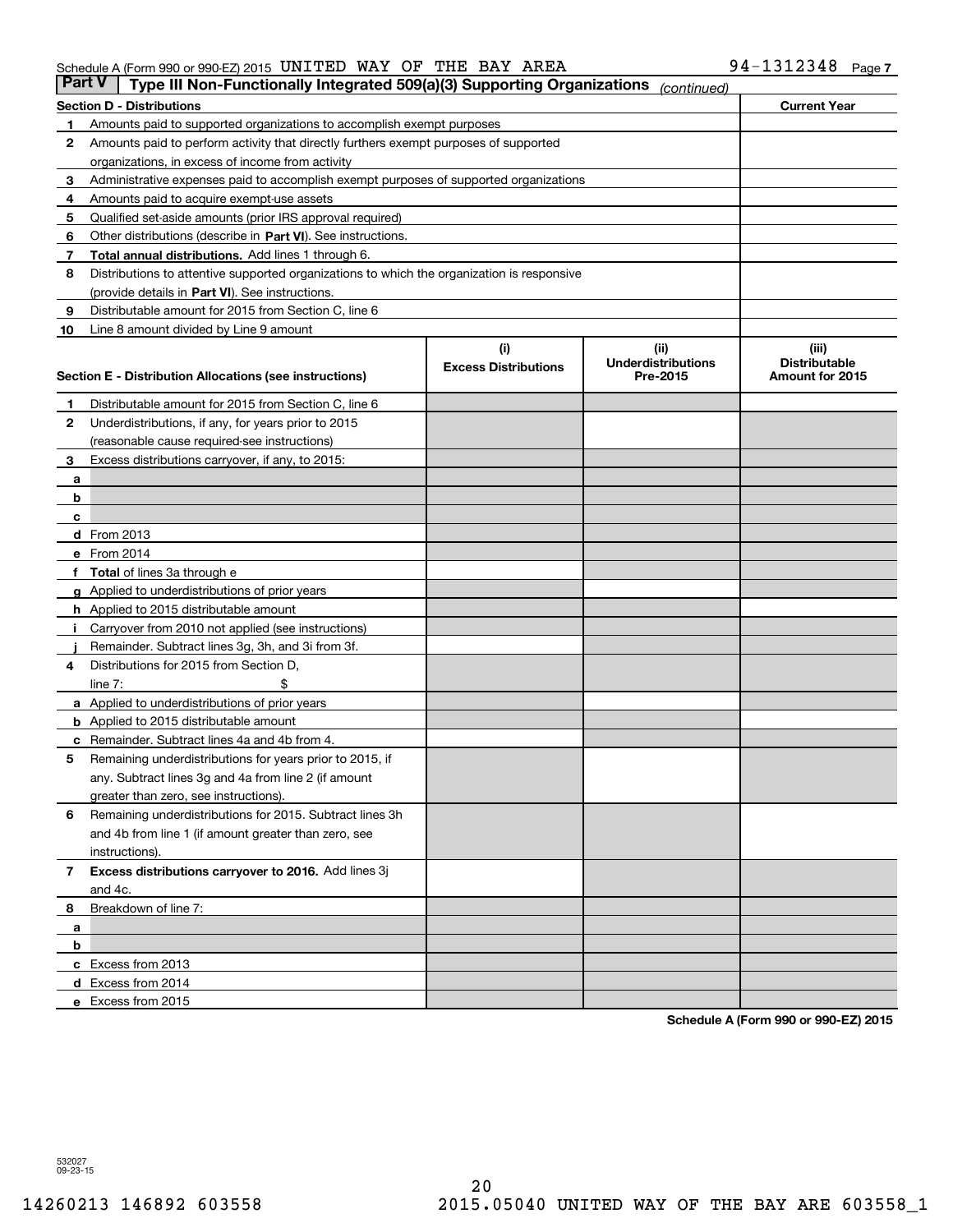|                 | Schedule A (Form 990 or 990-EZ) 2015 UNITED WAY OF THE BAY AREA                                                                                                                                                                                                                                                                                                                                                                                                                                   |  |    |  | 94-1312348 Page 8                    |  |
|-----------------|---------------------------------------------------------------------------------------------------------------------------------------------------------------------------------------------------------------------------------------------------------------------------------------------------------------------------------------------------------------------------------------------------------------------------------------------------------------------------------------------------|--|----|--|--------------------------------------|--|
| <b>Part VI</b>  | Supplemental Information. Provide the explanations required by Part II, line 10; Part II, line 17a or 17b; Part III, line 12;<br>Part IV, Section A, lines 1, 2, 3b, 3c, 4b, 4c, 5a, 6, 9a, 9b, 9c, 11a, 11b, and 11c; Part IV, Section B, lines 1 and 2; Part IV, Section C, line 1; Part IV, Section D, lines 2 and 3; Part IV, Section E, lines 1c, 2a, 2b,<br>Section D, lines 5, 6, and 8; and Part V, Section E, lines 2, 5, and 6. Also complete this part for any additional information. |  |    |  |                                      |  |
|                 | (See instructions.)                                                                                                                                                                                                                                                                                                                                                                                                                                                                               |  |    |  |                                      |  |
|                 |                                                                                                                                                                                                                                                                                                                                                                                                                                                                                                   |  |    |  |                                      |  |
|                 |                                                                                                                                                                                                                                                                                                                                                                                                                                                                                                   |  |    |  |                                      |  |
|                 |                                                                                                                                                                                                                                                                                                                                                                                                                                                                                                   |  |    |  |                                      |  |
|                 |                                                                                                                                                                                                                                                                                                                                                                                                                                                                                                   |  |    |  |                                      |  |
|                 |                                                                                                                                                                                                                                                                                                                                                                                                                                                                                                   |  |    |  |                                      |  |
|                 |                                                                                                                                                                                                                                                                                                                                                                                                                                                                                                   |  |    |  |                                      |  |
|                 |                                                                                                                                                                                                                                                                                                                                                                                                                                                                                                   |  |    |  |                                      |  |
|                 |                                                                                                                                                                                                                                                                                                                                                                                                                                                                                                   |  |    |  |                                      |  |
|                 |                                                                                                                                                                                                                                                                                                                                                                                                                                                                                                   |  |    |  |                                      |  |
|                 |                                                                                                                                                                                                                                                                                                                                                                                                                                                                                                   |  |    |  |                                      |  |
|                 |                                                                                                                                                                                                                                                                                                                                                                                                                                                                                                   |  |    |  |                                      |  |
|                 |                                                                                                                                                                                                                                                                                                                                                                                                                                                                                                   |  |    |  |                                      |  |
|                 |                                                                                                                                                                                                                                                                                                                                                                                                                                                                                                   |  |    |  |                                      |  |
|                 |                                                                                                                                                                                                                                                                                                                                                                                                                                                                                                   |  |    |  |                                      |  |
|                 |                                                                                                                                                                                                                                                                                                                                                                                                                                                                                                   |  |    |  |                                      |  |
|                 |                                                                                                                                                                                                                                                                                                                                                                                                                                                                                                   |  |    |  |                                      |  |
|                 |                                                                                                                                                                                                                                                                                                                                                                                                                                                                                                   |  |    |  |                                      |  |
|                 |                                                                                                                                                                                                                                                                                                                                                                                                                                                                                                   |  |    |  |                                      |  |
|                 |                                                                                                                                                                                                                                                                                                                                                                                                                                                                                                   |  |    |  |                                      |  |
|                 |                                                                                                                                                                                                                                                                                                                                                                                                                                                                                                   |  |    |  |                                      |  |
|                 |                                                                                                                                                                                                                                                                                                                                                                                                                                                                                                   |  |    |  |                                      |  |
|                 |                                                                                                                                                                                                                                                                                                                                                                                                                                                                                                   |  |    |  |                                      |  |
|                 |                                                                                                                                                                                                                                                                                                                                                                                                                                                                                                   |  |    |  |                                      |  |
|                 |                                                                                                                                                                                                                                                                                                                                                                                                                                                                                                   |  |    |  |                                      |  |
|                 |                                                                                                                                                                                                                                                                                                                                                                                                                                                                                                   |  |    |  |                                      |  |
|                 |                                                                                                                                                                                                                                                                                                                                                                                                                                                                                                   |  |    |  |                                      |  |
|                 |                                                                                                                                                                                                                                                                                                                                                                                                                                                                                                   |  |    |  |                                      |  |
|                 |                                                                                                                                                                                                                                                                                                                                                                                                                                                                                                   |  |    |  |                                      |  |
|                 |                                                                                                                                                                                                                                                                                                                                                                                                                                                                                                   |  |    |  |                                      |  |
|                 |                                                                                                                                                                                                                                                                                                                                                                                                                                                                                                   |  |    |  |                                      |  |
|                 |                                                                                                                                                                                                                                                                                                                                                                                                                                                                                                   |  |    |  |                                      |  |
|                 |                                                                                                                                                                                                                                                                                                                                                                                                                                                                                                   |  |    |  |                                      |  |
|                 |                                                                                                                                                                                                                                                                                                                                                                                                                                                                                                   |  |    |  |                                      |  |
|                 |                                                                                                                                                                                                                                                                                                                                                                                                                                                                                                   |  |    |  |                                      |  |
| 532028 09-23-15 |                                                                                                                                                                                                                                                                                                                                                                                                                                                                                                   |  | 21 |  | Schedule A (Form 990 or 990-EZ) 2015 |  |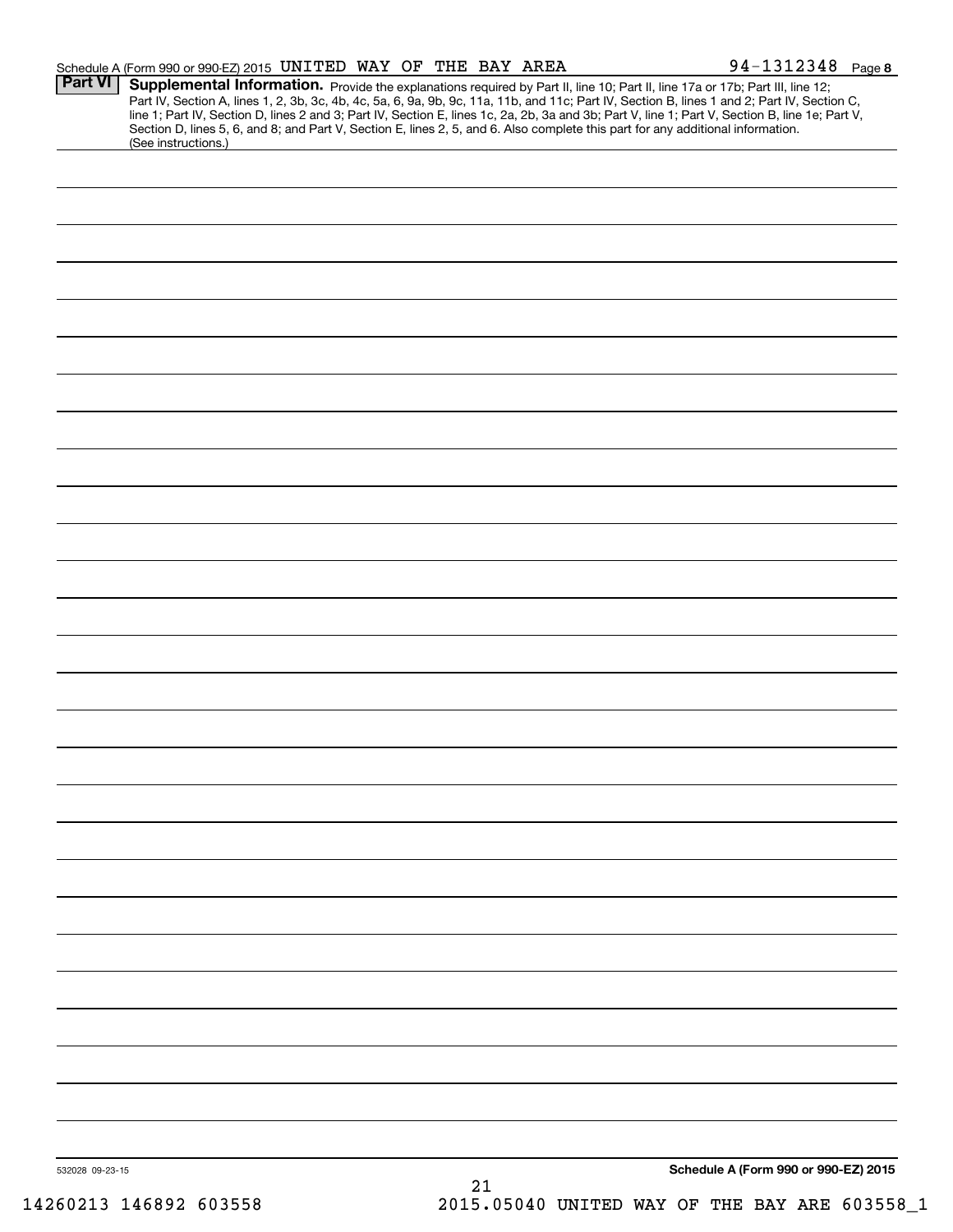Department of the Treasury Internal Revenue Service **(Form 990, 990-EZ, or 990-PF)**

\*\* PUBLIC DISCLOSURE COPY \*\*

# **Schedule B Schedule of Contributors**

**| Attach to Form 990, Form 990-EZ, or Form 990-PF. | Information about Schedule B (Form 990, 990-EZ, or 990-PF) and its instructions is at** www.irs.gov/form990  $\cdot$ 

**Name of the organization Employer identification number**

| Linployer identification |  |   |  |
|--------------------------|--|---|--|
|                          |  |   |  |
|                          |  | . |  |

OMB No. 1545-0047

**2015**

| UNITED WAY OF THE BAY AREA     |  |  | 94-1312348 |
|--------------------------------|--|--|------------|
| Organization type (check one): |  |  |            |

| Filers of:         | Section:                                                                    |
|--------------------|-----------------------------------------------------------------------------|
| Form 990 or 990-EZ | $\lfloor x \rfloor$ 501(c)( 3) (enter number) organization                  |
|                    | $4947(a)(1)$ nonexempt charitable trust not treated as a private foundation |
|                    | 527 political organization                                                  |
| Form 990-PF        | 501(c)(3) exempt private foundation                                         |
|                    | 4947(a)(1) nonexempt charitable trust treated as a private foundation       |
|                    | 501(c)(3) taxable private foundation                                        |

Check if your organization is covered by the **General Rule** or a **Special Rule. Note.**  Only a section 501(c)(7), (8), or (10) organization can check boxes for both the General Rule and a Special Rule. See instructions.

### **General Rule**

 $\mathcal{L}^{\text{max}}$ 

For an organization filing Form 990, 990-EZ, or 990-PF that received, during the year, contributions totaling \$5,000 or more (in money or property) from any one contributor. Complete Parts I and II. See instructions for determining a contributor's total contributions.

### **Special Rules**

 $\mathcal{L}^{\text{max}}$ 

any one contributor, during the year, total contributions of the greater of  $\,$  (1) \$5,000 or (2) 2% of the amount on (i) Form 990, Part VIII, line 1h,  $\boxed{\textbf{X}}$  For an organization described in section 501(c)(3) filing Form 990 or 990-EZ that met the 33 1/3% support test of the regulations under sections 509(a)(1) and 170(b)(1)(A)(vi), that checked Schedule A (Form 990 or 990-EZ), Part II, line 13, 16a, or 16b, and that received from or (ii) Form 990-EZ, line 1. Complete Parts I and II.

year, total contributions of more than \$1,000 *exclusively* for religious, charitable, scientific, literary, or educational purposes, or for For an organization described in section 501(c)(7), (8), or (10) filing Form 990 or 990-EZ that received from any one contributor, during the the prevention of cruelty to children or animals. Complete Parts I, II, and III.  $\mathcal{L}^{\text{max}}$ 

purpose. Do not complete any of the parts unless the **General Rule** applies to this organization because it received *nonexclusively* year, contributions <sub>exclusively</sub> for religious, charitable, etc., purposes, but no such contributions totaled more than \$1,000. If this box is checked, enter here the total contributions that were received during the year for an  $\;$ exclusively religious, charitable, etc., For an organization described in section 501(c)(7), (8), or (10) filing Form 990 or 990-EZ that received from any one contributor, during the religious, charitable, etc., contributions totaling \$5,000 or more during the year  $\Box$ — $\Box$   $\Box$ 

**Caution.**An organization that is not covered by the General Rule and/or the Special Rules does not file Schedule B (Form 990, 990-EZ, or 990-PF),  **must** but it answer "No" on Part IV, line 2, of its Form 990; or check the box on line H of its Form 990-EZ or on its Form 990-PF, Part I, line 2, to certify that it does not meet the filing requirements of Schedule B (Form 990, 990-EZ, or 990-PF).

**Schedule B (Form 990, 990-EZ, or 990-PF) (2015) For Paperwork Reduction Act Notice, see the Instructions for Form 990, 990-EZ, or 990-PF.** LHA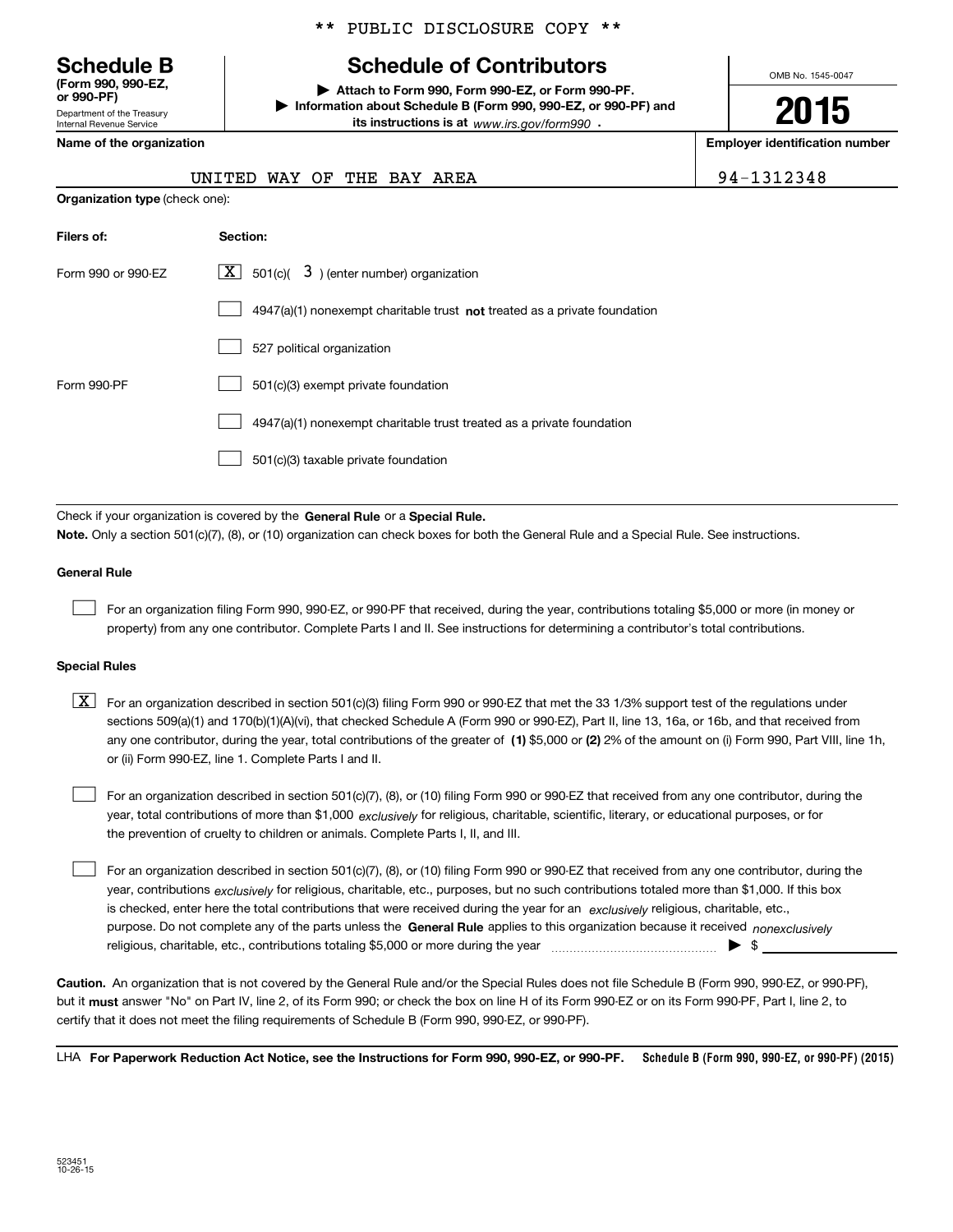**Name of organization Employer identification number**

UNITED WAY OF THE BAY AREA 194-1312348

**(a)No.(b)Name, address, and ZIP + 4 (c)Total contributions (d)Type of contribution PersonPayrollNoncash (a)No.(b)Name, address, and ZIP + 4 (c)Total contributions (d)Type of contribution PersonPayrollNoncash (a)No.(b)Name, address, and ZIP + 4 (c)Total contributions (d)Type of contribution PersonPayrollNoncash (a) No.(b) Name, address, and ZIP + 4 (c) Total contributions (d) Type of contribution PersonPayrollNoncash (a) No.(b) Name, address, and ZIP + 4 (c) Total contributions (d) Type of contribution PersonPayrollNoncash (a) No.(b)Name, address, and ZIP + 4 (c) Total contributions (d)Type of contribution PersonPayrollNoncash Contributors** (see instructions). Use duplicate copies of Part I if additional space is needed. \$(Complete Part II for noncash contributions.) \$(Complete Part II for noncash contributions.) \$(Complete Part II for noncash contributions.) \$(Complete Part II for noncash contributions.) \$(Complete Part II for noncash contributions.) \$(Complete Part II for noncash contributions.) Employer identification Page 2<br> **2** ame of organization<br> **PART I Contributors** (see instructions). Use duplicate copies of Part I if additional space is needed.<br> **PART I Contributors** (see instructions). Use duplicate  $|X|$  $\mathcal{L}^{\text{max}}$  $\mathcal{L}^{\text{max}}$  $\boxed{\text{X}}$  $\mathcal{L}^{\text{max}}$  $\mathcal{L}^{\text{max}}$  $|X|$  $\mathcal{L}^{\text{max}}$  $\mathcal{L}^{\text{max}}$  $\boxed{\text{X}}$  $\mathcal{L}^{\text{max}}$  $\mathcal{L}^{\text{max}}$  $\boxed{\text{X}}$  $\mathcal{L}^{\text{max}}$  $\mathcal{L}^{\text{max}}$  $\mathcal{L}^{\text{max}}$  $\mathcal{L}^{\text{max}}$  $\mathcal{L}^{\text{max}}$  $\begin{array}{c|c|c|c|c|c} 1 & \hspace{1.5cm} & \hspace{1.5cm} & \hspace{1.5cm} & \hspace{1.5cm} & \hspace{1.5cm} & \hspace{1.5cm} & \hspace{1.5cm} & \hspace{1.5cm} & \hspace{1.5cm} & \hspace{1.5cm} & \hspace{1.5cm} & \hspace{1.5cm} & \hspace{1.5cm} & \hspace{1.5cm} & \hspace{1.5cm} & \hspace{1.5cm} & \hspace{1.5cm} & \hspace{1.5cm} & \hspace{1.5cm} & \hspace{1.5cm} &$ 3,450,000.  $2$  | Person  $\overline{\text{X}}$ 1,315,529.  $\overline{3}$  | Person  $\overline{X}$ 892,019.  $4$  | Person  $\overline{\text{X}}$ 944,248.  $\sim$  5 | Person X 702,527.

**Schedule B (Form 990, 990-EZ, or 990-PF) (2015)**

523452 10-26-15

23 14260213 146892 603558 2015.05040 UNITED WAY OF THE BAY ARE 603558\_1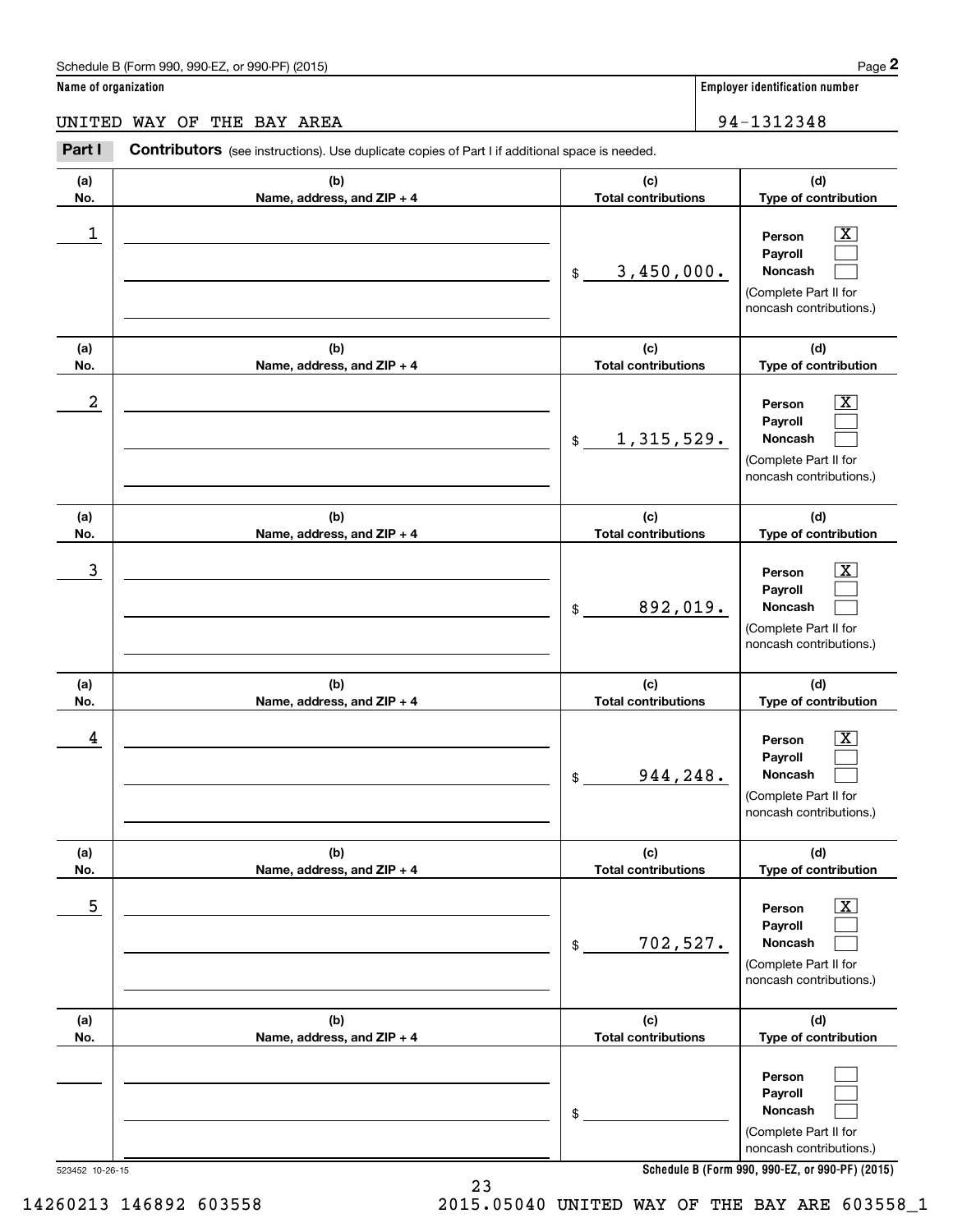# UNITED WAY OF THE BAY AREA 94–1312348

Employer identification number<br> **3Page 3**<br> **2Part II** Moncash Property (see instructions). Use duplicate copies of Part II if additional space is needed.<br> **Part II** Noncash Property (see instructions). Use duplicate copies

| (a)<br>No.<br>from<br>Part I | (b)<br>Description of noncash property given | (c)<br>FMV (or estimate)<br>(see instructions) | (d)<br>Date received                            |
|------------------------------|----------------------------------------------|------------------------------------------------|-------------------------------------------------|
|                              |                                              |                                                |                                                 |
|                              |                                              | \$                                             |                                                 |
| (a)<br>No.<br>from<br>Part I | (b)<br>Description of noncash property given | (c)<br>FMV (or estimate)<br>(see instructions) | (d)<br>Date received                            |
|                              |                                              |                                                |                                                 |
|                              |                                              | \$                                             |                                                 |
| (a)<br>No.<br>from<br>Part I | (b)<br>Description of noncash property given | (c)<br>FMV (or estimate)<br>(see instructions) | (d)<br>Date received                            |
|                              |                                              |                                                |                                                 |
|                              |                                              | $$^{\circ}$                                    |                                                 |
| (a)<br>No.<br>from<br>Part I | (b)<br>Description of noncash property given | (c)<br>FMV (or estimate)<br>(see instructions) | (d)<br>Date received                            |
|                              |                                              |                                                |                                                 |
|                              |                                              | \$                                             |                                                 |
| (a)<br>No.<br>from<br>Part I | (b)<br>Description of noncash property given | (c)<br>FMV (or estimate)<br>(see instructions) | (d)<br>Date received                            |
|                              |                                              |                                                |                                                 |
|                              |                                              | \$                                             |                                                 |
| (a)<br>No.<br>from<br>Part I | (b)<br>Description of noncash property given | (c)<br>FMV (or estimate)<br>(see instructions) | (d)<br>Date received                            |
|                              |                                              |                                                |                                                 |
|                              |                                              | \$                                             |                                                 |
| 523453 10-26-15              |                                              |                                                | Schedule B (Form 990, 990-EZ, or 990-PF) (2015) |

**Schedule B (Form 990, 990-EZ, or 990-PF) (2015)**

24 14260213 146892 603558 2015.05040 UNITED WAY OF THE BAY ARE 603558\_1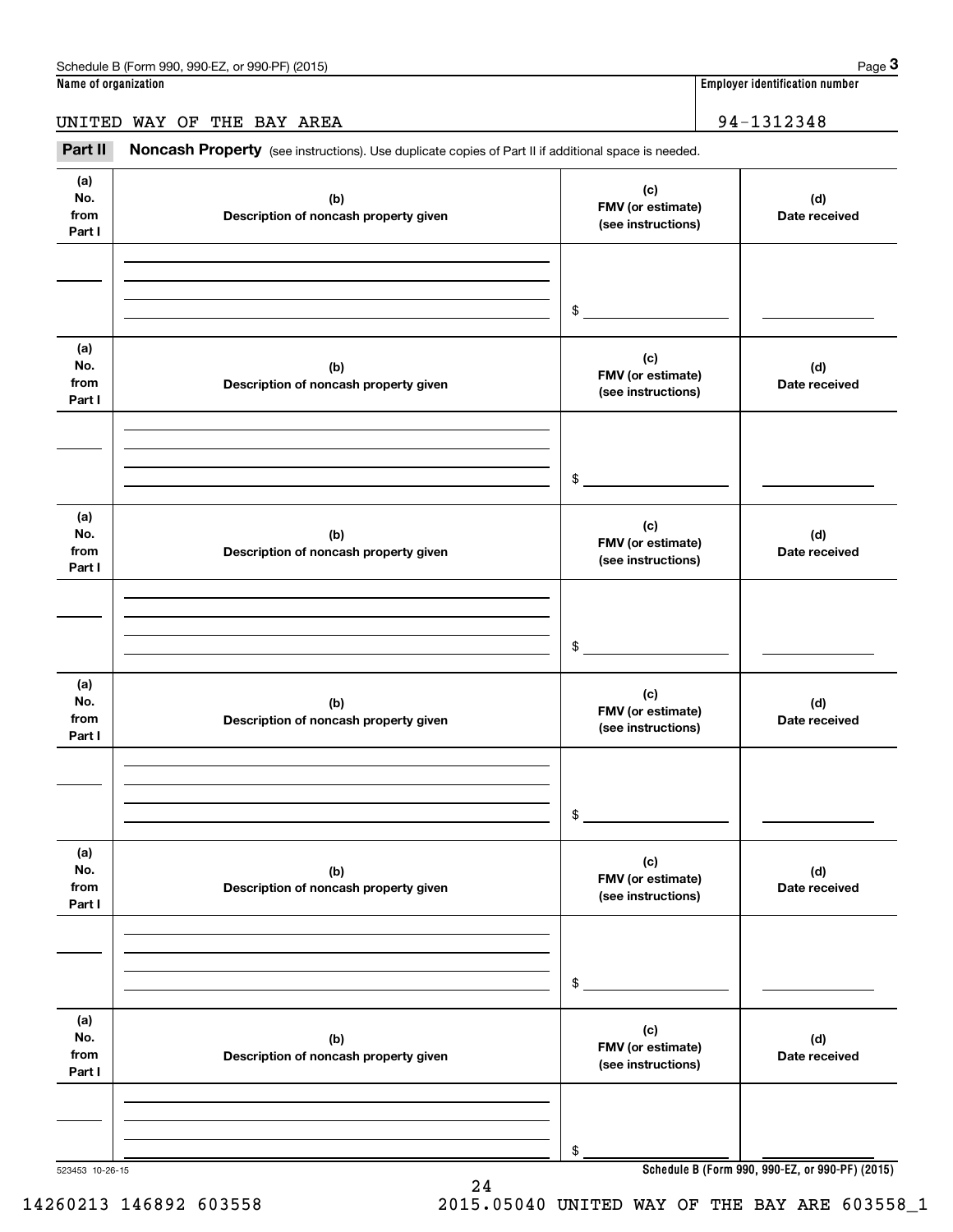|                      | Schedule B (Form 990, 990-EZ, or 990-PF) (2015)                                                                                                                                                                                                                                 |                      |                                          | Page 4                                          |
|----------------------|---------------------------------------------------------------------------------------------------------------------------------------------------------------------------------------------------------------------------------------------------------------------------------|----------------------|------------------------------------------|-------------------------------------------------|
| Name of organization |                                                                                                                                                                                                                                                                                 |                      |                                          | <b>Employer identification number</b>           |
|                      | UNITED WAY OF<br>THE BAY AREA                                                                                                                                                                                                                                                   |                      |                                          | 94-1312348                                      |
| <b>Part III</b>      | Exclusively religious, charitable, etc., contributions to organizations described in section $501(c)(7)$ , (8), or (10) that total more than \$1,000 for<br>the year from any one contributor. Complete columns (a) through (e) and the following line entry. For organizations |                      |                                          |                                                 |
|                      | completing Part III, enter the total of exclusively religious, charitable, etc., contributions of \$1,000 or less for the year. (Enter this info. once.) $\blacktriangleright$ \$                                                                                               |                      |                                          |                                                 |
| $(a)$ No.            | Use duplicate copies of Part III if additional space is needed.                                                                                                                                                                                                                 |                      |                                          |                                                 |
| from<br>Part I       | (b) Purpose of gift                                                                                                                                                                                                                                                             | (c) Use of gift      |                                          | (d) Description of how gift is held             |
|                      |                                                                                                                                                                                                                                                                                 |                      |                                          |                                                 |
|                      |                                                                                                                                                                                                                                                                                 |                      |                                          |                                                 |
|                      |                                                                                                                                                                                                                                                                                 |                      |                                          |                                                 |
|                      |                                                                                                                                                                                                                                                                                 | (e) Transfer of gift |                                          |                                                 |
|                      |                                                                                                                                                                                                                                                                                 |                      |                                          |                                                 |
|                      | Transferee's name, address, and $ZIP + 4$                                                                                                                                                                                                                                       |                      | Relationship of transferor to transferee |                                                 |
|                      |                                                                                                                                                                                                                                                                                 |                      |                                          |                                                 |
|                      |                                                                                                                                                                                                                                                                                 |                      |                                          |                                                 |
| (a) No.              |                                                                                                                                                                                                                                                                                 |                      |                                          |                                                 |
| from<br>Part I       | (b) Purpose of gift                                                                                                                                                                                                                                                             | (c) Use of gift      |                                          | (d) Description of how gift is held             |
|                      |                                                                                                                                                                                                                                                                                 |                      |                                          |                                                 |
|                      |                                                                                                                                                                                                                                                                                 |                      |                                          |                                                 |
|                      |                                                                                                                                                                                                                                                                                 |                      |                                          |                                                 |
|                      |                                                                                                                                                                                                                                                                                 | (e) Transfer of gift |                                          |                                                 |
|                      | Transferee's name, address, and ZIP + 4                                                                                                                                                                                                                                         |                      | Relationship of transferor to transferee |                                                 |
|                      |                                                                                                                                                                                                                                                                                 |                      |                                          |                                                 |
|                      |                                                                                                                                                                                                                                                                                 |                      |                                          |                                                 |
|                      |                                                                                                                                                                                                                                                                                 |                      |                                          |                                                 |
| (a) No.<br>from      | (b) Purpose of gift                                                                                                                                                                                                                                                             |                      |                                          |                                                 |
| Part I               |                                                                                                                                                                                                                                                                                 | (c) Use of gift      |                                          | (d) Description of how gift is held             |
|                      |                                                                                                                                                                                                                                                                                 |                      |                                          |                                                 |
|                      |                                                                                                                                                                                                                                                                                 |                      |                                          |                                                 |
|                      |                                                                                                                                                                                                                                                                                 |                      |                                          |                                                 |
|                      |                                                                                                                                                                                                                                                                                 | (e) Transfer of gift |                                          |                                                 |
|                      | Transferee's name, address, and ZIP + 4                                                                                                                                                                                                                                         |                      | Relationship of transferor to transferee |                                                 |
|                      |                                                                                                                                                                                                                                                                                 |                      |                                          |                                                 |
|                      |                                                                                                                                                                                                                                                                                 |                      |                                          |                                                 |
|                      |                                                                                                                                                                                                                                                                                 |                      |                                          |                                                 |
| (a) No.<br>from      | (b) Purpose of gift                                                                                                                                                                                                                                                             | (c) Use of gift      |                                          | (d) Description of how gift is held             |
| Part I               |                                                                                                                                                                                                                                                                                 |                      |                                          |                                                 |
|                      |                                                                                                                                                                                                                                                                                 |                      |                                          |                                                 |
|                      |                                                                                                                                                                                                                                                                                 |                      |                                          |                                                 |
|                      |                                                                                                                                                                                                                                                                                 | (e) Transfer of gift |                                          |                                                 |
|                      |                                                                                                                                                                                                                                                                                 |                      |                                          |                                                 |
|                      | Transferee's name, address, and ZIP + 4                                                                                                                                                                                                                                         |                      | Relationship of transferor to transferee |                                                 |
|                      |                                                                                                                                                                                                                                                                                 |                      |                                          |                                                 |
|                      |                                                                                                                                                                                                                                                                                 |                      |                                          |                                                 |
|                      |                                                                                                                                                                                                                                                                                 |                      |                                          |                                                 |
| 523454 10-26-15      |                                                                                                                                                                                                                                                                                 | 25                   |                                          | Schedule B (Form 990, 990-EZ, or 990-PF) (2015) |

14260213 146892 603558 2015.05040 UNITED WAY OF THE BAY ARE 603558\_1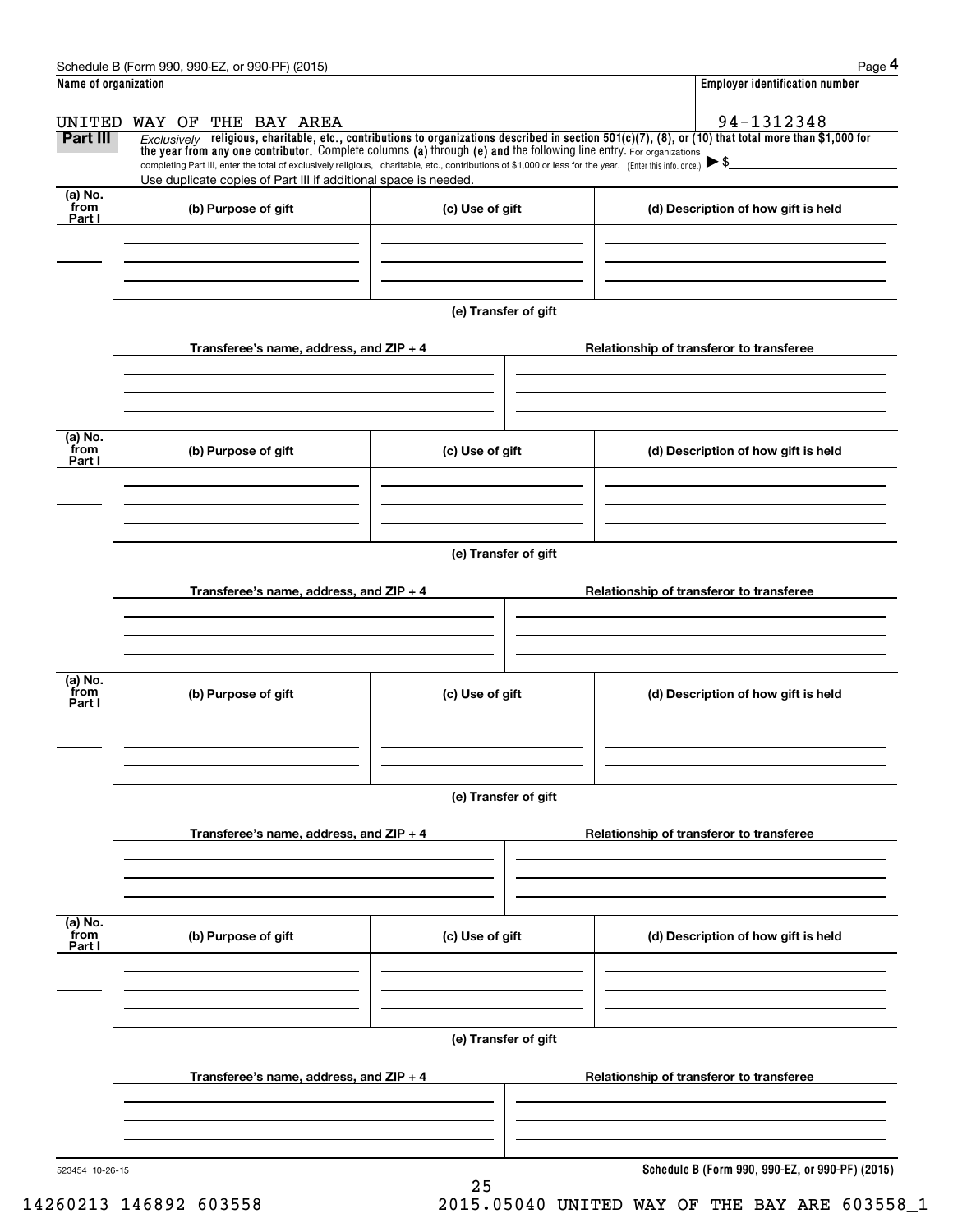| <b>SCHEDULE C</b>                                    | <b>Political Campaign and Lobbying Activities</b>                                                                                                                                                                                                                                             |           |                            | OMB No. 1545-0047                                |
|------------------------------------------------------|-----------------------------------------------------------------------------------------------------------------------------------------------------------------------------------------------------------------------------------------------------------------------------------------------|-----------|----------------------------|--------------------------------------------------|
| (Form 990 or 990-EZ)                                 | For Organizations Exempt From Income Tax Under section 501(c) and section 527                                                                                                                                                                                                                 |           |                            | 15                                               |
| Department of the Treasury                           | Complete if the organization is described below. > Attach to Form 990 or Form 990-EZ.<br>Information about Schedule C (Form 990 or 990-EZ) and its instructions is at www.irs.gov/form990.                                                                                                    |           |                            | <b>Open to Public</b>                            |
| Internal Revenue Service                             |                                                                                                                                                                                                                                                                                               |           |                            | Inspection                                       |
|                                                      | If the organization answered "Yes," on Form 990, Part IV, line 3, or Form 990-EZ, Part V, line 46 (Political Campaign Activities), then<br>• Section 501(c)(3) organizations: Complete Parts I-A and B. Do not complete Part I-C.                                                             |           |                            |                                                  |
|                                                      | • Section 501(c) (other than section 501(c)(3)) organizations: Complete Parts I-A and C below. Do not complete Part I-B.                                                                                                                                                                      |           |                            |                                                  |
| • Section 527 organizations: Complete Part I-A only. |                                                                                                                                                                                                                                                                                               |           |                            |                                                  |
|                                                      | If the organization answered "Yes," on Form 990, Part IV, line 4, or Form 990-EZ, Part VI, line 47 (Lobbying Activities), then                                                                                                                                                                |           |                            |                                                  |
|                                                      | • Section 501(c)(3) organizations that have filed Form 5768 (election under section 501(h)): Complete Part II-A. Do not complete Part II-B.                                                                                                                                                   |           |                            |                                                  |
|                                                      | • Section 501(c)(3) organizations that have NOT filed Form 5768 (election under section 501(h)): Complete Part II-B. Do not complete Part II-A.                                                                                                                                               |           |                            |                                                  |
| Tax) (see separate instructions), then               | If the organization answered "Yes," on Form 990, Part IV, line 5 (Proxy Tax) (see separate instructions) or Form 990-EZ, Part V, line 35c (Proxy                                                                                                                                              |           |                            |                                                  |
|                                                      | • Section 501(c)(4), (5), or (6) organizations: Complete Part III.                                                                                                                                                                                                                            |           |                            |                                                  |
| Name of organization                                 |                                                                                                                                                                                                                                                                                               |           |                            | <b>Employer identification number</b>            |
|                                                      | UNITED WAY OF THE BAY AREA                                                                                                                                                                                                                                                                    |           |                            | 94-1312348                                       |
| Part I-A                                             | Complete if the organization is exempt under section 501(c) or is a section 527 organization.                                                                                                                                                                                                 |           |                            |                                                  |
|                                                      |                                                                                                                                                                                                                                                                                               |           |                            |                                                  |
| 1.                                                   | Provide a description of the organization's direct and indirect political campaign activities in Part IV.                                                                                                                                                                                     |           |                            |                                                  |
| 2                                                    | Political expenditures <i>machine machine content and all experimental expenditures</i>                                                                                                                                                                                                       |           |                            | $\triangleright$ \$                              |
| 3                                                    | Volunteer hours with an accommodal contract to the contract of the contract of the contract of the contract of the contract of the contract of the contract of the contract of the contract of the contract of the contract of                                                                |           |                            |                                                  |
| Part I-B                                             | Complete if the organization is exempt under section 501(c)(3).                                                                                                                                                                                                                               |           |                            |                                                  |
|                                                      | 1 Enter the amount of any excise tax incurred by the organization under section 4955                                                                                                                                                                                                          |           |                            | $\blacktriangleright$ \$                         |
| 2                                                    | Enter the amount of any excise tax incurred by organization managers under section 4955                                                                                                                                                                                                       |           |                            |                                                  |
| з                                                    |                                                                                                                                                                                                                                                                                               |           |                            | Yes<br><b>No</b>                                 |
|                                                      |                                                                                                                                                                                                                                                                                               |           |                            | Yes<br>No                                        |
| <b>b</b> If "Yes," describe in Part IV.<br>Part I-C  | Complete if the organization is exempt under section $501(c)$ , except section $501(c)(3)$ .                                                                                                                                                                                                  |           |                            |                                                  |
|                                                      | 1 Enter the amount directly expended by the filing organization for section 527 exempt function activities                                                                                                                                                                                    |           | $\blacktriangleright$ \$   |                                                  |
| 2                                                    | Enter the amount of the filing organization's funds contributed to other organizations for section 527                                                                                                                                                                                        |           |                            |                                                  |
| exempt function activities                           |                                                                                                                                                                                                                                                                                               |           | $\blacktriangleright$ \$   |                                                  |
|                                                      | 3 Total exempt function expenditures. Add lines 1 and 2. Enter here and on Form 1120-POL,                                                                                                                                                                                                     |           |                            |                                                  |
|                                                      |                                                                                                                                                                                                                                                                                               |           | $\blacktriangleright$ \$   |                                                  |
|                                                      | Did the filing organization file Form 1120-POL for this year?                                                                                                                                                                                                                                 |           |                            | <b>No</b><br>Yes                                 |
| 5                                                    | Enter the names, addresses and employer identification number (EIN) of all section 527 political organizations to which the filing organization                                                                                                                                               |           |                            |                                                  |
|                                                      | made payments. For each organization listed, enter the amount paid from the filing organization's funds. Also enter the amount of political<br>contributions received that were promptly and directly delivered to a separate political organization, such as a separate segregated fund or a |           |                            |                                                  |
|                                                      | political action committee (PAC). If additional space is needed, provide information in Part IV.                                                                                                                                                                                              |           |                            |                                                  |
| (a) Name                                             | (b) Address                                                                                                                                                                                                                                                                                   | $(c)$ EIN | (d) Amount paid from       | (e) Amount of political                          |
|                                                      |                                                                                                                                                                                                                                                                                               |           | filing organization's      | contributions received and                       |
|                                                      |                                                                                                                                                                                                                                                                                               |           | funds. If none, enter -0-. | promptly and directly<br>delivered to a separate |
|                                                      |                                                                                                                                                                                                                                                                                               |           |                            | political organization.                          |
|                                                      |                                                                                                                                                                                                                                                                                               |           |                            | If none, enter -0-.                              |
|                                                      |                                                                                                                                                                                                                                                                                               |           |                            |                                                  |
|                                                      |                                                                                                                                                                                                                                                                                               |           |                            |                                                  |
|                                                      |                                                                                                                                                                                                                                                                                               |           |                            |                                                  |
|                                                      |                                                                                                                                                                                                                                                                                               |           |                            |                                                  |
|                                                      |                                                                                                                                                                                                                                                                                               |           |                            |                                                  |
|                                                      |                                                                                                                                                                                                                                                                                               |           |                            |                                                  |
|                                                      |                                                                                                                                                                                                                                                                                               |           |                            |                                                  |
|                                                      |                                                                                                                                                                                                                                                                                               |           |                            |                                                  |
|                                                      |                                                                                                                                                                                                                                                                                               |           |                            |                                                  |
|                                                      |                                                                                                                                                                                                                                                                                               |           |                            |                                                  |
|                                                      | For Paperwork Reduction Act Notice, see the Instructions for Form 990 or 990-EZ.                                                                                                                                                                                                              |           |                            | Schedule C (Form 990 or 990-EZ) 2015             |

532041 10-05-15 LHA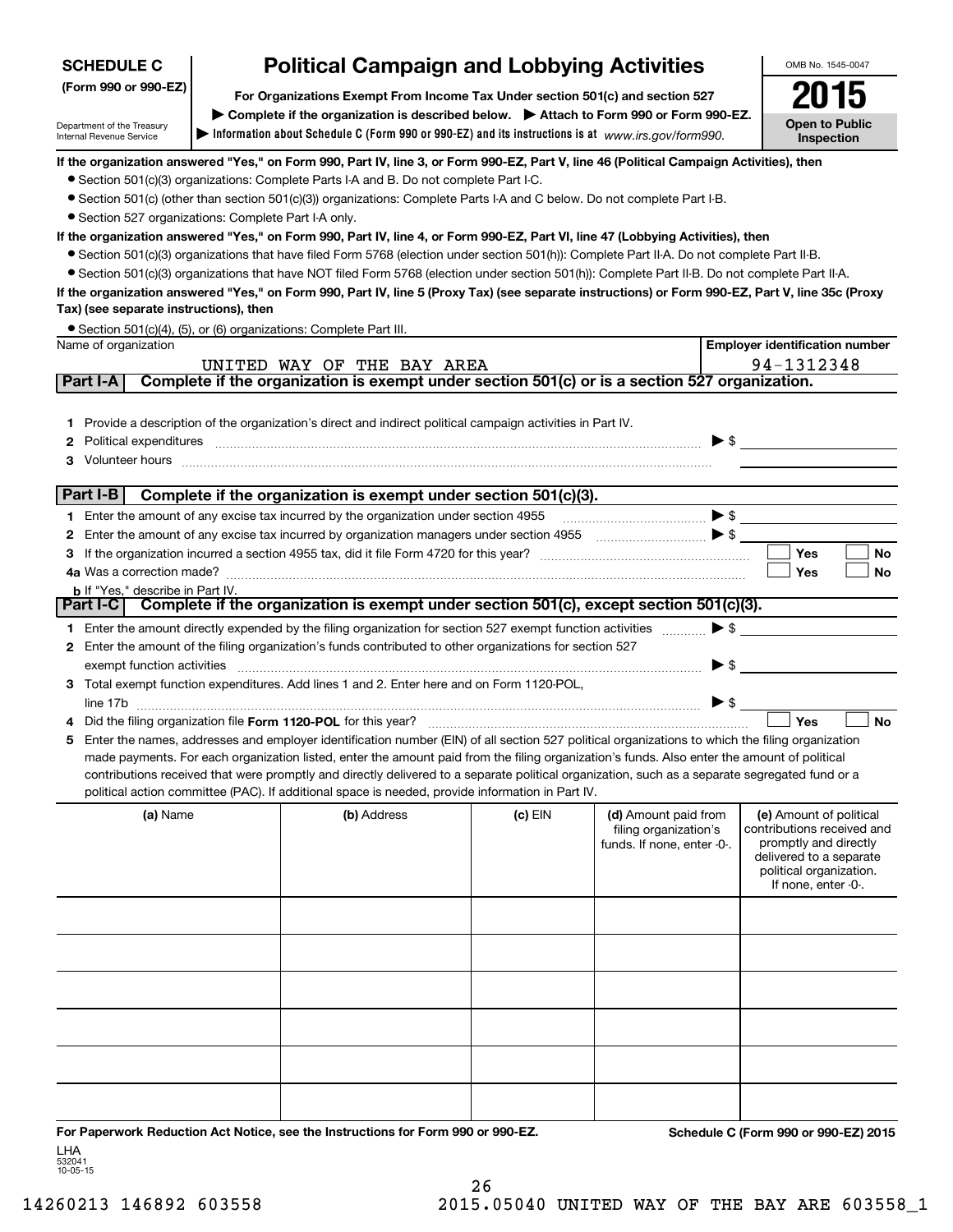| Schedule C (Form 990 or 990-EZ) 2015 UNITED WAY OF THE BAY AREA                                                 |                                                       |                                                                                                                                   |            |                                        | 94-1312348 Page 2              |
|-----------------------------------------------------------------------------------------------------------------|-------------------------------------------------------|-----------------------------------------------------------------------------------------------------------------------------------|------------|----------------------------------------|--------------------------------|
| Complete if the organization is exempt under section 501(c)(3) and filed Form 5768 (election under<br>Part II-A |                                                       |                                                                                                                                   |            |                                        |                                |
| section 501(h)).                                                                                                |                                                       |                                                                                                                                   |            |                                        |                                |
| A Check $\blacktriangleright$                                                                                   |                                                       | if the filing organization belongs to an affiliated group (and list in Part IV each affiliated group member's name, address, EIN, |            |                                        |                                |
|                                                                                                                 | expenses, and share of excess lobbying expenditures). |                                                                                                                                   |            |                                        |                                |
| <b>B</b> Check $\blacktriangleright$                                                                            |                                                       | if the filing organization checked box A and "limited control" provisions apply.                                                  |            |                                        |                                |
|                                                                                                                 | <b>Limits on Lobbying Expenditures</b>                | (The term "expenditures" means amounts paid or incurred.)                                                                         |            | (a) Filing<br>organization's<br>totals | (b) Affiliated group<br>totals |
| 1a Total lobbying expenditures to influence public opinion (grass roots lobbying)                               |                                                       |                                                                                                                                   |            | 9,599.                                 |                                |
| <b>b</b> Total lobbying expenditures to influence a legislative body (direct lobbying)                          |                                                       |                                                                                                                                   |            | 7,229.                                 |                                |
|                                                                                                                 |                                                       |                                                                                                                                   |            | 16,828.                                |                                |
| d Other exempt purpose expenditures                                                                             |                                                       |                                                                                                                                   |            | 34, 112, 095.                          |                                |
| e Total exempt purpose expenditures (add lines 1c and 1d) manufactured contains an example Total exempt purpose |                                                       |                                                                                                                                   |            | 34,128,923.                            |                                |
| f Lobbying nontaxable amount. Enter the amount from the following table in both columns.                        |                                                       |                                                                                                                                   |            | 1,000,000.                             |                                |
| If the amount on line 1e, column $(a)$ or $(b)$ is:                                                             |                                                       | The lobbying nontaxable amount is:                                                                                                |            |                                        |                                |
| Not over \$500,000                                                                                              |                                                       | 20% of the amount on line 1e.                                                                                                     |            |                                        |                                |
| Over \$500,000 but not over \$1,000,000                                                                         |                                                       | \$100,000 plus 15% of the excess over \$500,000.                                                                                  |            |                                        |                                |
| Over \$1,000,000 but not over \$1,500,000                                                                       |                                                       | \$175,000 plus 10% of the excess over \$1,000,000.                                                                                |            |                                        |                                |
| Over \$1,500,000 but not over \$17,000,000                                                                      |                                                       | \$225,000 plus 5% of the excess over \$1,500,000.                                                                                 |            |                                        |                                |
| Over \$17,000,000                                                                                               | \$1,000,000.                                          |                                                                                                                                   |            |                                        |                                |
|                                                                                                                 |                                                       |                                                                                                                                   |            |                                        |                                |
| g Grassroots nontaxable amount (enter 25% of line 1f)                                                           |                                                       |                                                                                                                                   |            | 250,000.                               |                                |
| h Subtract line 1g from line 1a. If zero or less, enter -0-                                                     |                                                       |                                                                                                                                   |            | $0$ .                                  |                                |
| i Subtract line 1f from line 1c. If zero or less, enter -0-                                                     |                                                       |                                                                                                                                   |            | 0.                                     |                                |
| If there is an amount other than zero on either line 1h or line 1i, did the organization file Form 4720         |                                                       |                                                                                                                                   |            |                                        |                                |
| reporting section 4911 tax for this year?                                                                       |                                                       |                                                                                                                                   |            |                                        | Yes<br>No                      |
|                                                                                                                 |                                                       | 4-Year Averaging Period Under section 501(h)                                                                                      |            |                                        |                                |
| (Some organizations that made a section 501(h) election do not have to complete all of the five columns below.  |                                                       | See the separate instructions for lines 2a through 2f.)                                                                           |            |                                        |                                |
|                                                                                                                 |                                                       | Lobbying Expenditures During 4-Year Averaging Period                                                                              |            |                                        |                                |
| Calendar year<br>(or fiscal year beginning in)                                                                  | (a) $2012$                                            | (b) 2013                                                                                                                          | $(c)$ 2014 | $(d)$ 2015                             | (e) Total                      |
| 2a Lobbying nontaxable amount                                                                                   |                                                       | $1,000,000$ , $1,000,000$ , $1,000,000$ , $1,000$ , $000$ , $4,000,000$ .                                                         |            |                                        |                                |
| <b>b</b> Lobbying ceiling amount<br>(150% of line 2a, column(e))                                                |                                                       |                                                                                                                                   |            |                                        | 6,000,000.                     |
| c Total lobbying expenditures                                                                                   | 48,361.                                               | 33,451.                                                                                                                           | 42,087.    | 16,828.                                | 140,727.                       |
| d Grassroots nontaxable amount                                                                                  | 250,000.                                              | 250,000.                                                                                                                          | 250,000.   | 250,000.                               | 1,000,000.                     |
| e Grassroots ceiling amount<br>(150% of line 2d, column (e))                                                    |                                                       |                                                                                                                                   |            |                                        | 1,500,000.                     |
| f Grassroots lobbying expenditures                                                                              | 6,172.                                                | 10,792.                                                                                                                           | 11,124.    | 9,599.                                 | 37,687.                        |

**Schedule C (Form 990 or 990-EZ) 2015**

532042 10-05-15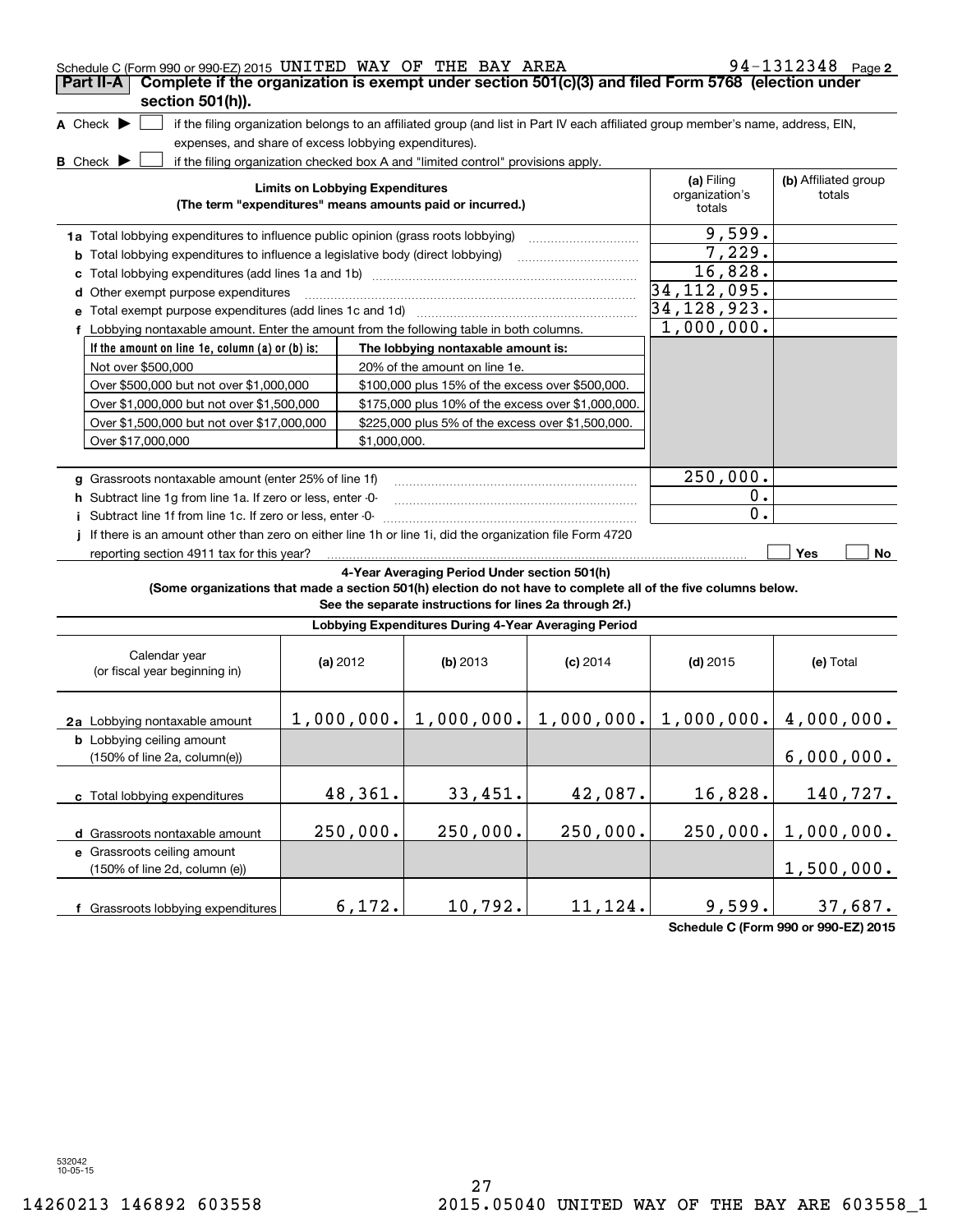## Schedule C (Form 990 or 990-EZ) 2015 <code>UNITED WAY OF THE BAY AREA</code>  $94-1312348$  <code>Page</code>

# **3**

# **Part II-B Complete if the organization is exempt under section 501(c)(3) and has NOT filed Form 5768 (election under section 501(h)).**

|                   | For each "Yes," response on lines 1a through 1i below, provide in Part IV a detailed description                                                                                                                                                                                                                                        | (a) |                | (b)    |    |
|-------------------|-----------------------------------------------------------------------------------------------------------------------------------------------------------------------------------------------------------------------------------------------------------------------------------------------------------------------------------------|-----|----------------|--------|----|
|                   | of the lobbying activity.                                                                                                                                                                                                                                                                                                               | Yes | No             | Amount |    |
| 1                 | During the year, did the filing organization attempt to influence foreign, national, state or<br>local legislation, including any attempt to influence public opinion on a legislative matter<br>or referendum, through the use of:                                                                                                     |     |                |        |    |
|                   | <b>b</b> Paid staff or management (include compensation in expenses reported on lines 1c through 1i)?<br>$\sim$                                                                                                                                                                                                                         |     |                |        |    |
|                   |                                                                                                                                                                                                                                                                                                                                         |     |                |        |    |
|                   | e Publications, or published or broadcast statements?                                                                                                                                                                                                                                                                                   |     |                |        |    |
|                   | f Grants to other organizations for lobbying purposes?                                                                                                                                                                                                                                                                                  |     |                |        |    |
| g                 | Direct contact with legislators, their staffs, government officials, or a legislative body?                                                                                                                                                                                                                                             |     |                |        |    |
|                   | h Rallies, demonstrations, seminars, conventions, speeches, lectures, or any similar means?<br><i>i</i> Other activities?                                                                                                                                                                                                               |     |                |        |    |
|                   |                                                                                                                                                                                                                                                                                                                                         |     |                |        |    |
|                   | 2a Did the activities in line 1 cause the organization to be not described in section 501(c)(3)?                                                                                                                                                                                                                                        |     |                |        |    |
|                   |                                                                                                                                                                                                                                                                                                                                         |     |                |        |    |
|                   | c If "Yes," enter the amount of any tax incurred by organization managers under section 4912                                                                                                                                                                                                                                            |     |                |        |    |
|                   | d If the filing organization incurred a section 4912 tax, did it file Form 4720 for this year?                                                                                                                                                                                                                                          |     |                |        |    |
|                   | Complete if the organization is exempt under section 501(c)(4), section 501(c)(5), or section<br> Part III-A <br>$501(c)(6)$ .                                                                                                                                                                                                          |     |                |        |    |
|                   |                                                                                                                                                                                                                                                                                                                                         |     |                | Yes    | No |
| 1                 | Were substantially all (90% or more) dues received nondeductible by members?                                                                                                                                                                                                                                                            |     | 1              |        |    |
| 2                 |                                                                                                                                                                                                                                                                                                                                         |     | $\bf 2$        |        |    |
| 3                 | Did the organization agree to carry over lobbying and political expenditures from the prior year?                                                                                                                                                                                                                                       |     | 3              |        |    |
|                   | Complete if the organization is exempt under section 501(c)(4), section 501(c)(5), or section<br> Part III-B                                                                                                                                                                                                                            |     |                |        |    |
|                   | 501(c)(6) and if either (a) BOTH Part III-A, lines 1 and 2, are answered "No," OR (b) Part III-A, line 3, is<br>answered "Yes."                                                                                                                                                                                                         |     |                |        |    |
|                   |                                                                                                                                                                                                                                                                                                                                         |     |                |        |    |
| 1<br>$\mathbf{2}$ | Dues, assessments and similar amounts from members [111] www.communicallyness.communicallyness.communicallyness.communicallyness.communicallyness.communicallyness.communicallyness.communicallyness.communicallyness.communic<br>Section 162(e) nondeductible lobbying and political expenditures (do not include amounts of political |     | 1              |        |    |
|                   | expenses for which the section 527(f) tax was paid).                                                                                                                                                                                                                                                                                    |     |                |        |    |
|                   |                                                                                                                                                                                                                                                                                                                                         |     | 2a             |        |    |
|                   | <b>b</b> Carryover from last year manufactured and contain the contract of the contract of the contract of the contract of the contract of the contract of the contract of the contract of the contract of the contract of the cont                                                                                                     |     | 2 <sub>b</sub> |        |    |
|                   |                                                                                                                                                                                                                                                                                                                                         |     | 2c             |        |    |
| з                 | Aggregate amount reported in section 6033(e)(1)(A) notices of nondeductible section 162(e) dues                                                                                                                                                                                                                                         |     | 3              |        |    |
| 4                 | If notices were sent and the amount on line 2c exceeds the amount on line 3, what portion of the excess                                                                                                                                                                                                                                 |     |                |        |    |
|                   | does the organization agree to carryover to the reasonable estimate of nondeductible lobbying and political                                                                                                                                                                                                                             |     |                |        |    |
|                   |                                                                                                                                                                                                                                                                                                                                         |     | 4              |        |    |
| 5                 |                                                                                                                                                                                                                                                                                                                                         |     | 5              |        |    |
| Part IV           | <b>Supplemental Information</b>                                                                                                                                                                                                                                                                                                         |     |                |        |    |
|                   | Provide the descriptions required for Part I-A, line 1; Part I-B, line 4; Part I-C, line 5; Part II-A (affiliated group list); Part II-A, lines 1 and 2 (see                                                                                                                                                                            |     |                |        |    |
|                   | instructions); and Part II-B, line 1. Also, complete this part for any additional information.                                                                                                                                                                                                                                          |     |                |        |    |

**Schedule C (Form 990 or 990-EZ) 2015**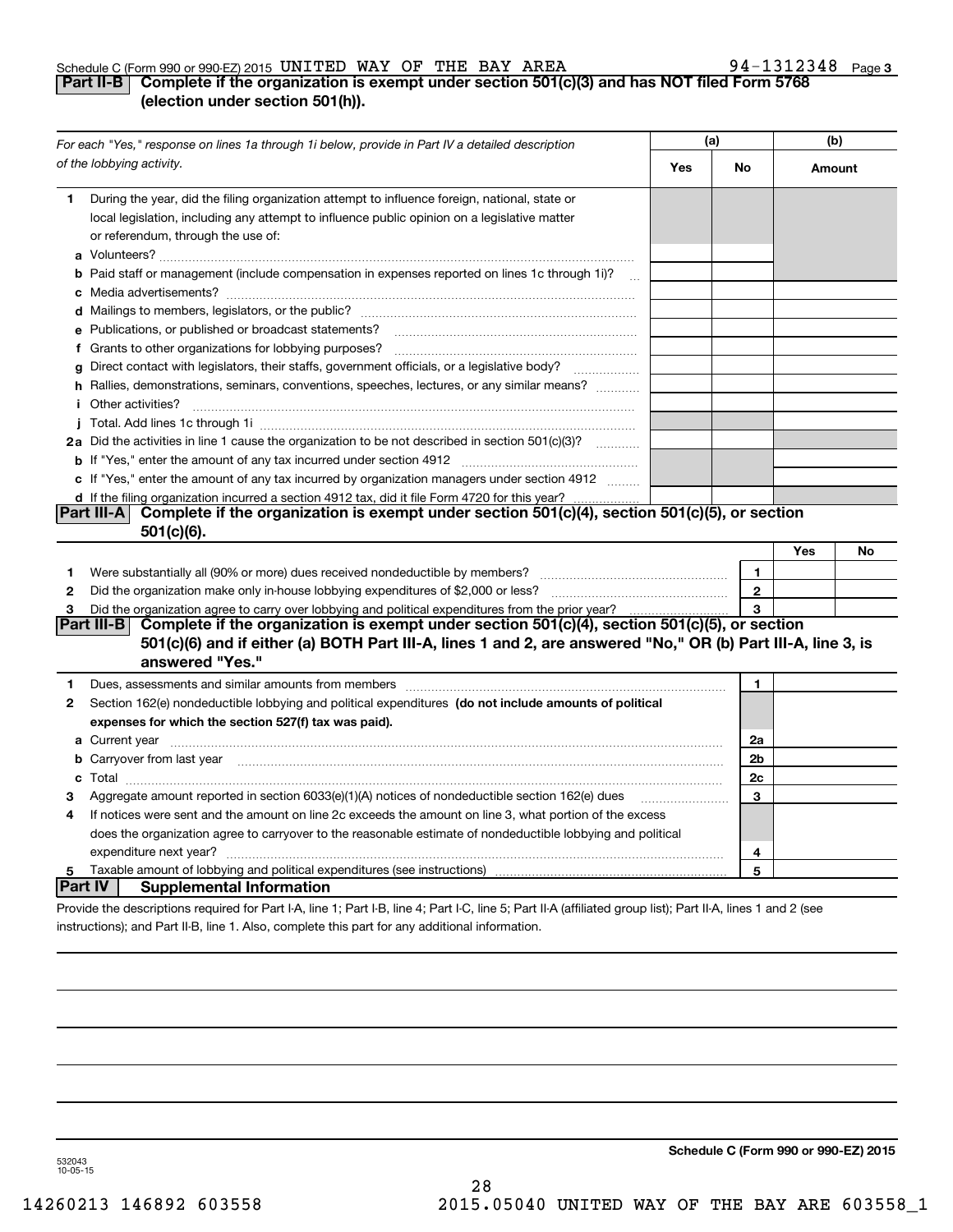Department of the Treasury

# **Supplemental Financial Statements**

(Form 990)<br>
Pepartment of the Treasury<br>
Department of the Treasury<br>
Department of the Treasury<br>
Information about Schedule D (Form 990) and its instructions is at www.irs.gov/form990.



Internal Revenue Service

**Name of the organization**<br>**Employer identification number NAY OF THE BAY AREA Employer identification number**<br>94-1312348 UNITED WAY OF THE BAY AREA

| Part I             | UNIIBD WAI OF INB DAI ARBA<br>Organizations Maintaining Donor Advised Funds or Other Similar Funds or Accounts. Complete if the                           |                                                |                                                    |
|--------------------|-----------------------------------------------------------------------------------------------------------------------------------------------------------|------------------------------------------------|----------------------------------------------------|
|                    | organization answered "Yes" on Form 990, Part IV, line 6.                                                                                                 |                                                |                                                    |
|                    |                                                                                                                                                           | (a) Donor advised funds                        | (b) Funds and other accounts                       |
| 1.                 |                                                                                                                                                           | $\overline{34}$                                | $\boldsymbol{0}$                                   |
| 2                  | Aggregate value of contributions to (during year)                                                                                                         | 1,337,036.                                     | $\mathbf 0$ .                                      |
| 3                  | Aggregate value of grants from (during year)                                                                                                              | 1,468,405.                                     | $\overline{\mathbf{0}}$ .                          |
| 4                  |                                                                                                                                                           | 11,059.                                        | $\overline{0}$ .                                   |
| 5                  | Did the organization inform all donors and donor advisors in writing that the assets held in donor advised funds                                          |                                                |                                                    |
|                    |                                                                                                                                                           |                                                | $\boxed{\text{X}}$ Yes<br><b>No</b>                |
| 6                  | Did the organization inform all grantees, donors, and donor advisors in writing that grant funds can be used only                                         |                                                |                                                    |
|                    | for charitable purposes and not for the benefit of the donor or donor advisor, or for any other purpose conferring                                        |                                                |                                                    |
| Part II            | impermissible private benefit?<br>Conservation Easements. Complete if the organization answered "Yes" on Form 990, Part IV, line 7.                       |                                                | $\boxed{\text{X}}$ Yes<br>No                       |
|                    |                                                                                                                                                           |                                                |                                                    |
| 1                  | Purpose(s) of conservation easements held by the organization (check all that apply).                                                                     |                                                |                                                    |
|                    | Preservation of land for public use (e.g., recreation or education)                                                                                       |                                                | Preservation of a historically important land area |
|                    | Protection of natural habitat<br>Preservation of open space                                                                                               | Preservation of a certified historic structure |                                                    |
| 2                  | Complete lines 2a through 2d if the organization held a qualified conservation contribution in the form of a conservation easement on the last            |                                                |                                                    |
|                    | day of the tax year.                                                                                                                                      |                                                | Held at the End of the Tax Year                    |
| а                  | Total number of conservation easements                                                                                                                    |                                                | 2a                                                 |
| b                  | Total acreage restricted by conservation easements                                                                                                        |                                                | 2b                                                 |
|                    |                                                                                                                                                           |                                                | 2c                                                 |
| d                  | Number of conservation easements included in (c) acquired after 8/17/06, and not on a historic structure                                                  |                                                |                                                    |
|                    | listed in the National Register                                                                                                                           |                                                | 2d                                                 |
| З                  | Number of conservation easements modified, transferred, released, extinguished, or terminated by the organization during the tax                          |                                                |                                                    |
|                    | year                                                                                                                                                      |                                                |                                                    |
| 4                  | Number of states where property subject to conservation easement is located                                                                               |                                                |                                                    |
| 5                  | Does the organization have a written policy regarding the periodic monitoring, inspection, handling of                                                    |                                                |                                                    |
|                    | violations, and enforcement of the conservation easements it holds?                                                                                       |                                                | Yes<br><b>No</b>                                   |
| 6                  | Staff and volunteer hours devoted to monitoring, inspecting, handling of violations, and enforcing conservation easements during the year                 |                                                |                                                    |
|                    |                                                                                                                                                           |                                                |                                                    |
| 7                  | Amount of expenses incurred in monitoring, inspecting, handling of violations, and enforcing conservation easements during the year                       |                                                |                                                    |
|                    | $\blacktriangleright$ \$                                                                                                                                  |                                                |                                                    |
| 8                  | Does each conservation easement reported on line 2(d) above satisfy the requirements of section 170(h)(4)(B)(i)                                           |                                                |                                                    |
|                    | and section $170(h)(4)(B)(ii)?$                                                                                                                           |                                                | Yes<br><b>No</b>                                   |
| 9                  | In Part XIII, describe how the organization reports conservation easements in its revenue and expense statement, and balance sheet, and                   |                                                |                                                    |
|                    | include, if applicable, the text of the footnote to the organization's financial statements that describes the organization's accounting for              |                                                |                                                    |
|                    | conservation easements.                                                                                                                                   |                                                |                                                    |
| Part III           | Organizations Maintaining Collections of Art, Historical Treasures, or Other Similar Assets.                                                              |                                                |                                                    |
|                    | Complete if the organization answered "Yes" on Form 990, Part IV, line 8.                                                                                 |                                                |                                                    |
|                    | 1a If the organization elected, as permitted under SFAS 116 (ASC 958), not to report in its revenue statement and balance sheet works of art,             |                                                |                                                    |
|                    | historical treasures, or other similar assets held for public exhibition, education, or research in furtherance of public service, provide, in Part XIII, |                                                |                                                    |
|                    | the text of the footnote to its financial statements that describes these items.                                                                          |                                                |                                                    |
| b                  | If the organization elected, as permitted under SFAS 116 (ASC 958), to report in its revenue statement and balance sheet works of art, historical         |                                                |                                                    |
|                    | treasures, or other similar assets held for public exhibition, education, or research in furtherance of public service, provide the following amounts     |                                                |                                                    |
|                    | relating to these items:                                                                                                                                  |                                                |                                                    |
|                    | (ii) Assets included in Form 990, Part X                                                                                                                  |                                                | $\triangleright$ \$<br>$\blacktriangleright$ \$    |
| 2                  | If the organization received or held works of art, historical treasures, or other similar assets for financial gain, provide                              |                                                |                                                    |
|                    | the following amounts required to be reported under SFAS 116 (ASC 958) relating to these items:                                                           |                                                |                                                    |
| а                  |                                                                                                                                                           |                                                | -\$<br>▶                                           |
| b                  |                                                                                                                                                           |                                                | $\blacktriangleright$ \$                           |
|                    | LHA For Paperwork Reduction Act Notice, see the Instructions for Form 990.                                                                                |                                                | Schedule D (Form 990) 2015                         |
| 532051<br>11-02-15 |                                                                                                                                                           |                                                |                                                    |

|  | ۰, |  |  |
|--|----|--|--|
|  |    |  |  |

14260213 146892 603558 2015.05040 UNITED WAY OF THE BAY ARE 603558\_1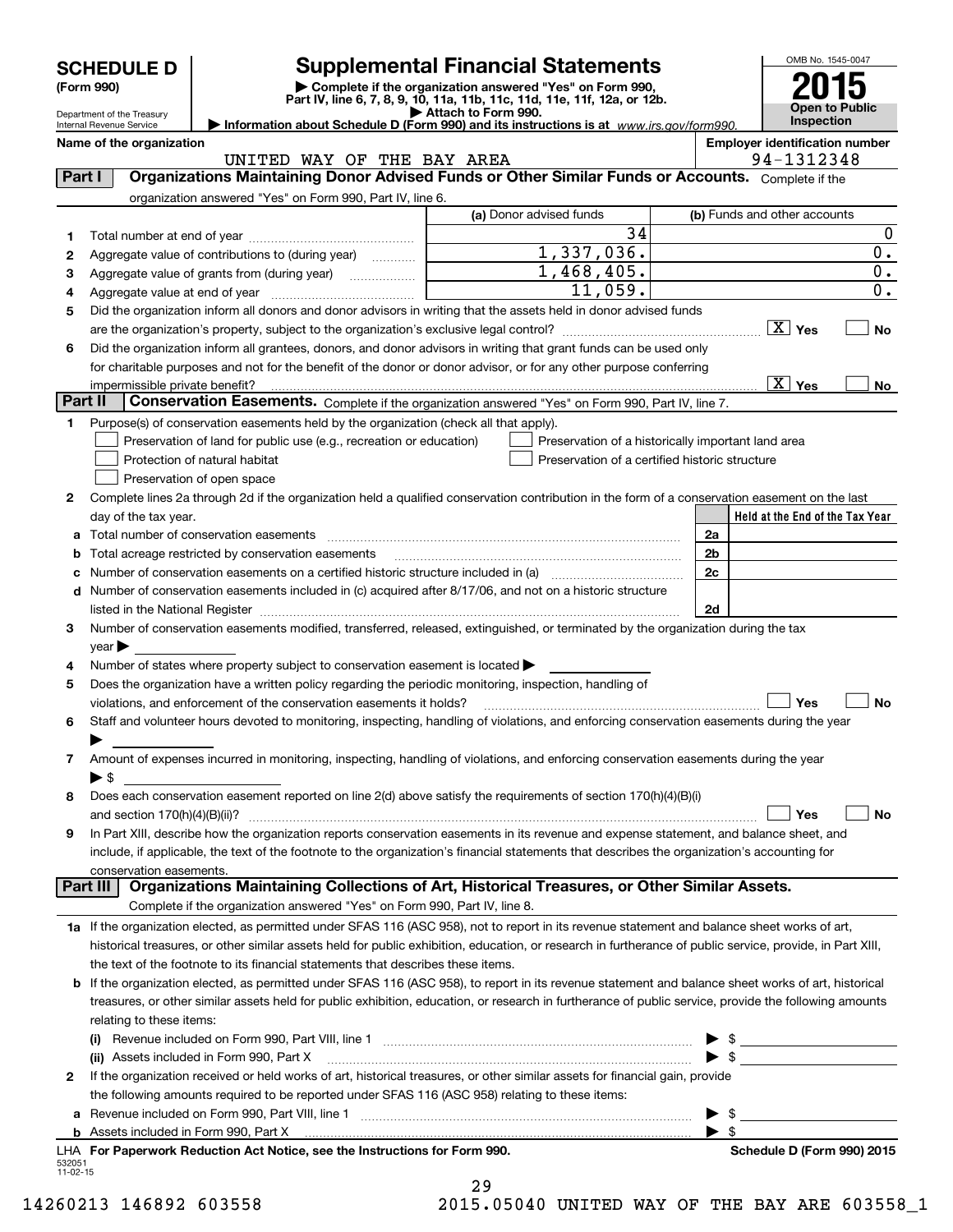|        | UNITED WAY OF THE BAY AREA<br>94-1312348 Page 2<br>Schedule D (Form 990) 2015                                                                                                                                                  |                    |                |                                                                                                                                                                                                                               |  |                 |                            |                     |                      |                       |
|--------|--------------------------------------------------------------------------------------------------------------------------------------------------------------------------------------------------------------------------------|--------------------|----------------|-------------------------------------------------------------------------------------------------------------------------------------------------------------------------------------------------------------------------------|--|-----------------|----------------------------|---------------------|----------------------|-----------------------|
|        | Part III<br>Organizations Maintaining Collections of Art, Historical Treasures, or Other Similar Assets (continued)                                                                                                            |                    |                |                                                                                                                                                                                                                               |  |                 |                            |                     |                      |                       |
| 3      | Using the organization's acquisition, accession, and other records, check any of the following that are a significant use of its collection items                                                                              |                    |                |                                                                                                                                                                                                                               |  |                 |                            |                     |                      |                       |
|        | (check all that apply):                                                                                                                                                                                                        |                    |                |                                                                                                                                                                                                                               |  |                 |                            |                     |                      |                       |
| a      | Public exhibition                                                                                                                                                                                                              |                    |                | Loan or exchange programs                                                                                                                                                                                                     |  |                 |                            |                     |                      |                       |
| b      | Scholarly research                                                                                                                                                                                                             |                    |                | Other and the contract of the contract of the contract of the contract of the contract of the contract of the contract of the contract of the contract of the contract of the contract of the contract of the contract of the |  |                 |                            |                     |                      |                       |
| с      | Preservation for future generations                                                                                                                                                                                            |                    |                |                                                                                                                                                                                                                               |  |                 |                            |                     |                      |                       |
| 4      | Provide a description of the organization's collections and explain how they further the organization's exempt purpose in Part XIII.                                                                                           |                    |                |                                                                                                                                                                                                                               |  |                 |                            |                     |                      |                       |
| 5      | During the year, did the organization solicit or receive donations of art, historical treasures, or other similar assets                                                                                                       |                    |                |                                                                                                                                                                                                                               |  |                 |                            |                     |                      |                       |
|        | to be sold to raise funds rather than to be maintained as part of the organization's collection?                                                                                                                               |                    |                |                                                                                                                                                                                                                               |  |                 |                            | Yes                 |                      | No                    |
|        | Escrow and Custodial Arrangements. Complete if the organization answered "Yes" on Form 990, Part IV, line 9, or<br><b>Part IV</b>                                                                                              |                    |                |                                                                                                                                                                                                                               |  |                 |                            |                     |                      |                       |
|        | reported an amount on Form 990, Part X, line 21.                                                                                                                                                                               |                    |                |                                                                                                                                                                                                                               |  |                 |                            |                     |                      |                       |
|        | 1a Is the organization an agent, trustee, custodian or other intermediary for contributions or other assets not included                                                                                                       |                    |                |                                                                                                                                                                                                                               |  |                 |                            |                     |                      |                       |
|        |                                                                                                                                                                                                                                |                    |                |                                                                                                                                                                                                                               |  |                 |                            | Yes                 |                      | $\boxed{\text{X}}$ No |
|        | <b>b</b> If "Yes," explain the arrangement in Part XIII and complete the following table:                                                                                                                                      |                    |                |                                                                                                                                                                                                                               |  |                 |                            |                     |                      |                       |
|        |                                                                                                                                                                                                                                |                    |                |                                                                                                                                                                                                                               |  |                 |                            | Amount              |                      |                       |
|        | c Beginning balance measurements and the contract of the contract of the contract of the contract of the contract of the contract of the contract of the contract of the contract of the contract of the contract of the contr |                    |                |                                                                                                                                                                                                                               |  | 1c              |                            |                     |                      |                       |
|        | d Additions during the year measurement contains and a state of the year measurement of the year measurement of                                                                                                                |                    |                |                                                                                                                                                                                                                               |  | 1d              |                            |                     |                      |                       |
|        | e Distributions during the year manufactured and continuum and contract the year manufactured and contract the                                                                                                                 |                    |                |                                                                                                                                                                                                                               |  | 1e              |                            |                     |                      |                       |
|        | 2a Did the organization include an amount on Form 990, Part X, line 21, for escrow or custodial account liability?                                                                                                             |                    |                |                                                                                                                                                                                                                               |  | 1f              |                            | Yes                 |                      | $X$ No                |
|        | <b>b</b> If "Yes," explain the arrangement in Part XIII. Check here if the explanation has been provided on Part XIII                                                                                                          |                    |                |                                                                                                                                                                                                                               |  |                 |                            |                     |                      |                       |
| Part V | Endowment Funds. Complete if the organization answered "Yes" on Form 990, Part IV, line 10.                                                                                                                                    |                    |                |                                                                                                                                                                                                                               |  |                 |                            |                     |                      |                       |
|        |                                                                                                                                                                                                                                | (a) Current year   | (b) Prior year | (c) Two years back                                                                                                                                                                                                            |  |                 | (d) Three years back       | (e) Four years back |                      |                       |
|        | 1a Beginning of year balance                                                                                                                                                                                                   | 5,022,885.         | 5,254,646.     | 4,794,701.                                                                                                                                                                                                                    |  |                 | 4, 345, 472.               |                     | 4,687,566.           |                       |
| b      |                                                                                                                                                                                                                                | 1,400.             | 1,400.         | 1,000.                                                                                                                                                                                                                        |  |                 | 1,000.                     |                     |                      |                       |
|        | Net investment earnings, gains, and losses                                                                                                                                                                                     | $-150,974.$        | $-12, 314.$    | 840,114.                                                                                                                                                                                                                      |  |                 | 164,963.                   |                     |                      | 115,298.              |
|        |                                                                                                                                                                                                                                |                    |                |                                                                                                                                                                                                                               |  |                 |                            |                     |                      |                       |
|        | e Other expenditures for facilities                                                                                                                                                                                            |                    |                |                                                                                                                                                                                                                               |  |                 |                            |                     |                      |                       |
|        | and programs                                                                                                                                                                                                                   | 199,384.           | 194,752.       | 360,534.                                                                                                                                                                                                                      |  |                 | $-283, 266.$               |                     |                      | 457,392.              |
|        | f Administrative expenses <i></i>                                                                                                                                                                                              | 20,867.            | 26,095.        | 20,635.                                                                                                                                                                                                                       |  |                 |                            |                     |                      |                       |
| g      | End of year balance                                                                                                                                                                                                            | 4,653,060.         | 5,022,885.     | 5, 254, 646.                                                                                                                                                                                                                  |  |                 | 4,794,701.                 |                     | 4, 345, 472.         |                       |
| 2      | Provide the estimated percentage of the current year end balance (line 1g, column (a)) held as:                                                                                                                                |                    |                |                                                                                                                                                                                                                               |  |                 |                            |                     |                      |                       |
| a      | Board designated or quasi-endowment                                                                                                                                                                                            |                    | %              |                                                                                                                                                                                                                               |  |                 |                            |                     |                      |                       |
|        | <b>b</b> Permanent endowment $\triangleright$ 83.70                                                                                                                                                                            | %                  |                |                                                                                                                                                                                                                               |  |                 |                            |                     |                      |                       |
|        | <b>c</b> Temporarily restricted endowment $\blacktriangleright$ 16.30                                                                                                                                                          | %                  |                |                                                                                                                                                                                                                               |  |                 |                            |                     |                      |                       |
|        | The percentages on lines 2a, 2b, and 2c should equal 100%.                                                                                                                                                                     |                    |                |                                                                                                                                                                                                                               |  |                 |                            |                     |                      |                       |
|        | 3a Are there endowment funds not in the possession of the organization that are held and administered for the organization                                                                                                     |                    |                |                                                                                                                                                                                                                               |  |                 |                            |                     |                      |                       |
|        | by:                                                                                                                                                                                                                            |                    |                |                                                                                                                                                                                                                               |  |                 |                            |                     | Yes                  | No                    |
|        | (i)                                                                                                                                                                                                                            |                    |                |                                                                                                                                                                                                                               |  |                 |                            | 3a(i)               |                      | х                     |
|        |                                                                                                                                                                                                                                |                    |                |                                                                                                                                                                                                                               |  |                 |                            | 3a(ii)              |                      | Χ                     |
|        |                                                                                                                                                                                                                                |                    |                |                                                                                                                                                                                                                               |  |                 |                            | 3b                  |                      |                       |
|        | Describe in Part XIII the intended uses of the organization's endowment funds.                                                                                                                                                 |                    |                |                                                                                                                                                                                                                               |  |                 |                            |                     |                      |                       |
|        | Land, Buildings, and Equipment.<br><b>Part VI</b>                                                                                                                                                                              |                    |                |                                                                                                                                                                                                                               |  |                 |                            |                     |                      |                       |
|        | Complete if the organization answered "Yes" on Form 990, Part IV, line 11a. See Form 990, Part X, line 10.                                                                                                                     |                    |                |                                                                                                                                                                                                                               |  |                 |                            |                     |                      |                       |
|        | Description of property                                                                                                                                                                                                        | (a) Cost or other  |                | (b) Cost or other                                                                                                                                                                                                             |  | (c) Accumulated |                            | (d) Book value      |                      |                       |
|        |                                                                                                                                                                                                                                | basis (investment) |                | basis (other)                                                                                                                                                                                                                 |  | depreciation    |                            |                     |                      |                       |
|        |                                                                                                                                                                                                                                |                    |                |                                                                                                                                                                                                                               |  |                 |                            |                     |                      |                       |
| b      |                                                                                                                                                                                                                                |                    |                |                                                                                                                                                                                                                               |  | 201, 302.       |                            |                     |                      |                       |
|        |                                                                                                                                                                                                                                |                    |                | 487,907.<br>664,247.                                                                                                                                                                                                          |  | 522,226.        |                            |                     | 286,605.<br>142,021. |                       |
|        |                                                                                                                                                                                                                                |                    |                | 1,020,301.                                                                                                                                                                                                                    |  | 768,764.        |                            |                     | 251,537.             |                       |
|        |                                                                                                                                                                                                                                |                    |                |                                                                                                                                                                                                                               |  |                 |                            |                     | 680,163.             |                       |
|        |                                                                                                                                                                                                                                |                    |                |                                                                                                                                                                                                                               |  |                 | Schadula D (Form 990) 2015 |                     |                      |                       |

**Schedule D (Form 990) 2015**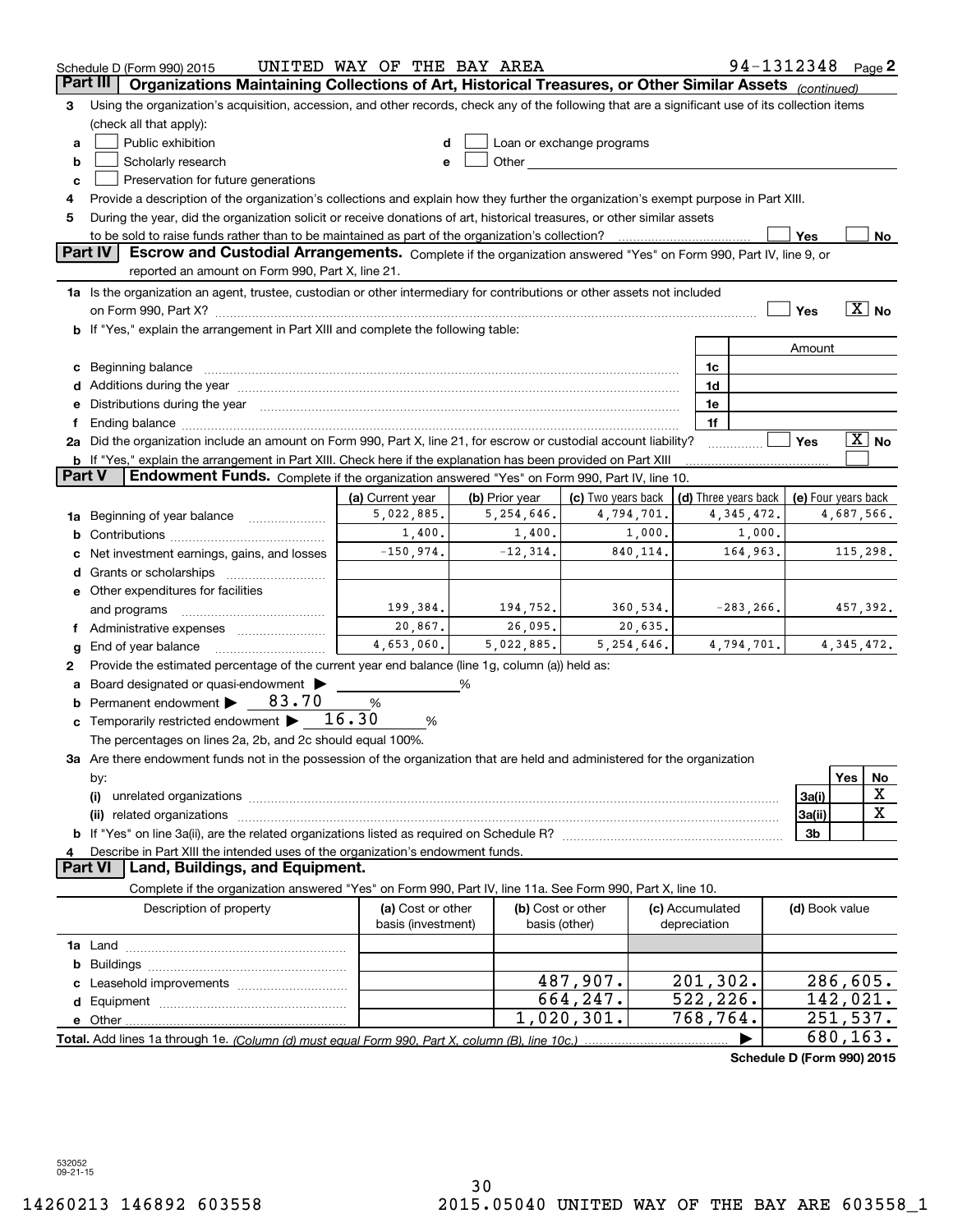Complete if the organization answered "Yes" on Form 990, Part IV, line 11b. See Form 990, Part X, line 12.

| (a) Description of security or category (including name of security)                   | (b) Book value | (c) Method of valuation: Cost or end-of-year market value |
|----------------------------------------------------------------------------------------|----------------|-----------------------------------------------------------|
| (1) Financial derivatives                                                              |                |                                                           |
| (2) Closely-held equity interests                                                      |                |                                                           |
| $(3)$ Other                                                                            |                |                                                           |
| (A)                                                                                    |                |                                                           |
| (B)                                                                                    |                |                                                           |
| (C)                                                                                    |                |                                                           |
| (D)                                                                                    |                |                                                           |
| (E)                                                                                    |                |                                                           |
| (F)                                                                                    |                |                                                           |
| (G)                                                                                    |                |                                                           |
| (H)                                                                                    |                |                                                           |
| Total. (Col. (b) must equal Form 990, Part X, col. (B) line 12.) $\blacktriangleright$ |                |                                                           |

## **Part VIII Investments - Program Related.**

Complete if the organization answered "Yes" on Form 990, Part IV, line 11c. See Form 990, Part X, line 13.

| (a) Description of investment                                       | (b) Book value | (c) Method of valuation: Cost or end-of-year market value |
|---------------------------------------------------------------------|----------------|-----------------------------------------------------------|
| (1)                                                                 |                |                                                           |
| (2)                                                                 |                |                                                           |
| $\frac{1}{2}$                                                       |                |                                                           |
| (4)                                                                 |                |                                                           |
| $\left(5\right)$                                                    |                |                                                           |
| (6)                                                                 |                |                                                           |
| (7)                                                                 |                |                                                           |
| (8)                                                                 |                |                                                           |
| (9)                                                                 |                |                                                           |
| Total. (Col. (b) must equal Form 990, Part X, col. (B) line $13.$ ) |                |                                                           |

# **Part IX Other Assets.**

Complete if the organization answered "Yes" on Form 990, Part IV, line 11d. See Form 990, Part X, line 15.

| (a) Description | (b) Book value |
|-----------------|----------------|
| (1)             |                |
| (2)             |                |
| $\frac{1}{2}$   |                |
| (4)             |                |
| $\frac{1}{2}$   |                |
| (6)             |                |
| (7)             |                |
| (8)             |                |
| (9)             |                |
|                 |                |

### **Part X Other Liabilities.**

Complete if the organization answered "Yes" on Form 990, Part IV, line 11e or 11f. See Form 990, Part X, line 25.

| 1.  | (a) Description of liability                                     | (b) Book value |
|-----|------------------------------------------------------------------|----------------|
| (1) | Federal income taxes                                             |                |
| (2) |                                                                  |                |
| (3) |                                                                  |                |
| (4) |                                                                  |                |
| (5) |                                                                  |                |
| (6) |                                                                  |                |
|     |                                                                  |                |
| (8) |                                                                  |                |
| (9) |                                                                  |                |
|     | $Total (Column/h) must equal Form 000. Part V, and (D) line 251$ |                |

**Total.**  *(Column (b) must equal Form 990, Part X, col. (B) line 25.)* . . . . . . . . . . . . . . . …. ▶

**2.**Liability for uncertain tax positions. In Part XIII, provide the text of the footnote to the organization's financial statements that reports the organization's liability for uncertain tax positions under FIN 48 (ASC 740). Check here if the text of the footnote has been provided in Part XIII  $~\boxed{\rm X}$ 

**Schedule D (Form 990) 2015**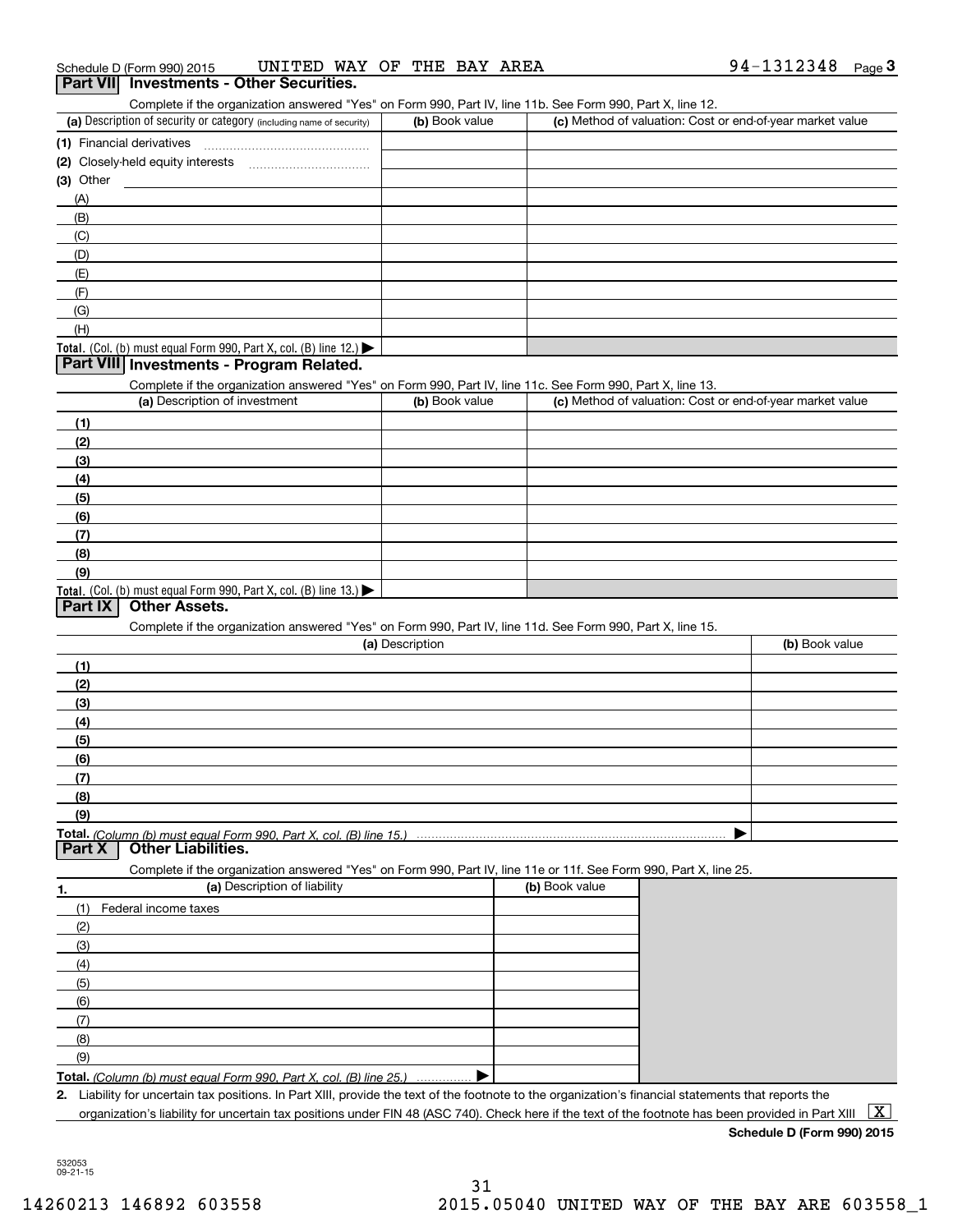|                                                                                                | UNITED WAY OF THE BAY AREA<br>Schedule D (Form 990) 2015                                                                                                                                                                      |                |                           |                         | 94-1312348<br>Page 4             |  |  |  |  |
|------------------------------------------------------------------------------------------------|-------------------------------------------------------------------------------------------------------------------------------------------------------------------------------------------------------------------------------|----------------|---------------------------|-------------------------|----------------------------------|--|--|--|--|
| Part XI<br>Reconciliation of Revenue per Audited Financial Statements With Revenue per Return. |                                                                                                                                                                                                                               |                |                           |                         |                                  |  |  |  |  |
| Complete if the organization answered "Yes" on Form 990, Part IV, line 12a.                    |                                                                                                                                                                                                                               |                |                           |                         |                                  |  |  |  |  |
| 1                                                                                              | Total revenue, gains, and other support per audited financial statements                                                                                                                                                      | $\blacksquare$ | 15,087,586.               |                         |                                  |  |  |  |  |
| 2                                                                                              | Amounts included on line 1 but not on Form 990, Part VIII, line 12:                                                                                                                                                           |                |                           |                         |                                  |  |  |  |  |
| a                                                                                              |                                                                                                                                                                                                                               | 2a             | $-302, 362.$              |                         |                                  |  |  |  |  |
| b                                                                                              |                                                                                                                                                                                                                               | 2 <sub>b</sub> | $\overline{1,157,117}$ .  |                         |                                  |  |  |  |  |
|                                                                                                |                                                                                                                                                                                                                               | 2c             |                           |                         |                                  |  |  |  |  |
| d                                                                                              |                                                                                                                                                                                                                               | 2d             | 240, 211.                 |                         |                                  |  |  |  |  |
| e                                                                                              | Add lines 2a through 2d                                                                                                                                                                                                       |                |                           | 2e                      | $\frac{1,094,966.}{13,992,620.}$ |  |  |  |  |
| 3                                                                                              |                                                                                                                                                                                                                               |                |                           | $\overline{3}$          |                                  |  |  |  |  |
| 4                                                                                              | Amounts included on Form 990, Part VIII, line 12, but not on line 1:                                                                                                                                                          |                |                           |                         |                                  |  |  |  |  |
| a                                                                                              | Investment expenses not included on Form 990, Part VIII, line 7b [111] [11] Investment expenses not included on Form 990, Part VIII, line 7b                                                                                  | 4a             | $53,059$ .                |                         |                                  |  |  |  |  |
|                                                                                                | Other (Describe in Part XIII.) <b>Construction Contract Construction</b> Chern Construction Construction Construction                                                                                                         | 4 <sub>b</sub> | 20,064,721.               |                         |                                  |  |  |  |  |
|                                                                                                | Add lines 4a and 4b                                                                                                                                                                                                           | 4c             | 20, 117, 780.             |                         |                                  |  |  |  |  |
| 5                                                                                              |                                                                                                                                                                                                                               |                |                           |                         | 34, 110, 400.                    |  |  |  |  |
|                                                                                                | Part XII   Reconciliation of Expenses per Audited Financial Statements With Expenses per Return.                                                                                                                              |                |                           |                         |                                  |  |  |  |  |
|                                                                                                | Complete if the organization answered "Yes" on Form 990, Part IV, line 12a.                                                                                                                                                   |                |                           |                         |                                  |  |  |  |  |
| 1                                                                                              |                                                                                                                                                                                                                               |                |                           | $\mathbf{1}$            |                                  |  |  |  |  |
|                                                                                                |                                                                                                                                                                                                                               |                |                           |                         | 18,015,560.                      |  |  |  |  |
| 2                                                                                              | Amounts included on line 1 but not on Form 990, Part IX, line 25:                                                                                                                                                             |                |                           |                         |                                  |  |  |  |  |
| a                                                                                              |                                                                                                                                                                                                                               | 2a             | <u>1,157,117.</u>         |                         |                                  |  |  |  |  |
| b                                                                                              | Prior year adjustments manufactured and contract and contract and contract and contract and contract and contract and contract and contract and contract and contract and contract and contract and contract and contract and | 2 <sub>b</sub> |                           |                         |                                  |  |  |  |  |
|                                                                                                | Other losses                                                                                                                                                                                                                  | 2c             |                           |                         |                                  |  |  |  |  |
| d                                                                                              | Other (Describe in Part XIII.) (COLORGIAL CONSERVISTION) (CONSERVISTION) (CONSERVISTION)                                                                                                                                      | 2d             | 2,847,300.                |                         |                                  |  |  |  |  |
| e                                                                                              | Add lines 2a through 2d                                                                                                                                                                                                       |                |                           | 2e                      |                                  |  |  |  |  |
| з                                                                                              |                                                                                                                                                                                                                               |                |                           | $\overline{\mathbf{3}}$ | $\frac{4,004,417.}{14,011,143.}$ |  |  |  |  |
|                                                                                                | Amounts included on Form 990, Part IX, line 25, but not on line 1:                                                                                                                                                            |                |                           |                         |                                  |  |  |  |  |
| a                                                                                              | Investment expenses not included on Form 990, Part VIII, line 7b                                                                                                                                                              | 4a             | 53,059.                   |                         |                                  |  |  |  |  |
| b                                                                                              | Other (Describe in Part XIII.)                                                                                                                                                                                                | 4 <sub>b</sub> | $\overline{20,064,721}$ . |                         |                                  |  |  |  |  |
|                                                                                                | Add lines 4a and 4b                                                                                                                                                                                                           |                |                           | 4c                      | 20, 117, 780.                    |  |  |  |  |
| 5.                                                                                             |                                                                                                                                                                                                                               |                |                           |                         | 34, 128, 923.                    |  |  |  |  |
|                                                                                                | Part XIII Supplemental Information.<br><u>is put of the unit as tap the distribution of the street opini</u>                                                                                                                  |                |                           |                         |                                  |  |  |  |  |

Provide the descriptions required for Part II, lines 3, 5, and 9; Part III, lines 1a and 4; Part IV, lines 1b and 2b; Part V, line 4; Part X, line 2; Part XI, lines 2d and 4b; and Part XII, lines 2d and 4b. Also complete this part to provide any additional information.

# PART V, LINE 4:

# ENDOWMENTS ARE USED FOR PERMANENTLY OR TEMPORARILY AND UNRESTRICTED

PURPOSES ACCORDING TO THE INTENT OF THE DONOR.

PART X, LINE 2:

|  |  |  |  |  |  |  |  | UWBA IS EXEMPT FROM FEDERAL INCOME TAX UNDER SECTION $501(C)(3)$ OF THE |  |  |  |  |
|--|--|--|--|--|--|--|--|-------------------------------------------------------------------------|--|--|--|--|
|--|--|--|--|--|--|--|--|-------------------------------------------------------------------------|--|--|--|--|

INTERNAL REVENUE CODE (IRC) AND SECTION 23701D OF THE REVENUE AND TAXATION

CODE EXCEPT TO THE EXTENT OF UNRELATED BUSINESS TAXABLE INCOME AS DEFINED

UNDER IRC SECTIONS 511 THROUGH 515. SINCE UWBA HAS NO UNRELATED BUSINESS

TAXABLE INCOME, NO PROVISION FOR INCOME TAXES HAS BEEN PROVIDED IN THESE

FINANCIAL STATEMENTS. UWBA HAS NO UNRECOGNIZED TAX BENEFITS OR UNCERTAIN

TAX POSITIONS AS OF JUNE 30, 2016.

532054 09-21-15

**Schedule D (Form 990) 2015**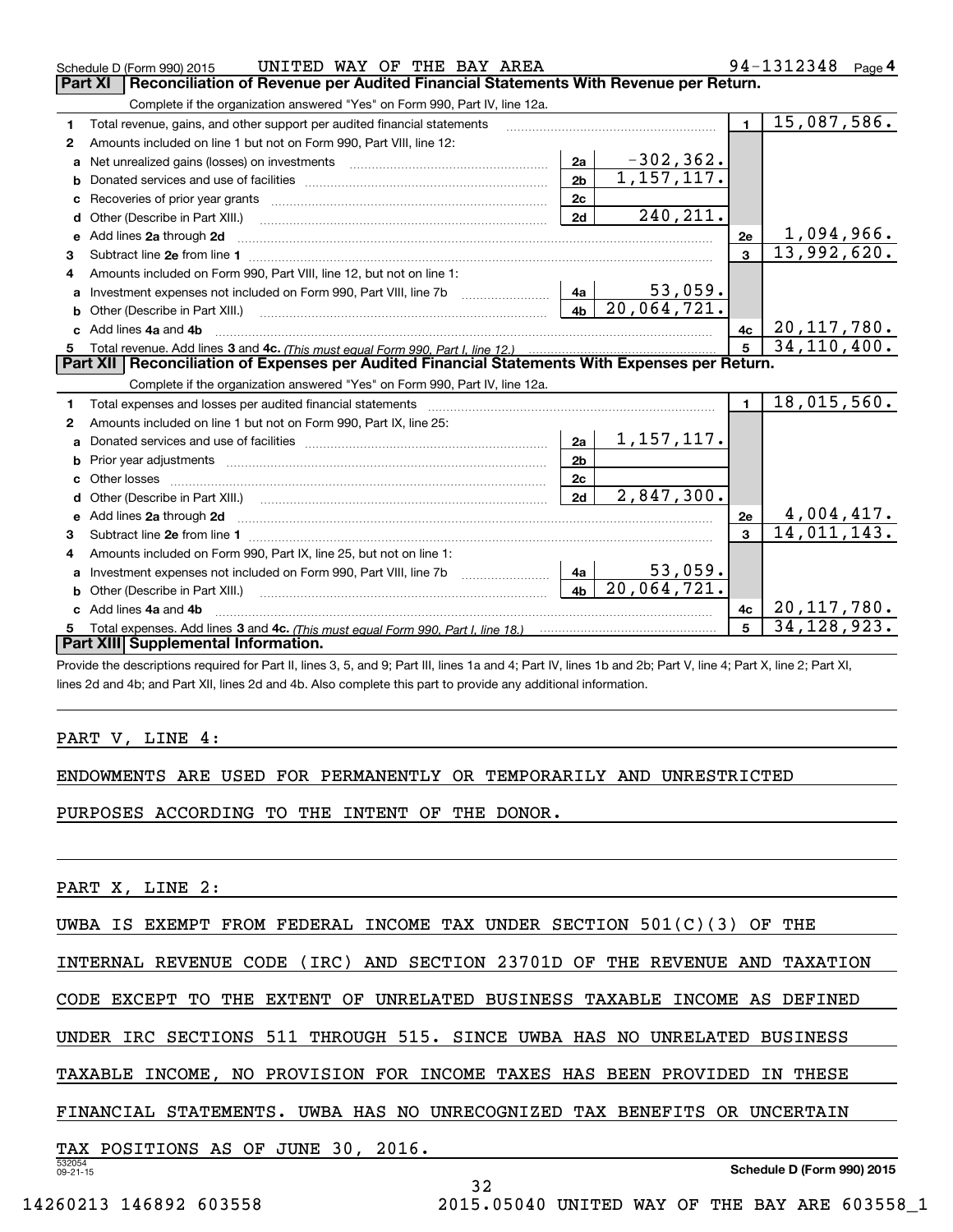| UNITED WAY OF THE BAY AREA<br>Schedule D (Form 990) 2015   | 94-1312348 Page 5 |
|------------------------------------------------------------|-------------------|
| <b>Part XIII Supplemental Information</b> (continued)      |                   |
|                                                            |                   |
|                                                            |                   |
| PART XI, LINE 2D - OTHER ADJUSTMENTS:                      |                   |
| FUNDRAISING EXPENSES RECLASSIFIED FROM EXPENSES TO REVENUE | 240, 211.         |
|                                                            |                   |
| PART XI, LINE 4B - OTHER ADJUSTMENTS:                      |                   |
|                                                            |                   |
| DONOR DESIGNATED PLEDGES                                   | 20,064,721.       |
|                                                            |                   |
| PART XII, LINE 2D - OTHER ADJUSTMENTS:                     |                   |
|                                                            |                   |
| FUNDRAISING EXPENSES RECLASSIFIED FROM EXPENSES TO REVENUE | 240, 211.         |
| UNCOLLECTIBLE PLEDGES                                      | 37,200.           |
| PENSION RELATED CHANGES OTHER THAN NET PERIODIC PENSION    |                   |
|                                                            |                   |
| <b>COST</b>                                                | 2,569,889.        |
| TOTAL TO SCHEDULE D, PART XII, LINE 2D                     | 2,847,300.        |
|                                                            |                   |
| PART XII, LINE 4B - OTHER ADJUSTMENTS:                     |                   |
| DONOR DESIGNATED PLEDGES                                   | 20,064,721.       |
|                                                            |                   |
|                                                            |                   |
|                                                            |                   |
|                                                            |                   |
|                                                            |                   |
|                                                            |                   |
|                                                            |                   |
|                                                            |                   |
|                                                            |                   |
|                                                            |                   |
|                                                            |                   |
|                                                            |                   |
|                                                            |                   |
|                                                            |                   |
|                                                            |                   |
|                                                            |                   |

**Schedule D (Form 990) 2015**

532055 09-21-15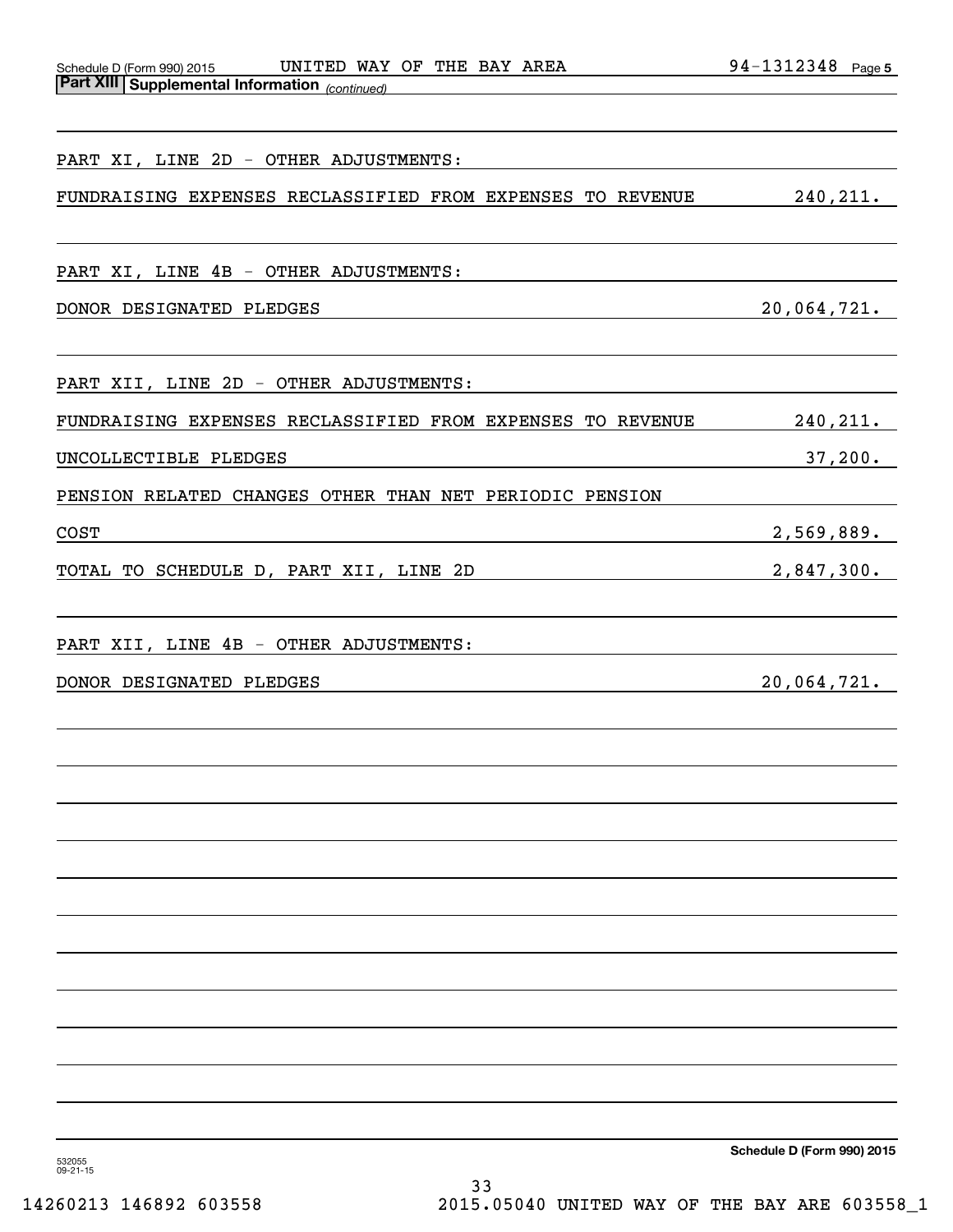| <b>SCHEDULE G</b>                                                                                                                                                                                      |                                  |                                                                                                                                                    |                                 |                         |                                       |  |                                        | OMB No. 1545-0047                       |  |
|--------------------------------------------------------------------------------------------------------------------------------------------------------------------------------------------------------|----------------------------------|----------------------------------------------------------------------------------------------------------------------------------------------------|---------------------------------|-------------------------|---------------------------------------|--|----------------------------------------|-----------------------------------------|--|
| <b>Supplemental Information Regarding Fundraising or Gaming Activities</b><br>(Form 990 or 990-EZ)<br>Complete if the organization answered "Yes" on Form 990, Part IV, lines 17, 18, or 19, or if the |                                  |                                                                                                                                                    |                                 |                         |                                       |  |                                        | 015                                     |  |
| Department of the Treasury                                                                                                                                                                             |                                  | organization entered more than \$15,000 on Form 990-EZ, line 6a.<br>Attach to Form 990 or Form 990-EZ.                                             |                                 |                         |                                       |  |                                        | <b>Open to Public</b>                   |  |
| Internal Revenue Service                                                                                                                                                                               |                                  | Information about Schedule G (Form 990 or 990-EZ) and its instructions is at www.irs.gov/form990.                                                  |                                 |                         |                                       |  |                                        | Inspection                              |  |
| Name of the organization                                                                                                                                                                               |                                  | UNITED WAY OF THE BAY AREA                                                                                                                         |                                 |                         |                                       |  | 94-1312348                             | <b>Employer identification number</b>   |  |
| Part I                                                                                                                                                                                                 |                                  | Fundraising Activities. Complete if the organization answered "Yes" on Form 990, Part IV, line 17. Form 990-EZ filers are not                      |                                 |                         |                                       |  |                                        |                                         |  |
|                                                                                                                                                                                                        | required to complete this part.  |                                                                                                                                                    |                                 |                         |                                       |  |                                        |                                         |  |
| Mail solicitations<br>a                                                                                                                                                                                |                                  | 1 Indicate whether the organization raised funds through any of the following activities. Check all that apply.<br>e l                             |                                 |                         | Solicitation of non-government grants |  |                                        |                                         |  |
| b                                                                                                                                                                                                      | Internet and email solicitations | f                                                                                                                                                  |                                 |                         | Solicitation of government grants     |  |                                        |                                         |  |
| Phone solicitations<br>с                                                                                                                                                                               |                                  | Special fundraising events<br>g                                                                                                                    |                                 |                         |                                       |  |                                        |                                         |  |
| d<br>In-person solicitations                                                                                                                                                                           |                                  | 2 a Did the organization have a written or oral agreement with any individual (including officers, directors, trustees or                          |                                 |                         |                                       |  |                                        |                                         |  |
|                                                                                                                                                                                                        |                                  | key employees listed in Form 990, Part VII) or entity in connection with professional fundraising services?                                        |                                 |                         |                                       |  |                                        | Yes<br>No                               |  |
|                                                                                                                                                                                                        |                                  | <b>b</b> If "Yes," list the ten highest paid individuals or entities (fundraisers) pursuant to agreements under which the fundraiser is to be      |                                 |                         |                                       |  |                                        |                                         |  |
| compensated at least \$5,000 by the organization.                                                                                                                                                      |                                  |                                                                                                                                                    |                                 |                         |                                       |  |                                        |                                         |  |
| (i) Name and address of individual                                                                                                                                                                     |                                  | (ii) Activity                                                                                                                                      | have custody                    | (iii) Did<br>fundraiser | (iv) Gross receipts                   |  | (v) Amount paid<br>to (or retained by) | (vi) Amount paid<br>to (or retained by) |  |
| or entity (fundraiser)                                                                                                                                                                                 |                                  |                                                                                                                                                    | or control of<br>contributions? |                         | from activity                         |  | fundraiser<br>listed in col. (i)       | organization                            |  |
|                                                                                                                                                                                                        |                                  |                                                                                                                                                    | Yes                             | No                      |                                       |  |                                        |                                         |  |
|                                                                                                                                                                                                        |                                  |                                                                                                                                                    |                                 |                         |                                       |  |                                        |                                         |  |
|                                                                                                                                                                                                        |                                  |                                                                                                                                                    |                                 |                         |                                       |  |                                        |                                         |  |
|                                                                                                                                                                                                        |                                  |                                                                                                                                                    |                                 |                         |                                       |  |                                        |                                         |  |
|                                                                                                                                                                                                        |                                  |                                                                                                                                                    |                                 |                         |                                       |  |                                        |                                         |  |
|                                                                                                                                                                                                        |                                  |                                                                                                                                                    |                                 |                         |                                       |  |                                        |                                         |  |
|                                                                                                                                                                                                        |                                  |                                                                                                                                                    |                                 |                         |                                       |  |                                        |                                         |  |
|                                                                                                                                                                                                        |                                  |                                                                                                                                                    |                                 |                         |                                       |  |                                        |                                         |  |
|                                                                                                                                                                                                        |                                  |                                                                                                                                                    |                                 |                         |                                       |  |                                        |                                         |  |
|                                                                                                                                                                                                        |                                  |                                                                                                                                                    |                                 |                         |                                       |  |                                        |                                         |  |
|                                                                                                                                                                                                        |                                  |                                                                                                                                                    |                                 |                         |                                       |  |                                        |                                         |  |
|                                                                                                                                                                                                        |                                  |                                                                                                                                                    |                                 |                         |                                       |  |                                        |                                         |  |
| Total                                                                                                                                                                                                  |                                  |                                                                                                                                                    |                                 |                         |                                       |  |                                        |                                         |  |
|                                                                                                                                                                                                        |                                  | 3 List all states in which the organization is registered or licensed to solicit contributions or has been notified it is exempt from registration |                                 |                         |                                       |  |                                        |                                         |  |
| or licensing.                                                                                                                                                                                          |                                  |                                                                                                                                                    |                                 |                         |                                       |  |                                        |                                         |  |
|                                                                                                                                                                                                        |                                  |                                                                                                                                                    |                                 |                         |                                       |  |                                        |                                         |  |
|                                                                                                                                                                                                        |                                  |                                                                                                                                                    |                                 |                         |                                       |  |                                        |                                         |  |
|                                                                                                                                                                                                        |                                  |                                                                                                                                                    |                                 |                         |                                       |  |                                        |                                         |  |
|                                                                                                                                                                                                        |                                  |                                                                                                                                                    |                                 |                         |                                       |  |                                        |                                         |  |
|                                                                                                                                                                                                        |                                  |                                                                                                                                                    |                                 |                         |                                       |  |                                        |                                         |  |
|                                                                                                                                                                                                        |                                  |                                                                                                                                                    |                                 |                         |                                       |  |                                        |                                         |  |
|                                                                                                                                                                                                        |                                  |                                                                                                                                                    |                                 |                         |                                       |  |                                        |                                         |  |
|                                                                                                                                                                                                        |                                  | LHA For Paperwork Reduction Act Notice, see the Instructions for Form 990 or 990-EZ.                                                               |                                 |                         |                                       |  |                                        | Schedule G (Form 990 or 990-EZ) 2015    |  |
| 532081<br>09-14-15                                                                                                                                                                                     |                                  |                                                                                                                                                    |                                 |                         |                                       |  |                                        |                                         |  |

34 14260213 146892 603558 2015.05040 UNITED WAY OF THE BAY ARE 603558\_1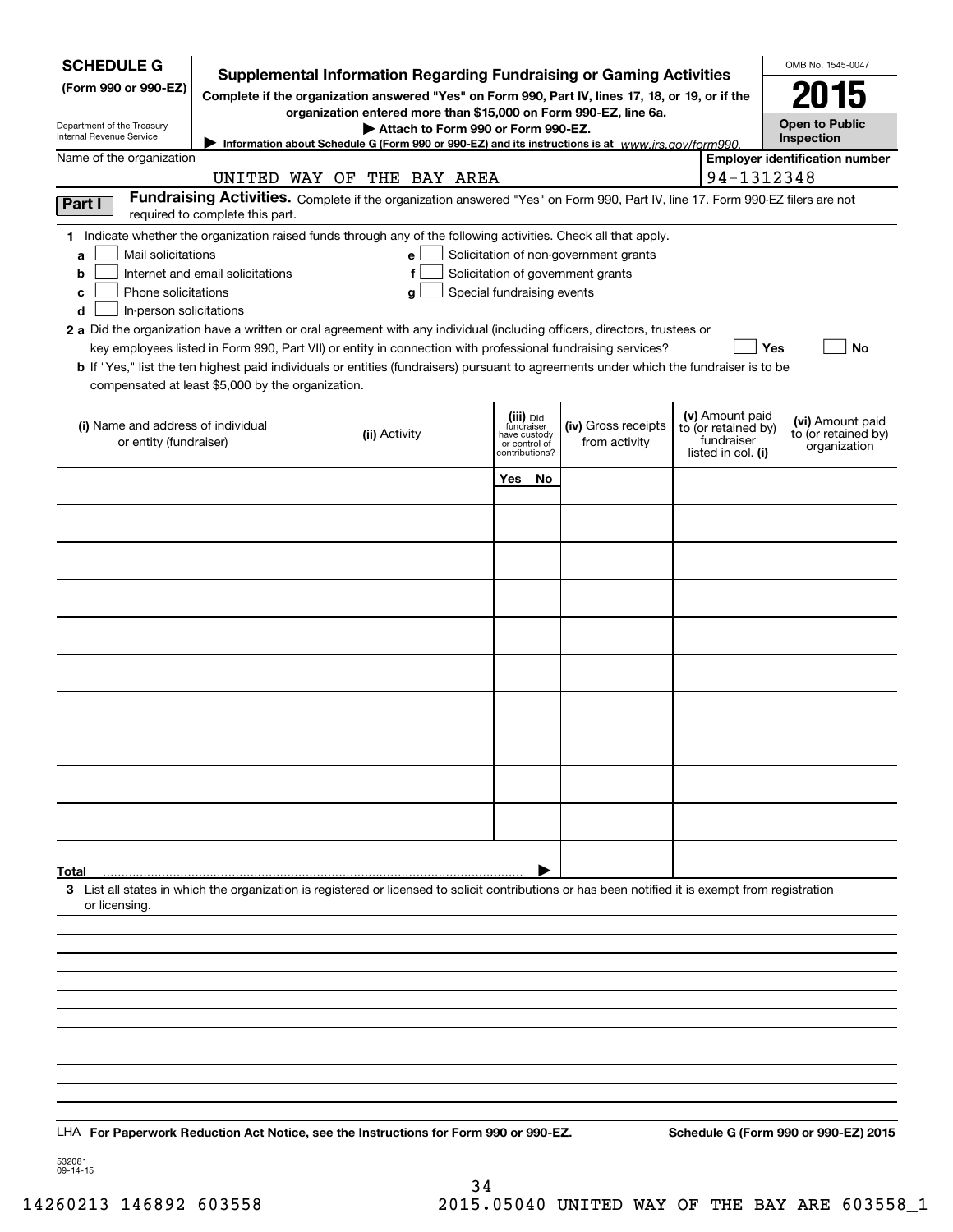### Schedule G (Form 990 or 990-EZ) 2015 <code>UNITED WAY OF THE BAY AREA</code>  $94-1312348$  <code>Page</code>

**2**

**Part II** | Fundraising Events. Complete if the organization answered "Yes" on Form 990, Part IV, line 18, or reported more than \$15,000

|                 |          | of fundraising event contributions and gross income on Form 990-EZ, lines 1 and 6b. List events with gross receipts greater than \$5,000. |                           |                                                  |                  |                                                     |  |  |  |  |  |  |
|-----------------|----------|-------------------------------------------------------------------------------------------------------------------------------------------|---------------------------|--------------------------------------------------|------------------|-----------------------------------------------------|--|--|--|--|--|--|
|                 |          |                                                                                                                                           | (a) Event $#1$<br>BELIEVE | (b) Event #2<br>SUPERBOWL                        | (c) Other events | (d) Total events<br>(add col. (a) through           |  |  |  |  |  |  |
|                 |          |                                                                                                                                           | EVENT                     | 2016                                             | 1                | col. (c)                                            |  |  |  |  |  |  |
|                 |          |                                                                                                                                           | (event type)              | (event type)                                     | (total number)   |                                                     |  |  |  |  |  |  |
| Revenue         |          |                                                                                                                                           | 204,025.                  | 207,225.                                         | 33, 275.         | 444,525.                                            |  |  |  |  |  |  |
|                 |          |                                                                                                                                           | 192,725.                  | 177,584.                                         | 33,275.          | 403,584.                                            |  |  |  |  |  |  |
|                 |          | 3 Gross income (line 1 minus line 2)                                                                                                      | 11,300.                   | 29,641.                                          |                  | 40,941.                                             |  |  |  |  |  |  |
|                 |          | 4 Cash prizes                                                                                                                             |                           |                                                  |                  |                                                     |  |  |  |  |  |  |
|                 | 5.       |                                                                                                                                           |                           |                                                  |                  |                                                     |  |  |  |  |  |  |
|                 |          |                                                                                                                                           | 30,075.                   | 165, 199.                                        |                  | 195, 274.                                           |  |  |  |  |  |  |
| Direct Expenses |          | 7 Food and beverages                                                                                                                      | 23,041.                   |                                                  |                  | 23,041.                                             |  |  |  |  |  |  |
|                 |          |                                                                                                                                           | 9,853.                    |                                                  |                  |                                                     |  |  |  |  |  |  |
|                 | 9        |                                                                                                                                           |                           | 12,043.                                          |                  | 21,896.<br>240, 211.                                |  |  |  |  |  |  |
|                 |          | 10 Direct expense summary. Add lines 4 through 9 in column (d)<br>11 Net income summary. Subtract line 10 from line 3, column (d)         |                           |                                                  |                  | $-199, 270.$                                        |  |  |  |  |  |  |
|                 | Part III | Gaming. Complete if the organization answered "Yes" on Form 990, Part IV, line 19, or reported more than                                  |                           |                                                  |                  |                                                     |  |  |  |  |  |  |
|                 |          | \$15,000 on Form 990-EZ, line 6a.                                                                                                         |                           |                                                  |                  |                                                     |  |  |  |  |  |  |
| Revenue         |          |                                                                                                                                           | (a) Bingo                 | (b) Pull tabs/instant<br>bingo/progressive bingo | (c) Other gaming | (d) Total gaming (add<br>col. (a) through col. (c)) |  |  |  |  |  |  |
|                 |          |                                                                                                                                           |                           |                                                  |                  |                                                     |  |  |  |  |  |  |
|                 |          |                                                                                                                                           |                           |                                                  |                  |                                                     |  |  |  |  |  |  |
| Expenses        |          |                                                                                                                                           |                           |                                                  |                  |                                                     |  |  |  |  |  |  |
| Direct          |          |                                                                                                                                           |                           |                                                  |                  |                                                     |  |  |  |  |  |  |
|                 | 5.       | Other direct expenses                                                                                                                     |                           |                                                  |                  |                                                     |  |  |  |  |  |  |
|                 | 6        | Volunteer labor                                                                                                                           | Yes<br>%<br>No            | Yes<br>%<br>No                                   | Yes<br>%<br>No   |                                                     |  |  |  |  |  |  |
|                 | 7        | Direct expense summary. Add lines 2 through 5 in column (d)                                                                               |                           |                                                  |                  |                                                     |  |  |  |  |  |  |
|                 | 8        |                                                                                                                                           |                           |                                                  |                  |                                                     |  |  |  |  |  |  |
|                 |          | 9 Enter the state(s) in which the organization conducts gaming activities:                                                                |                           |                                                  |                  |                                                     |  |  |  |  |  |  |
|                 |          |                                                                                                                                           |                           |                                                  |                  | Yes<br>No                                           |  |  |  |  |  |  |
|                 |          |                                                                                                                                           |                           |                                                  |                  |                                                     |  |  |  |  |  |  |
|                 |          | 10a Were any of the organization's gaming licenses revoked, suspended or terminated during the tax year?                                  |                           |                                                  |                  | Yes<br>No                                           |  |  |  |  |  |  |

**b** If "Yes," explain:

532082 09-14-15

**Schedule G (Form 990 or 990-EZ) 2015**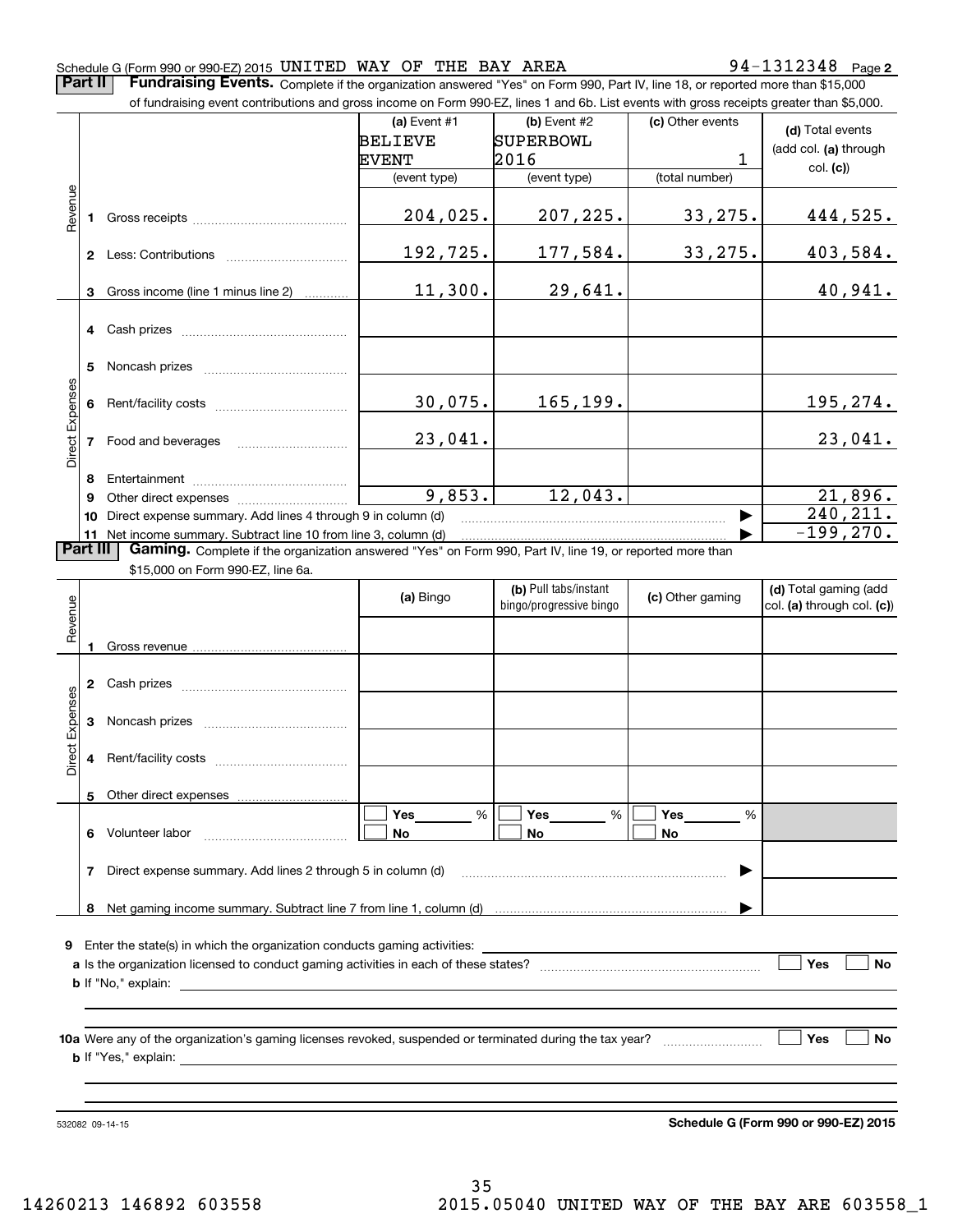|     | Schedule G (Form 990 or 990-EZ) 2015 UNITED WAY OF THE BAY AREA                                                                                                                                                                         | 94-1312348      | Page 3    |
|-----|-----------------------------------------------------------------------------------------------------------------------------------------------------------------------------------------------------------------------------------------|-----------------|-----------|
| 11. |                                                                                                                                                                                                                                         | Yes             | No        |
|     | 12 Is the organization a grantor, beneficiary or trustee of a trust or a member of a partnership or other entity formed                                                                                                                 |                 |           |
|     |                                                                                                                                                                                                                                         | Yes             | No        |
|     | 13 Indicate the percentage of gaming activity conducted in:                                                                                                                                                                             |                 |           |
|     |                                                                                                                                                                                                                                         | <b>13a</b>      | %         |
|     | <b>b</b> An outside facility <i>www.communicality www.communicality.communicality www.communicality www.communicality.com</i>                                                                                                           | 13 <sub>b</sub> | %         |
|     | 14 Enter the name and address of the person who prepares the organization's gaming/special events books and records:                                                                                                                    |                 |           |
|     |                                                                                                                                                                                                                                         |                 |           |
|     |                                                                                                                                                                                                                                         |                 |           |
|     |                                                                                                                                                                                                                                         |                 |           |
|     |                                                                                                                                                                                                                                         | Yes             | No        |
|     |                                                                                                                                                                                                                                         |                 |           |
|     | of gaming revenue retained by the third party $\triangleright$ \$ ___________________.                                                                                                                                                  |                 |           |
|     | c If "Yes," enter name and address of the third party:                                                                                                                                                                                  |                 |           |
|     | Name $\blacktriangleright$                                                                                                                                                                                                              |                 |           |
|     |                                                                                                                                                                                                                                         |                 |           |
|     |                                                                                                                                                                                                                                         |                 |           |
|     | 16 Gaming manager information:                                                                                                                                                                                                          |                 |           |
|     |                                                                                                                                                                                                                                         |                 |           |
|     | Name $\blacktriangleright$ $\lrcorner$                                                                                                                                                                                                  |                 |           |
|     | Gaming manager compensation > \$                                                                                                                                                                                                        |                 |           |
|     |                                                                                                                                                                                                                                         |                 |           |
|     | $Description of services provided$ $\triangleright$                                                                                                                                                                                     |                 |           |
|     |                                                                                                                                                                                                                                         |                 |           |
|     |                                                                                                                                                                                                                                         |                 |           |
|     | Director/officer<br>Employee<br>Independent contractor                                                                                                                                                                                  |                 |           |
|     | <b>17</b> Mandatory distributions:                                                                                                                                                                                                      |                 |           |
|     | a Is the organization required under state law to make charitable distributions from the gaming proceeds to                                                                                                                             |                 |           |
|     | retain the state gaming license?                                                                                                                                                                                                        | $\Box$ Yes      | $\Box$ No |
|     | <b>b</b> Enter the amount of distributions required under state law to be distributed to other exempt organizations or spent in the                                                                                                     |                 |           |
|     | organization's own exempt activities during the tax year $\triangleright$ \$<br> Part IV<br>Supplemental Information. Provide the explanations required by Part I, line 2b, columns (iii) and (v); and Part III, lines 9, 9b, 10b, 15b, |                 |           |
|     | 15c, 16, and 17b, as applicable. Also provide any additional information (see instructions).                                                                                                                                            |                 |           |
|     |                                                                                                                                                                                                                                         |                 |           |
|     |                                                                                                                                                                                                                                         |                 |           |
|     |                                                                                                                                                                                                                                         |                 |           |
|     |                                                                                                                                                                                                                                         |                 |           |
|     |                                                                                                                                                                                                                                         |                 |           |
|     |                                                                                                                                                                                                                                         |                 |           |
|     |                                                                                                                                                                                                                                         |                 |           |
|     |                                                                                                                                                                                                                                         |                 |           |
|     |                                                                                                                                                                                                                                         |                 |           |
|     |                                                                                                                                                                                                                                         |                 |           |
|     |                                                                                                                                                                                                                                         |                 |           |
|     |                                                                                                                                                                                                                                         |                 |           |
|     | Schedule G (Form 990 or 990-EZ) 2015<br>532083 09-14-15                                                                                                                                                                                 |                 |           |
|     | 36                                                                                                                                                                                                                                      |                 |           |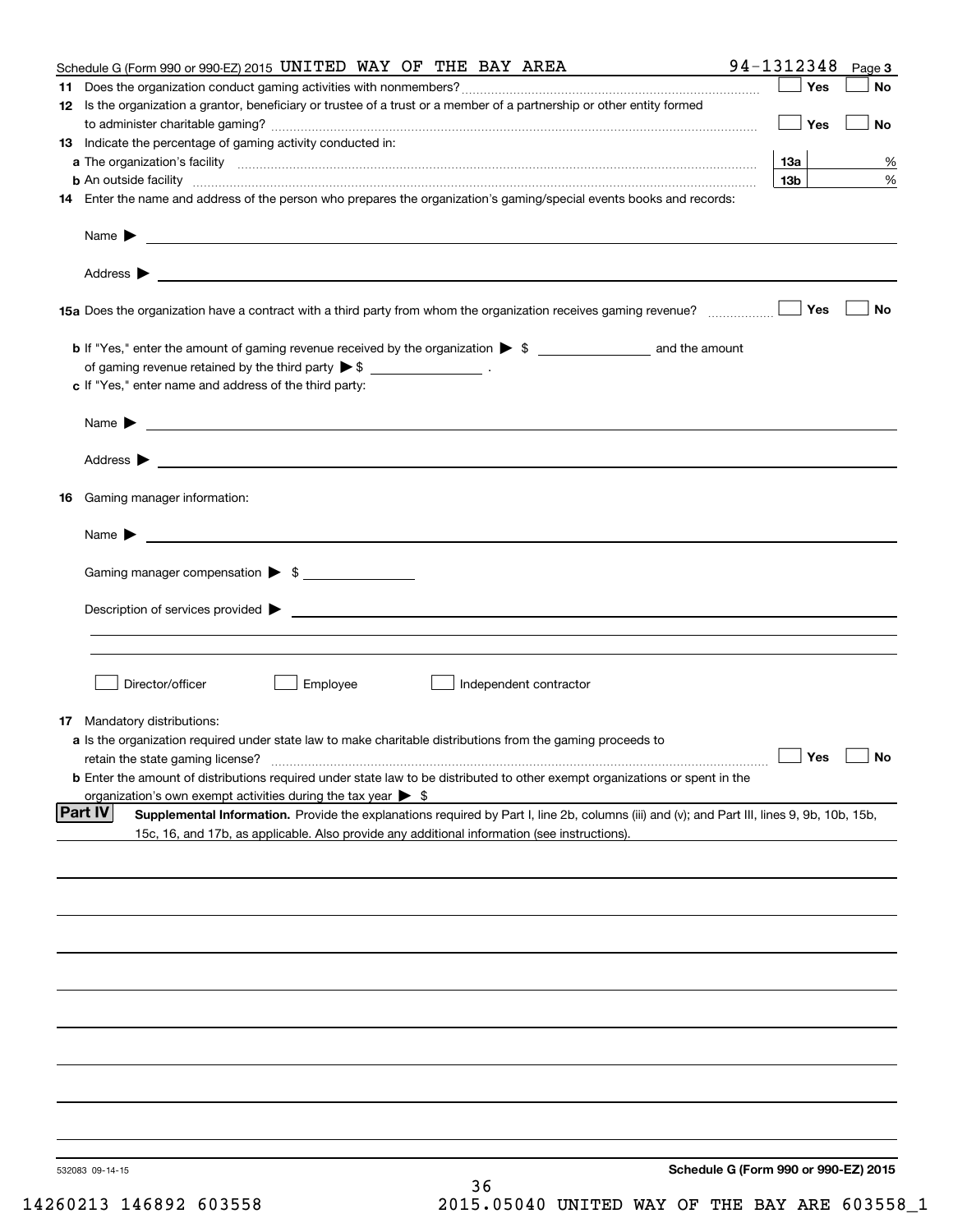| 532084<br>04-01-15 | Schedule G (Form 990 or 990-EZ) |
|--------------------|---------------------------------|
|                    |                                 |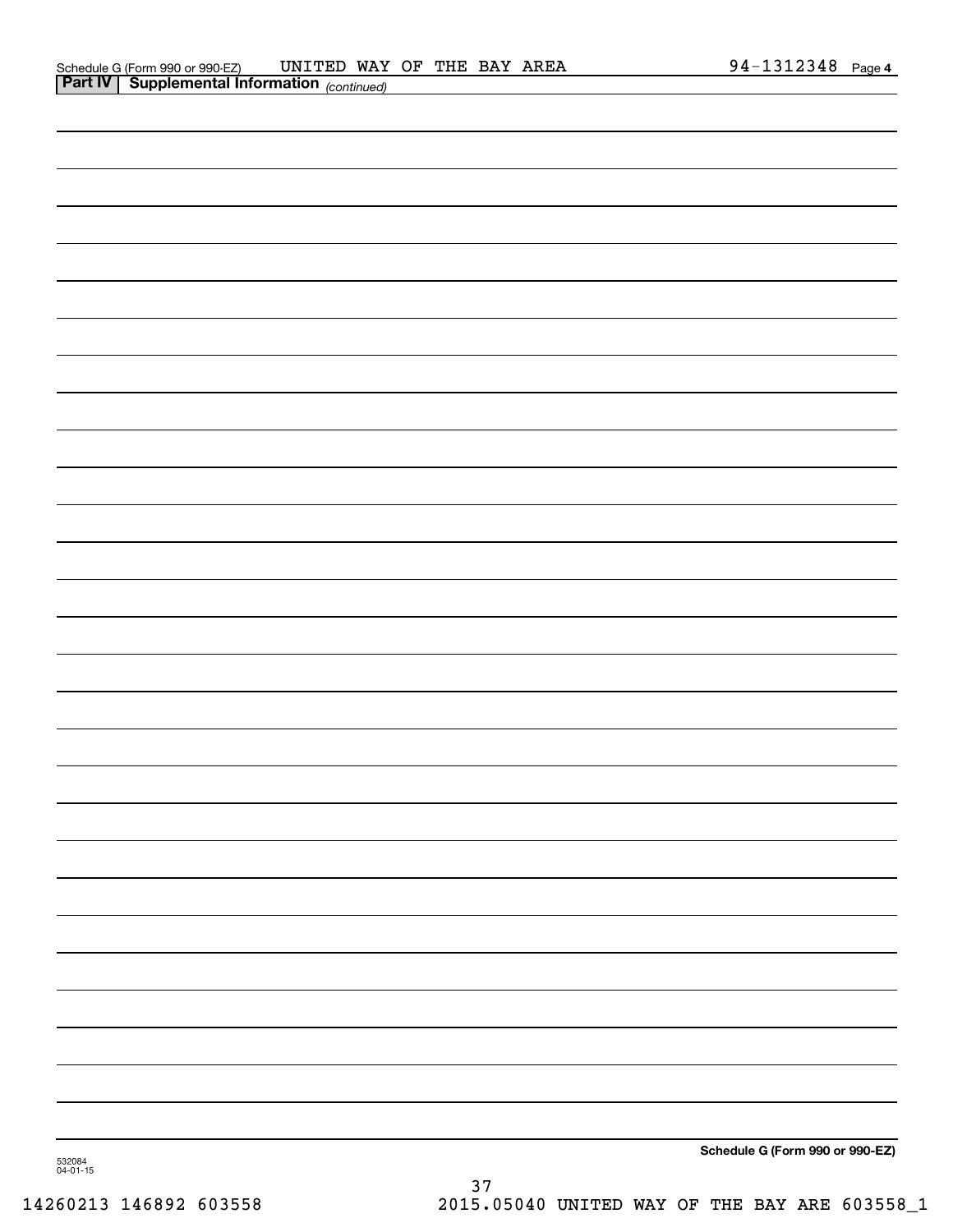| <b>SCHEDULE I</b><br><b>Grants and Other Assistance to Organizations,</b>                                                                                                                                                                                                                                       |                  |                                                                                         |                             |                                         |                                                                |                                           | OMB No. 1545-0047                                                        |  |  |  |  |  |
|-----------------------------------------------------------------------------------------------------------------------------------------------------------------------------------------------------------------------------------------------------------------------------------------------------------------|------------------|-----------------------------------------------------------------------------------------|-----------------------------|-----------------------------------------|----------------------------------------------------------------|-------------------------------------------|--------------------------------------------------------------------------|--|--|--|--|--|
| (Form 990)<br>Governments, and Individuals in the United States<br>Complete if the organization answered "Yes" on Form 990, Part IV, line 21 or 22.                                                                                                                                                             |                  |                                                                                         |                             |                                         |                                                                |                                           |                                                                          |  |  |  |  |  |
| Department of the Treasury<br><b>Internal Revenue Service</b>                                                                                                                                                                                                                                                   |                  | Information about Schedule I (Form 990) and its instructions is at www.irs.gov/form990. | Attach to Form 990.         |                                         |                                                                |                                           | <b>Open to Public</b><br>Inspection                                      |  |  |  |  |  |
| Name of the organization                                                                                                                                                                                                                                                                                        |                  |                                                                                         |                             |                                         |                                                                |                                           | <b>Employer identification number</b><br>94-1312348                      |  |  |  |  |  |
| UNITED WAY OF THE BAY AREA<br>Part I<br><b>General Information on Grants and Assistance</b>                                                                                                                                                                                                                     |                  |                                                                                         |                             |                                         |                                                                |                                           |                                                                          |  |  |  |  |  |
| Does the organization maintain records to substantiate the amount of the grants or assistance, the grantees' eligibility for the grants or assistance, and the selection<br>1.<br>Describe in Part IV the organization's procedures for monitoring the use of grant funds in the United States.<br>$\mathbf{2}$ |                  |                                                                                         |                             |                                         |                                                                |                                           | $\boxed{\text{X}}$ Yes<br>  No                                           |  |  |  |  |  |
| Part II<br>Grants and Other Assistance to Domestic Organizations and Domestic Governments. Complete if the organization answered "Yes" on Form 990, Part IV, line 21, for any                                                                                                                                   |                  |                                                                                         |                             |                                         |                                                                |                                           |                                                                          |  |  |  |  |  |
| recipient that received more than \$5,000. Part II can be duplicated if additional space is needed.                                                                                                                                                                                                             |                  |                                                                                         |                             |                                         |                                                                |                                           |                                                                          |  |  |  |  |  |
| 1 (a) Name and address of organization<br>or government                                                                                                                                                                                                                                                         | $(b)$ EIN        | (c) IRC section<br>if applicable                                                        | (d) Amount of<br>cash grant | (e) Amount of<br>non-cash<br>assistance | (f) Method of<br>valuation (book,<br>FMV, appraisal,<br>other) | (g) Description of<br>non-cash assistance | (h) Purpose of grant<br>or assistance                                    |  |  |  |  |  |
| ABODE SERVICES                                                                                                                                                                                                                                                                                                  |                  |                                                                                         |                             |                                         |                                                                |                                           | DESIGNATED BY DONOR TO                                                   |  |  |  |  |  |
| 40849 FREMONT BOULEVARD                                                                                                                                                                                                                                                                                         |                  |                                                                                         |                             |                                         |                                                                |                                           | <b>AGENCY FOR GENERAL</b>                                                |  |  |  |  |  |
| FREMONT, CA 94538                                                                                                                                                                                                                                                                                               | 94-3087060 501C3 |                                                                                         | 6,374.                      | 0.                                      |                                                                |                                           | <b>OPERATIONS</b>                                                        |  |  |  |  |  |
| ABS CBN FOUNDATION<br>150 SHORELINE DRIVE                                                                                                                                                                                                                                                                       |                  |                                                                                         |                             |                                         |                                                                |                                           | DESIGNATED BY DONOR TO<br><b>AGENCY FOR GENERAL</b>                      |  |  |  |  |  |
| REDWOOD CITY, CA 94065                                                                                                                                                                                                                                                                                          | 94-3292281 501C3 |                                                                                         | 7,147.                      | 0                                       |                                                                |                                           | <b>OPERATIONS</b>                                                        |  |  |  |  |  |
| ALAMEDA COUNTY COMMUNITY FOOD BANK<br>INC - PO BOX 2599 - OAKLAND, CA<br>94614                                                                                                                                                                                                                                  | 94-2960297 501C3 |                                                                                         | 6.115.                      | 0.                                      |                                                                |                                           | DESIGNATED BY DONOR TO<br><b>AGENCY FOR GENERAL</b><br><b>OPERATIONS</b> |  |  |  |  |  |
| ALISA ANN RUCH BURN FOUNDATION<br>NORTHERN CALIFORNIA OFFICE - 4534<br>MISSION STREET, SUITE 5 - SAN<br>FRANCISCO, CA 94112                                                                                                                                                                                     | 23-7162017 501C3 |                                                                                         | 9,505                       | $\mathbf{0}$ .                          |                                                                |                                           | DESIGNATED BY DONOR TO<br><b>AGENCY FOR GENERAL</b><br><b>OPERATIONS</b> |  |  |  |  |  |
| ALZHEIMERS ASSOCIATION NORTHERN<br>CALIFORNIA AND NORTHERN NEVADA -<br>2290 NORTH FIRST STREET, SUITE 101<br>- SAN JOSE, CA 95131                                                                                                                                                                               | 94-2897949 501C3 |                                                                                         | 7,975.                      | 0.                                      |                                                                |                                           | DESIGNATED BY DONOR TO<br><b>AGENCY FOR GENERAL</b><br>OPERATIONS        |  |  |  |  |  |
| AMERICAN CANCER SOCIETY INC.<br>CALIFORNIA DIVISION, INC. - 71<br>STEVENSON STREET, SUITE 400 - SAN<br>FRANCISCO, CA 94105                                                                                                                                                                                      | 13-1788491 501C3 |                                                                                         | 12.378.                     | $\mathbf{0}$ .                          |                                                                |                                           | DESIGNATED BY DONOR TO<br><b>AGENCY FOR GENERAL</b><br>OPERATIONS        |  |  |  |  |  |
| 2 Enter total number of section $501(c)(3)$ and government organizations listed in the line 1 table<br>Enter total number of other organizations listed in the line 1 table<br>3                                                                                                                                |                  |                                                                                         |                             |                                         |                                                                |                                           | 219.<br>0.                                                               |  |  |  |  |  |

**For Paperwork Reduction Act Notice, see the Instructions for Form 990. Schedule I (Form 990) (2015)** LHA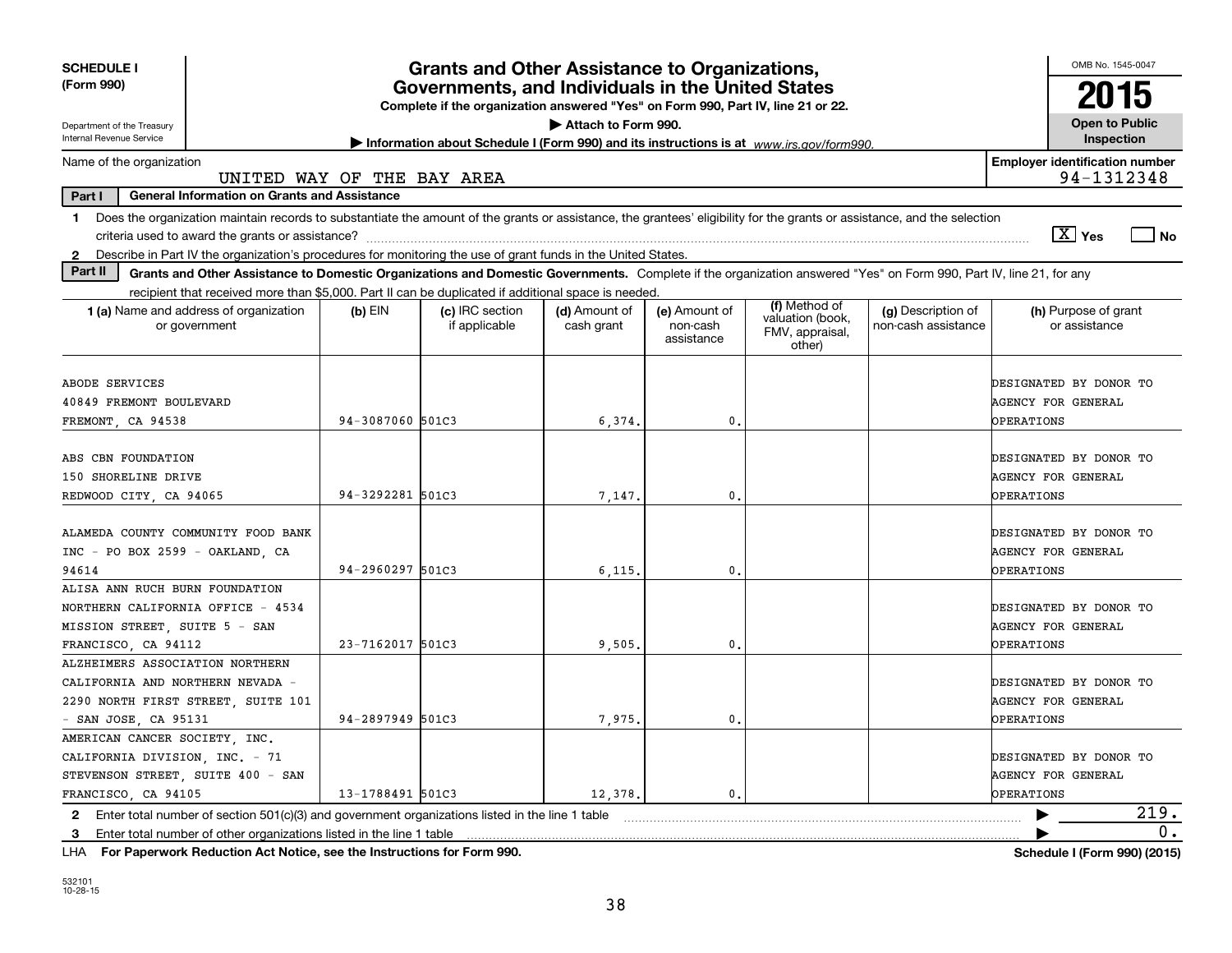organization or government

**Part II Continuation of Grants and Other Assistance to Governments and Organizations in the United States**  (Schedule I (Form 990), Part II.)

if applicable

 $(b)$  EIN  $(c)$  IRC section

**(a) (b) (c) (d) (e) (f) (g) (h)** Name and address of

(d) Amount of cash grant

(e) Amount of non-cash

(f) Method of valuation

(g) Description of non-cash assistance

|                                                                                                 |                  |         | assistance       | (book, FMV,<br>appraisal, other) |                                                                          |
|-------------------------------------------------------------------------------------------------|------------------|---------|------------------|----------------------------------|--------------------------------------------------------------------------|
| AMERICAN CONSERVATORY THEATER<br>30 GRANT AVENUE, 7TH FLOOR<br>SAN FRANCISCO, CA 94108          | 94-6135772 501C3 | 19,908. | 0.               |                                  | DESIGNATED BY DONOR TO<br><b>AGENCY FOR GENERAL</b><br><b>OPERATIONS</b> |
| AMERICAN RED CROSS, BAY AREA<br>CHAPTER 05503 - 1663 MARKET STREET<br>- SAN FRANCISCO, CA 94103 | 53-0196605 501C3 | 58,687. | 0.               |                                  | DESIGNATED BY DONOR TO<br><b>AGENCY FOR GENERAL</b><br><b>OPERATIONS</b> |
| ARC OF SAN FRANCISCO<br>1500 HOWARD STREET<br>SAN FRANCISCO, CA 94103                           | 94-1415287 501C3 | 5,675.  | 0.               |                                  | DESIGNATED BY DONOR TO<br>AGENCY FOR GENERAL<br><b>OPERATIONS</b>        |
| ARTSPAN<br>934 BRANNAN STREET<br>SAN FRANCISCO, CA 94103                                        | 94-3148481 501C3 | 8,800,  | 0.               |                                  | DESIGNATED BY DONOR TO<br>AGENCY FOR GENERAL<br><b>OPERATIONS</b>        |
| ASIAN ART MUSEUM<br>200 LARKIN STREET<br>SAN FRANCISCO, CA 94102                                | 94-1704765 501C3 | 10,500. | 0.               |                                  | DESIGNATED BY DONOR TO<br>AGENCY FOR GENERAL<br><b>OPERATIONS</b>        |
| <b>AVALON ACADEMY</b><br>818 MAHLER ROAD<br>BURLINGAME, CA 94010                                | 20-1651912 501C3 | 12,500. | 0.               |                                  | DESIGNATED BY DONOR TO<br><b>AGENCY FOR GENERAL</b><br><b>OPERATIONS</b> |
| BAY AREA DISCOVERY MUSEUM<br>557 MCREYNOLDS ROAD<br>SAUSALITO, CA 94965                         | 68-0033227 501C3 | 11,600. | 0.               |                                  | DESIGNATED BY DONOR TO<br><b>AGENCY FOR GENERAL</b><br><b>OPERATIONS</b> |
| BAY AREA WOMEN'S & CHILDREN'S<br>CENTER - 318 LEAVENWORTH STREET -<br>SAN FRANCISCO, CA 94102   | 94-2722718 501C3 | 5,208.  | $\mathfrak{o}$ . |                                  | DESIGNATED BY DONOR TO<br><b>AGENCY FOR GENERAL</b><br><b>OPERATIONS</b> |
| BENICIA EDUCATION FOUNDATION<br>PO BOX 1611<br>BENICIA, CA 94510                                | 68-0173278 501C3 | 5,006.  | 0.               |                                  | DESIGNATED BY DONOR TO<br><b>AGENCY FOR GENERAL</b><br><b>OPERATIONS</b> |

**Schedule I (Form 990)**

(h) Purpose of grant or assistance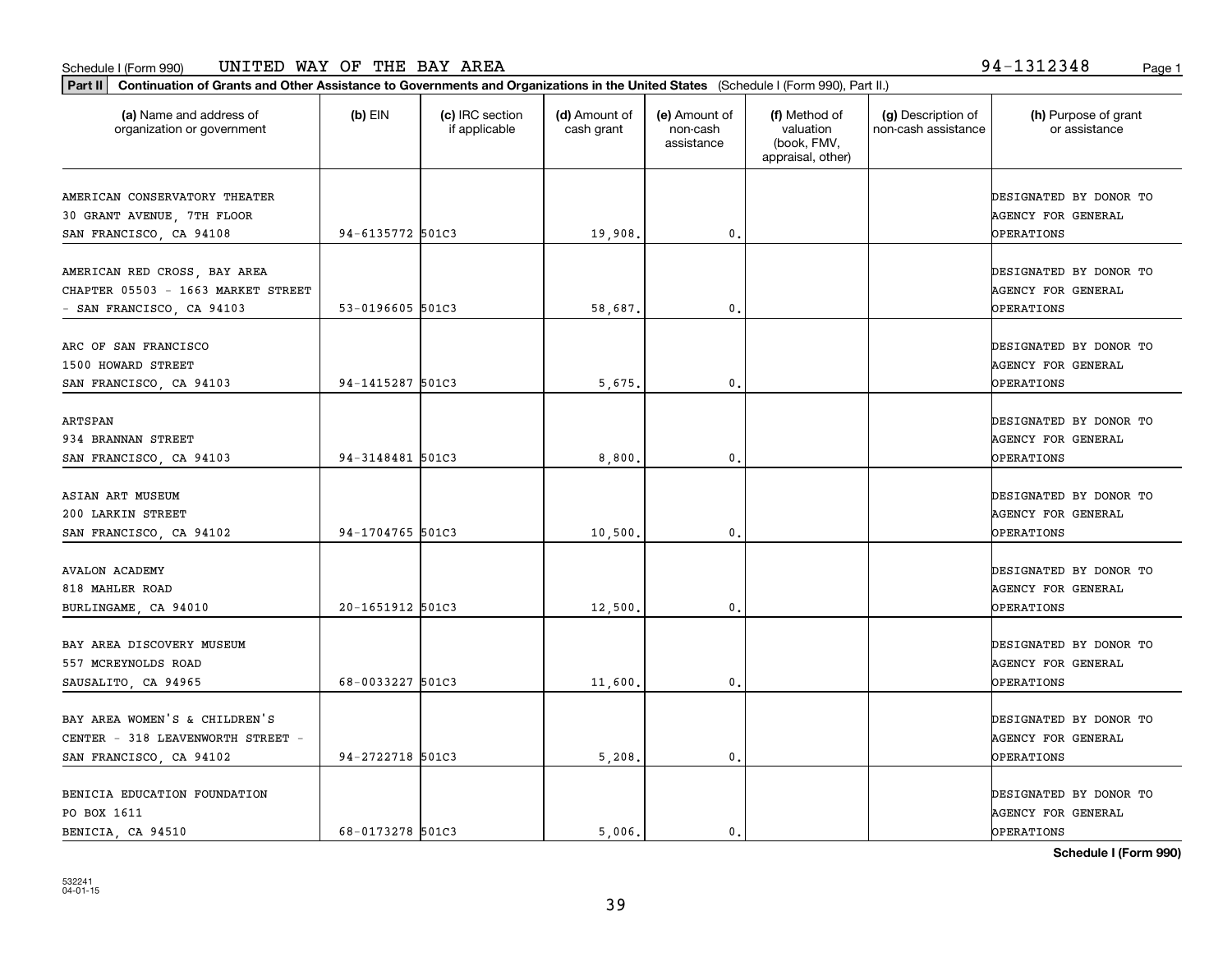| (a) Name and address of<br>organization or government                                        | $(b)$ EIN        | (c) IRC section<br>if applicable | (d) Amount of<br>cash grant | (e) Amount of<br>non-cash<br>assistance | (f) Method of<br>valuation<br>(book, FMV,<br>appraisal, other) | (g) Description of<br>non-cash assistance | (h) Purpose of grant<br>or assistance                                    |
|----------------------------------------------------------------------------------------------|------------------|----------------------------------|-----------------------------|-----------------------------------------|----------------------------------------------------------------|-------------------------------------------|--------------------------------------------------------------------------|
| BERKELEY REPERTORY THEATRE<br>999 HARRISON STREET                                            |                  |                                  |                             |                                         |                                                                |                                           | DESIGNATED BY DONOR TO<br>AGENCY FOR GENERAL                             |
| BERKELEY, CA 94710                                                                           | 94-1679756 501C3 |                                  | 40,400.                     | $\mathbf{0}$ .                          |                                                                |                                           | <b>OPERATIONS</b>                                                        |
| BISHOP O'DOWD HIGH SCHOOL<br>9500 STEARNS AVENUE<br>OAKLAND, CA 94605                        |                  | 501C3                            | 23,750                      | 0.                                      |                                                                |                                           | DESIGNATED BY DONOR TO<br><b>AGENCY FOR GENERAL</b><br><b>OPERATIONS</b> |
| BOY SCOUTS MARIN COUNCIL<br>225 WEST END AVE.<br>SAN RAFAEL, CA 94901                        | 94-1156323 501C3 |                                  | 6,300.                      | $\mathbf{0}$ .                          |                                                                |                                           | DESIGNATED BY DONOR TO<br><b>AGENCY FOR GENERAL</b><br>OPERATIONS        |
| BOYS & GIRLS CLUB OAKLAND<br>PO BOX 23203<br>OAKLAND, CA 94623                               | 94-1279794 501C3 |                                  | 7,706                       | 0.                                      |                                                                |                                           | DESIGNATED BY DONOR TO<br><b>AGENCY FOR GENERAL</b><br><b>OPERATIONS</b> |
| BOYS & GIRLS CLUB SAN FRANCISCO<br>380 FULTON STREET<br>SAN FRANCISCO, CA 94102              | 94-1156608 501C3 |                                  | 6,720                       | 0.                                      |                                                                |                                           | DESIGNATED BY DONOR TO<br><b>AGENCY FOR GENERAL</b><br>OPERATIONS        |
| BOYS & GIRLS CLUBS OF AMERICA<br>1275 PEACHTREE STREET NW<br>ATLANTA, GA 30309               | 13-5562976 501C3 |                                  | 5,970                       | 0.                                      |                                                                |                                           | DESIGNATED BY DONOR TO<br><b>AGENCY FOR GENERAL</b><br><b>OPERATIONS</b> |
| <b>BRANSON SCHOOL</b><br>PO BOX 887<br>ROSS, CA 94957                                        | 94-0338330 501C3 |                                  | 8,500                       | $\mathbf{0}$ .                          |                                                                |                                           | DESIGNATED BY DONOR TO<br><b>AGENCY FOR GENERAL</b><br>OPERATIONS        |
| BREAKTHROUGH COLLABORATIVE<br>P.O. BOX 2892<br>SAN FRANCISCO, CA 94123                       | 94-3140620 501C3 |                                  | 20,000.                     | $\mathbf{0}$ .                          |                                                                |                                           | DESIGNATED BY DONOR TO<br><b>AGENCY FOR GENERAL</b><br>OPERATIONS        |
| BULLIS-PURISSIMA ELEMENTARY SCHOOL<br>FDN - 102 WEST PORTOLA AVENUE -<br>LOS ALTOS, CA 94022 | 48-1298690 501C3 |                                  | 10,000.                     | $\mathbf{0}$ .                          |                                                                |                                           | DESIGNATED BY DONOR TO<br><b>AGENCY FOR GENERAL</b><br><b>OPERATIONS</b> |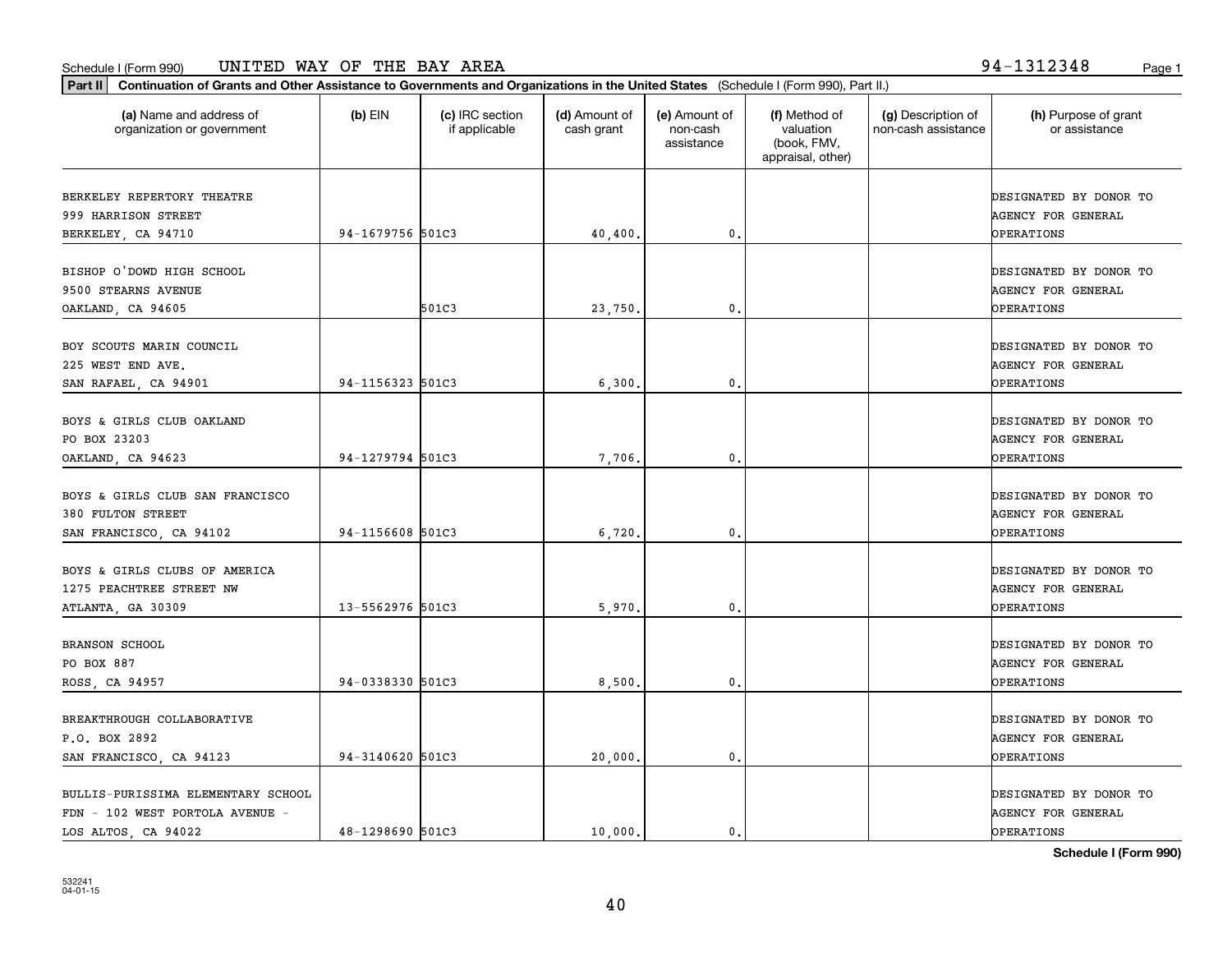**Part II Continuation of Grants and Other Assistance to Governments and Organizations in the United States**  (Schedule I (Form 990), Part II.)

| (a) Name and address of<br>organization or government                                            | $(b)$ EIN        | (c) IRC section<br>if applicable | (d) Amount of<br>cash grant | (e) Amount of<br>non-cash<br>assistance | (f) Method of<br>valuation<br>(book, FMV,<br>appraisal, other) | (g) Description of<br>non-cash assistance | (h) Purpose of grant<br>or assistance                                    |
|--------------------------------------------------------------------------------------------------|------------------|----------------------------------|-----------------------------|-----------------------------------------|----------------------------------------------------------------|-------------------------------------------|--------------------------------------------------------------------------|
| CABRILLO EDUCATION FOUNDATION<br>PO BOX 354<br>HALF MOON BAY, CA 94019                           | 94-2976402 501C3 |                                  | 10,000.                     | 0.                                      |                                                                |                                           | DESIGNATED BY DONOR TO<br><b>AGENCY FOR GENERAL</b><br>OPERATIONS        |
| CALGUNS FOUNDATION<br>970 RESERVE DRIVE, SUITE 133<br>ROSEVILLE, CA 95678                        | 26-2794094 501C3 |                                  | 8,885.                      | 0.                                      |                                                                |                                           | DESIGNATED BY DONOR TO<br><b>AGENCY FOR GENERAL</b><br><b>OPERATIONS</b> |
| CALICO CENTER<br>524 ESTUDILLO AVE<br>SAN LEANDRO, CA 94577                                      | 94-3256781 501C3 |                                  | 8,600.                      | $\mathfrak o$ .                         |                                                                |                                           | DESIGNATED BY DONOR TO<br><b>AGENCY FOR GENERAL</b><br><b>OPERATIONS</b> |
| CALIFORNIA STATE PARKS FOUNDATION<br>50 FRANCISCO STREET, SUITE 110<br>SAN FRANCISCO, CA 94133   | 94-1707583 501C3 |                                  | 5,620.                      | 0.                                      |                                                                |                                           | DESIGNATED BY DONOR TO<br><b>AGENCY FOR GENERAL</b><br><b>OPERATIONS</b> |
| CAMP TAYLOR<br>5424 PIRRONE ROAD<br>SALIDA, CA 95368                                             | 04-3709177 501C3 |                                  | 16,951.                     | 0.                                      |                                                                |                                           | DESIGNATED BY DONOR TO<br>AGENCY FOR GENERAL<br><b>OPERATIONS</b>        |
| CANCER PREVENTION INSTITUTE<br>CALIFORNIA - 2201 WALNUT AVENUE,<br>SUITE 300 - FREMONT, CA 94538 | 23-7427232 501C3 |                                  | 5,417.                      | 0.                                      |                                                                |                                           | DESIGNATED BY DONOR TO<br><b>AGENCY FOR GENERAL</b><br><b>OPERATIONS</b> |
| CANYON CREEK PRESBYTERIAN CHURCH<br>9015 S GALE RIDGE ROAD<br>SAN RAMON, CA 94582                | 68-0152944 501C3 |                                  | 65,000.                     | 0.                                      |                                                                |                                           | DESIGNATED BY DONOR TO<br><b>AGENCY FOR GENERAL</b><br>OPERATIONS        |
| CARONDELET HIGH SCHOOL<br>1133 WINTON DRIVE<br>CONCORD, CA 94518                                 | 94-3333365 501C3 |                                  | 38,700.                     | 0.                                      |                                                                |                                           | DESIGNATED BY DONOR TO<br><b>AGENCY FOR GENERAL</b><br>OPERATIONS        |
| CATHEDRAL SCHOOL FOR BOYS<br>1275 SACRAMENTO ST                                                  |                  |                                  |                             |                                         |                                                                |                                           | DESIGNATED BY DONOR TO<br><b>AGENCY FOR GENERAL</b>                      |

**Schedule I (Form 990)**

SAN FRANCISCO, CA 94108 94-1156846 501C3 (39,000. 0. OPERATIONS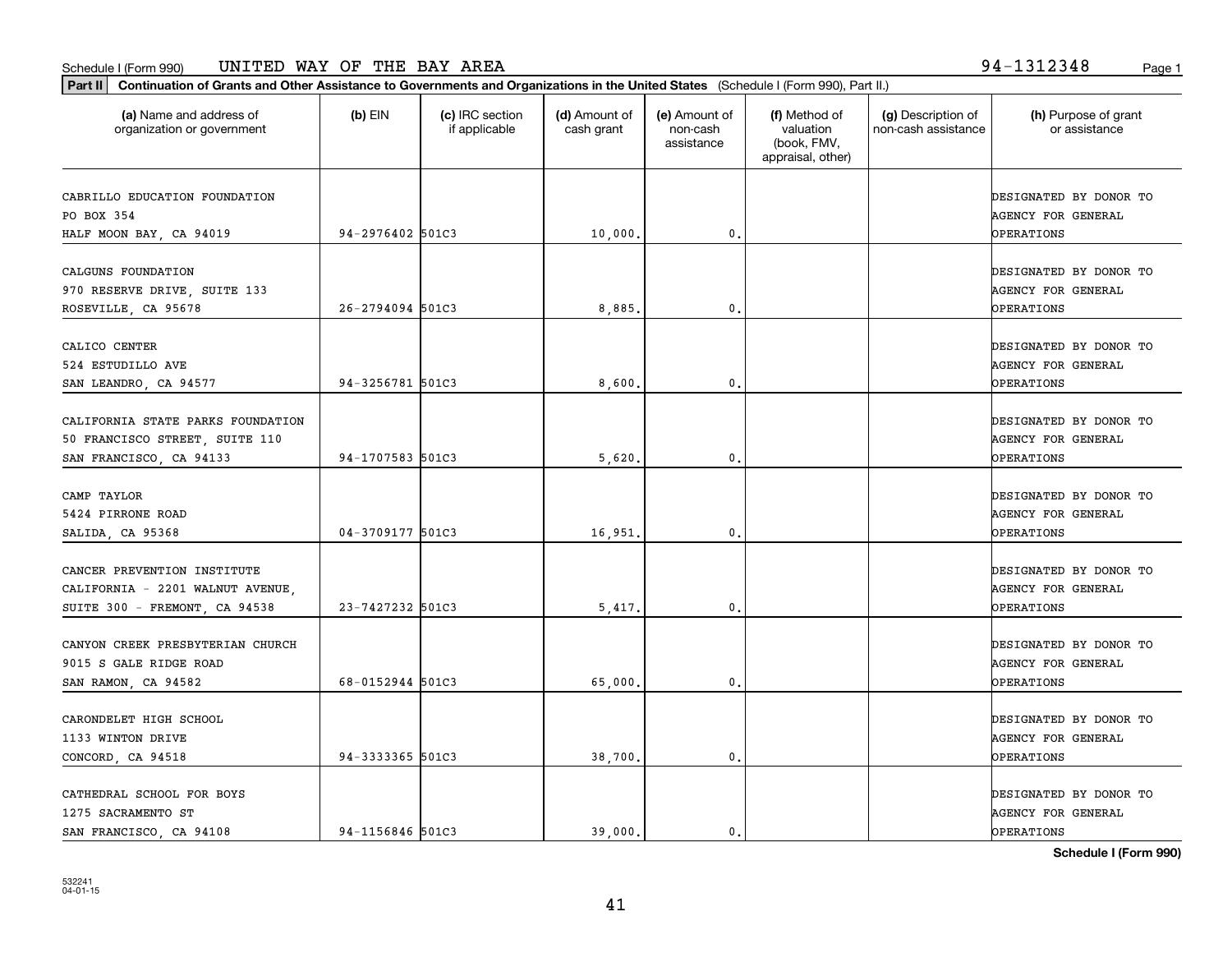**Part II Continuation of Grants and Other Assistance to Governments and Organizations in the United States**  (Schedule I (Form 990), Part II.)

| (a) Name and address of<br>organization or government                                                           | $(b)$ EIN        | (c) IRC section<br>if applicable | (d) Amount of<br>cash grant | (e) Amount of<br>non-cash<br>assistance | (f) Method of<br>valuation<br>(book, FMV,<br>appraisal, other) | (g) Description of<br>non-cash assistance | (h) Purpose of grant<br>or assistance                                    |
|-----------------------------------------------------------------------------------------------------------------|------------------|----------------------------------|-----------------------------|-----------------------------------------|----------------------------------------------------------------|-------------------------------------------|--------------------------------------------------------------------------|
| CATHOLIC CHARITIES OF SOLANO, INC.<br>125 CORPORATE PLACE, STE A                                                |                  |                                  |                             |                                         |                                                                |                                           | DESIGNATED BY DONOR TO<br><b>AGENCY FOR GENERAL</b>                      |
| VALLEJO, CA 94590                                                                                               | 46-5010936 501C3 |                                  | 5,069.                      | 0.                                      |                                                                |                                           | <b>OPERATIONS</b>                                                        |
| CATHOLIC CHARITIES OF THE EAST BAY<br>433 JEFFERSON STREET<br>OAKLAND, CA 94607                                 | 94-2677202 501C3 |                                  | 16,395.                     | 0.                                      |                                                                |                                           | DESIGNATED BY DONOR TO<br>AGENCY FOR GENERAL<br>OPERATIONS               |
| CATHOLIC CHARITIES SAN FRANCISCO.<br>MARIN, AND SAN FRANCISCO - 990<br>EDDY STREET - SAN FRANCISCO, CA<br>94109 | 94-1498472 501C3 |                                  | 6,528.                      | $\mathfrak o$ .                         |                                                                |                                           | DESIGNATED BY DONOR TO<br><b>AGENCY FOR GENERAL</b><br><b>OPERATIONS</b> |
| CATHOLIC COMMUNITY OF PLEASANTON<br>PO BOX 817<br>PLEASANTON, CA 94566                                          |                  | 501C3                            | 25,000.                     | $\mathbf{0}$ .                          |                                                                |                                           | DESIGNATED BY DONOR TO<br><b>AGENCY FOR GENERAL</b><br><b>OPERATIONS</b> |
| CHILDREN NOW<br>1404 FRANKLIN STREET, SUITE 700<br>OAKLAND, CA 94612                                            | 94-3059243 501C3 |                                  | 10,639.                     | 0.                                      |                                                                |                                           | DESIGNATED BY DONOR TO<br>AGENCY FOR GENERAL<br>OPERATIONS               |
| CHILDREN S CREATIVITY MUSEUM<br>221 FOURTH STREET<br>SAN FRANCISCO, CA 94103                                    | 94-3178735 501C3 |                                  | 25,000.                     | $\mathbf{0}$ .                          |                                                                |                                           | DESIGNATED BY DONOR TO<br><b>AGENCY FOR GENERAL</b><br><b>OPERATIONS</b> |
| CHILDREN'S HOSPITAL & RESEARCH<br>CENTER FOUNDATION - PO BOX 45339 -<br>SAN FRANCISCO, CA 94145                 | 94-1657474 501C3 |                                  | 14,317.                     | $\mathbf{0}$ .                          |                                                                |                                           | DESIGNATED BY DONOR TO<br>AGENCY FOR GENERAL<br><b>OPERATIONS</b>        |
| CHILDRENS HUNGER FUND<br>13931 BALBOA BLVD<br>SYLMAR, CA 91342                                                  | 95-4335462 501C3 |                                  | 10,000.                     | 0.                                      |                                                                |                                           | DESIGNATED BY DONOR TO<br>AGENCY FOR GENERAL<br><b>OPERATIONS</b>        |
| CHRIST COMMUNITY CHURCH OF THE<br>NAZARENE - PO BOX 1486 - SAN<br>RAMON, CA 94583                               | 23-7429068 501C3 |                                  | 13,000.                     | 0.                                      |                                                                |                                           | DESIGNATED BY DONOR TO<br><b>AGENCY FOR GENERAL</b><br>OPERATIONS        |

**Schedule I (Form 990)**

42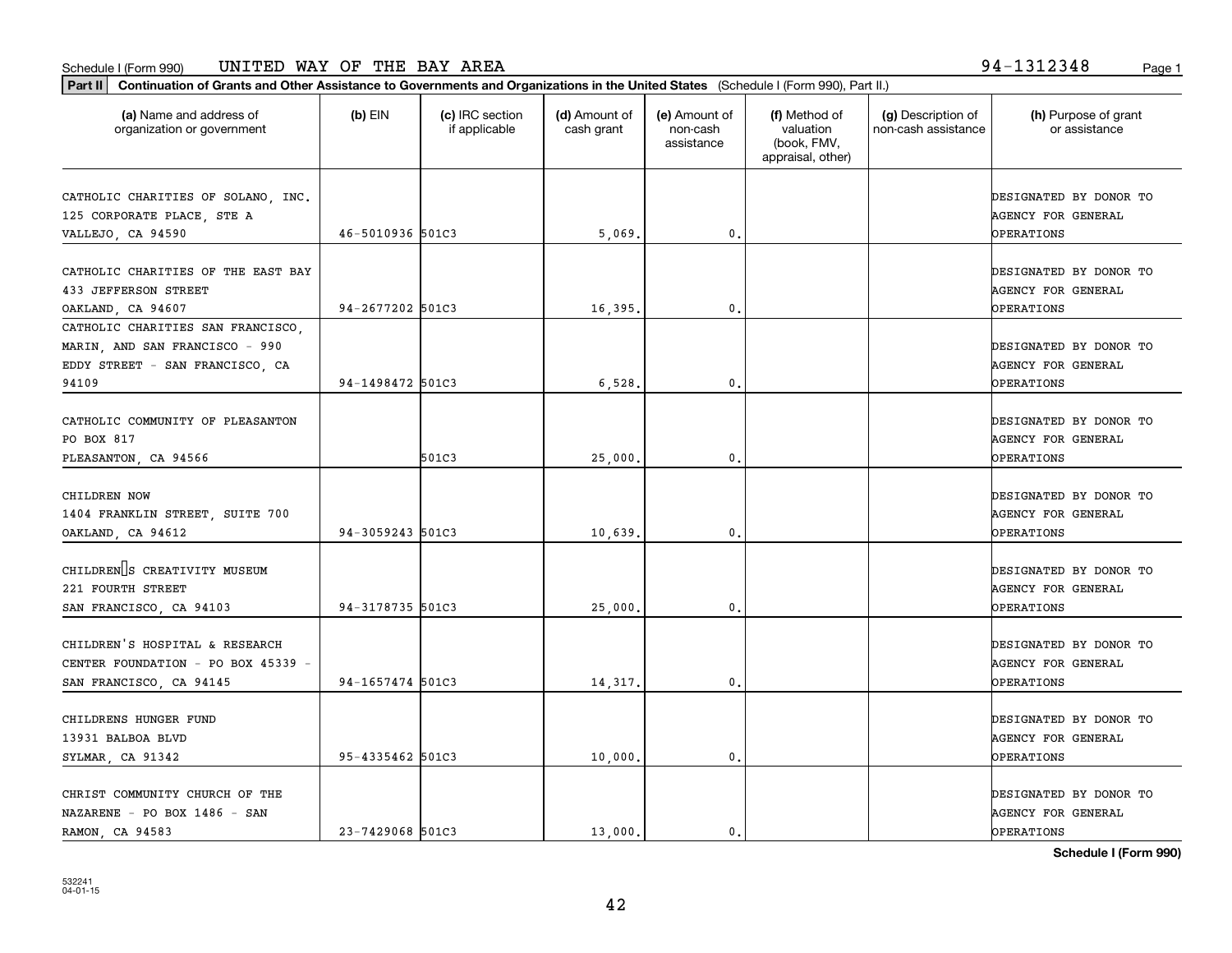**Part II Continuation of Grants and Other Assistance to Governments and Organizations in the United States**  (Schedule I (Form 990), Part II.)

**Schedule I (Form 990)**

| (a) Name and address of<br>organization or government  | $(b)$ EIN        | (c) IRC section<br>if applicable | (d) Amount of<br>cash grant | (e) Amount of<br>non-cash<br>assistance | (f) Method of<br>valuation<br>(book, FMV,<br>appraisal, other) | (g) Description of<br>non-cash assistance | (h) Purpose of grant<br>or assistance               |
|--------------------------------------------------------|------------------|----------------------------------|-----------------------------|-----------------------------------------|----------------------------------------------------------------|-------------------------------------------|-----------------------------------------------------|
| CHRONICLE SEASON OF SHARING FUND<br>PO BOX 44740       |                  |                                  |                             |                                         |                                                                |                                           | DESIGNATED BY DONOR TO<br><b>AGENCY FOR GENERAL</b> |
| SAN FRANCISCO, CA 94144                                | 94-3019992 501C3 |                                  | 100,000.                    | $^{\circ}$ .                            |                                                                |                                           | OPERATIONS                                          |
| CHURCH OF JESUS CHRIST LDS                             |                  |                                  |                             |                                         |                                                                |                                           |                                                     |
| CORPORATION OF THE PRESIDENT - 50                      |                  |                                  |                             |                                         |                                                                |                                           | DESIGNATED BY DONOR TO                              |
| E NORTH TEMPLE STREET - SALT LAKE                      |                  |                                  |                             |                                         |                                                                |                                           | AGENCY FOR GENERAL                                  |
| CITY, UT 84150                                         | 87-0234341 501C3 |                                  | 28,772.                     | 0.                                      |                                                                |                                           | OPERATIONS                                          |
| CITY CHURCH OF SAN FRANCISCO                           |                  |                                  |                             |                                         |                                                                |                                           | DESIGNATED BY DONOR TO                              |
| PO BOX 641049                                          |                  |                                  |                             |                                         |                                                                |                                           | <b>AGENCY FOR GENERAL</b>                           |
| SAN FRANCISCO, CA 94164                                |                  | 501C3                            | 18,000                      | 0.                                      |                                                                |                                           | OPERATIONS                                          |
|                                                        |                  |                                  |                             |                                         |                                                                |                                           |                                                     |
| CITY TEAM MINISTRIES OF SAN                            |                  |                                  |                             |                                         |                                                                |                                           | DESIGNATED BY DONOR TO                              |
| FRANCISCO - 164 6TH STREET - SAN                       |                  |                                  |                             |                                         |                                                                |                                           | <b>AGENCY FOR GENERAL</b>                           |
| FRANCISCO, CA 94103                                    | 51-0163302 501C3 |                                  | 10,200                      | $\mathfrak{o}$ .                        |                                                                |                                           | OPERATIONS                                          |
|                                                        |                  |                                  |                             |                                         |                                                                |                                           |                                                     |
| COLLEGE PREPARATORY SCHOOL OAKLAND                     |                  |                                  |                             |                                         |                                                                |                                           | DESIGNATED BY DONOR TO                              |
| 6100 BROADWAY                                          |                  |                                  |                             |                                         |                                                                |                                           | <b>AGENCY FOR GENERAL</b>                           |
| OAKLAND, CA 94618                                      | 94-1492272 501C3 |                                  | 12,500                      | $\mathbf{0}$ .                          |                                                                |                                           | <b>OPERATIONS</b>                                   |
| COMPASS FAMILY SERVICES                                |                  |                                  |                             |                                         |                                                                |                                           | DESIGNATED BY DONOR TO                              |
|                                                        |                  |                                  |                             |                                         |                                                                |                                           | <b>AGENCY FOR GENERAL</b>                           |
| 49 POWELL STREET, 3RD FLOOR<br>SAN FRANCISCO, CA 94102 | 94-1156622 501C3 |                                  | 26,500                      | 0.                                      |                                                                |                                           | OPERATIONS                                          |
|                                                        |                  |                                  |                             |                                         |                                                                |                                           |                                                     |
| CONSERVATION CORPS NORTH BAY                           |                  |                                  |                             |                                         |                                                                |                                           | DESIGNATED BY DONOR TO                              |
| 27 LARKSPUR ST                                         |                  |                                  |                             |                                         |                                                                |                                           | <b>AGENCY FOR GENERAL</b>                           |
| SAN RAFAEL, CA 94901                                   | 94-2831592 501C3 |                                  | 7,500                       | 0.                                      |                                                                |                                           | OPERATIONS                                          |
|                                                        |                  |                                  |                             |                                         |                                                                |                                           |                                                     |
| CORNERSTONE FELLOWSHIP                                 |                  |                                  |                             |                                         |                                                                |                                           | DESIGNATED BY DONOR TO                              |
| 348 W CANYONS PKWY                                     |                  |                                  |                             |                                         |                                                                |                                           | <b>AGENCY FOR GENERAL</b>                           |
| LIVERMORE, CA 94551                                    | 94-3178882 501C3 |                                  | 13,090                      | 0.                                      |                                                                |                                           | OPERATIONS                                          |
| DE LA SALLE HIGH SCHOOL                                |                  |                                  |                             |                                         |                                                                |                                           | DESIGNATED BY DONOR TO                              |
| 1130 WINTON DR (DEVELPMNT OFC)                         |                  |                                  |                             |                                         |                                                                |                                           | AGENCY FOR GENERAL                                  |
| CONCORD CA 94518                                       | 68-0311262 501C3 |                                  | 12,831.                     | $\mathbf{0}$ .                          |                                                                |                                           | <b>OPERATIONS</b>                                   |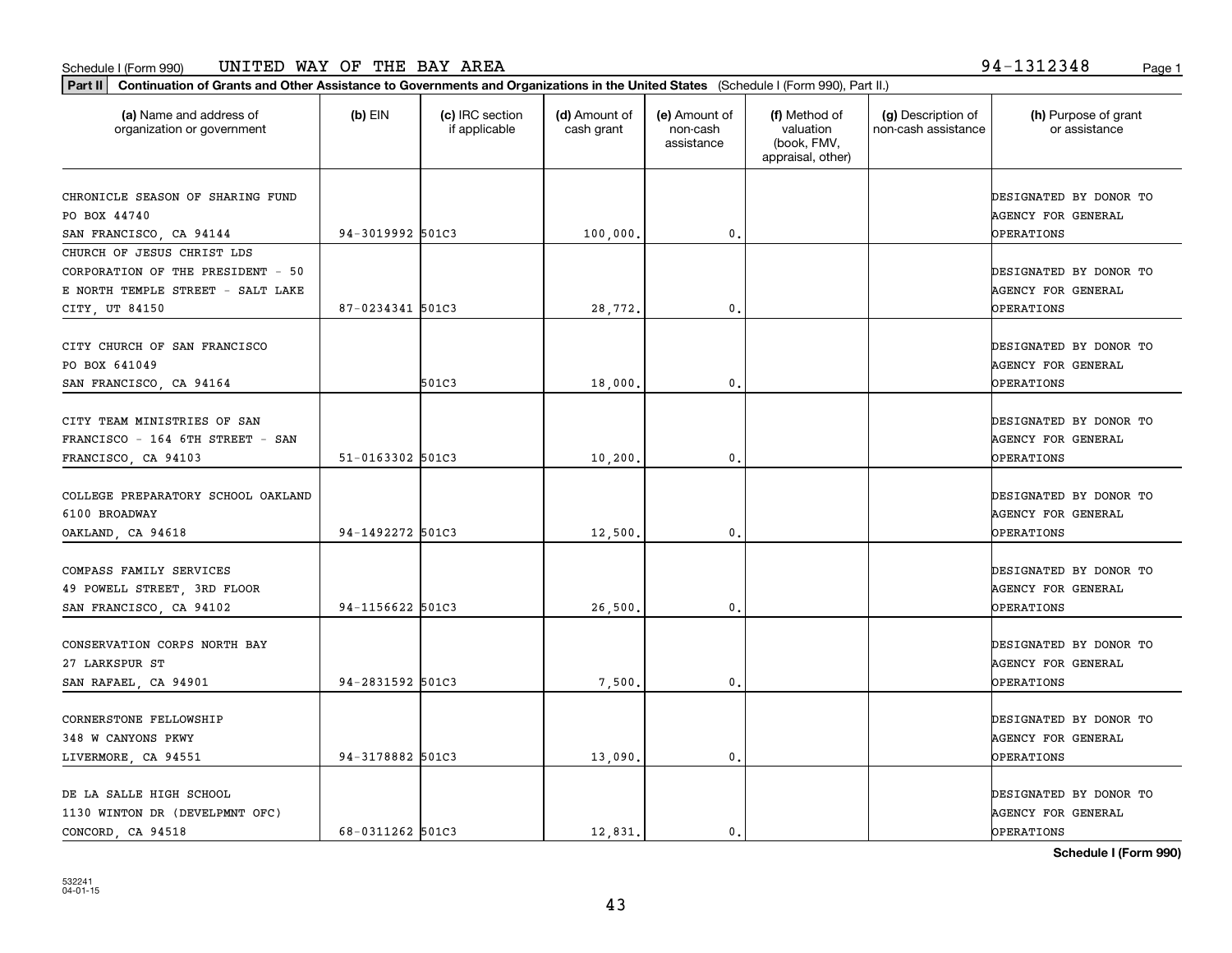532241 04-01-15

| 2030 FANKLIN STREET, SUITE 210    |                  |         |                 | <b>AGENCY FOR GENERAL</b> |
|-----------------------------------|------------------|---------|-----------------|---------------------------|
| OAKLAND, CA 94612                 | 54-2103707 501C3 | 6,410.  | $\mathfrak o$ . | OPERATIONS                |
| EAST BAY COMMUNITY LAW CENTER     |                  |         |                 | DESIGNATED BY DONOR TO    |
| 2921 ADELINE STREET               |                  |         |                 | AGENCY FOR GENERAL        |
| BERKELEY, CA 94703                | 94-3042565 501C3 | 9,666.  | $\mathbf{0}$    | <b>OPERATIONS</b>         |
|                                   |                  |         |                 |                           |
| EAST BAY SPCA                     |                  |         |                 | DESIGNATED BY DONOR TO    |
| 8323 BALDWIN ST                   |                  |         |                 | <b>AGENCY FOR GENERAL</b> |
| OAKLAND, CA 94621                 | 94-1322202 501C3 | 10,500. | 0.              | OPERATIONS                |
| EAST OAKLAND YOUTH DEVELOPMENT    |                  |         |                 | DESIGNATED BY DONOR TO    |
|                                   |                  |         |                 |                           |
| CENTER - 8200 INTERNATIONAL BLVD. |                  |         |                 | AGENCY FOR GENERAL        |
| $-$ OAKLAND, CA 94621             | 23-7334590 501C3 | 11,289. | 0.              | <b>OPERATIONS</b>         |
| EDGEWOOD CENTER FOR CHILDREN &    |                  |         |                 | DESIGNATED BY DONOR TO    |
| FAMILIES - 1801 VICENTE STREET -  |                  |         |                 | AGENCY FOR GENERAL        |
| SAN FRANCISCO, CA 94116           | 94-1186168 501C3 | 19,160. | 0.              | OPERATIONS                |
|                                   |                  |         |                 |                           |
| EDUCATIONAL FOUNDATION OF ORINDA  |                  |         |                 | DESIGNATED BY DONOR TO    |
| 21 'C' ORINDA WAY #123            |                  |         |                 | AGENCY FOR GENERAL        |
| ORINDA, CA 94563                  | 94-2623617 501C3 | 5,600   | $\mathfrak o$ . | <b>OPERATIONS</b>         |
| EMBARCADERO YMCA                  |                  |         |                 | DESIGNATED BY DONOR TO    |
| 50 CALIFORNIA STREET, SUITE 650   |                  |         |                 | <b>AGENCY FOR GENERAL</b> |
| SAN FRANCISCO, CA 94111           | 94-0997140 501C3 | 5,699.  | $\mathbf{0}$ .  | OPERATIONS                |
|                                   |                  |         |                 |                           |
| EXPLORATORIUM                     |                  |         |                 | DESIGNATED BY DONOR TO    |
| PIERS 15/17                       |                  |         |                 | <b>AGENCY FOR GENERAL</b> |
| SAN FRANCISCO, CA 94111           | 94-1696494 501C3 | 27,000. | 0.              | OPERATIONS                |

| Part II | Continuation of Grants and Other Assistance to Governments and Organizations in the United States (Schedule I (Form 990), Part II.) |         |                                  |                             |                                         |                                                                |                                             |                                       |  |  |  |  |
|---------|-------------------------------------------------------------------------------------------------------------------------------------|---------|----------------------------------|-----------------------------|-----------------------------------------|----------------------------------------------------------------|---------------------------------------------|---------------------------------------|--|--|--|--|
|         | (a) Name and address of<br>organization or government                                                                               | (b) EIN | (c) IRC section<br>if applicable | (d) Amount of<br>cash grant | (e) Amount of<br>non-cash<br>assistance | (f) Method of<br>valuation<br>(book, FMV,<br>appraisal, other) | (g) Description of<br>I non-cash assistance | (h) Purpose of grant<br>or assistance |  |  |  |  |
|         | DIABETIC YOUTH FOUNDATION                                                                                                           |         |                                  |                             |                                         |                                                                |                                             | DESIGNATED BY DONOR TO                |  |  |  |  |

CONCORD, CA 94521 | 94-6003673 501C3 | 6,290. 0. 0. | 0. | DPERATIONS

5167 CLAYTON ROAD, STE F SALL BETWEEN TO BE AGENCY FOR GENERAL AGENCY FOR GENERAL

EAST BAY COLLEGE FUND  $\begin{vmatrix} \cdot & \cdot & \cdot \\ \cdot & \cdot & \cdot \\ \cdot & \cdot & \cdot \end{vmatrix}$  besignated by DONOR TO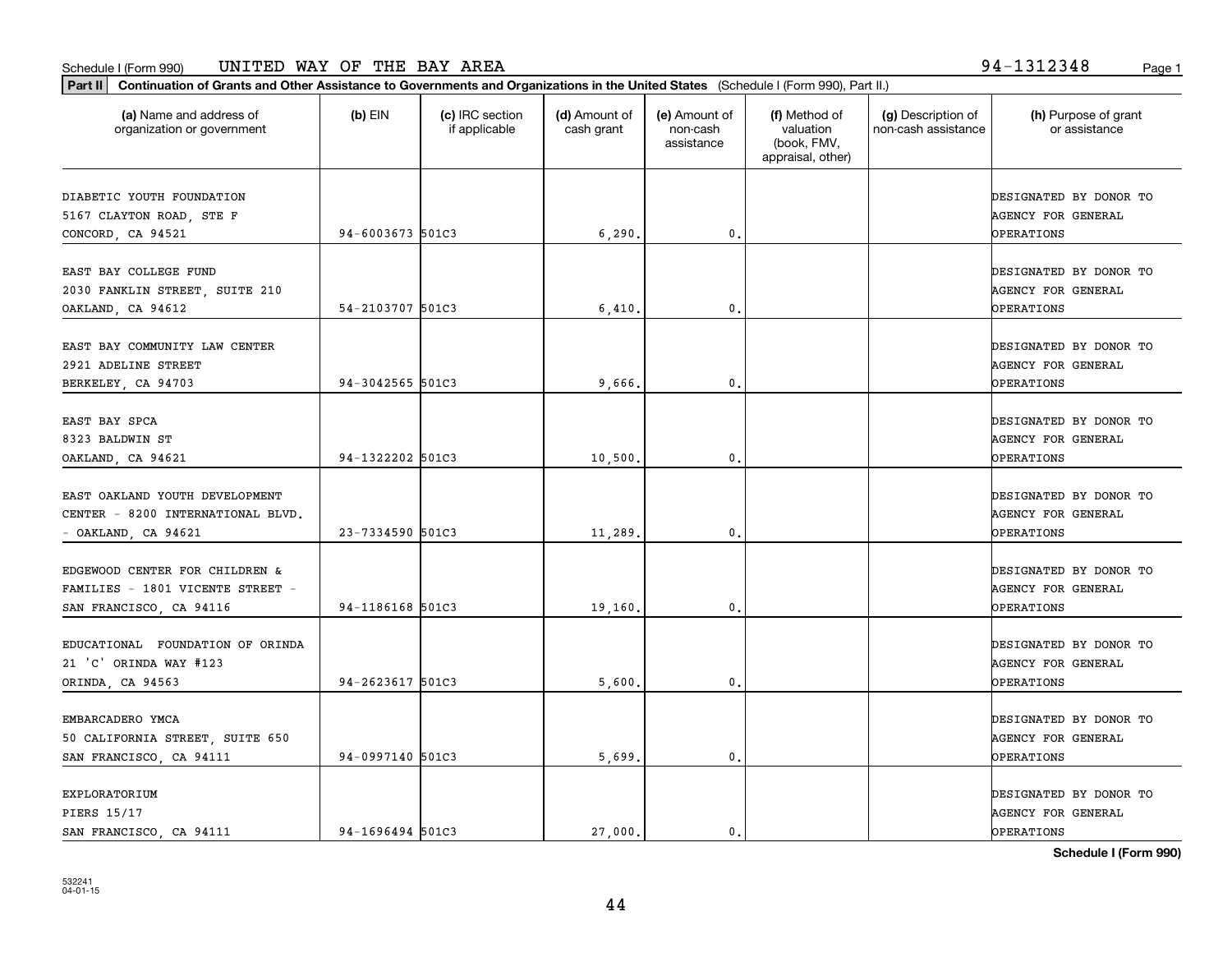| Part II   Continuation of Grants and Other Assistance to Governments and Organizations in the United States (Schedule I (Form 990), Part II.) |                  |                                  |                             |                                         |                                                                |                                           |                                                                                               |
|-----------------------------------------------------------------------------------------------------------------------------------------------|------------------|----------------------------------|-----------------------------|-----------------------------------------|----------------------------------------------------------------|-------------------------------------------|-----------------------------------------------------------------------------------------------|
| (a) Name and address of<br>organization or government                                                                                         | $(b)$ EIN        | (c) IRC section<br>if applicable | (d) Amount of<br>cash grant | (e) Amount of<br>non-cash<br>assistance | (f) Method of<br>valuation<br>(book, FMV,<br>appraisal, other) | (g) Description of<br>non-cash assistance | (h) Purpose of grant<br>or assistance                                                         |
| FAMILIES HELPING FAMILIES                                                                                                                     |                  |                                  |                             |                                         |                                                                |                                           | DESIGNATED BY DONOR TO                                                                        |
| 3101 BUSCH DRIVE<br>FAIRFIELD, CA 94535                                                                                                       | 68-0148410 501C3 |                                  | 8,221.                      | 0.                                      |                                                                |                                           | <b>AGENCY FOR GENERAL</b><br><b>OPERATIONS</b>                                                |
| FAMILY HOUSE- SAN FRANCISCO<br>540 MISSION BAY BLVD., NORTH<br>SAN FRANCISCO, CA 94158                                                        | 94-2722663 501C3 |                                  | 24,396.                     | $\mathfrak{o}$ .                        |                                                                |                                           | DESIGNATED BY DONOR TO<br><b>AGENCY FOR GENERAL</b><br><b>OPERATIONS</b>                      |
| FIRST HEBREW CONGREGATION OF<br>OAKLAND TEMPLE SINAI - 2808 SUMMIT<br>STREET - OAKLAND, CA 94609                                              |                  | 501C3                            | 25,230.                     | $\mathfrak{o}$ .                        |                                                                |                                           | DESIGNATED BY DONOR TO<br>AGENCY FOR GENERAL<br>OPERATIONS                                    |
| FIRST PLACE FOR YOUTH<br>426 17TH STREET<br>OAKLAND, CA 94612                                                                                 | 94-3341034 501C3 |                                  | 8,288                       | 0.                                      |                                                                |                                           | DESIGNATED BY DONOR TO<br><b>AGENCY FOR GENERAL</b><br><b>OPERATIONS</b>                      |
| FISHER HOUSE FOUNDATION<br>111 ROCKVILLE PIKE, SUITE 420                                                                                      | 11-3158401 501C3 |                                  |                             |                                         |                                                                |                                           | DESIGNATED BY DONOR TO<br><b>AGENCY FOR GENERAL</b>                                           |
| ROCKVILLE, MD 20850<br>FOOD BANK OF CONTRA COSTA & SOLANO<br>PO BOX 6324<br>CONCORD, CA 94524                                                 | 94-2418054 501C3 |                                  | 5,530<br>74,105.            | 0.<br>0.                                |                                                                |                                           | <b>OPERATIONS</b><br>DESIGNATED BY DONOR TO<br><b>AGENCY FOR GENERAL</b><br><b>OPERATIONS</b> |
| FRIENDS OF SAN FRANCISCO ANIMAL<br>CARE AND CONTROL - 1200 15TH<br>STREET - SAN FRANCISCO, CA 94103                                           | 94-3371620 501C3 |                                  | 7,500                       | $\mathfrak{o}$ .                        |                                                                |                                           | DESIGNATED BY DONOR TO<br><b>AGENCY FOR GENERAL</b><br>OPERATIONS                             |
| FRIENDS OF THE URBAN FOREST<br>1007 GENERAL KENNEDY AVE STE 1<br>SAN FRANCISCO, CA 94129                                                      | 94-2699528 501C3 |                                  | 7,800.                      | $\mathfrak o$ .                         |                                                                |                                           | DESIGNATED BY DONOR TO<br><b>AGENCY FOR GENERAL</b><br><b>OPERATIONS</b>                      |
| GIRL SCOUTS OF NORTHERN CALIFORNIA<br>1650 HARBOR BAY PARKWAY, SUITE 100<br>ALAMEDA, CA 94502                                                 | 94-1551410 501C3 |                                  | 6.352.                      | $\mathbf{0}$ .                          |                                                                |                                           | DESIGNATED BY DONOR TO<br><b>AGENCY FOR GENERAL</b><br><b>OPERATIONS</b>                      |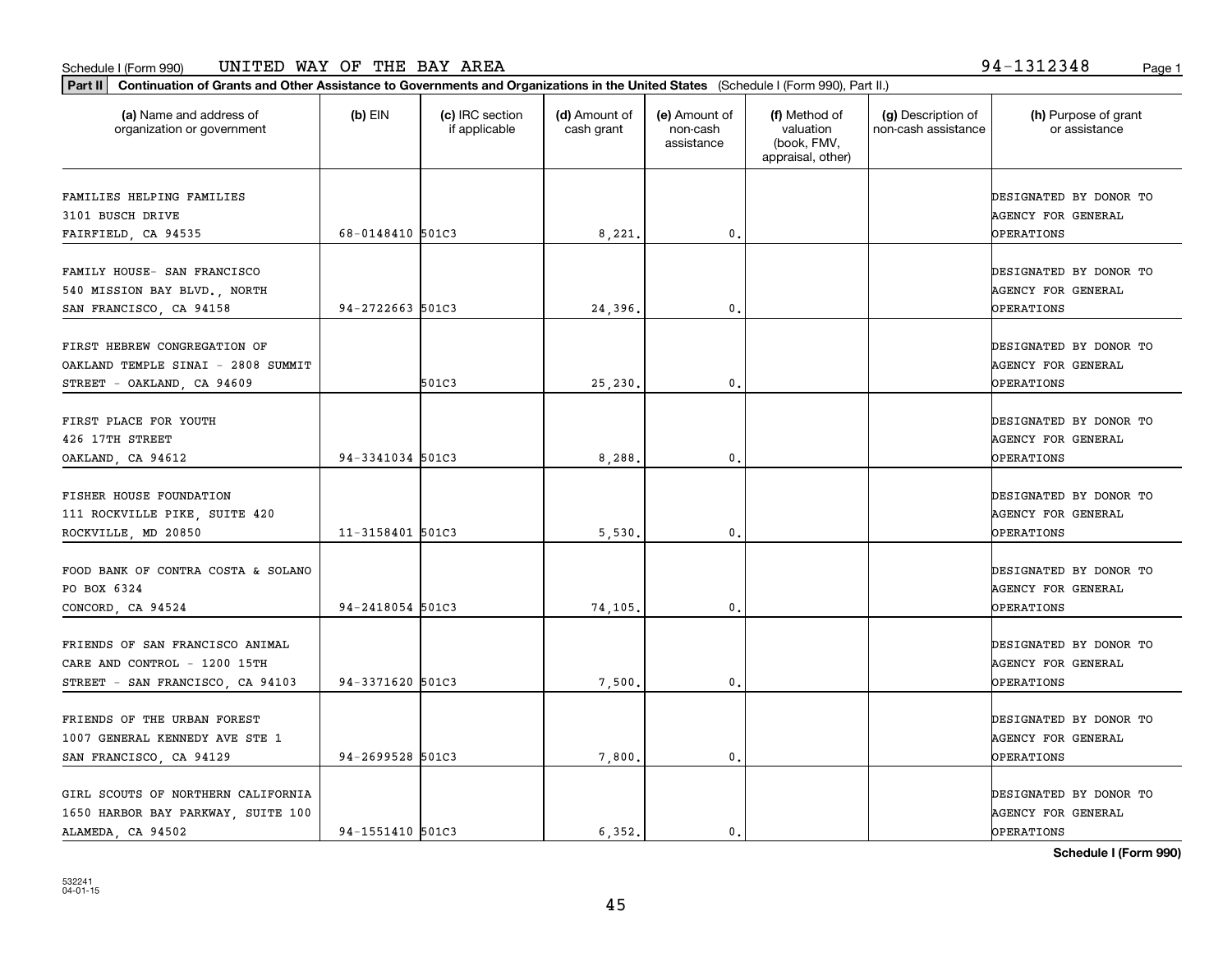**Part II Continuation of Grants and Other Assistance to Governments and Organizations in the United States**  (Schedule I (Form 990), Part II.)

| (a) Name and address of<br>organization or government | $(b)$ EIN        | (c) IRC section<br>if applicable | (d) Amount of<br>cash grant | (e) Amount of<br>non-cash<br>assistance | (f) Method of<br>valuation<br>(book, FMV,<br>appraisal, other) | (g) Description of<br>non-cash assistance | (h) Purpose of grant<br>or assistance |
|-------------------------------------------------------|------------------|----------------------------------|-----------------------------|-----------------------------------------|----------------------------------------------------------------|-------------------------------------------|---------------------------------------|
| HABITAT FOR HUMANITY EAST                             |                  |                                  |                             |                                         |                                                                |                                           | DESIGNATED BY DONOR TO                |
| BAY/SILICON VALLEY - 2619 BROADWAY                    |                  |                                  |                             |                                         |                                                                |                                           | AGENCY FOR GENERAL                    |
| #205 - OAKLAND, CA 94612                              | 94-3053687 501C3 |                                  | 9,426.                      | $\mathbf{0}$                            |                                                                |                                           | OPERATIONS                            |
| HAMILTON FAMILY CENTER                                |                  |                                  |                             |                                         |                                                                |                                           | DESIGNATED BY DONOR TO                |
| 1631 HAYES STREET                                     |                  |                                  |                             |                                         |                                                                |                                           | AGENCY FOR GENERAL                    |
| SAN FRANCISCO, CA 94117                               | 94-3055602 501C3 |                                  | 21,000.                     | $\mathbf{0}$                            |                                                                |                                           | <b>OPERATIONS</b>                     |
|                                                       |                  |                                  |                             |                                         |                                                                |                                           |                                       |
| HAMLIN SCHOOL                                         |                  |                                  |                             |                                         |                                                                |                                           | DESIGNATED BY DONOR TO                |
| 2120 BROADWAY                                         |                  |                                  |                             |                                         |                                                                |                                           | <b>AGENCY FOR GENERAL</b>             |
| SAN FRANCISCO, CA 94115                               | 94-1393894 501C3 |                                  | 10,000,                     | $\mathbf{0}$                            |                                                                |                                           | <b>OPERATIONS</b>                     |
| HEAD ROYCE SCHOOL OF OAKLAND                          |                  |                                  |                             |                                         |                                                                |                                           | DESIGNATED BY DONOR TO                |
| 4315 LINCOLN AVENUE                                   |                  |                                  |                             |                                         |                                                                |                                           | AGENCY FOR GENERAL                    |
| OAKLAND, CA 94602                                     | 94-1518656 501C3 |                                  | 6,000,                      | 0.                                      |                                                                |                                           | OPERATIONS                            |
|                                                       |                  |                                  |                             |                                         |                                                                |                                           |                                       |
| HUMAN RIGHTS CAMPAIGN FOUNDATION                      |                  |                                  |                             |                                         |                                                                |                                           | DESIGNATED BY DONOR TO                |
| 1640 RHODE ISLAND AVENUE NW                           |                  |                                  |                             |                                         |                                                                |                                           | AGENCY FOR GENERAL                    |
| WASHINGTON, DC 20036                                  | 52-1481896 501C3 |                                  | 10,000,                     | 0.                                      |                                                                |                                           | OPERATIONS                            |
| JEFFERSON UNIVERSITY HOSPITAL                         |                  |                                  |                             |                                         |                                                                |                                           |                                       |
| OFFICE OF INSTITUTIONAL                               |                  |                                  |                             |                                         |                                                                |                                           | DESIGNATED BY DONOR TO                |
| ADVANCEMENT - 125 SOUTH 9TH                           |                  |                                  |                             |                                         |                                                                |                                           | <b>AGENCY FOR GENERAL</b>             |
| STREET, SUITE 600 - PHILADELPHIA,                     | 23-2829095 501C3 |                                  | 10,000,                     | 0.                                      |                                                                |                                           | <b>OPERATIONS</b>                     |
| JEWISH FAMILY & CHILDREN'S                            |                  |                                  |                             |                                         |                                                                |                                           |                                       |
| SERVICES OF THE EAST BAY - 2484                       |                  |                                  |                             |                                         |                                                                |                                           | DESIGNATED BY DONOR TO                |
| SHATTUCK AVE #210 - BERKELEY, CA                      |                  |                                  |                             |                                         |                                                                |                                           | <b>AGENCY FOR GENERAL</b>             |
| 94704                                                 | 94-3250304 501C3 |                                  | 5,800                       | 0.                                      |                                                                |                                           | OPERATIONS                            |
| JUSTICE & DIVERSITY CENTER OF THE                     |                  |                                  |                             |                                         |                                                                |                                           |                                       |
| BAR ASSN OF SAN FRANCISCO - 301                       |                  |                                  |                             |                                         |                                                                |                                           | DESIGNATED BY DONOR TO                |
| BATTERY STREET, THIRD FLOOR - SAN                     |                  |                                  |                             |                                         |                                                                |                                           | <b>AGENCY FOR GENERAL</b>             |
| FRANCISCO, CA 94111                                   | 94-2931349 501C3 |                                  | 7,199.                      | 0.                                      |                                                                |                                           | <b>OPERATIONS</b>                     |
| KEEN SAN FRANCISCO                                    |                  |                                  |                             |                                         |                                                                |                                           | DESIGNATED BY DONOR TO                |
| PO BOX 191321                                         |                  |                                  |                             |                                         |                                                                |                                           | AGENCY FOR GENERAL                    |
| SAN FRANCISCO, CA 94119                               | 52-1767631 501C3 |                                  | 8,400.                      | $\mathbf{0}$ .                          |                                                                |                                           | OPERATIONS                            |
|                                                       |                  |                                  |                             |                                         |                                                                |                                           |                                       |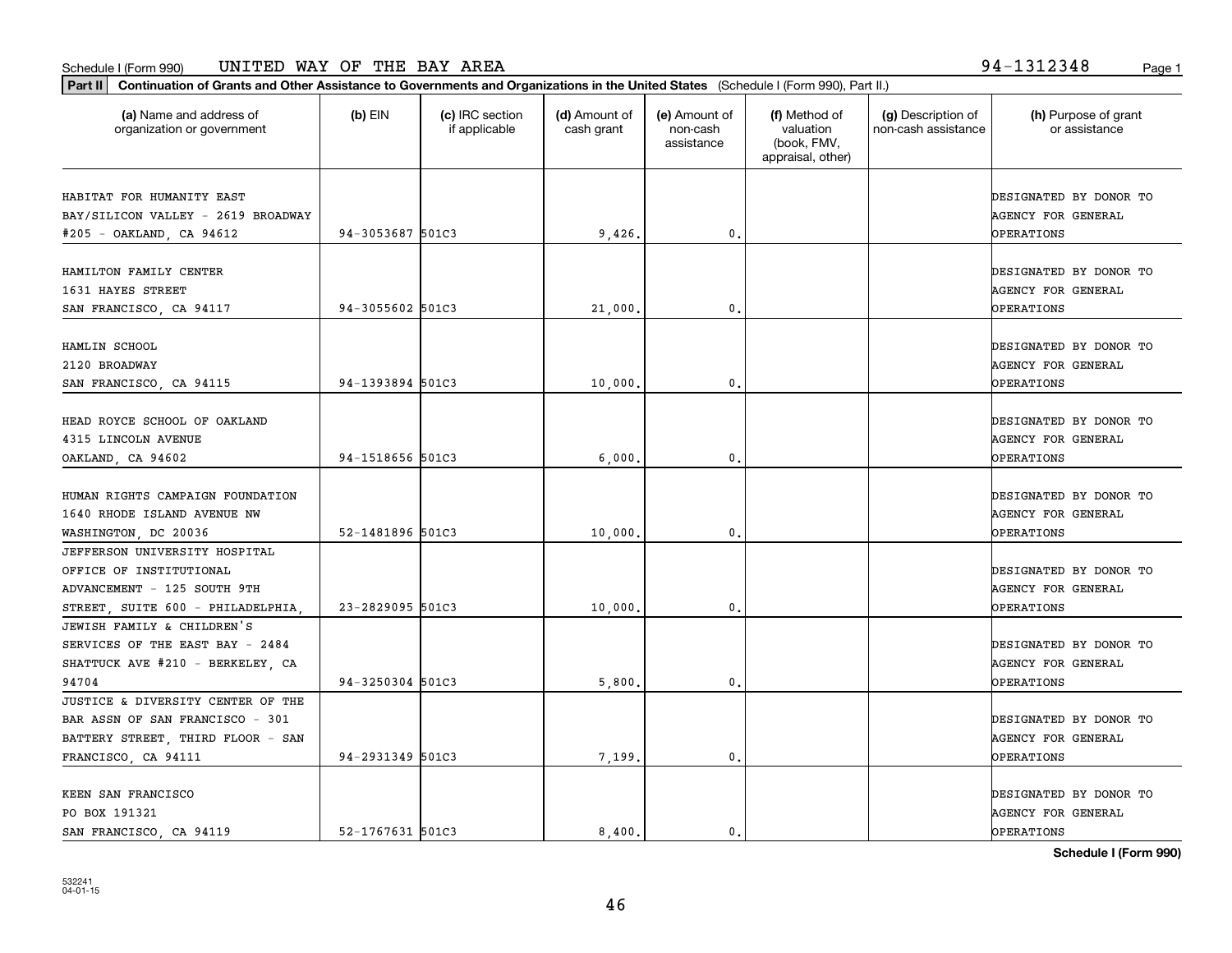**Part II Continuation of Grants and Other Assistance to Governments and Organizations in the United States**  (Schedule I (Form 990), Part II.)

532241 04-01-15

| (a) Name and address of<br>organization or government                                                         | $(b)$ EIN        | (c) IRC section<br>if applicable | (d) Amount of<br>cash grant | (e) Amount of<br>non-cash<br>assistance | (f) Method of<br>valuation<br>(book, FMV,<br>appraisal, other) | (g) Description of<br>non-cash assistance | (h) Purpose of grant<br>or assistance                                    |
|---------------------------------------------------------------------------------------------------------------|------------------|----------------------------------|-----------------------------|-----------------------------------------|----------------------------------------------------------------|-------------------------------------------|--------------------------------------------------------------------------|
| KIPP FOUNDATION<br>135 MAIN STREET, SUITE 1700<br>SAN FRANCISCO, CA 94105                                     | 94-3362724 501C3 |                                  | 10, 165.                    | 0.                                      |                                                                |                                           | DESIGNATED BY DONOR TO<br><b>AGENCY FOR GENERAL</b><br>OPERATIONS        |
| LA CASA DE LAS MADRES<br>1663 MISSION STREET, SUITE 225<br>SAN FRANCISCO, CA 94103                            | 94-2330864 501C3 |                                  | 16,088                      | 0.                                      |                                                                |                                           | DESIGNATED BY DONOR TO<br><b>AGENCY FOR GENERAL</b><br><b>OPERATIONS</b> |
| LARKIN STREET YOUTH SERVICES<br>134 GOLDEN GATE AVENUE<br>SAN FRANCISCO, CA 94102                             | 94-2917999 501C3 |                                  | 21,563                      | 0.                                      |                                                                |                                           | DESIGNATED BY DONOR TO<br><b>AGENCY FOR GENERAL</b><br>OPERATIONS        |
| LEGAL AID SOCIETY EMPLOYMENT LAW<br>CENTER - 180 MONTGOMERY STREET,<br>SUITE 600 - SAN FRANCISCO, CA<br>94104 | 94-2783401 501C3 |                                  | 7,800                       | $\mathbf 0$ .                           |                                                                |                                           | DESIGNATED BY DONOR TO<br><b>AGENCY FOR GENERAL</b><br>OPERATIONS        |
| LICK WILMERDING HIGH SCHOOL<br>755 OCEAN AVE<br>SAN FRANCISCO, CA 94112                                       | 94-1186156 501C3 |                                  | 25,000                      | $\mathbf{0}$ .                          |                                                                |                                           | DESIGNATED BY DONOR TO<br>AGENCY FOR GENERAL<br>OPERATIONS               |
| MAKE A WISH FOUNDATION GREATER BAY<br>AREA - 55 HAWTHORNE STREET #800 -<br>SAN FRANCISCO, CA 94105            | 94-2958481 501C3 |                                  | 16,376.                     | 0.                                      |                                                                |                                           | DESIGNATED BY DONOR TO<br>AGENCY FOR GENERAL<br>OPERATIONS               |
| MARIN BRAIN INJURY NETWORK<br>1132 MAGNOLIA AVENUE<br>LARKSPUR, CA 94939                                      | 68-0105213 501C3 |                                  | 5,150                       | 0.                                      |                                                                |                                           | DESIGNATED BY DONOR TO<br><b>AGENCY FOR GENERAL</b><br>OPERATIONS        |
| MEALS ON WHEELS SENIOR OUTREACH<br>SERVICES - 1300 CIVIC DRIVE -<br>WALNUT CREEK, CA 94596                    | 68-0044205 501C3 |                                  | 6,740                       | $\mathbf{0}$ .                          |                                                                |                                           | DESIGNATED BY DONOR TO<br>AGENCY FOR GENERAL<br>OPERATIONS               |
| MIT SLOAN SCHOOL OF MANAGEMENT<br>77 MASSACHUSETTS AVE, E60-300<br>CAMBRIDGE, MA 02139                        |                  | 501C3                            | 25,965.                     | 0.                                      |                                                                |                                           | DESIGNATED BY DONOR TO<br><b>AGENCY FOR GENERAL</b><br><b>OPERATIONS</b> |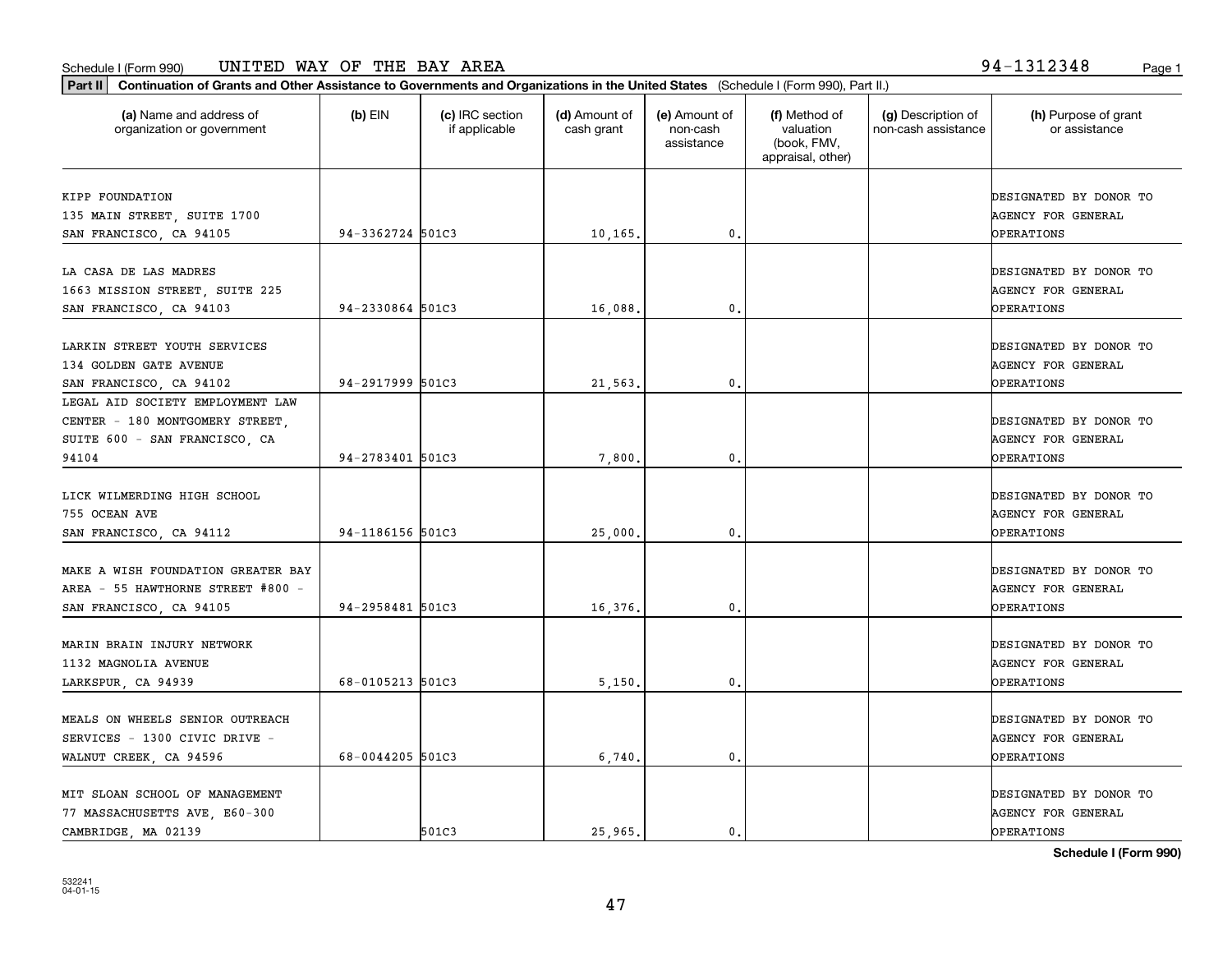**Schedule I (Form 990)**

DESIGNATED BY DONOR TO

ONEJUSTICE

| Continuation of Grants and Other Assistance to Governments and Organizations in the United States (Schedule I (Form 990), Part II.)<br>Part II |                  |                                  |                             |                                         |                                                                |                                           |                                                                   |
|------------------------------------------------------------------------------------------------------------------------------------------------|------------------|----------------------------------|-----------------------------|-----------------------------------------|----------------------------------------------------------------|-------------------------------------------|-------------------------------------------------------------------|
| (a) Name and address of<br>organization or government                                                                                          | $(b)$ EIN        | (c) IRC section<br>if applicable | (d) Amount of<br>cash grant | (e) Amount of<br>non-cash<br>assistance | (f) Method of<br>valuation<br>(book, FMV,<br>appraisal, other) | (g) Description of<br>non-cash assistance | (h) Purpose of grant<br>or assistance                             |
| MONTEREY BAY AQUARIUM                                                                                                                          |                  |                                  |                             |                                         |                                                                |                                           | DESIGNATED BY DONOR TO                                            |
| 886 CANNERY ROW                                                                                                                                |                  |                                  |                             |                                         |                                                                |                                           | <b>AGENCY FOR GENERAL</b>                                         |
| MONTEREY, CA 93940                                                                                                                             | 94-2487469 501C3 |                                  | 10,000.                     | $\mathbf{0}$ .                          |                                                                |                                           | <b>OPERATIONS</b>                                                 |
| MORAGA EDUCATIONAL FOUNDATION<br>PO BOX 34<br>MORAGA, CA 94556                                                                                 | 94-2791659 501C3 |                                  | 8,800.                      | 0.                                      |                                                                |                                           | DESIGNATED BY DONOR TO<br><b>AGENCY FOR GENERAL</b><br>OPERATIONS |
| NUEVA SCHOOL<br>6565 SKYLINE BLVD.<br>HILLSBOROUGH, CA 94010                                                                                   | 94-1633387 501C3 |                                  | 10,000.                     | $\mathfrak{o}$ .                        |                                                                |                                           | DESIGNATED BY DONOR TO<br><b>AGENCY FOR GENERAL</b><br>OPERATIONS |
| OAKLAND MUSEUM OF CALIFORNIA                                                                                                                   |                  |                                  |                             |                                         |                                                                |                                           | DESIGNATED BY DONOR TO                                            |

FOUNDATION - 1000 OAK STREET, AGENCY FOR GENERAL AGENCY FOR GENERAL REGISTER AGENCY FOR GENERAL REGISTERS OF SAGENCY FOR GENERAL AGENCY FOR GENERAL AGENCY FOR GENERAL AGENCY FOR GENERAL REGISTERS OF SAGENCY AGENCY OF SAGEN

433 CALIFORNIA STREET, SUITE 815 AGENCY FOR GENERAL

PENNSYLVANIA ACADEMY OF FINE ARTS DESIGNATED BY DONOR TO 128 N BROAD STREET AGENCY FOR GENERAL AGENCY FOR GENERAL AGENCY FOR GENERAL AGENCY FOR GENERAL

PHI KAPPA PSI FOUNDATION DESIGNATED BY DONOR TO 5395 EMERSON WAY AGENCY FOR GENERAL

PHILADELPHIA MUSEUM OF ART DESIGNATED BY DONOR TO

ON LOK INC DESIGNATED BY DONOR TO 1333 BUSH STREET AGENCY FOR GENERAL REGISTER AGENCY FOR GENERAL REGISTER AGENCY FOR GENERAL REGISTER AGENCY FOR GENERAL

DEVELOPMENT - OAKLAND, CA 94607 94-3094513 501C3 6,040. 0. OPERATIONS

SAN FRANCISCO, CA 94109 94-3101464 501C3 9,268. 0. 0.

SAN FRANCISCO, CA 94104 94-2589423 501C3 (7,000. 0. 0. OPERATIONS

PHILADELPHIA, PA 19102 23-1352256 501C3 10,000. 0. OPERATIONS

INDIANAPOLIS, IN 46226 36-6130655 501C3 (30,000. 0. 0. OPERATIONS

PHILADELPHIA, PA 19101 23-1365388 501C3 10,000. 0. 0. OPERATIONS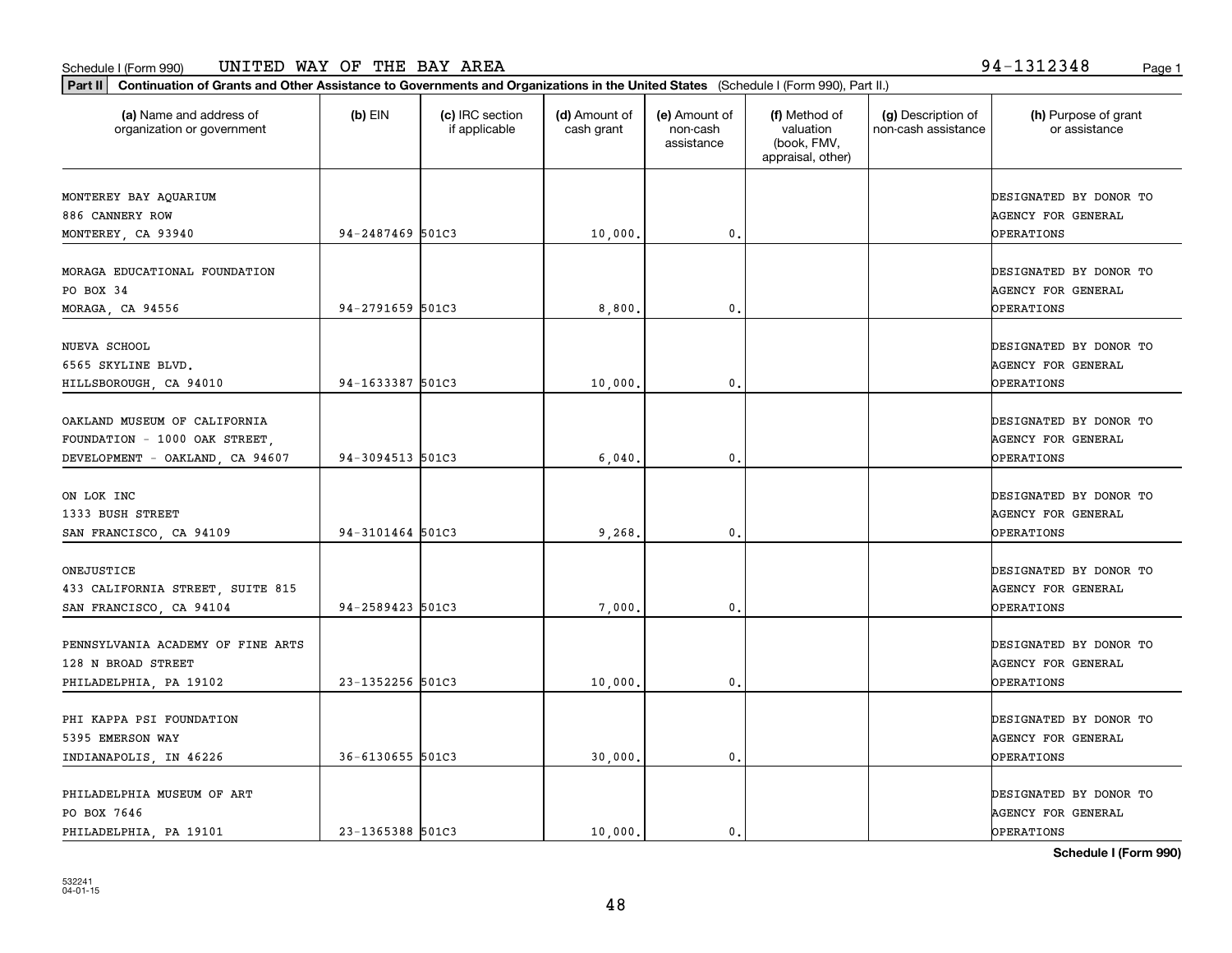**Part II Continuation of Grants and Other Assistance to Governments and Organizations in the United States**  (Schedule I (Form 990), Part II.)

532241 04-01-15

| (a) Name and address of<br>organization or government                                       | $(b)$ EIN        | (c) IRC section<br>if applicable | (d) Amount of<br>cash grant | (e) Amount of<br>non-cash<br>assistance | (f) Method of<br>valuation<br>(book, FMV,<br>appraisal, other) | (g) Description of<br>non-cash assistance | (h) Purpose of grant<br>or assistance                                    |
|---------------------------------------------------------------------------------------------|------------------|----------------------------------|-----------------------------|-----------------------------------------|----------------------------------------------------------------|-------------------------------------------|--------------------------------------------------------------------------|
| PHILIPPINE INTERNATIONAL AID<br>5226 DIAMOND HEIGHTS BLVD<br>SAN FRANCISCO, CA 94131        | 94-3008383 501C3 |                                  | 6,951.                      | 0.                                      |                                                                |                                           | DESIGNATED BY DONOR TO<br><b>AGENCY FOR GENERAL</b><br>OPERATIONS        |
| PI KAPPA ALPHA EDUCATIONAL<br>FOUNDATION - 8347 WEST RANGE COVE<br>- MEMPHIS, TN 38125      | 62-6039877 501C3 |                                  | 10,000.                     | $\mathbf{0}$ .                          |                                                                |                                           | DESIGNATED BY DONOR TO<br>AGENCY FOR GENERAL<br><b>OPERATIONS</b>        |
| PLANNED PARENTHOOD FOUNDATION-NATL<br>HQ - 434 WEST 33RD STREET #12 -<br>NEW YORK, NY 10001 | 13-1644147 501C3 |                                  | 7,065.                      | 0.                                      |                                                                |                                           | DESIGNATED BY DONOR TO<br><b>AGENCY FOR GENERAL</b><br>OPERATIONS        |
| PLANNED PARENTHOOD MAR MONTE<br>1746 THE ALAMEDA<br>SAN JOSE, CA 95126                      | 94-1583439 501C3 |                                  | 10,000.                     | $\mathbf{0}$ .                          |                                                                |                                           | DESIGNATED BY DONOR TO<br>AGENCY FOR GENERAL<br>OPERATIONS               |
| PLANNED PARENTHOOD NORTHERN<br>CALIFORNIA - 2185 PACHECO STREET -<br>CONCORD, CA 94520      | 94-1575233 501C3 |                                  | 14, 161.                    | 0.                                      |                                                                |                                           | DESIGNATED BY DONOR TO<br><b>AGENCY FOR GENERAL</b><br><b>OPERATIONS</b> |
| PLEASANT HILL ADVENTIST ACADEMY<br>796 GRAYSON ROAD<br>PLEASANT HILL, CA 94523              |                  | 501C3                            | 10,211.                     | 0.                                      |                                                                |                                           | DESIGNATED BY DONOR TO<br>AGENCY FOR GENERAL<br>OPERATIONS               |
| PUBLIC ADVOCATES<br>131 STEUART STREET, SUITE 300<br>SAN FRANCISCO, CA 94105                | 23-7103042 501C3 |                                  | 5,600.                      | 0.                                      |                                                                |                                           | DESIGNATED BY DONOR TO<br>AGENCY FOR GENERAL<br>OPERATIONS               |
| REDLANDS COMMUNITY FOUNDATION<br>PO BOX 8908<br>REDLANDS, CA 92375                          | 91-2143250 501C3 |                                  | 10, 504.                    | 0.                                      |                                                                |                                           | DESIGNATED BY DONOR TO<br><b>AGENCY FOR GENERAL</b><br><b>OPERATIONS</b> |
| ROYAL FAMILY KIDS CAMP INC<br>3000 WEST MACARTHUR BOULEVARD, #412 <br>SANTA ANA, CA 92704   | 33-0380021 501C3 |                                  | 5.596.                      | $\mathbf{0}$ .                          |                                                                |                                           | DESIGNATED BY DONOR TO<br>AGENCY FOR GENERAL<br>OPERATIONS               |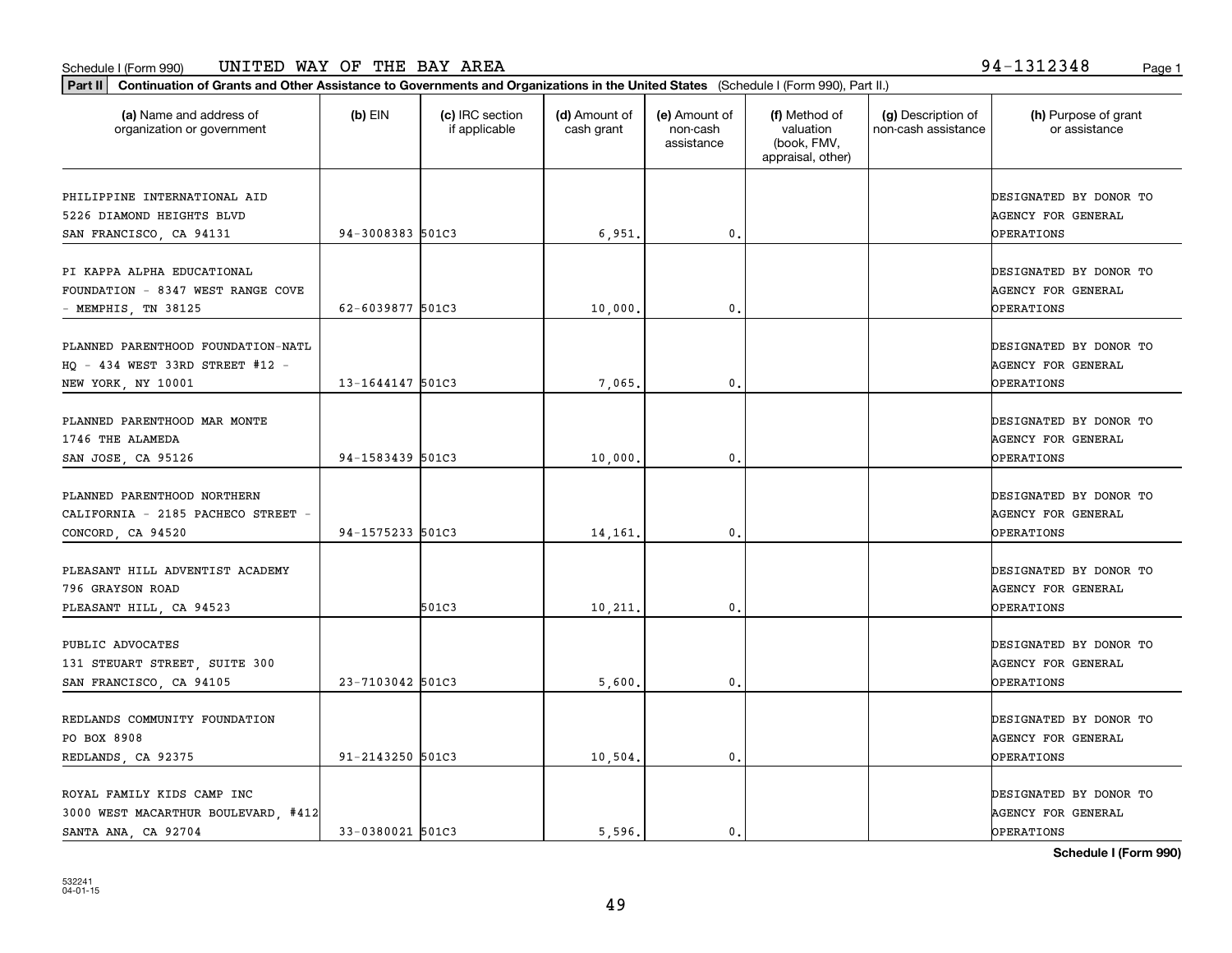| Part II   Continuation of Grants and Other Assistance to Governments and Organizations in the United States (Schedule I (Form 990), Part II.) |                  |                                  |                             |                                         |                                                                |                                           |                                                                          |
|-----------------------------------------------------------------------------------------------------------------------------------------------|------------------|----------------------------------|-----------------------------|-----------------------------------------|----------------------------------------------------------------|-------------------------------------------|--------------------------------------------------------------------------|
| (a) Name and address of<br>organization or government                                                                                         | $(b)$ EIN        | (c) IRC section<br>if applicable | (d) Amount of<br>cash grant | (e) Amount of<br>non-cash<br>assistance | (f) Method of<br>valuation<br>(book, FMV,<br>appraisal, other) | (g) Description of<br>non-cash assistance | (h) Purpose of grant<br>or assistance                                    |
| SALVATION ARMY-EAST BAY & MARIN<br>COUNTY - PO BOX 348000 -<br>SACRAMENTO, CA 95834                                                           | 94-1156347 501C3 |                                  | 10, 200.                    | $\mathfrak o$ .                         |                                                                |                                           | DESIGNATED BY DONOR TO<br>AGENCY FOR GENERAL<br><b>OPERATIONS</b>        |
| SAMARITAN HOUSE<br>4031 PACIFIC BLVD<br>SAN MATEO, CA 94403                                                                                   | 23-7416272 501C3 |                                  | 5,812.                      | 0.                                      |                                                                |                                           | DESIGNATED BY DONOR TO<br>AGENCY FOR GENERAL<br>OPERATIONS               |
| SAN FRANCISCO AIDS FOUNDATION<br>1035 MARKET STREET STE 400<br>SAN FRANCISCO, CA 94103                                                        | 94-2927405 501C3 |                                  | 9,190.                      | $\mathbf{0}$ .                          |                                                                |                                           | DESIGNATED BY DONOR TO<br><b>AGENCY FOR GENERAL</b><br>OPERATIONS        |
| SAN FRANCISCO FOOD BANK<br>900 PENNSYLVANIA AVE<br>SAN FRANCISCO, CA 94107                                                                    | 94-3041517 501C3 |                                  | 25,514.                     | 0.                                      |                                                                |                                           | DESIGNATED BY DONOR TO<br><b>AGENCY FOR GENERAL</b><br>OPERATIONS        |
| SAN FRANCISCO GENERAL HOSPITAL FDN<br>2789 25TH STREET, SUITE 2028<br>SAN FRANCISCO, CA 94110                                                 | 94-3189424 501C3 |                                  | 10,360.                     | 0.                                      |                                                                |                                           | DESIGNATED BY DONOR TO<br>AGENCY FOR GENERAL<br>OPERATIONS               |
| SAN FRANCISCO JAZZ ORGANIZATION<br>201 FRANKLIN STREET<br>SAN FRANCISCO, CA 94102                                                             | 94-2990335 501C3 |                                  | 10,000.                     | 0.                                      |                                                                |                                           | DESIGNATED BY DONOR TO<br>AGENCY FOR GENERAL<br>OPERATIONS               |
| SAN FRANCISCO SPCA<br>201 ALABAMA STREET<br>SAN FRANCISCO, CA 94103                                                                           | 94-0836580 501C3 |                                  | 8,147.                      | $^{\circ}$ .                            |                                                                |                                           | DESIGNATED BY DONOR TO<br><b>AGENCY FOR GENERAL</b><br><b>OPERATIONS</b> |
| SAVE THE CHILDREN<br>501 KINGS HWY E, SUITE 400<br>FAIRFIELD, CT 06825                                                                        | 06-0726487 501C3 |                                  | 6, 250.                     | $\mathbf{0}$ .                          |                                                                |                                           | DESIGNATED BY DONOR TO<br>AGENCY FOR GENERAL<br>OPERATIONS               |
| SECOND HARVEST FOOD BANK-SANTA<br>CLARA AND SAN MATEO - 750 CURTNER<br>AVENUE - SAN JOSE, CA 95125                                            | 94-2614101 501C3 |                                  | 5.243.                      | $\mathfrak{o}$ .                        |                                                                |                                           | DESIGNATED BY DONOR TO<br><b>AGENCY FOR GENERAL</b><br>OPERATIONS        |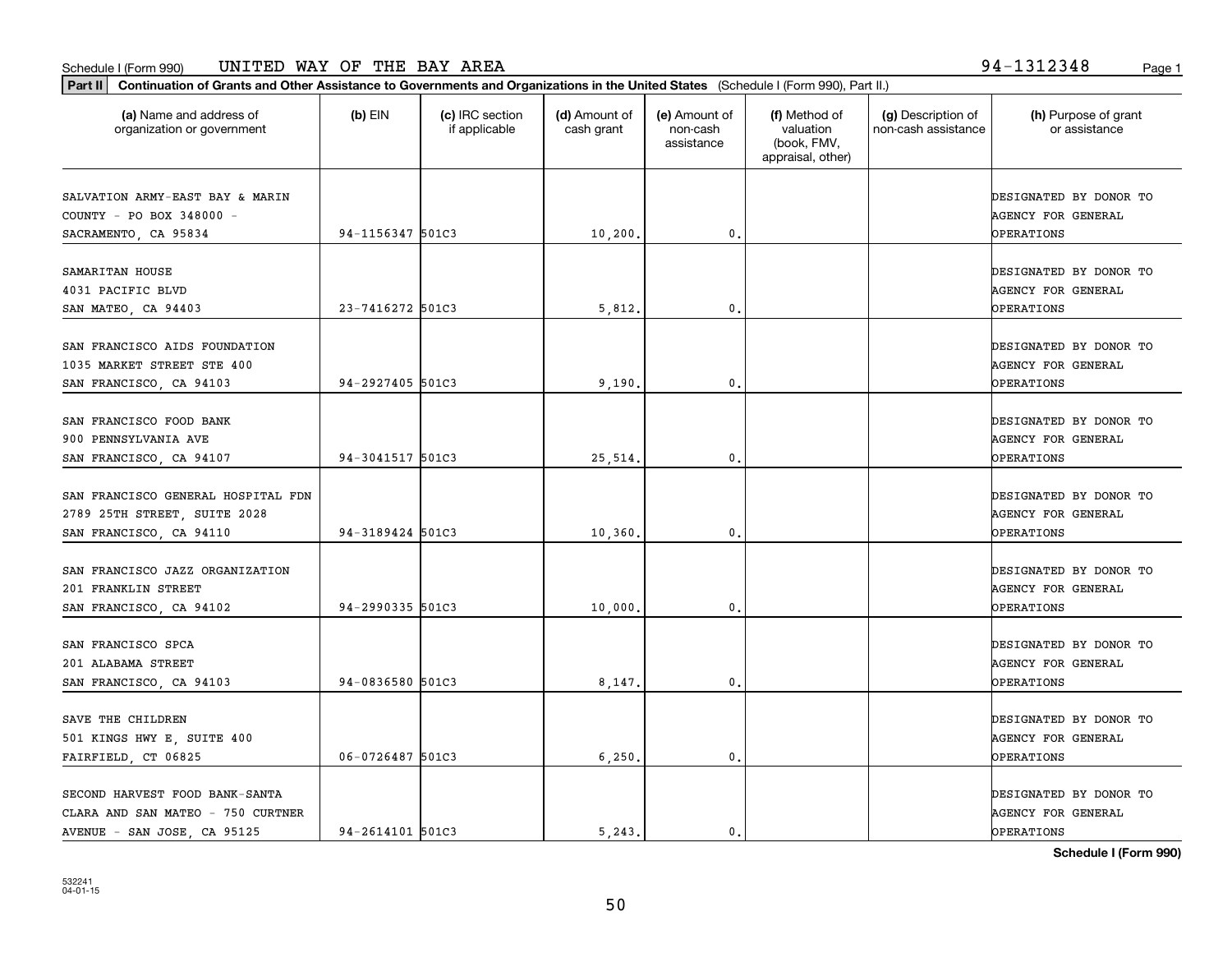organization or government

**Part II Continuation of Grants and Other Assistance to Governments and Organizations in the United States**  (Schedule I (Form 990), Part II.)

if applicable

 $(b)$  EIN  $(c)$  IRC section

**(a) (b) (c) (d) (e) (f) (g) (h)** Name and address of

(d) Amount of cash grant

(e) Amount of non-cash

(f) Method of valuation

(g) Description of non-cash assistance

|                                                                                       |                  |       |         | assistance     | (book, FMV,<br>appraisal, other) |                                                                          |
|---------------------------------------------------------------------------------------|------------------|-------|---------|----------------|----------------------------------|--------------------------------------------------------------------------|
| SELF HELP FOR THE ELDERLY<br>731 SANSOME STREET, SUITE 100<br>SAN FRANCISCO, CA 94111 | 94-1750717 501C3 |       | 11,652. | 0.             |                                  | DESIGNATED BY DONOR TO<br><b>AGENCY FOR GENERAL</b><br><b>OPERATIONS</b> |
| SHELTER INC OF CONTRA COSTA COUNTY<br>1815 ARNOLD DRIVE<br>MARTINEZ, CA 94553         | 68-0117241 501C3 |       | 12,876. | 0.             |                                  | DESIGNATED BY DONOR TO<br>AGENCY FOR GENERAL<br><b>OPERATIONS</b>        |
| SHEN YUN PERFORMING ARTS<br>140 GALLEY HILL ROAD<br>CUDDEBACKVILLE, NY 12729          | 20-8812402 501C3 |       | 9,000   | 0.             |                                  | DESIGNATED BY DONOR TO<br>AGENCY FOR GENERAL<br><b>OPERATIONS</b>        |
| SMILE TRAIN INC<br>41 MADISON AVENUE, #28TH FLOOR<br>NEW YORK, NY 10010               | 13-3661416 501C3 |       | 6,140   | $\mathbf{0}$ . |                                  | DESIGNATED BY DONOR TO<br>AGENCY FOR GENERAL<br><b>OPERATIONS</b>        |
| SPARK LARKSPUR SCHOOLS FOUNDATION<br>230 DOHERTY DRIVE<br>LARKSPUR, CA 94939          | 94-2934350 501C3 |       | 5,150   | $\mathbf{0}$ . |                                  | DESIGNATED BY DONOR TO<br><b>AGENCY FOR GENERAL</b><br><b>OPERATIONS</b> |
| SPCA OF SOLANO COUNTY<br>PO BOX 356<br>VACAVILLE, CA 95696                            | 94-2607843 501C3 |       | 5,478   | $\mathbf{0}$ . |                                  | DESIGNATED BY DONOR TO<br><b>AGENCY FOR GENERAL</b><br>OPERATIONS        |
| ST ALBERTS PRIORY<br>5890 BIRCH COURT<br>OAKLAND, CA 94618                            |                  | 501C3 | 5,014   | 0.             |                                  | DESIGNATED BY DONOR TO<br><b>AGENCY FOR GENERAL</b><br>OPERATIONS        |
| ST DOMINICS CATHOLIC CHURCH<br>2390 BUSH STREET<br>SAN FRANCISCO, CA 94115            |                  | 501C3 | 11,352. | $\mathbf{0}$ . |                                  | DESIGNATED BY DONOR TO<br><b>AGENCY FOR GENERAL</b><br><b>OPERATIONS</b> |
| ST DOMINICS CHURCH<br>475 EAST I STREET<br>BENICIA, CA 94510                          |                  | 501C3 | 5,485.  | $\mathbf{0}$ . |                                  | DESIGNATED BY DONOR TO<br><b>AGENCY FOR GENERAL</b><br>OPERATIONS        |

**Schedule I (Form 990)**

(h) Purpose of grant or assistance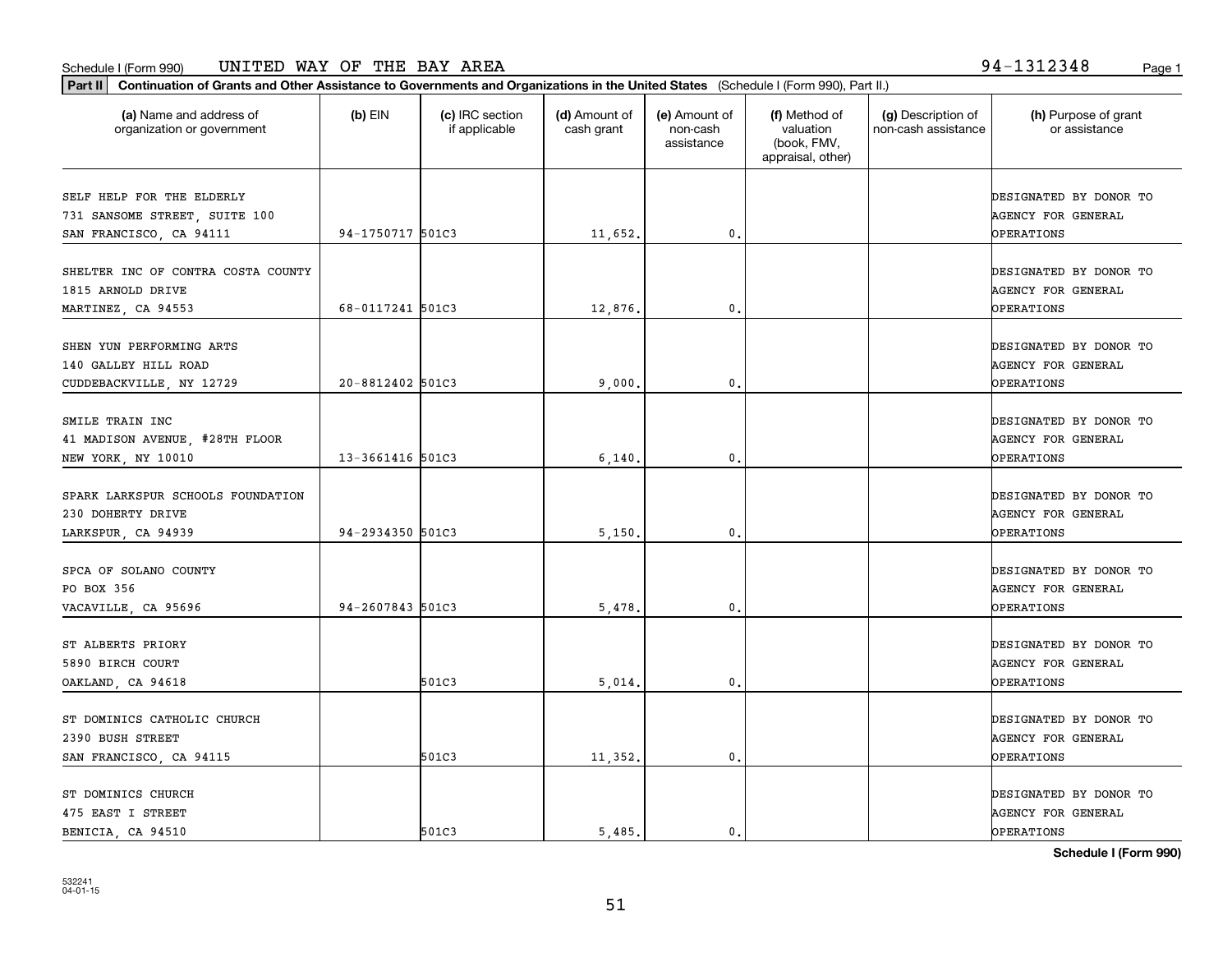| UNITED WAY OF THE BAY AREA<br>Schedule I (Form 990)                                                                                           |         |                                  |                             |                                         |                                                                |                                           | 94-1312348<br>Page 1                  |  |
|-----------------------------------------------------------------------------------------------------------------------------------------------|---------|----------------------------------|-----------------------------|-----------------------------------------|----------------------------------------------------------------|-------------------------------------------|---------------------------------------|--|
| Part II   Continuation of Grants and Other Assistance to Governments and Organizations in the United States (Schedule I (Form 990), Part II.) |         |                                  |                             |                                         |                                                                |                                           |                                       |  |
| (a) Name and address of<br>organization or government                                                                                         | (b) EIN | (c) IRC section<br>if applicable | (d) Amount of<br>cash grant | (e) Amount of<br>non-cash<br>assistance | (f) Method of<br>valuation<br>(book, FMV,<br>appraisal, other) | (g) Description of<br>non-cash assistance | (h) Purpose of grant<br>or assistance |  |
| ST FRANCIS EPISCOPAL CHURCH<br>----------------                                                                                               |         |                                  |                             |                                         |                                                                |                                           | DESIGNATED BY DONOR TO                |  |

| (a) Name and address of<br>organization or government                                       | $(b)$ EIN        | (c) IRC section<br>if applicable | (d) Amount of<br>cash grant | (e) Amount of<br>non-cash<br>assistance | (f) Method of<br>valuation<br>(book, FMV,<br>appraisal, other) | (g) Description of<br>non-cash assistance | (h) Purpose of grant<br>or assistance                                                     |
|---------------------------------------------------------------------------------------------|------------------|----------------------------------|-----------------------------|-----------------------------------------|----------------------------------------------------------------|-------------------------------------------|-------------------------------------------------------------------------------------------|
| ST FRANCIS EPISCOPAL CHURCH<br>399 SAN FERNANDO WAY<br>SAN FRANCISCO, CA 94127              | 94-1508873 501C3 |                                  | 7,500.                      | 0.                                      |                                                                |                                           | DESIGNATED BY DONOR TO<br><b>AGENCY FOR GENERAL</b><br>OPERATIONS                         |
| ST JUDE CHILDRENS RESEARCH<br>HOSPITAL - 501 ST JUDE PLACE -<br>MEMPHIS, TN 38105           | 62-0646012 501C3 |                                  | 28,658.                     | $\mathbf{0}$                            |                                                                |                                           | DESIGNATED BY DONOR TO<br><b>AGENCY FOR GENERAL</b><br>OPERATIONS                         |
| ST MARY-VIRGIN EPISCOPAL CHURCH<br>2325 UNION STREET<br>SAN FRANCISCO, CA 94123             |                  | 501C3                            | 6,000.                      | 0.                                      |                                                                |                                           | DESIGNATED BY DONOR TO<br>AGENCY FOR GENERAL<br>OPERATIONS                                |
| ST. ANTHONY FOUNDATION<br>150 GOLDEN GATE AVENUE<br>SAN FRANCISCO, CA 94102                 | 94-1513140 501C3 |                                  | 25,144.                     | $\mathbf{0}$ .                          |                                                                |                                           | DESIGNATED BY DONOR TO<br><b>AGENCY FOR GENERAL</b><br>OPERATIONS                         |
| ST. JAMES ANTIOCHIAN ORTHODOX<br>CHURCH - 925 SOUTH MELROSE STREET<br>- PLACENTIA, CA 92870 |                  | 501C3                            | 5,382.                      | $\mathfrak{o}$ .                        |                                                                |                                           | DESIGNATED BY DONOR TO<br><b>AGENCY FOR GENERAL</b><br>OPERATIONS                         |
| STANFORD UNIVERSITY<br>P.O. BOX 20466<br>STANFORD, CA 94309                                 | 94-1156365 501C3 |                                  | 15,525.                     | 0.                                      |                                                                |                                           | DESIGNATED BY DONOR TO<br>AGENCY FOR GENERAL<br>OPERATIONS                                |
| SUMMER SEARCH FOUNDATION<br>101 HOWARD STREET, SUITE 250<br>SAN FRANCISCO, CA 94105         | 68-0200138 501C3 |                                  | 14,200.                     | 0.                                      |                                                                |                                           | DESIGNATED BY DONOR TO<br>AGENCY FOR GENERAL<br>OPERATIONS                                |
| SYRACUSE UNIVERSITY-NY<br>820 COMCTOCK AVENUE, SUITE 100<br>SYRACUSE, NY 13244              | 15-0532081 501C3 |                                  | 25,000.                     | $\mathfrak{o}$ .                        |                                                                |                                           | DESIGNATED BY DONOR TO<br><b>AGENCY FOR GENERAL</b><br>OPERATIONS                         |
| TEACH FOR AMERICA BAY AREA<br>P.O. BOX 398296<br>SAN FRANCISCO, CA 94139                    | 13-3541913 501C3 |                                  | 5,500.                      | $\mathfrak{o}$ .                        |                                                                |                                           | DESIGNATED BY DONOR TO<br>AGENCY FOR GENERAL<br>OPERATIONS<br>$\alpha$ i i i $\alpha$ and |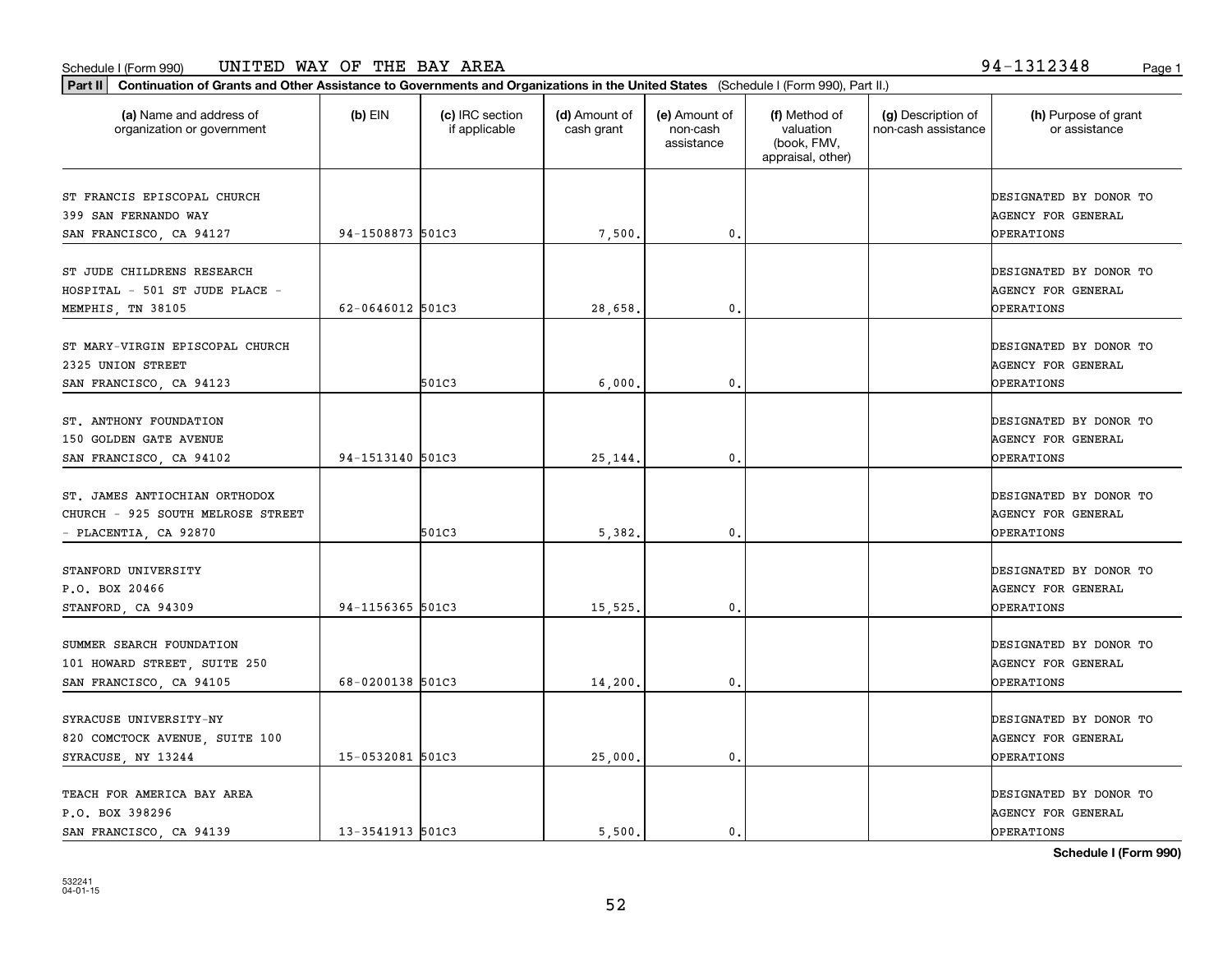**Part II Continuation of Grants and Other Assistance to Governments and Organizations in the United States**  (Schedule I (Form 990), Part II.)

**Schedule I (Form 990)**

532241 04-01-15

| (a) Name and address of<br>organization or government                                                       | $(b)$ EIN        | (c) IRC section<br>if applicable | (d) Amount of<br>cash grant | (e) Amount of<br>non-cash<br>assistance | (f) Method of<br>valuation<br>(book, FMV,<br>appraisal, other) | (g) Description of<br>non-cash assistance | (h) Purpose of grant<br>or assistance                                    |
|-------------------------------------------------------------------------------------------------------------|------------------|----------------------------------|-----------------------------|-----------------------------------------|----------------------------------------------------------------|-------------------------------------------|--------------------------------------------------------------------------|
| THE FATHERS HOUSE<br>126 PEABODY ROAD<br>VACAVILLE, CA 95687                                                | 68-0408159 501C3 |                                  | 8,597.                      | $\mathbf{0}$ .                          |                                                                |                                           | DESIGNATED BY DONOR TO<br><b>AGENCY FOR GENERAL</b><br>OPERATIONS        |
| TONY LA RUSSA'S ANIMAL RESCUE<br>FOUNDATION - 2890 MITCHELL DRIVE -<br>WALNUT CREEK, CA 94598               | 68-0240341 501C3 |                                  | 5,458.                      | $\mathbf{0}$ .                          |                                                                |                                           | DESIGNATED BY DONOR TO<br>AGENCY FOR GENERAL<br>OPERATIONS               |
| TRI VALLEY HAVEN FOR WOMEN, INC.<br>PO BOX 2190<br>LIVERMORE, CA 94551                                      | 94-2462357 501C3 |                                  | 11,249.                     | $\mathbf 0$ .                           |                                                                |                                           | DESIGNATED BY DONOR TO<br>AGENCY FOR GENERAL<br>OPERATIONS               |
| TRIPS FOR KIDS<br>610 4TH STREET<br>SAN RAFAEL, CA 94901                                                    | 68-0159458 501C3 |                                  | 8,392.                      | $\mathbf{0}$ .                          |                                                                |                                           | DESIGNATED BY DONOR TO<br><b>AGENCY FOR GENERAL</b><br><b>OPERATIONS</b> |
| TRUSTEES OF UNIVERSITY OF<br>PENNSYLVANIA THE PENN FUND - 3451<br>WALNUT STREET - PHILADELPHIA, PA<br>19104 | 23-1352685 501C3 |                                  | 5,500.                      | 0                                       |                                                                |                                           | DESIGNATED BY DONOR TO<br>AGENCY FOR GENERAL<br><b>OPERATIONS</b>        |
| UC REGENTS/UC SANTA BARBARA<br>DEVELOPMENT OFFICE<br>SANTA BARBARA, CA 93106                                | 23-7314834 501C3 |                                  | 10,000                      | 0.                                      |                                                                |                                           | DESIGNATED BY DONOR TO<br>AGENCY FOR GENERAL<br>OPERATIONS               |
| UC SANTA CRUZ FOUNDATION<br>1156 HIGH STREET<br>SANTA CRUZ, CA 95064                                        | 23-7394590 501C3 |                                  | 6,200                       | $\mathbf{0}$ .                          |                                                                |                                           | DESIGNATED BY DONOR TO<br><b>AGENCY FOR GENERAL</b><br><b>OPERATIONS</b> |
| UNION CONGREGATIONAL CHURCH<br>51 WOODLAND ROAD, APT. 1<br>ATTENTION: ROBE - CAPE ELIZABETH,<br>ME 04107    |                  | 501C3                            | 10,000                      | 0.                                      |                                                                |                                           | DESIGNATED BY DONOR TO<br>AGENCY FOR GENERAL<br><b>OPERATIONS</b>        |
| UNITED WAY MONTEREY COUNTY<br>60 GARDEN COURT, SUITE 350<br>MONTEREY CA 93940                               | 94-1322169 501C3 |                                  | 5.386.                      | 0.                                      |                                                                |                                           | DESIGNATED BY DONOR TO<br><b>AGENCY FOR GENERAL</b><br><b>OPERATIONS</b> |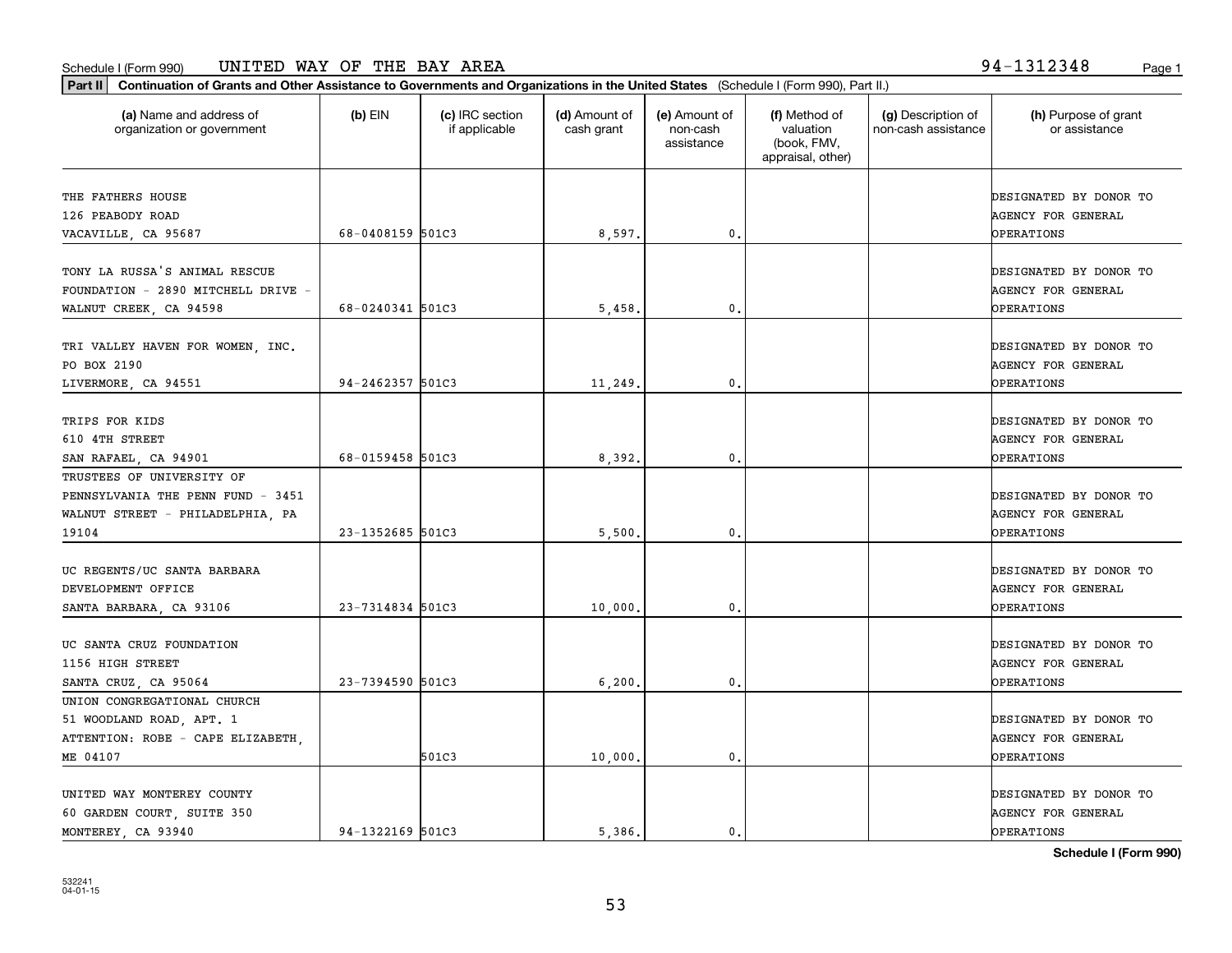| Part II   Continuation of Grants and Other Assistance to Governments and Organizations in the United States (Schedule I (Form 990), Part II.) |                  |                                  |                             |                                         |                                                                |                                           |                                                                          |
|-----------------------------------------------------------------------------------------------------------------------------------------------|------------------|----------------------------------|-----------------------------|-----------------------------------------|----------------------------------------------------------------|-------------------------------------------|--------------------------------------------------------------------------|
| (a) Name and address of<br>organization or government                                                                                         | $(b)$ EIN        | (c) IRC section<br>if applicable | (d) Amount of<br>cash grant | (e) Amount of<br>non-cash<br>assistance | (f) Method of<br>valuation<br>(book, FMV,<br>appraisal, other) | (g) Description of<br>non-cash assistance | (h) Purpose of grant<br>or assistance                                    |
| UNITED WAY OF THE WINE COUNTRY<br>975 CORPORATE CENTER PARKWAY, SUITE<br>SANTA ROSA, CA 95407                                                 | 94-1669646 501C3 |                                  | 7,098.                      | $\mathsf{0}$ .                          |                                                                |                                           | DESIGNATED BY DONOR TO<br><b>AGENCY FOR GENERAL</b><br><b>OPERATIONS</b> |
| UNITED WAY SILICON VALLEY<br>1400 PARKMOOR AVENUE, SUITE 250<br>SAN JOSE, CA 95126                                                            | 94-1450153 501C3 |                                  | 42,301                      | 0.                                      |                                                                |                                           | DESIGNATED BY DONOR TO<br><b>AGENCY FOR GENERAL</b><br>OPERATIONS        |
| UNITED WAY SOUTHERN NEVADA<br>PO BOX 30910<br>LAS VEGAS, NV 89173                                                                             | 88-0071328 501C3 |                                  | 6,216,                      | $\mathfrak{o}$ .                        |                                                                |                                           | DESIGNATED BY DONOR TO<br><b>AGENCY FOR GENERAL</b><br>OPERATIONS        |
| URBAN SCHOOL OF SAN FRANCISCO<br>1563 PAGE ST<br>SAN FRANCISCO, CA 94117                                                                      | 94-1622034 501C3 |                                  | 25,000                      | 0.                                      |                                                                |                                           | DESIGNATED BY DONOR TO<br><b>AGENCY FOR GENERAL</b><br>OPERATIONS        |
| VANGUARD CHARITABLE ENDOWMENT<br>PROGRAM - PO BOX 3075 -<br>SOUTHEASTERN, PA 19398                                                            | 23-2888152 501C3 |                                  | 188,240                     | 0                                       |                                                                |                                           | DESIGNATED BY DONOR TO<br><b>AGENCY FOR GENERAL</b><br>OPERATIONS        |
| WATCHTOWER BIBLE AND TRACT SOCIETY<br>OF PENNSYLVANIA - 25 COLUMBIA<br>HEIGHTS - BROOKLYN, NY 11201                                           | 11-1857820 501C3 |                                  | 6,851                       | $\mathbf{0}$                            |                                                                |                                           | DESIGNATED BY DONOR TO<br><b>AGENCY FOR GENERAL</b><br>OPERATIONS        |
| WESTERN CENTER ON LAW & POVERTY<br>3701 WILSHIRE BLVD, STE 208<br>LOS ANGELES, CA 90010                                                       | 95-2897721 501C3 |                                  | 5,680                       | $\mathbf{0}$ .                          |                                                                |                                           | DESIGNATED BY DONOR TO<br><b>AGENCY FOR GENERAL</b><br>OPERATIONS        |
| WHITNEY MUSEUM OF AMERICAN ART<br>99 GANSEVOORT STREET<br>NEW YORK, NY 10014                                                                  | 13-1789318 501C3 |                                  | 35,000.                     | $\mathfrak{o}$ .                        |                                                                |                                           | DESIGNATED BY DONOR TO<br><b>AGENCY FOR GENERAL</b><br>OPERATIONS        |
| WOUNDED WARRIOR PROJECT<br>PO BOX 758517<br>TOPEKA, KS 66675                                                                                  | 20-2370934 501C3 |                                  | 22.415.                     | $\mathfrak{o}$ .                        |                                                                |                                           | DESIGNATED BY DONOR TO<br><b>AGENCY FOR GENERAL</b><br><b>OPERATIONS</b> |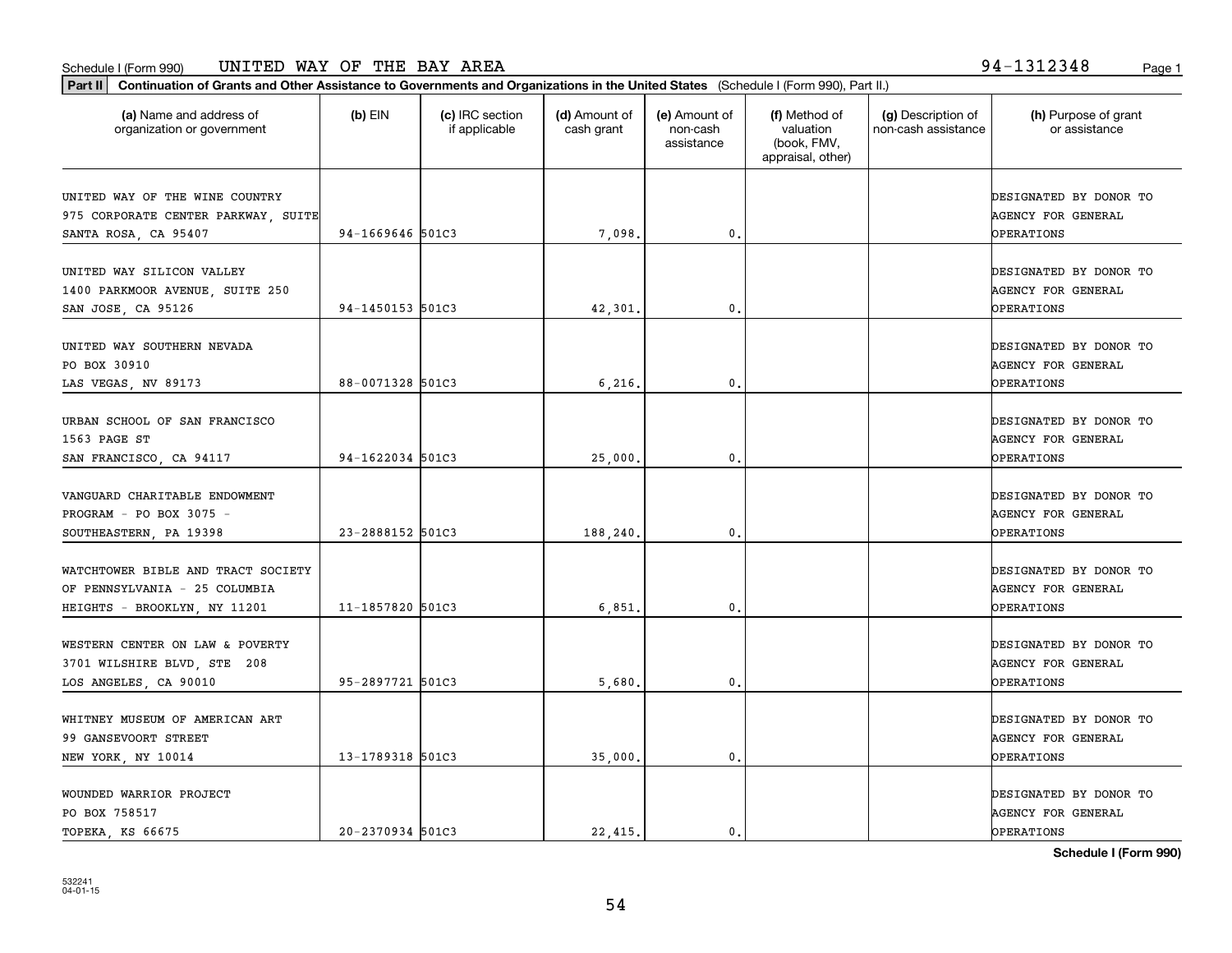**Part II Continuation of Grants and Other Assistance to Governments and Organizations in the United States**  (Schedule I (Form 990), Part II.)

 $(b)$  EIN  $(c)$  IRC section

| organization or government                                                            |                  | if applicable | cash grant | non-cash<br>assistance | valuation<br>(book, FMV,<br>appraisal, other) | non-cash assistance | or assistance                                                               |
|---------------------------------------------------------------------------------------|------------------|---------------|------------|------------------------|-----------------------------------------------|---------------------|-----------------------------------------------------------------------------|
| YALE LAW SCHOOL FUND<br>PO BOX 2038<br>NEW HAVEN, CT 06521                            | 06-0646973 501C3 |               | 7,500.     | 0.                     |                                               |                     | DESIGNATED BY DONOR TO<br><b>AGENCY FOR GENERAL</b><br>OPERATIONS           |
| YMCA OF SAN FRANCISCO<br>50 CALIFORNIA STREET, SUITE 650<br>SAN FRANCISCO, CA 94111   | 94-0997140 501C3 |               | 11,874.    | 0.                     |                                               |                     | DESIGNATED BY DONOR TO<br><b>AGENCY FOR GENERAL</b><br>OPERATIONS           |
| ZEN HOSPICE CENTER<br>273 PAGE STREET<br>SAN FRANCISCO, CA 94102                      | 94-3155375 501C3 |               | 7,500.     | 0.                     |                                               |                     | DESIGNATED BY DONOR TO<br>AGENCY FOR GENERAL<br>OPERATIONS                  |
| CONTRA COSTA CRISIS CENTER<br>307 LENNON LANE<br>WALNUT CREEK, CA 94598               | 94-1747227 501C3 |               | 69,167.    | 0.                     |                                               |                     | PROGRAM GRANT TO SUPPORT<br>2-1-1 INITIATIVE SERVICES                       |
| EDEN I&R, INC.<br>570 B STREET<br>HAYWARD, CA 94541                                   | 94-2339050 501C3 |               | 50,000.    | 0.                     |                                               |                     | PROGRAM GRANT TO SUPPORT<br>2-1-1 INITIATIVE SERVICES                       |
| UNITED WAY SILICON VALLEY<br>1400 PARKMOOR AVENUE, SUITE 250<br>SAN JOSE, CA 95126    | 94-1450153 501C3 |               | 198,000.   | 0.                     |                                               |                     | PROGRAM GRANT TO SUPPORT<br>2-1-1 INITIATIVE SERVICES<br>& ECONOMIC SUCCESS |
| CHILDREN AND FAMILY POLICY CENTER<br>505 5TH AVENUE, STE 4040<br>DES MOINES, IA 50309 | 42-1378567 501C3 |               | 25,000.    | 0.                     |                                               |                     | PROGRAM GRANT TO SUPPORT<br>COMMUNITY SCHOOLS<br>SERVICES                   |
| COMMUNITY INITIATIVES<br>354 PINE STREET, SUITE 7000<br>SAN FRANCISCO, CA 94104       | 94-3255070 501C3 |               | 20,000.    | 0.                     |                                               |                     | PROGRAM GRANT TO SUPPORT<br>COMMUNITY SCHOOLS<br><b>SERVICES</b>            |
| REDWOOD CITY SCHOOL DISTRICT<br>750 BRADFORD STREET0<br>REDWOOD CITY, CA 94063        | 94-3034018 501C3 |               | 121,400.   | $\mathbf{0}$ .         |                                               |                     | PROGRAM GRANT TO SUPPORT<br>COMMUNITY SCHOOLS<br><b>SERVICES</b>            |

**(a) (b) (c) (d) (e) (f) (g) (h)** Name and address of

(d) Amount of cash grant

(e) Amount of

(f) Method of

(g) Description of non-cash assistance

**Schedule I (Form 990)**

(h) Purpose of grant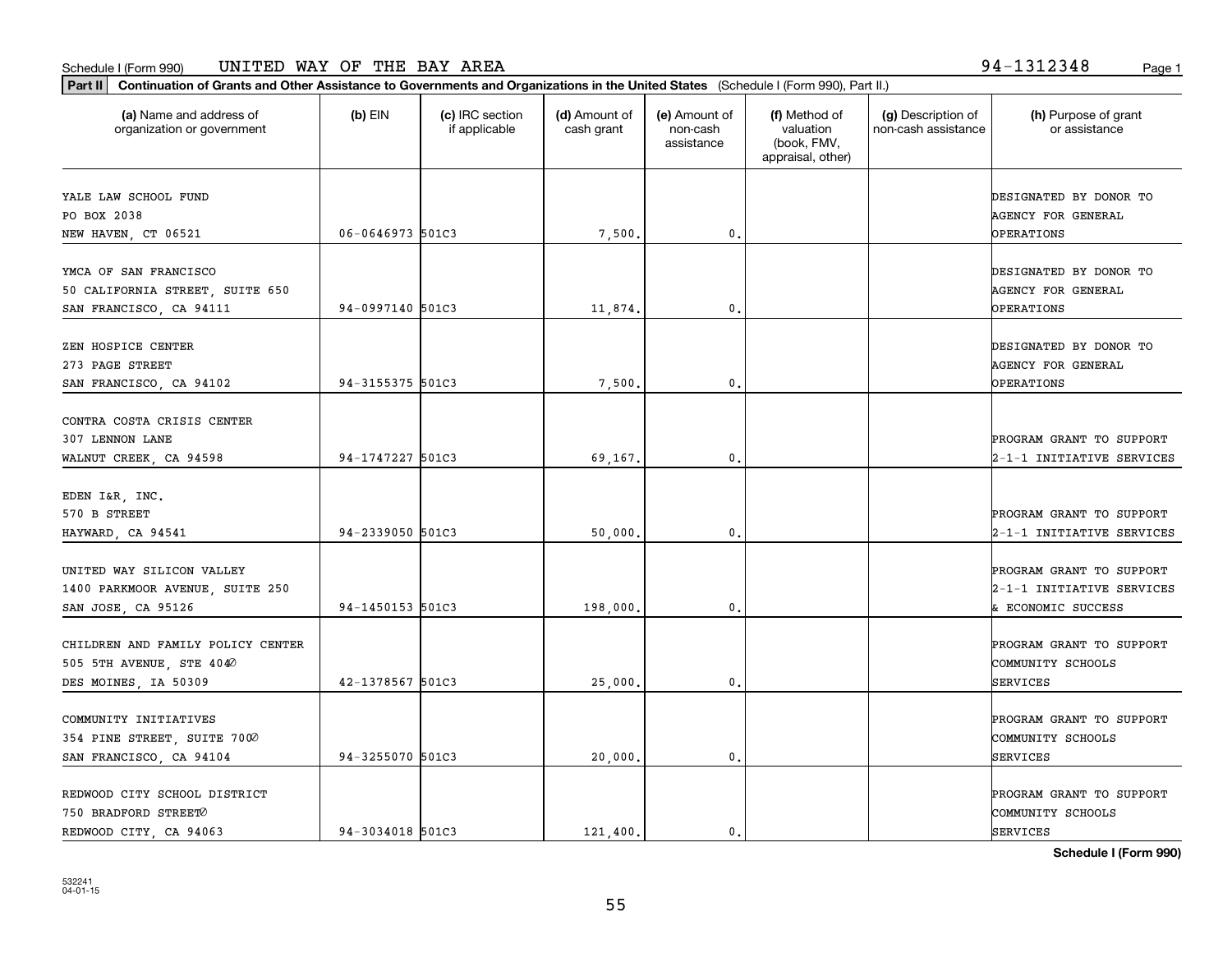**Part II Continuation of Grants and Other Assistance to Governments and Organizations in the United States**  (Schedule I (Form 990), Part II.)

 $(b)$  EIN  $\qquad$   $(c)$  IRC section

| organization or government         |                  | if applicable | cash grant | non-cash<br>assistance | valuation<br>(book, FMV,<br>appraisal, other) | non-cash assistance | or assistance             |
|------------------------------------|------------------|---------------|------------|------------------------|-----------------------------------------------|---------------------|---------------------------|
| SAN FRANCISCO STUDY CENTER         |                  |               |            |                        |                                               |                     | PROGRAM GRANT TO SUPPORT  |
| 944 MARKET STREET, STE. 701        |                  |               |            |                        |                                               |                     | COMMUNITY SCHOOLS         |
| SAN FRANCISCO, CA 94102            | 94-2138883 501C3 |               | 20,000     | 0.                     |                                               |                     | SERVICES                  |
| FIGHTING BACK PARTNERSHIP          |                  |               |            |                        |                                               |                     |                           |
| 505 SANTA CLARA STREET, THIRD      |                  |               |            |                        |                                               |                     | PROGRAM GRANT TO SUPPORT  |
| FLOOR                              |                  |               |            |                        |                                               |                     | ECONOMIC SUCCESS &        |
| $-$ VALLEJO, CA 94590              | 68-0298092 501C3 |               | 42,000     | 0.                     |                                               |                     | COMMUNITY SCHOOL SERVICES |
| ON THE MOVE                        |                  |               |            |                        |                                               |                     | PROGRAM GRANT TO SUPPORT  |
| 780 LINCOLN AVENUEO                |                  |               |            |                        |                                               |                     | ECONOMIC SUCCESS &        |
| NAPA, CA 94559                     | 75-3149095 501C3 |               | 85,000     | 0.                     |                                               |                     | COMMUNITY SCHOOL SERVICES |
| MISSION ECONOMIC DEVELOPMENT       |                  |               |            |                        |                                               |                     |                           |
| AGENCY - 2301 MISSION STREET,      |                  |               |            |                        |                                               |                     | PROGRAM GRANT TO SUPPORT  |
| SUITE 301                          |                  |               |            |                        |                                               |                     | ECONOMIC SUCCESS & JOBS+  |
| - SAN FRANCISCO, CA 94110          | 51-0187791 501C3 |               | 172,500.   | 0.                     |                                               |                     | SERVICES                  |
| ALAMEDA COUNTY SOCIAL SERVICES     |                  |               |            |                        |                                               |                     |                           |
| AGENCY - 2000 SAN PABLO AVE.       |                  |               |            |                        |                                               |                     |                           |
| FOURTH FL., STE 445 - OAKLAND, CA  |                  |               |            |                        |                                               |                     | PROGRAM GRANT TO SUPPORT  |
| 94612                              | 94-6000501 501C3 |               | 15,000.    | 0.                     |                                               |                     | ECONOMIC SUCCESS SERVICES |
| ALLEN TEMPLE BAPTIST CHURCH        |                  |               |            |                        |                                               |                     |                           |
| 8501 INTERNATIONAL BLVD.           |                  |               |            |                        |                                               |                     | PROGRAM GRANT TO SUPPORT  |
| OAKLAND, CA 94621                  | 94-1747125 501C3 |               | 6,500.     | 0.                     |                                               |                     | ECONOMIC SUCCESS SERVICES |
|                                    |                  |               |            |                        |                                               |                     |                           |
| AMERICAN CANYON FAMILY RESOURCE    |                  |               |            |                        |                                               |                     |                           |
| CENTER - 3423 BROADWAY ST, SUITE   |                  |               |            |                        |                                               |                     | PROGRAM GRANT TO SUPPORT  |
| D1 - AMERICAN CANYON, CA 94503     | 36-4612853 501C3 |               | 125,500.   | 0.                     |                                               |                     | ECONOMIC SUCCESS SERVICES |
| AMERICAN CANYON FAMILY RESOURCE    |                  |               |            |                        |                                               |                     |                           |
| CENTER - 3423 BROADWAY ST, SUITE   |                  |               |            |                        |                                               |                     | PROGRAM GRANT TO SUPPORT  |
| D1 - AMERICAN CANYON, CA 94503     | 36-4612853 501C3 |               | 5,500.     | 0.                     |                                               |                     | ECONOMIC SUCCESS SERVICES |
| BAY AREA FINANCIAL RESOURCE CENTER |                  |               |            |                        |                                               |                     |                           |
| 699 SERRAMONTE BLVD 232            |                  |               |            |                        |                                               |                     | PROGRAM GRANT TO SUPPORT  |

**(a) (b) (c) (d) (e) (f) (g) (h)** Name and address of

(d) Amount of

(e) Amount of

(f) Method of

(g) Description of

DALY CITY, CA 94015 27-0920145 501C3 1 7,000. 0. 0. 2010 2020 2020 2020 2020 2030 2020 2030 2020 2020 2030 2020

(h) Purpose of grant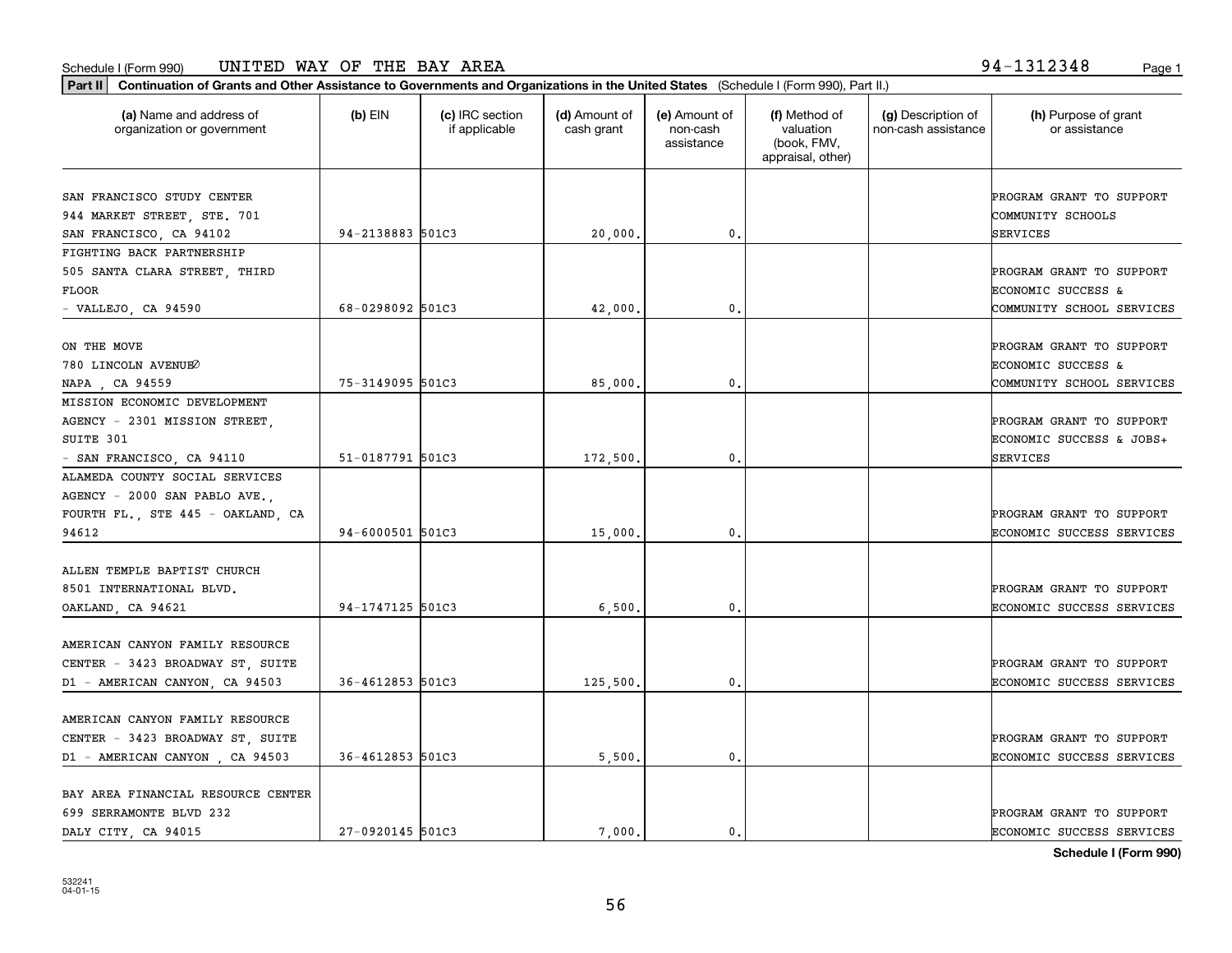organization or government

COMMUNITY ACTION MARIN

COASTSIDE HOPE

532241 04-01-15

| BRIGHTER BEGINNINGS               |                  |       |          |                  |                                  |
|-----------------------------------|------------------|-------|----------|------------------|----------------------------------|
| 2213 BUCHANAN RD #103             |                  |       |          |                  | PROGRAM GRANT TO SUPPORT         |
| ANTIOCH, CA 94531                 | 94-2949749 501C3 |       | 6,000.   | $\mathfrak{o}$ . | ECONOMIC SUCCESS SERVICES        |
|                                   |                  |       |          |                  |                                  |
| CATHOLIC CHARITIES OF SOLANO, INC |                  |       |          |                  |                                  |
| 125 CORPORATE PLACE, SUITE A      |                  |       |          |                  | PROGRAM GRANT TO SUPPORT         |
| VALLEJO, CA 94590                 | 46-5010936 501C3 |       | 6,000.   | 0.               | ECONOMIC SUCCESS SERVICES        |
| CHABOT LAS-POSITAS COMMUNITY      |                  |       |          |                  |                                  |
| COLLEGE DISTRICT - 6300 VILLAGE   |                  |       |          |                  |                                  |
| PARKWAY, SUITE 100 - DUBLIN, CA   |                  |       |          |                  | PROGRAM GRANT TO SUPPORT         |
| 94568                             | 23-7074515 501C3 |       | 6,000.   | 0.               | ECONOMIC SUCCESS SERVICES        |
|                                   |                  |       |          |                  |                                  |
| CHILDREN'S NETWORK OF SOLANO      |                  |       |          |                  |                                  |
| COUNTY - 2320 COURAGE DR., #107 - |                  |       |          |                  | PROGRAM GRANT TO SUPPORT         |
| FAIRFIELD, CA 94533               | 68-0014506 501C3 |       | 301,223. | 0.               | <b>ECONOMIC SUCCESS SERVICES</b> |
|                                   |                  |       |          |                  |                                  |
| CHINESE NEWCOMERS SERVICE CENTER  |                  |       |          |                  |                                  |
| 777 STOCKTON ST., STE 104         |                  |       |          |                  | PROGRAM GRANT TO SUPPORT         |
| SAN FRANCISCO, CA 94108           | 94-2152893 501C3 |       | 10,000.  | $\mathfrak{o}$ . | <b>ECONOMIC SUCCESS SERVICES</b> |
|                                   |                  |       |          |                  |                                  |
| CITY OF FAIRFIELD                 |                  |       |          |                  |                                  |
| 1000 WEBSTER STREET               |                  |       |          |                  | PROGRAM GRANT TO SUPPORT         |
| FAIRFIELD, CA 94533               |                  | 501C3 | 8,500.   | 0.               | <b>ECONOMIC SUCCESS SERVICES</b> |
|                                   |                  |       |          |                  |                                  |
| CITY OF VACAVILLE                 |                  |       |          |                  |                                  |
| 660 MERCHANT STREET               | 94-6000447 501C3 |       |          |                  | PROGRAM GRANT TO SUPPORT         |
| VACAVILLE, CA 95688               |                  |       | 7,500.   | $^{\circ}$ .     | ECONOMIC SUCCESS SERVICES        |

**(a) (b) (c) (d) (e) (f) (g) (h)** Name and address of

(d) Amount of cash grant

(e) Amount of non-cashassistance

(f) Method of valuation (book, FMV, appraisal, other)

(g) Description of non-cash assistance

**Part II Continuation of Grants and Other Assistance to Governments and Organizations in the United States**  (Schedule I (Form 990), Part II.)  $(b)$  EIN  $(c)$  IRC section

if applicable

(h) Purpose of grant or assistance

**Schedule I (Form 990)**

P.O. BOX 1089 PROGRAM GRANT TO SUPPORT EL GRANADA, CA 94018 **51-0199747** 501C3 | 5,500. 0. 0. CONOMIC SUCCESS SERVICES

29 MARY STREET PROGRAM GRANT TO SUPPORT SAN RAFAEL, CA 94901 94-6136365 501C3 (12,000. 0. 0. THE CONOMIC SUCCESS SERVICES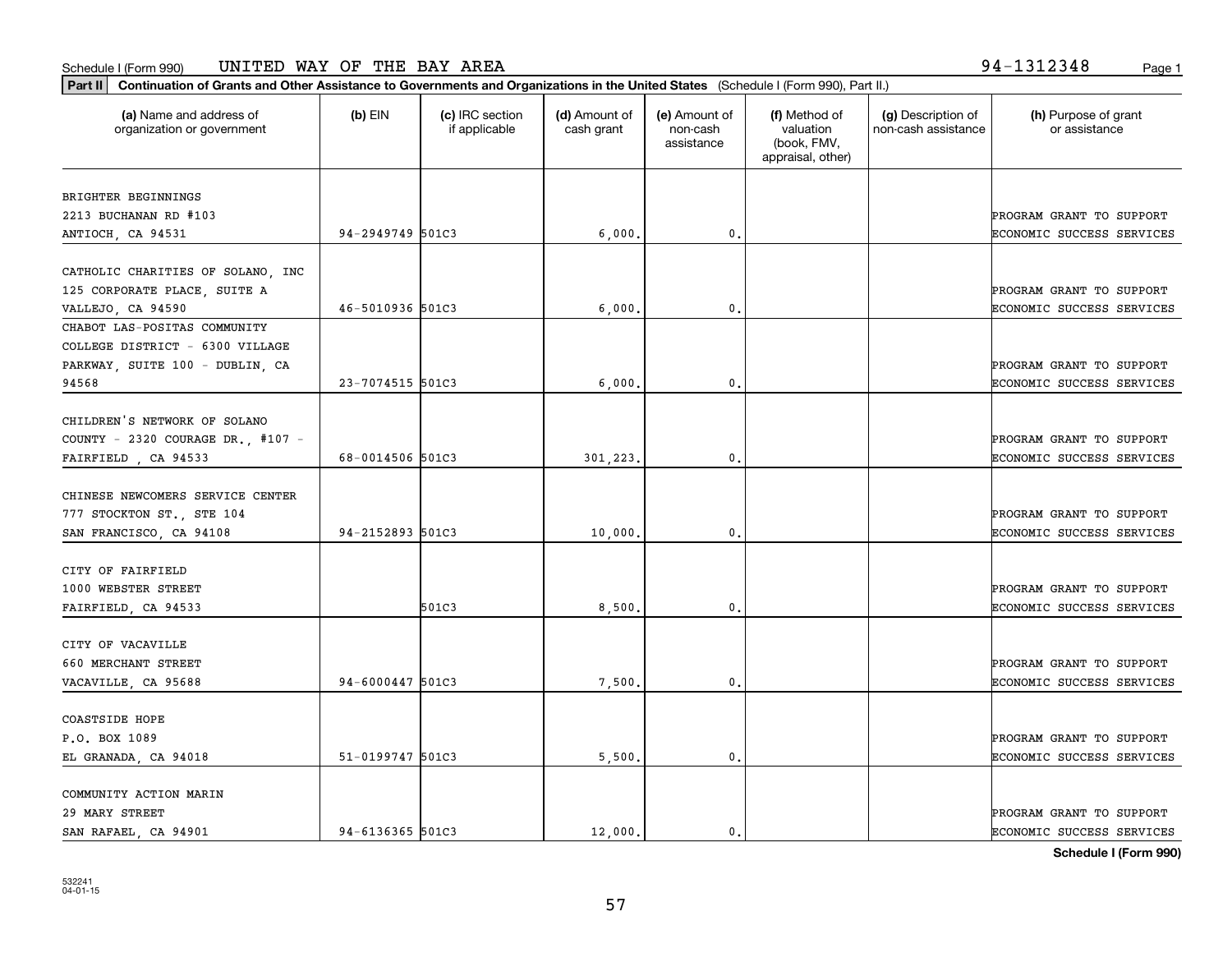**Part II Continuation of Grants and Other Assistance to Governments and Organizations in the United States**  (Schedule I (Form 990), Part II.)

| (a) Name and address of<br>organization or government | $(b)$ EIN        | (c) IRC section<br>if applicable | (d) Amount of<br>cash grant | (e) Amount of<br>non-cash<br>assistance | (f) Method of<br>valuation<br>(book, FMV,<br>appraisal, other) | (g) Description of<br>non-cash assistance | (h) Purpose of grant<br>or assistance |
|-------------------------------------------------------|------------------|----------------------------------|-----------------------------|-----------------------------------------|----------------------------------------------------------------|-------------------------------------------|---------------------------------------|
| COMMUNITY CHILD CARE COUNCIL                          |                  |                                  |                             |                                         |                                                                |                                           |                                       |
| $(4C'S)$ OF ALAMEDA COUNTY - 22351                    |                  |                                  |                             |                                         |                                                                |                                           |                                       |
| CITY CENTER DR. STE. 100 -                            |                  |                                  |                             |                                         |                                                                |                                           | PROGRAM GRANT TO SUPPORT              |
| HAYWARD, CA 94541                                     | 23-7218859 501C3 |                                  | 10,000.                     | 0.                                      |                                                                |                                           | ECONOMIC SUCCESS SERVICES             |
| COMMUNITY RESOURCES FOR                               |                  |                                  |                             |                                         |                                                                |                                           |                                       |
| INDEPENDENT LIVING - 439 A STREET                     |                  |                                  |                             |                                         |                                                                |                                           | PROGRAM GRANT TO SUPPORT              |
| - HAYWARD, CA 94541                                   | 94-2598873 501C3 |                                  | 6,000.                      | $\mathbf{0}$ .                          |                                                                |                                           | ECONOMIC SUCCESS SERVICES             |
|                                                       |                  |                                  |                             |                                         |                                                                |                                           |                                       |
| EAGLE VILLAGE COMMUNITY CENTER                        |                  |                                  |                             |                                         |                                                                |                                           |                                       |
| YOUTH & FAMILY - P O BOX $10408$ -                    |                  |                                  |                             |                                         |                                                                |                                           | PROGRAM GRANT TO SUPPORT              |
| OAKLAND, CA 94610                                     | 27-0243681 501C3 |                                  | 26,000.                     | 0                                       |                                                                |                                           | ECONOMIC SUCCESS SERVICES             |
| EAST BAY ASIAN LOCAL DEVELOPMENT                      |                  |                                  |                             |                                         |                                                                |                                           |                                       |
| CORPORATION - 1825 SAN PABLO AVE                      |                  |                                  |                             |                                         |                                                                |                                           | PROGRAM GRANT TO SUPPORT              |
| SUITE 200 - OAKLAND, CA 94612                         | 51-0171851 501C3 |                                  | 31,131.                     | $\mathfrak{o}$ .                        |                                                                |                                           | ECONOMIC SUCCESS SERVICES             |
|                                                       |                  |                                  |                             |                                         |                                                                |                                           |                                       |
| EAST BAY ASIAN LOCAL DEVELOPMENT                      |                  |                                  |                             |                                         |                                                                |                                           |                                       |
| CORPORATION - 1825 SAN PABLO AVE                      |                  |                                  |                             |                                         |                                                                |                                           | PROGRAM GRANT TO SUPPORT              |
| SUITE 200 - OAKLAND, CA 94612                         | 51-0171851 501C3 |                                  | 15,000.                     | $\mathbf 0$ .                           |                                                                |                                           | ECONOMIC SUCCESS SERVICES             |
| FREMONT FAMILY RESOURCE CENTER                        |                  |                                  |                             |                                         |                                                                |                                           |                                       |
| CORPORATION - 39155 LIBERTY                           |                  |                                  |                             |                                         |                                                                |                                           |                                       |
| STREET SUITE A110 PO BOX 5006 -                       |                  |                                  |                             |                                         |                                                                |                                           | PROGRAM GRANT TO SUPPORT              |
| FREMONT, CA 94537                                     | 94-3333831 501C3 |                                  | 17,000.                     | 0.                                      |                                                                |                                           | ECONOMIC SUCCESS SERVICES             |
| FREMONT FAMILY RESOURCE CENTER                        |                  |                                  |                             |                                         |                                                                |                                           |                                       |
| CORPORATION - 39155 LIBERTY                           |                  |                                  |                             |                                         |                                                                |                                           |                                       |
| STREET SUITE A110 PO BOX 5006 -                       |                  |                                  |                             |                                         |                                                                |                                           | PROGRAM GRANT TO SUPPORT              |
| FREMONT, CA 94537                                     | 94-3333831 501C3 |                                  | 18,000.                     | $\mathfrak{o}$ .                        |                                                                |                                           | ECONOMIC SUCCESS SERVICES             |
|                                                       |                  |                                  |                             |                                         |                                                                |                                           |                                       |
| HAYWARD AREA RECREATION AND PARK                      |                  |                                  |                             |                                         |                                                                |                                           |                                       |
| DISTRICT - 1099 E STREET -                            |                  |                                  |                             |                                         |                                                                |                                           | PROGRAM GRANT TO SUPPORT              |
| HAYWARD, CA 94541                                     | 94-6000728 501C3 |                                  | 7,000.                      | 0.                                      |                                                                |                                           | ECONOMIC SUCCESS SERVICES             |
| HOMELESS PRENATAL PROGRAM                             |                  |                                  |                             |                                         |                                                                |                                           |                                       |
| 2500 18TH STREET                                      |                  |                                  |                             |                                         |                                                                |                                           | PROGRAM GRANT TO SUPPORT              |
| SAN FRANCISCO, CA 94110                               | 94-3146280 501C3 |                                  | 14,000.                     | 0.                                      |                                                                |                                           | ECONOMIC SUCCESS SERVICES             |
|                                                       |                  |                                  |                             |                                         |                                                                |                                           |                                       |

 $\mathbf{I}$ 

58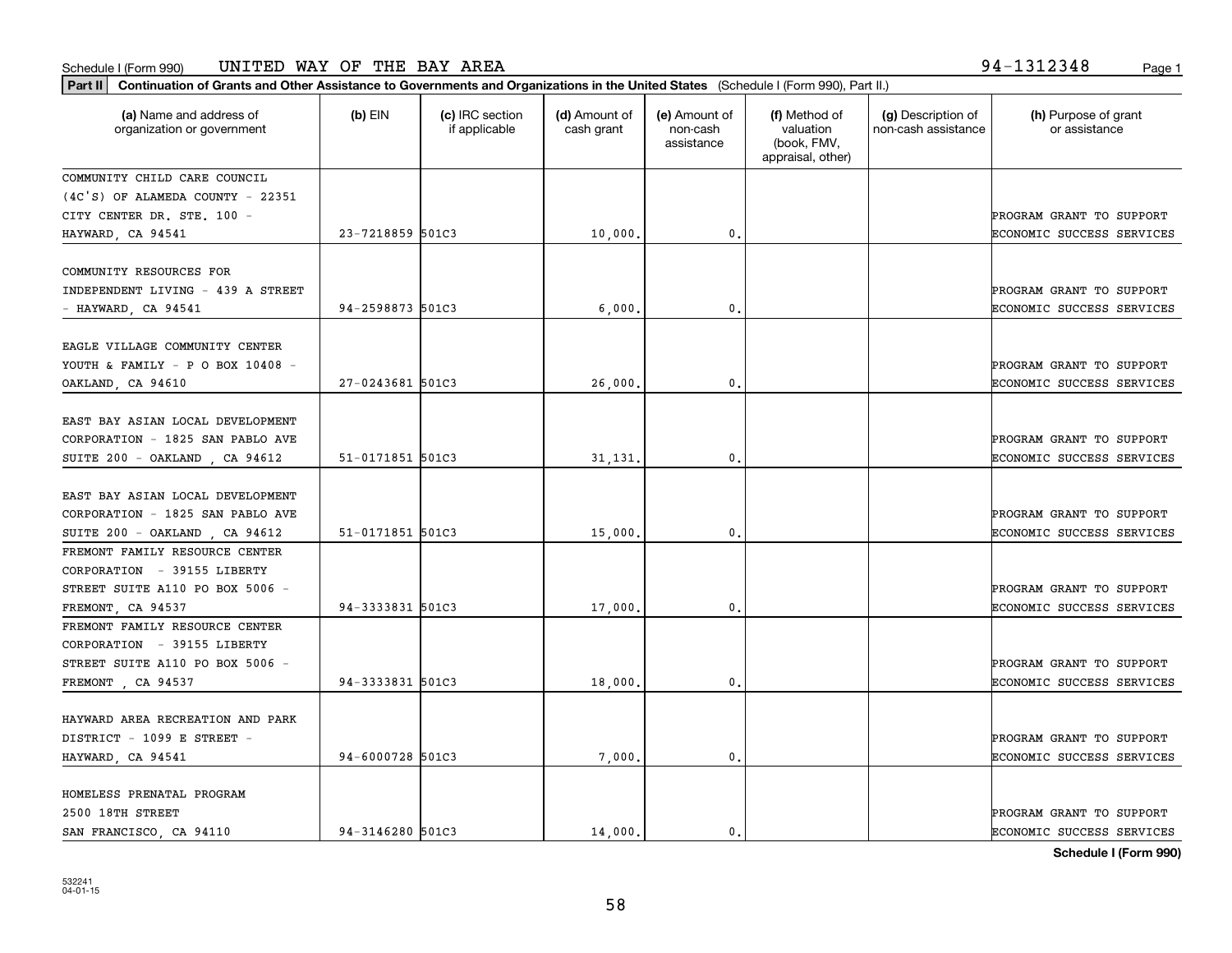**Part II Continuation of Grants and Other Assistance to Governments and Organizations in the United States**  (Schedule I (Form 990), Part II.)

| (a) Name and address of<br>organization or government | $(b)$ EIN        | (c) IRC section<br>if applicable | (d) Amount of<br>cash grant | (e) Amount of<br>non-cash<br>assistance | (f) Method of<br>valuation<br>(book, FMV,<br>appraisal, other) | (g) Description of<br>non-cash assistance | (h) Purpose of grant<br>or assistance |
|-------------------------------------------------------|------------------|----------------------------------|-----------------------------|-----------------------------------------|----------------------------------------------------------------|-------------------------------------------|---------------------------------------|
| LAO FAMILY COMMUNITY DEVELOPMENT,                     |                  |                                  |                             |                                         |                                                                |                                           |                                       |
| INC. - 1551 23RD AVE - OAKLAND, CA                    |                  |                                  |                             |                                         |                                                                |                                           | PROGRAM GRANT TO SUPPORT              |
| 94601                                                 | 94-3115164 501C3 |                                  | 204,593.                    | 0.                                      |                                                                |                                           | ECONOMIC SUCCESS SERVICES             |
|                                                       |                  |                                  |                             |                                         |                                                                |                                           |                                       |
| LAO FAMILY COMMUNITY DEVELOPMENT,                     |                  |                                  |                             |                                         |                                                                |                                           | PROGRAM GRANT TO SUPPORT              |
| INC. - 1551 23RD AVE - OAKLAND, CA<br>94601           | 94-3115164 501C3 |                                  |                             | $\mathbf{0}$                            |                                                                |                                           | ECONOMIC SUCCESS SERVICES             |
| MISSION ECONOMIC DEVELOPMENT                          |                  |                                  | 15,000.                     |                                         |                                                                |                                           |                                       |
| AGENCY - 2301 MISSION STREET,                         |                  |                                  |                             |                                         |                                                                |                                           |                                       |
| SUITE 301                                             |                  |                                  |                             |                                         |                                                                |                                           | PROGRAM GRANT TO SUPPORT              |
| - SAN FRANCISCO, CA 94110                             | 51-0187791 501C3 |                                  | 15,000                      | $\mathbf{0}$                            |                                                                |                                           | ECONOMIC SUCCESS SERVICES             |
|                                                       |                  |                                  |                             |                                         |                                                                |                                           |                                       |
| MONUMENT IMPACT                                       |                  |                                  |                             |                                         |                                                                |                                           |                                       |
| 1760 CLAYTON ROAD                                     |                  |                                  |                             |                                         |                                                                |                                           | PROGRAM GRANT TO SUPPORT              |
| CONCORD, CA 94520                                     | 94-3370919 501C3 |                                  | 14,000.                     | $\mathbf{0}$                            |                                                                |                                           | ECONOMIC SUCCESS SERVICES             |
|                                                       |                  |                                  |                             |                                         |                                                                |                                           |                                       |
| NORTHEAST COMMUNITY FEDERAL CREDIT                    |                  |                                  |                             |                                         |                                                                |                                           |                                       |
| UNION - 683 CLAY STREET                               |                  |                                  |                             |                                         |                                                                |                                           | PROGRAM GRANT TO SUPPORT              |
| - SAN FRANCISCO, CA 94111                             | 94-2891498 501C3 |                                  | 10,000.                     | $\mathbf{0}$ .                          |                                                                |                                           | ECONOMIC SUCCESS SERVICES             |
|                                                       |                  |                                  |                             |                                         |                                                                |                                           |                                       |
| ON THE MOVE                                           |                  |                                  |                             |                                         |                                                                |                                           |                                       |
| 780 LINCOLN AVENUEO                                   |                  |                                  |                             |                                         |                                                                |                                           | PROGRAM GRANT TO SUPPORT              |
| NAPA, CA 94559                                        | 75-3149095 501C3 |                                  | 6,500                       | $\mathbf{0}$                            |                                                                |                                           | ECONOMIC SUCCESS SERVICES             |
|                                                       |                  |                                  |                             |                                         |                                                                |                                           |                                       |
| OPERATION HOPE INC                                    |                  |                                  |                             |                                         |                                                                |                                           |                                       |
| 707 WILSHIRE BLVD, SUITE 30300                        |                  |                                  |                             |                                         |                                                                |                                           | PROGRAM GRANT TO SUPPORT              |
| LOS ANGELES, CA 90017                                 | 95-4378084 501C3 |                                  | 33,167.                     | 0.                                      |                                                                |                                           | ECONOMIC SUCCESS SERVICES             |
| PROJECT READ-SOUTH SAN FRANCISCO                      |                  |                                  |                             |                                         |                                                                |                                           |                                       |
| PUBLIC LIBRARY - 840 WEST ORANGE                      |                  |                                  |                             |                                         |                                                                |                                           |                                       |
| AVENUE - SOUTH SAN FRANCISCO, CA                      |                  |                                  |                             |                                         |                                                                |                                           | PROGRAM GRANT TO SUPPORT              |
| 94080                                                 | 94-3191775 501C3 |                                  | 9,000.                      | $\mathbf{0}$                            |                                                                |                                           | ECONOMIC SUCCESS SERVICES             |
|                                                       |                  |                                  |                             |                                         |                                                                |                                           |                                       |
| RICHMOND COMMUNITY FOUNDATION                         |                  |                                  |                             |                                         |                                                                |                                           |                                       |
| 1014 FLORIDA AVENUE SUITE 2000                        |                  |                                  |                             |                                         |                                                                |                                           | PROGRAM GRANT TO SUPPORT              |

RICHMOND, CA 94804 94-3337754 501C3 822,125. 0. 0.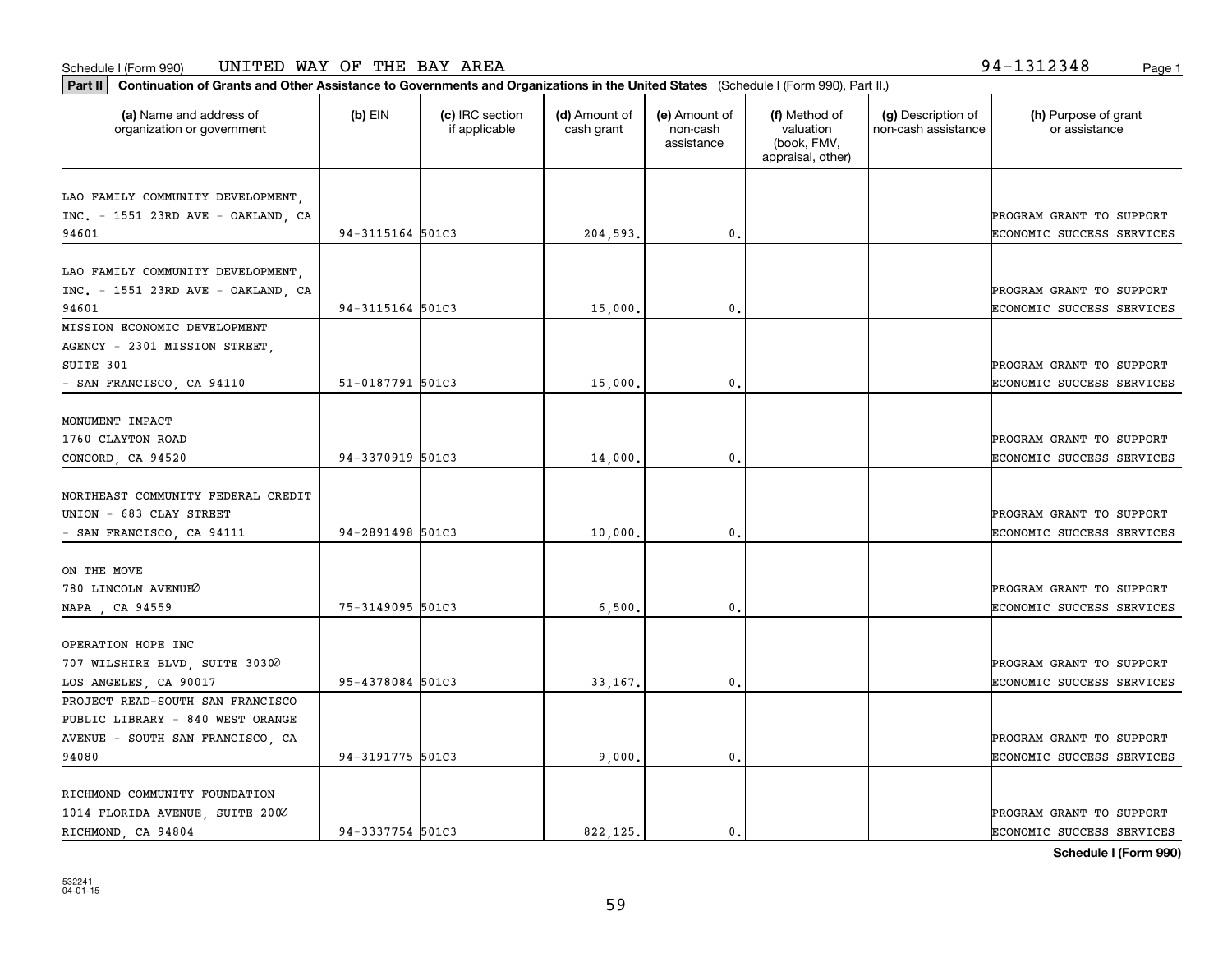SPARKPOINT ECC/ BAY POINT WORKS

| Continuation of Grants and Other Assistance to Governments and Organizations in the United States (Schedule I (Form 990), Part II.)<br>  Part II |                  |                                  |                             |                                         |                                                                |                                           |                                       |
|--------------------------------------------------------------------------------------------------------------------------------------------------|------------------|----------------------------------|-----------------------------|-----------------------------------------|----------------------------------------------------------------|-------------------------------------------|---------------------------------------|
| (a) Name and address of<br>organization or government                                                                                            | $(b)$ EIN        | (c) IRC section<br>if applicable | (d) Amount of<br>cash grant | (e) Amount of<br>non-cash<br>assistance | (f) Method of<br>valuation<br>(book, FMV,<br>appraisal, other) | (g) Description of<br>non-cash assistance | (h) Purpose of grant<br>or assistance |
|                                                                                                                                                  |                  |                                  |                             |                                         |                                                                |                                           |                                       |
| RUBICON PROGRAMS, INC.<br>101 BROADWAY                                                                                                           |                  |                                  |                             |                                         |                                                                |                                           | PROGRAM GRANT TO SUPPORT              |
| RICHMOND, CA 94804                                                                                                                               | 94-2301550 501C3 |                                  | 6,000.                      | 0.                                      |                                                                |                                           | ECONOMIC SUCCESS SERVICES             |
|                                                                                                                                                  |                  |                                  |                             |                                         |                                                                |                                           |                                       |
| SAMARITAN HOUSE                                                                                                                                  |                  |                                  |                             |                                         |                                                                |                                           |                                       |
| 4031 PACIFIC BLVD.                                                                                                                               |                  |                                  |                             |                                         |                                                                |                                           | PROGRAM GRANT TO SUPPORT              |
| SAN MATEO, CA 94403                                                                                                                              | 23-7416272 501C3 |                                  | 6,000.                      | 0.                                      |                                                                |                                           | ECONOMIC SUCCESS SERVICES             |
|                                                                                                                                                  |                  |                                  |                             |                                         |                                                                |                                           |                                       |
| SAN ANTONIO COMMUNITY DEVELOPMENT                                                                                                                |                  |                                  |                             |                                         |                                                                |                                           |                                       |
| CORPORATION - 2228 E 15TH STREET -                                                                                                               |                  |                                  |                             |                                         |                                                                |                                           | PROGRAM GRANT TO SUPPORT              |
| OAKLAND, CA 94606                                                                                                                                | 94-2675448 501C3 |                                  | 18,000.                     | 0.                                      |                                                                |                                           | ECONOMIC SUCCESS SERVICES             |
| SAN MATEO COUNTY COMMUNITY COLLEGE                                                                                                               |                  |                                  |                             |                                         |                                                                |                                           |                                       |
| DISTRICT-COLLEGE OF SAN MATEO -                                                                                                                  |                  |                                  |                             |                                         |                                                                |                                           |                                       |
| 3401 CSM DRIVE - SAN MATEO, CA                                                                                                                   |                  |                                  |                             |                                         |                                                                |                                           | PROGRAM GRANT TO SUPPORT              |
| 94402                                                                                                                                            | 94-3084147 501C3 |                                  | 133,167.                    | 0.                                      |                                                                |                                           | ECONOMIC SUCCESS SERVICES             |
| SAN MATEO COUNTY COMMUNITY COLLEGE                                                                                                               |                  |                                  |                             |                                         |                                                                |                                           |                                       |
| DISTRICT-COLLEGE OF SAN MATEO -                                                                                                                  |                  |                                  |                             |                                         |                                                                |                                           |                                       |
| 3401 CSM DRIVE - SAN MATEO, CA                                                                                                                   |                  |                                  |                             |                                         |                                                                |                                           | PROGRAM GRANT TO SUPPORT              |
| 94402                                                                                                                                            | 94-3084147 501C3 |                                  | 7,500.                      | 0.                                      |                                                                |                                           | ECONOMIC SUCCESS SERVICES             |
| SAN MATEO COUNTY COMMUNITY COLLEGE                                                                                                               |                  |                                  |                             |                                         |                                                                |                                           |                                       |
| DISTRICT-SKYLINE COLLEGE - 3300                                                                                                                  |                  |                                  |                             |                                         |                                                                |                                           |                                       |
| COLLEGE DRIVE - SAN BRUNO, CA                                                                                                                    |                  |                                  |                             |                                         |                                                                |                                           | PROGRAM GRANT TO SUPPORT              |
| 94066                                                                                                                                            | 94-3084147 501C3 |                                  | 6,000,                      | 0.                                      |                                                                |                                           | ECONOMIC SUCCESS SERVICES             |
|                                                                                                                                                  |                  |                                  |                             |                                         |                                                                |                                           |                                       |
| SELF-HELP ECONOMIC DEVELOPMENT,                                                                                                                  |                  |                                  |                             |                                         |                                                                |                                           |                                       |
| INC. - 1330 BROADWAY, SUITE 604                                                                                                                  |                  |                                  |                             |                                         |                                                                |                                           | PROGRAM GRANT TO SUPPORT              |
| $-$ OAKLAND, CA 94612                                                                                                                            | 20-5330006 501C3 |                                  | 10,000.                     | 0.                                      |                                                                |                                           | ECONOMIC SUCCESS SERVICES             |
| SPANISH SPEAKING UNITY COUNCIL OF                                                                                                                |                  |                                  |                             |                                         |                                                                |                                           |                                       |
| ALAMEDA COUNTY, INC. - 1900                                                                                                                      |                  |                                  |                             |                                         |                                                                |                                           |                                       |
| FRUITVALE AVE STE 2A - OAKLAND, CA                                                                                                               |                  |                                  |                             |                                         |                                                                |                                           | PROGRAM GRANT TO SUPPORT              |
| 94601                                                                                                                                            | 94-1670490 501C3 |                                  | 8,500.                      | $\mathbf{0}$ .                          |                                                                |                                           | ECONOMIC SUCCESS SERVICES             |

**Schedule I (Form 990)**

3105 WILLOW PASS ROAD #3 PROGRAM GRANT TO SUPPORT BAY POINT, CA 94565 94-3337754 501C3 7,000. 0. ECONOMIC SUCCESS SERVICES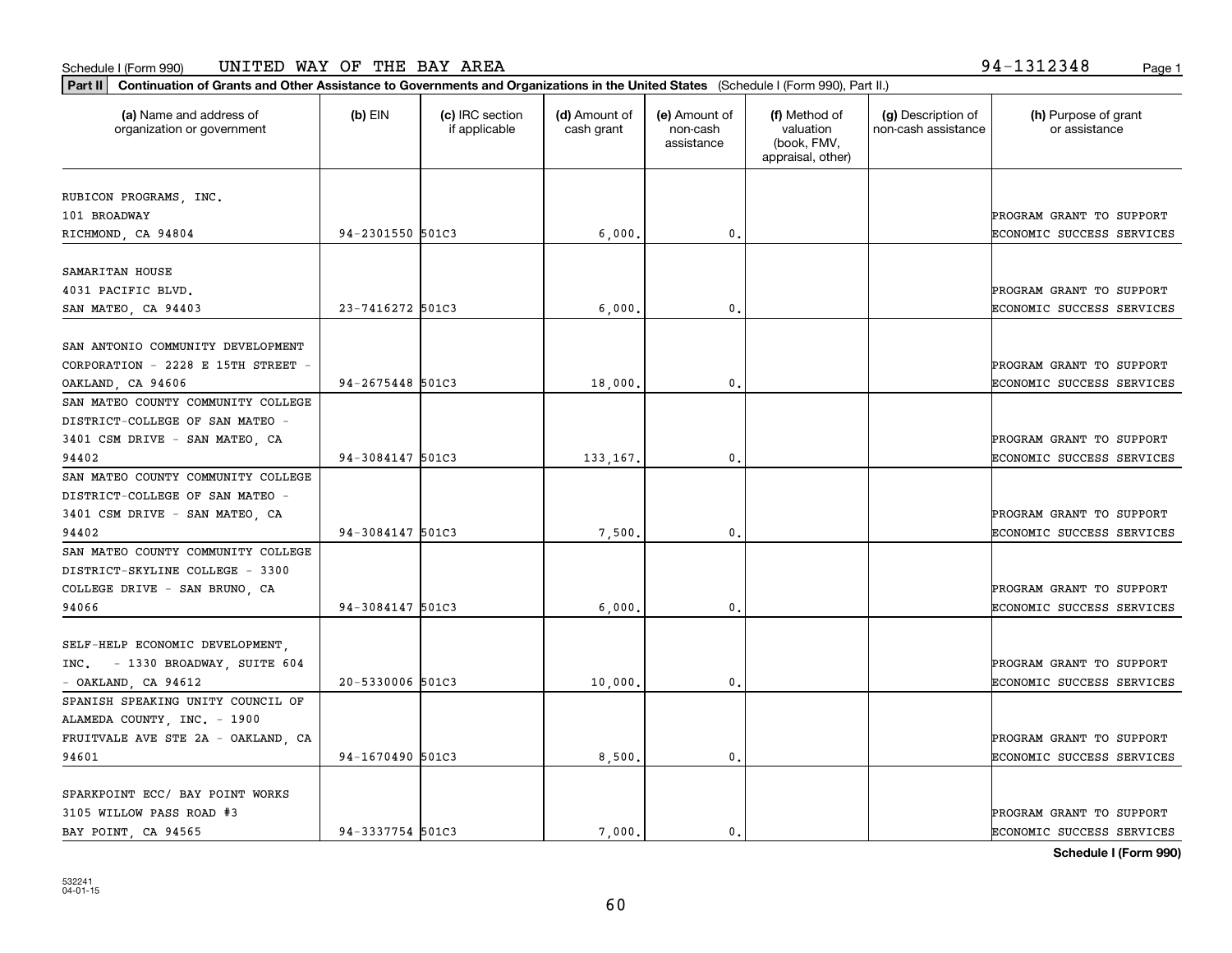Ι.

**Part II Continuation of Grants and Other Assistance to Governments and Organizations in the United States**  (Schedule I (Form 990), Part II.)

| (a) Name and address of<br>organization or government | (b) EIN              | (c) IRC section<br>if applicable | (d) Amount of<br>cash grant | (e) Amount of<br>non-cash<br>assistance | (f) Method of<br>valuation<br>(book, FMV,<br>appraisal, other) | (g) Description of<br>non-cash assistance | (h) Purpose of grant<br>or assistance      |
|-------------------------------------------------------|----------------------|----------------------------------|-----------------------------|-----------------------------------------|----------------------------------------------------------------|-------------------------------------------|--------------------------------------------|
| TAX-AID                                               |                      |                                  |                             |                                         |                                                                |                                           |                                            |
| 55 NEW MONTGOMERY STREET, SUITE 500                   |                      |                                  |                             |                                         |                                                                |                                           | PROGRAM GRANT TO SUPPORT                   |
| SAN FRANCISCO, CA 94105                               | 94-3062518 501C3     |                                  | 25,000.                     | 0.                                      |                                                                |                                           | ECONOMIC SUCCESS SERVICES                  |
| TAX-AID                                               |                      |                                  |                             |                                         |                                                                |                                           |                                            |
| 55 NEW MONTGOMERY STREET, SUITE 500                   |                      |                                  |                             |                                         |                                                                |                                           | PROGRAM GRANT TO SUPPORT                   |
| SAN FRANCISCO, CA 94105                               | 94-3062518 501C3     |                                  | 17,500.                     | 0.                                      |                                                                |                                           | ECONOMIC SUCCESS SERVICES                  |
| THE SAN FRANCISCO WOMENS CENTERS                      |                      |                                  |                             |                                         |                                                                |                                           |                                            |
| 3543 18TH STREET                                      |                      |                                  |                             |                                         |                                                                |                                           | PROGRAM GRANT TO SUPPORT                   |
| SAN FRANCISCO, CA 94110                               | 94-1730620 501C3     |                                  | 7,500.                      | 0.                                      |                                                                |                                           | ECONOMIC SUCCESS SERVICES                  |
| UPVALLEY FAMILY CENTERS                               |                      |                                  |                             |                                         |                                                                |                                           |                                            |
| 1440 SPRING ST                                        |                      |                                  |                             |                                         |                                                                |                                           | PROGRAM GRANT TO SUPPORT                   |
| ST. HELENA, CA 94574                                  | 80-0023012 501C3     |                                  | 12,500.                     | $\mathfrak o$ .                         |                                                                |                                           | ECONOMIC SUCCESS SERVICES                  |
| 10,000 DEGREES                                        |                      |                                  |                             |                                         |                                                                |                                           |                                            |
| 781 LINCOLN AVE., SUITE 140                           |                      |                                  |                             |                                         |                                                                |                                           | PROGRAM GRANT TO SUPPORT                   |
| SAN RAFAEL, CA 94901                                  | 95-3667812 501C3     |                                  | 33,000.                     | 0.                                      |                                                                |                                           | JOBS+ SERVICES                             |
|                                                       |                      |                                  |                             |                                         |                                                                |                                           |                                            |
| BAY AREA COMMUNITY RESOURCES                          |                      |                                  |                             |                                         |                                                                |                                           |                                            |
| 171 CARLOS DRIVEO<br>SAN RAFAEL, CA 94903             | 94-2346815 501C3     |                                  | 45,000.                     | 0.                                      |                                                                |                                           | PROGRAM GRANT TO SUPPORT<br>JOBS+ SERVICES |
|                                                       |                      |                                  |                             |                                         |                                                                |                                           |                                            |
| CITY OF OAKLAND                                       |                      |                                  |                             |                                         |                                                                |                                           |                                            |
| 250 FRANK H OGAWA PLAZA                               |                      |                                  |                             |                                         |                                                                |                                           | PROGRAM GRANT TO SUPPORT                   |
| OAKLAND, CA 94612                                     | $94 - 6000384$ 501C3 |                                  | 90,000.                     | 0.                                      |                                                                |                                           | JOBS+ SERVICES                             |
| COMMUNITY YOUTH CENTER OF SF                          |                      |                                  |                             |                                         |                                                                |                                           |                                            |
| 1038 POST STREET0                                     |                      |                                  |                             |                                         |                                                                |                                           | PROGRAM GRANT TO SUPPORT                   |
| SAN FRANCISCO, CA 94109                               | 94-1728818 501C3     |                                  | 45,000                      | 0.                                      |                                                                |                                           | JOBS+ SERVICES                             |
| LAVENDER YOUTH RECREATION AND INFO                    |                      |                                  |                             |                                         |                                                                |                                           |                                            |
| CENTER - 127 COLLINGWOOD STREET                       |                      |                                  |                             |                                         |                                                                |                                           | PROGRAM GRANT TO SUPPORT                   |

 $\mathbf{I}$ 

**Schedule I (Form 990)**

- SAN FRANCISCO, CA 94114 94-3227296 501C3 20,000. 0. JOBS+ SERVICES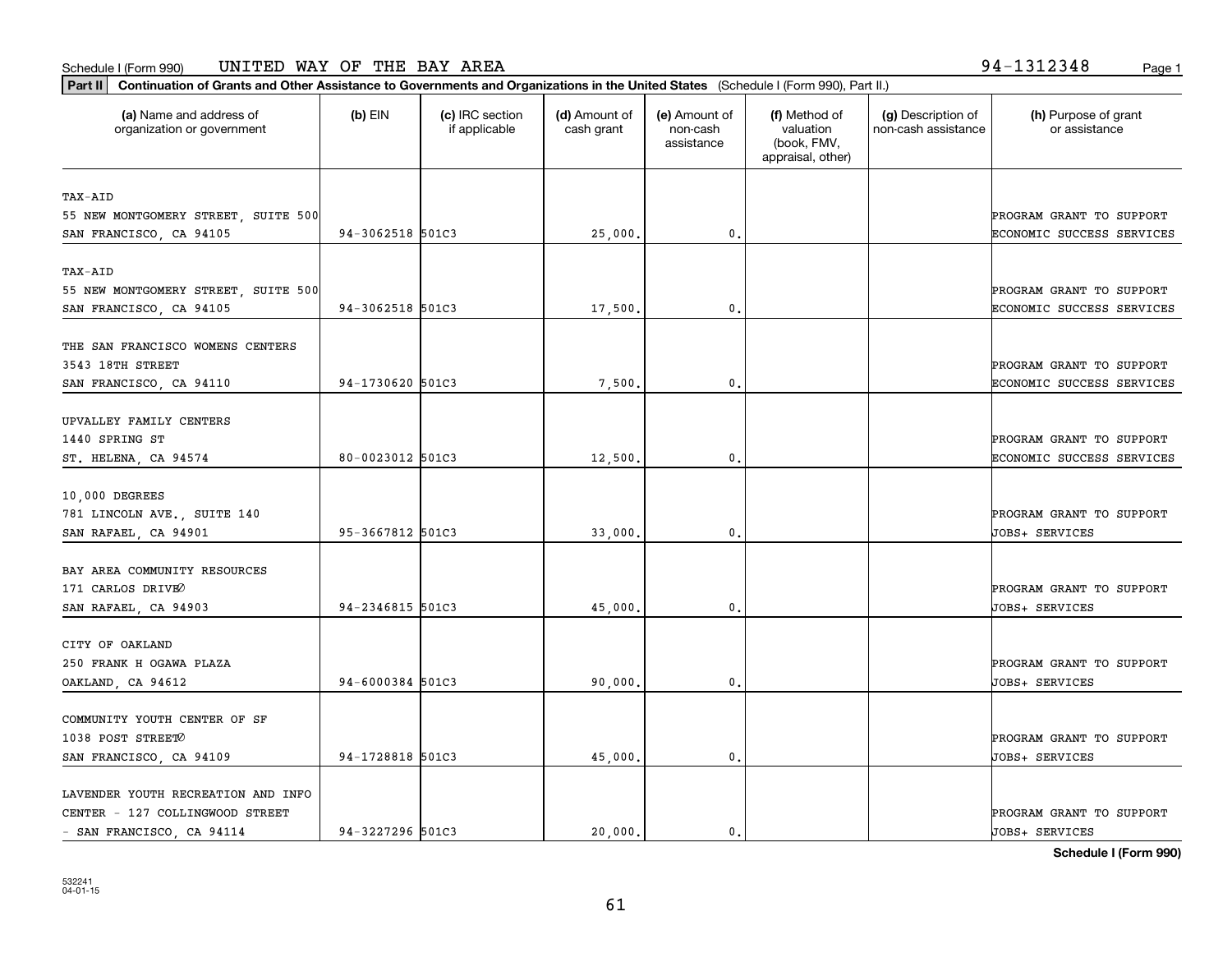#### Schedule I (Form 990) Page 1 UNITED WAY OF THE BAY AREA

**Part II Continuation of Grants and Other Assistance to Governments and Organizations in the United States**  (Schedule I (Form 990), Part II.)

| (a) Name and address of<br>organization or government                                                        | (b) EIN          | (c) IRC section<br>if applicable | (d) Amount of<br>cash grant | (e) Amount of<br>non-cash<br>assistance | (f) Method of<br>valuation<br>(book, FMV,<br>appraisal, other) | (g) Description of<br>non-cash assistance | (h) Purpose of grant<br>or assistance                |
|--------------------------------------------------------------------------------------------------------------|------------------|----------------------------------|-----------------------------|-----------------------------------------|----------------------------------------------------------------|-------------------------------------------|------------------------------------------------------|
| SUCCESS CENTER SAN FRANCISCO<br>375 WOODSIDE AVE., BLDG W-20<br>SAN FRANCISCO, CA 94127                      | 94-2844443 501C3 |                                  | 45,000.                     | 0.                                      |                                                                |                                           | PROGRAM GRANT TO SUPPORT<br>JOBS+ SERVICES           |
| URBAN STRATEGIES COUNCIL INC<br>1720 BROADWAY, 2ND FLOOR<br>OAKLAND, CA 94612                                | 94-3044453 501C3 |                                  | 35,000.                     | 0.                                      |                                                                |                                           | PROGRAM GRANT TO SUPPORT<br>JOBS+ SERVICES           |
| YMCA OF SAN FRANCISCO<br>50 CALIFORNIA STREET, SUITE 650<br>SAN FRANCISCO, CA 94111                          | 94-0997140 501C3 |                                  | 60,000,                     | 0.                                      |                                                                |                                           | PROGRAM GRANT TO SUPPORT<br>JOBS+ SERVICES           |
| YOUNG COMMUNITY DEVELOPERS, INC<br>1715 YOSEMITE AVENUEO<br>SAN FRANCISCO, CA 94124                          | 94-2187776 501C3 |                                  | 45,000.                     | 0.                                      |                                                                |                                           | PROGRAM GRANT TO SUPPORT<br>JOBS+ SERVICES           |
| COMMUNITY ACTION MARIN<br>29 MARY STREET<br>SAN RAFAEL, CA 94901                                             | 94-6136365 501C3 |                                  | 252,500.                    | 0.                                      |                                                                |                                           | PROGRAM GRANT TO SUPPORT<br>OTHER COMMUNITY SERVICES |
| SAN FRANCISCO BAY AREA LABOR<br>FOUNDATION - 1188 FRANKLIN STREET,<br>SUITE 203 - SAN FRANCISCO, CA<br>94109 | 94-2687066 501C3 |                                  | 12,500.                     | 0.                                      |                                                                |                                           | PROGRAM GRANT TO SUPPORT<br>OTHER COMMUNITY SERVICES |
|                                                                                                              |                  |                                  |                             |                                         |                                                                |                                           |                                                      |
|                                                                                                              |                  |                                  |                             |                                         |                                                                |                                           |                                                      |
|                                                                                                              |                  |                                  |                             |                                         |                                                                |                                           |                                                      |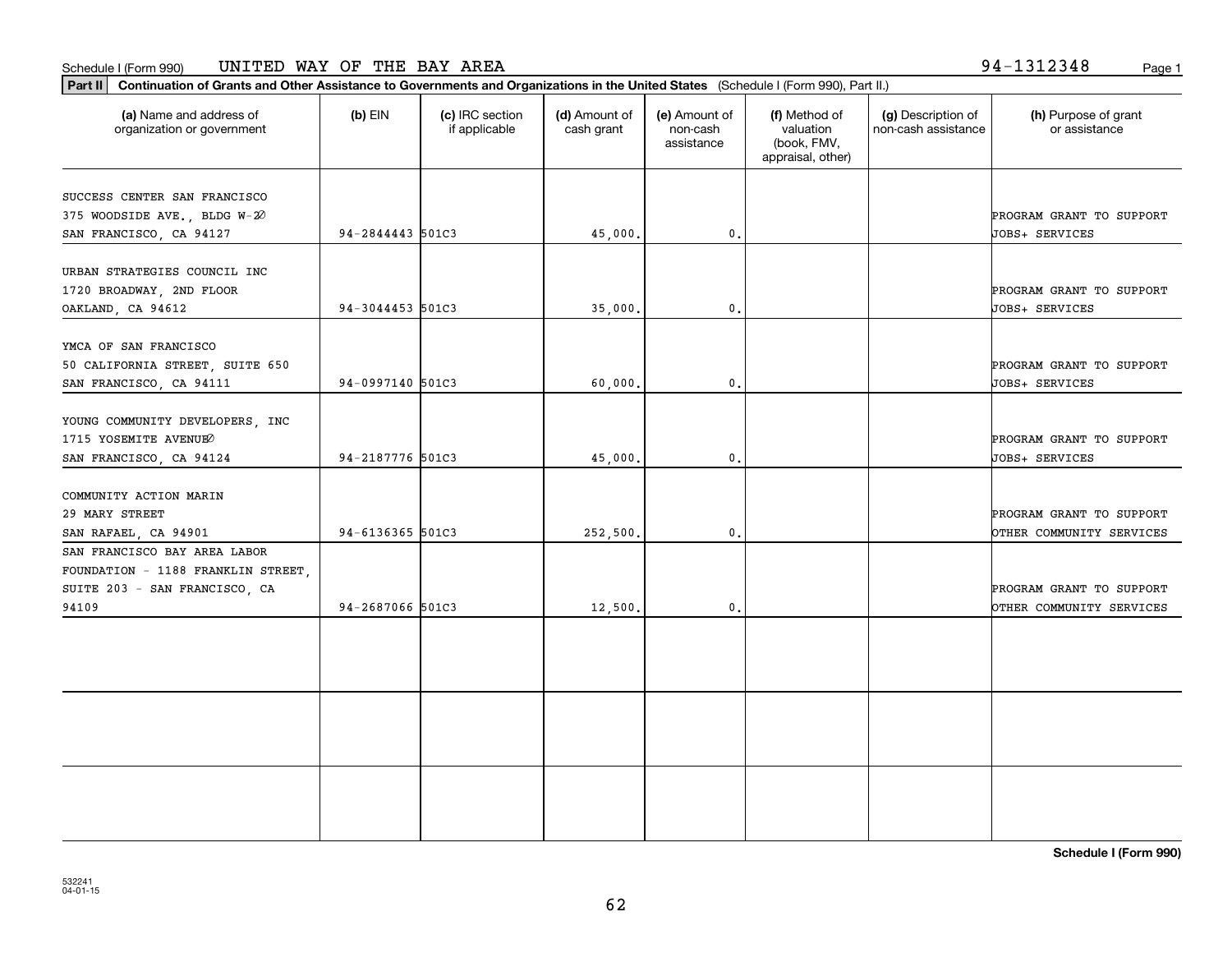#### Schedule I (Form 990) (2015) Page UNITED WAY OF THE BAY AREA 94‐1312348

**Part III | Grants and Other Assistance to Domestic Individuals. Complete if the organization answered "Yes" on Form 990, Part IV, line 22.** Part III can be duplicated if additional space is needed.

| (a) Type of grant or assistance | (b) Number of<br>recipients | (c) Amount of<br>cash grant | (d) Amount of non-<br>cash assistance | (e) Method of valuation<br>(book, FMV, appraisal, other) | (f) Description of non-cash assistance |
|---------------------------------|-----------------------------|-----------------------------|---------------------------------------|----------------------------------------------------------|----------------------------------------|
|                                 |                             |                             |                                       |                                                          |                                        |
|                                 |                             |                             |                                       |                                                          |                                        |
|                                 |                             |                             |                                       |                                                          |                                        |
|                                 |                             |                             |                                       |                                                          |                                        |
|                                 |                             |                             |                                       |                                                          |                                        |
|                                 |                             |                             |                                       |                                                          |                                        |
|                                 |                             |                             |                                       |                                                          |                                        |
|                                 |                             |                             |                                       |                                                          |                                        |
|                                 |                             |                             |                                       |                                                          |                                        |
|                                 |                             |                             |                                       |                                                          |                                        |

Part IV | Supplemental Information. Provide the information required in Part I, line 2, Part III, column (b), and any other additional information.

PART I, LINE 2:

FUNDING ALLOCATED TO AGENCIES AS DIRECTED BY DONORS:

UNITED WAY OF THE BAY AREA RESPONSIBLY FULFILLS DONOR INTENT, INCLUDING

REQUESTS TO FUND SPECIFIC NONPROFITS THAT MEET THE IRS QUALIFICATIONS OF A

TAX EXEMPT CHARITABLE ORGANIZATION UNDER SECTION 170(C). ELIGIBLE

ORGANIZATIONS ARE ALSO REQUIRED TO BE IN COMPLIANCE WITH THE SPIRIT AND

INTENT OF THE USA PATRIOT ACT AND OTHER COUNTER TERRORISM LAWS.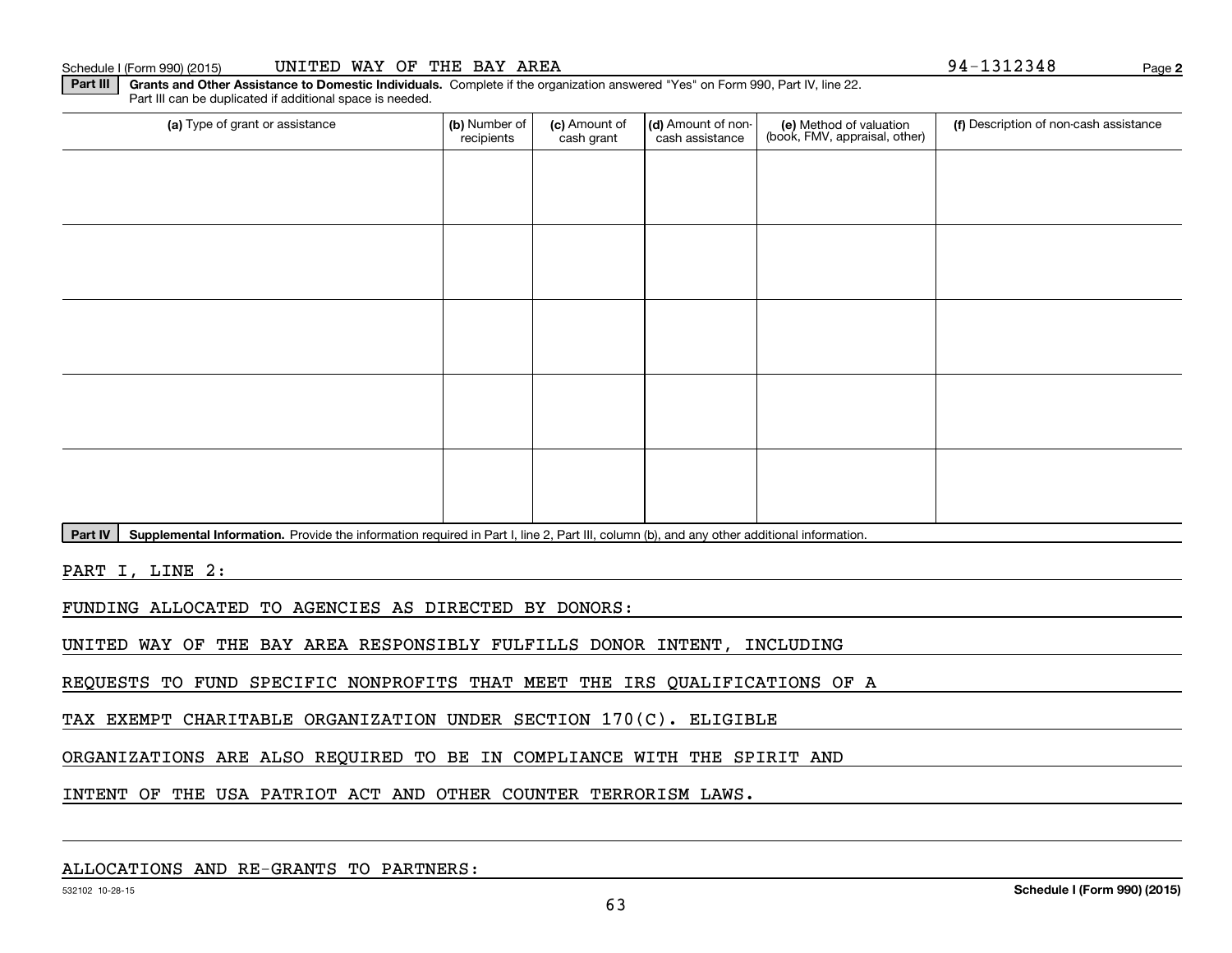| UNITED WAY OF THE BAY AREA<br>Schedule I (Form 990)<br><b>Part IV   Supplemental Information</b> | 94-1312348 Page 2     |
|--------------------------------------------------------------------------------------------------|-----------------------|
|                                                                                                  |                       |
| UNITED WAY OF THE BAY AREA PARTNERS WITH OTHER 501(C)3                                           |                       |
| ORGANIZATIONS/PARTNERS TO SUPPORT ITS MISSION IN VARIOUS PROGRAM AREAS.                          |                       |
| GRANT PROPOSALS ARE EVALUATED ON THE BASIS OF THEIR ALIGNMENT WITH UWBA'S                        |                       |
| STRATEGIC PLAN AS WELL AS THE AGENCY'S ABILITY TO DEMONSTRATE HIGH                               |                       |
| STANDARDS IN FISCAL AND PROGRAMMATIC OPERATIONS AND OVERALL ORGANIZATIONAL                       |                       |
| STRENGTH.                                                                                        |                       |
|                                                                                                  |                       |
|                                                                                                  |                       |
|                                                                                                  |                       |
|                                                                                                  |                       |
|                                                                                                  |                       |
|                                                                                                  |                       |
|                                                                                                  |                       |
|                                                                                                  |                       |
|                                                                                                  |                       |
|                                                                                                  |                       |
|                                                                                                  |                       |
|                                                                                                  |                       |
|                                                                                                  |                       |
|                                                                                                  |                       |
|                                                                                                  |                       |
|                                                                                                  |                       |
|                                                                                                  |                       |
|                                                                                                  |                       |
|                                                                                                  |                       |
|                                                                                                  |                       |
|                                                                                                  |                       |
|                                                                                                  |                       |
|                                                                                                  |                       |
| 532291<br>$04 - 01 - 15$<br>64                                                                   | Schedule I (Form 990) |
|                                                                                                  |                       |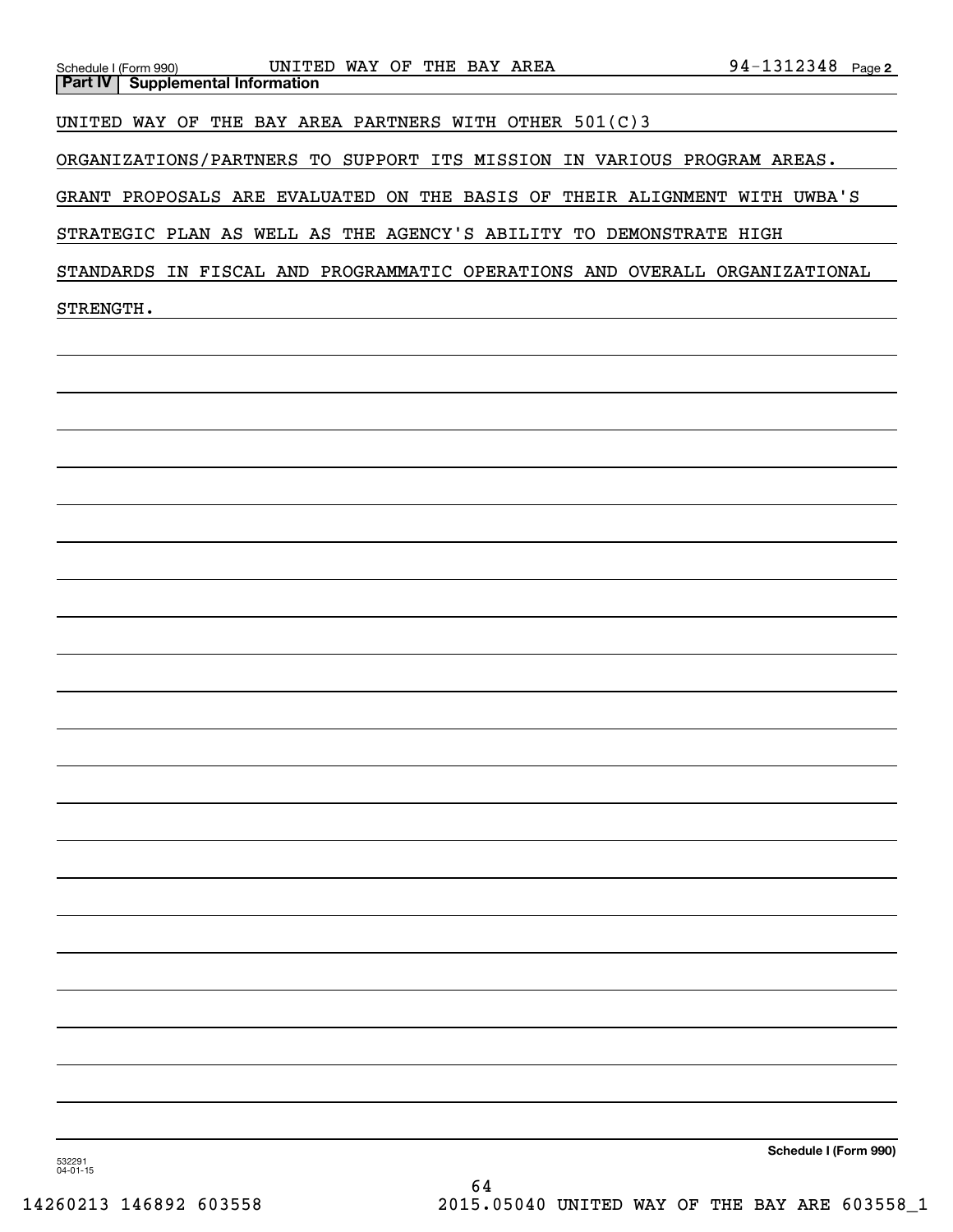|    | <b>SCHEDULE J</b>                                      | <b>Compensation Information</b>                                                                                                                                                                                                    |                                       | OMB No. 1545-0047     |            |                                     |
|----|--------------------------------------------------------|------------------------------------------------------------------------------------------------------------------------------------------------------------------------------------------------------------------------------------|---------------------------------------|-----------------------|------------|-------------------------------------|
|    | (Form 990)                                             | For certain Officers, Directors, Trustees, Key Employees, and Highest                                                                                                                                                              |                                       |                       |            |                                     |
|    |                                                        | <b>Compensated Employees</b>                                                                                                                                                                                                       |                                       | 2015                  |            |                                     |
|    |                                                        | Complete if the organization answered "Yes" on Form 990, Part IV, line 23.<br>Attach to Form 990.                                                                                                                                  |                                       | <b>Open to Public</b> |            |                                     |
|    | Department of the Treasury<br>Internal Revenue Service | Information about Schedule J (Form 990) and its instructions is at www.irs.gov/form990.                                                                                                                                            |                                       | Inspection            |            |                                     |
|    | Name of the organization                               |                                                                                                                                                                                                                                    | <b>Employer identification number</b> |                       |            |                                     |
|    |                                                        | UNITED WAY OF THE BAY AREA                                                                                                                                                                                                         |                                       | 94-1312348            |            |                                     |
|    | Part I                                                 | <b>Questions Regarding Compensation</b>                                                                                                                                                                                            |                                       |                       |            |                                     |
|    |                                                        |                                                                                                                                                                                                                                    |                                       |                       | <b>Yes</b> | No                                  |
|    |                                                        | <b>1a</b> Check the appropriate box(es) if the organization provided any of the following to or for a person listed on Form 990,                                                                                                   |                                       |                       |            |                                     |
|    |                                                        | Part VII, Section A, line 1a. Complete Part III to provide any relevant information regarding these items.                                                                                                                         |                                       |                       |            |                                     |
|    | First-class or charter travel                          | Housing allowance or residence for personal use                                                                                                                                                                                    |                                       |                       |            |                                     |
|    | Travel for companions                                  | Payments for business use of personal residence                                                                                                                                                                                    |                                       |                       |            |                                     |
|    |                                                        | Tax indemnification and gross-up payments<br>Health or social club dues or initiation fees                                                                                                                                         |                                       |                       |            |                                     |
|    |                                                        | Discretionary spending account<br>Personal services (e.g., maid, chauffeur, chef)                                                                                                                                                  |                                       |                       |            |                                     |
|    |                                                        |                                                                                                                                                                                                                                    |                                       |                       |            |                                     |
|    |                                                        | <b>b</b> If any of the boxes on line 1a are checked, did the organization follow a written policy regarding payment or<br>reimbursement or provision of all of the expenses described above? If "No," complete Part III to explain |                                       |                       |            |                                     |
|    |                                                        |                                                                                                                                                                                                                                    |                                       | 1b                    |            |                                     |
| 2  |                                                        | Did the organization require substantiation prior to reimbursing or allowing expenses incurred by all directors,                                                                                                                   |                                       | $\mathbf{2}$          |            |                                     |
|    |                                                        | trustees, and officers, including the CEO/Executive Director, regarding the items checked in line 1a?                                                                                                                              |                                       |                       |            |                                     |
| з  |                                                        | Indicate which, if any, of the following the filing organization used to establish the compensation of the organization's                                                                                                          |                                       |                       |            |                                     |
|    |                                                        | CEO/Executive Director. Check all that apply. Do not check any boxes for methods used by a related organization to                                                                                                                 |                                       |                       |            |                                     |
|    |                                                        | establish compensation of the CEO/Executive Director, but explain in Part III.                                                                                                                                                     |                                       |                       |            |                                     |
|    | $\boxed{\textbf{X}}$ Compensation committee            | Written employment contract                                                                                                                                                                                                        |                                       |                       |            |                                     |
|    |                                                        | $ \mathbf{X} $ Independent compensation consultant<br>Compensation survey or study                                                                                                                                                 |                                       |                       |            |                                     |
|    | $\boxed{\textbf{X}}$ Form 990 of other organizations   | Approval by the board or compensation committee                                                                                                                                                                                    |                                       |                       |            |                                     |
|    |                                                        |                                                                                                                                                                                                                                    |                                       |                       |            |                                     |
|    |                                                        | During the year, did any person listed on Form 990, Part VII, Section A, line 1a, with respect to the filing                                                                                                                       |                                       |                       |            |                                     |
|    | organization or a related organization:                |                                                                                                                                                                                                                                    |                                       |                       |            |                                     |
|    |                                                        | Receive a severance payment or change-of-control payment?                                                                                                                                                                          |                                       | 4a                    |            | x                                   |
|    |                                                        |                                                                                                                                                                                                                                    |                                       | 4b                    |            | $\overline{\text{x}}$               |
|    |                                                        |                                                                                                                                                                                                                                    |                                       | 4c                    |            | $\overline{\text{x}}$               |
|    |                                                        | If "Yes" to any of lines 4a-c, list the persons and provide the applicable amounts for each item in Part III.                                                                                                                      |                                       |                       |            |                                     |
|    |                                                        |                                                                                                                                                                                                                                    |                                       |                       |            |                                     |
|    |                                                        | Only section 501(c)(3), 501(c)(4), and 501(c)(29) organizations must complete lines 5-9.                                                                                                                                           |                                       |                       |            |                                     |
| 5. |                                                        | For persons listed on Form 990, Part VII, Section A, line 1a, did the organization pay or accrue any compensation                                                                                                                  |                                       |                       |            |                                     |
|    | contingent on the revenues of:                         |                                                                                                                                                                                                                                    |                                       |                       |            |                                     |
|    |                                                        | a The organization? <b>Manual Community Community</b> Community Community Community Community Community Community Community                                                                                                        |                                       | 5a                    |            | <u>x</u><br>$\overline{\mathbf{x}}$ |
|    |                                                        |                                                                                                                                                                                                                                    |                                       | 5b                    |            |                                     |
|    |                                                        | If "Yes" to line 5a or 5b, describe in Part III.                                                                                                                                                                                   |                                       |                       |            |                                     |
| 6. |                                                        | For persons listed on Form 990, Part VII, Section A, line 1a, did the organization pay or accrue any compensation                                                                                                                  |                                       |                       |            |                                     |
|    | contingent on the net earnings of:                     |                                                                                                                                                                                                                                    |                                       | 6a                    |            | <u>x</u>                            |
|    |                                                        |                                                                                                                                                                                                                                    |                                       | 6b                    |            | $\overline{\mathbf{x}}$             |
|    |                                                        | If "Yes" on line 6a or 6b, describe in Part III.                                                                                                                                                                                   |                                       |                       |            |                                     |
|    |                                                        | 7 For persons listed on Form 990, Part VII, Section A, line 1a, did the organization provide any non-fixed payments                                                                                                                |                                       |                       |            |                                     |
|    |                                                        |                                                                                                                                                                                                                                    |                                       | $\overline{7}$        |            | х                                   |
| 8  |                                                        | Were any amounts reported on Form 990, Part VII, paid or accrued pursuant to a contract that was subject to the                                                                                                                    |                                       |                       |            |                                     |
|    |                                                        |                                                                                                                                                                                                                                    |                                       | 8                     |            | х                                   |
| 9  |                                                        | If "Yes" to line 8, did the organization also follow the rebuttable presumption procedure described in                                                                                                                             |                                       |                       |            |                                     |
|    |                                                        |                                                                                                                                                                                                                                    |                                       | 9                     |            |                                     |
|    |                                                        | auli Dedication, Ant Nation, and the Instructions for Form 000                                                                                                                                                                     | Calcadola 1/Fa                        |                       |            |                                     |

LHA For Paperwork Reduction Act Notice, see the Instructions for Form 990. Schedule J (Form 990) 2015

532111 10-14-15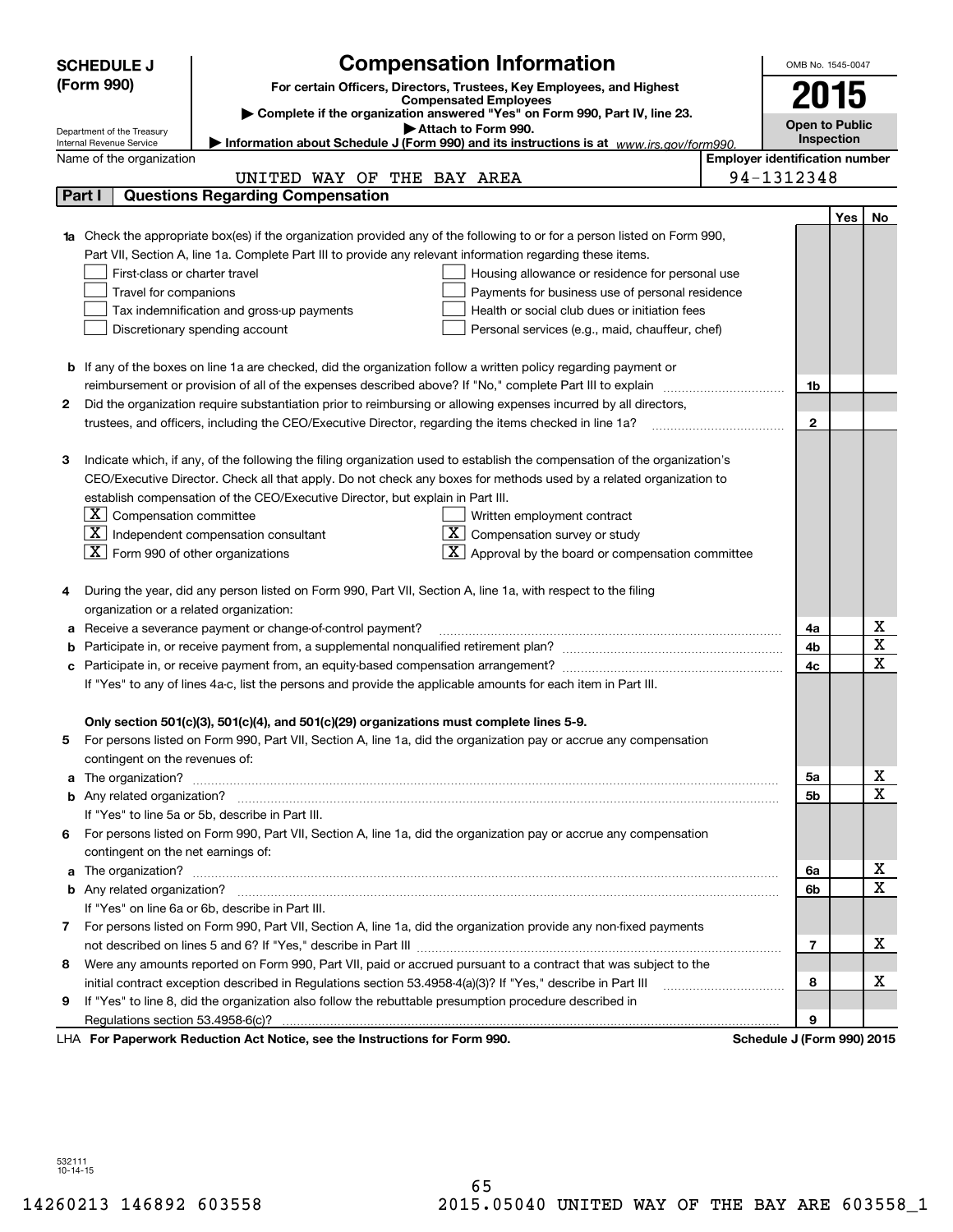# **Part II Officers, Directors, Trustees, Key Employees, and Highest Compensated Employees.**  Schedule J (Form 990) 2015 Page Use duplicate copies if additional space is needed.

For each individual whose compensation must be reported on Schedule J, report compensation from the organization on row (i) and from related organizations, described in the instructions, on row (ii). Do not list any individuals that are not listed on Form 990, Part VII.

**Note:**  The sum of columns (B)(i)-(iii) for each listed individual must equal the total amount of Form 990, Part VII, Section A, line 1a, applicable column (D) and (E) amounts for that individual.

|                                 |      |                          | (B) Breakdown of W-2 and/or 1099-MISC compensation |                                           | (C) Retirement and<br>other deferred | (D) Nontaxable<br>benefits | (E) Total of columns<br>$(B)(i)-(D)$ | (F) Compensation<br>in column (B)         |
|---------------------------------|------|--------------------------|----------------------------------------------------|-------------------------------------------|--------------------------------------|----------------------------|--------------------------------------|-------------------------------------------|
| (A) Name and Title              |      | (i) Base<br>compensation | (ii) Bonus &<br>incentive<br>compensation          | (iii) Other<br>reportable<br>compensation | compensation                         |                            |                                      | reported as deferred<br>on prior Form 990 |
| ANNE WILSON<br>(1)              | (i)  | 294,303.                 | 0.                                                 | 10,633.                                   | 46,695.                              | 38,928.                    | 390,559.                             | 0.                                        |
| CEO                             | (ii) | $\overline{0}$ .         | $\overline{0}$ .                                   | $\overline{0}$ .                          | $\overline{0}$ .                     | 0.                         | $\overline{0}$                       | 0.                                        |
| ERIC MCDONNELL<br>(2)           | (i)  | 242,086.                 | 51.                                                | 8,785.                                    | 26,378.                              | 17,785.                    | 295,085.                             | $\overline{0}$ .                          |
| $\rm{COO}$                      | (ii) | 0.                       | 0.                                                 | $\overline{0}$ .                          | 0.                                   | 0.                         | $\overline{0}$ .                     | $\overline{0}$ .                          |
| JOAN BRAUN<br>(3)               | (i)  | 183,390.                 | 51.                                                | 3,603.                                    | 11, 395.                             | 26,957.                    | 225,396.                             | $\overline{0}$ .                          |
| CHIEF FINANCIAL & ADMIN OFFICER | (ii) | $0$ .                    | 0.                                                 | $\overline{0}$ .                          | 0.                                   | 0.                         | $\mathbf 0$ .                        | $\overline{0}$ .                          |
| TSE MING TAM<br>(4)             | (i)  | 118, 167.                | 54.                                                | 2,487.                                    | 7,975.                               | 23,973.                    | 152,656.                             | $\overline{0}$ .                          |
| VP, COMMUNITY INVESTMENT        | (ii) | 0.                       | 0.                                                 | $\overline{0}$ .                          | 0.                                   | 0.                         | 0.                                   | $\overline{0}$ .                          |
| JOHN SCHAVER<br>(5)             | (i)  | 115,532.                 | $\overline{54}$ .                                  | 10,028.                                   | 20, 200.                             | 24,118.                    | 169,932.                             | $\overline{0}$ .                          |
| VP, INFORMATION TECHNOLOGY      | (ii) | 0.                       | 0.                                                 | 0.                                        | 0.                                   | 0.                         | 0.                                   | $\overline{0}$ .                          |
|                                 | (i)  |                          |                                                    |                                           |                                      |                            |                                      |                                           |
|                                 | (ii) |                          |                                                    |                                           |                                      |                            |                                      |                                           |
|                                 | (i)  |                          |                                                    |                                           |                                      |                            |                                      |                                           |
|                                 | (ii) |                          |                                                    |                                           |                                      |                            |                                      |                                           |
|                                 | (i)  |                          |                                                    |                                           |                                      |                            |                                      |                                           |
|                                 | (ii) |                          |                                                    |                                           |                                      |                            |                                      |                                           |
|                                 | (i)  |                          |                                                    |                                           |                                      |                            |                                      |                                           |
|                                 | (ii) |                          |                                                    |                                           |                                      |                            |                                      |                                           |
|                                 | (i)  |                          |                                                    |                                           |                                      |                            |                                      |                                           |
|                                 | (ii) |                          |                                                    |                                           |                                      |                            |                                      |                                           |
|                                 | (i)  |                          |                                                    |                                           |                                      |                            |                                      |                                           |
|                                 | (ii) |                          |                                                    |                                           |                                      |                            |                                      |                                           |
|                                 | (i)  |                          |                                                    |                                           |                                      |                            |                                      |                                           |
|                                 | (ii) |                          |                                                    |                                           |                                      |                            |                                      |                                           |
|                                 | (i)  |                          |                                                    |                                           |                                      |                            |                                      |                                           |
|                                 | (ii) |                          |                                                    |                                           |                                      |                            |                                      |                                           |
|                                 | (i)  |                          |                                                    |                                           |                                      |                            |                                      |                                           |
|                                 | (ii) |                          |                                                    |                                           |                                      |                            |                                      |                                           |
|                                 | (i)  |                          |                                                    |                                           |                                      |                            |                                      |                                           |
|                                 | (ii) |                          |                                                    |                                           |                                      |                            |                                      |                                           |
|                                 | (i)  |                          |                                                    |                                           |                                      |                            |                                      |                                           |
|                                 | (ii) |                          |                                                    |                                           |                                      |                            |                                      |                                           |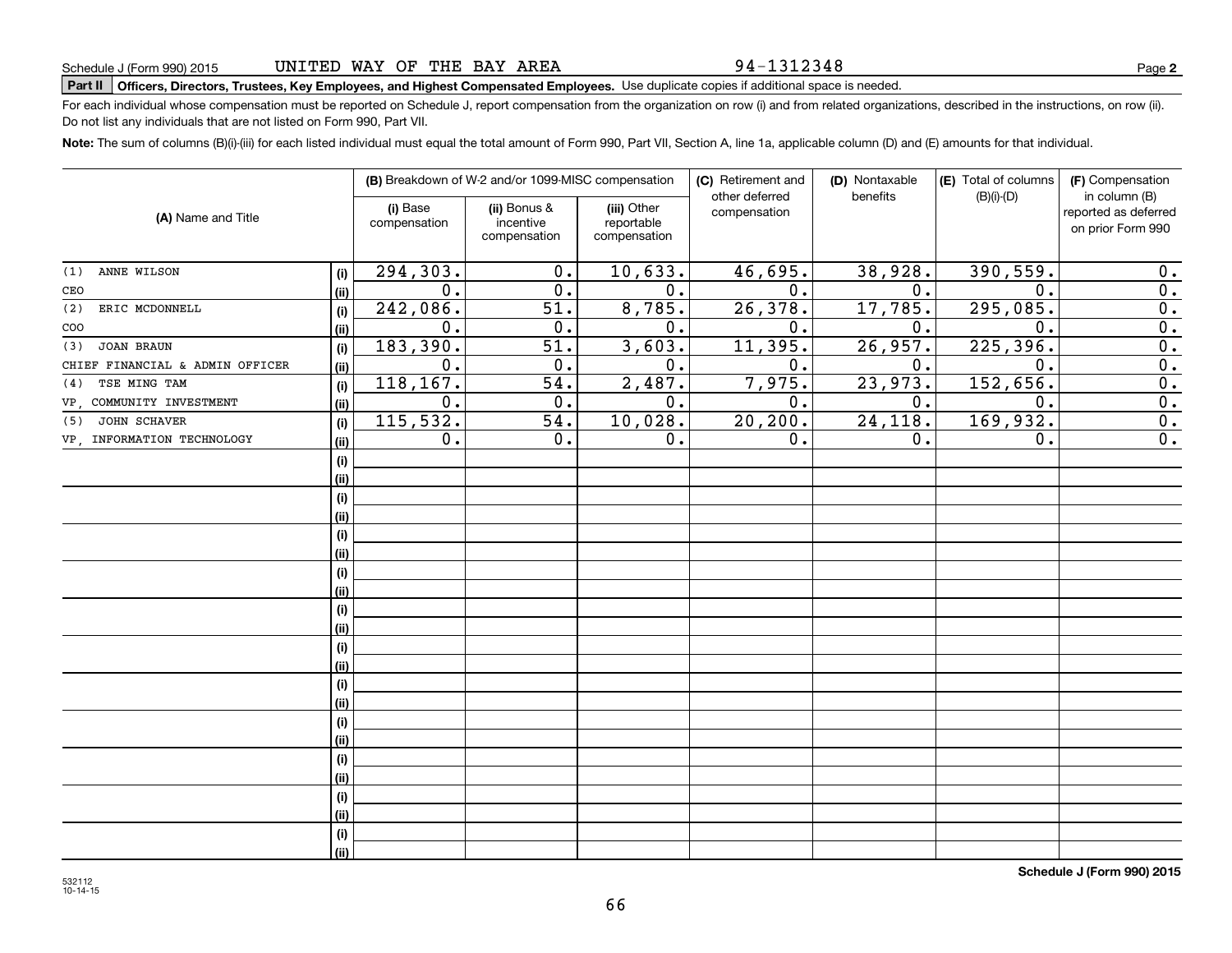#### **Part III Supplemental Information**

Schedule J (Form 990) 2015 UNITED WAY OF THE BAY AREA<br>
Part III Supplemental Information<br>
Provide the information, explanation, or descriptions required for Part I, lines 1a, 1b, 3, 4a, 4b, 4c, 5a, 5b, 6a, 6b, 7, and 8, an

SCHEDULE J, PART II, COLUMN C:

THE IRS DEFINES OTHER COMPENSATION (COLUMN C) AS REPORTED ON SCHEDULE J

TO INCLUDE THE ANNUAL INCREASE IN THE ACTUARIAL VALUE OF A DEFINED

BENEFIT PLAN. THREE CURRENT DIRECTORS, OFFICERS OR KEY EMPLOYEES WERE

PART OF THE DEFINED BENEFITS PLAN - THE CEO, COO AND VP, IT. FOR UWBA'S

PURPOSES, BOTH THE COMPANY PORTION OF THE CEO'S 401K EXPENSES (\$21,200)

AS WELL AS THE ANNUAL ACTUARIAL VALUE OF THE NOW FROZEN DEFINED BENEFIT

PLAN (\$25,495), HAVE BEEN INCLUDED TO ARRIVE AT \$46,695.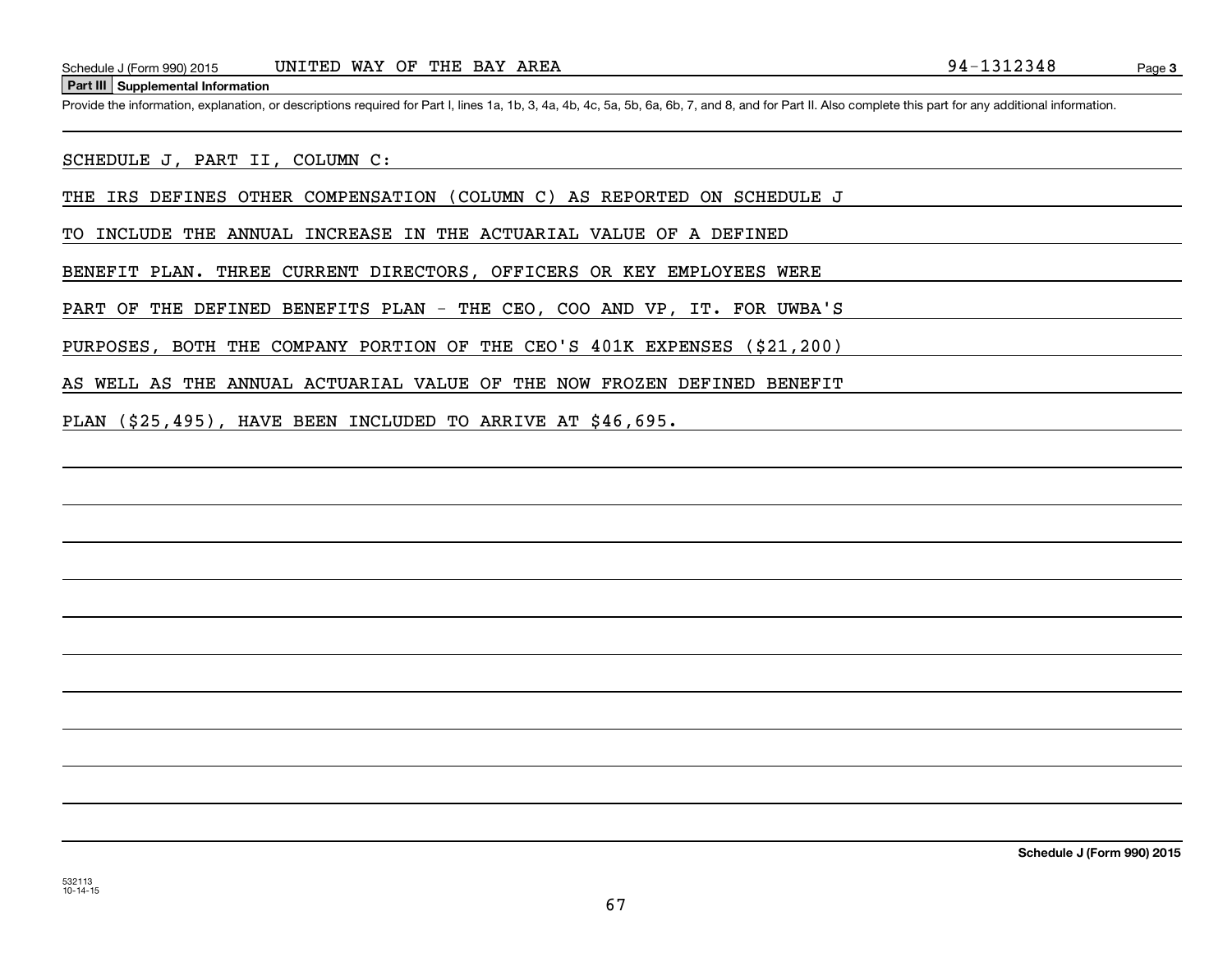| <b>SCHEDULE M</b>                                                                                                                                                                   |                                                                                                                                | <b>Noncash Contributions</b> |  |                         |                               |                                                                                               |            |                             |                                                       | OMB No. 1545-0047 |    |  |
|-------------------------------------------------------------------------------------------------------------------------------------------------------------------------------------|--------------------------------------------------------------------------------------------------------------------------------|------------------------------|--|-------------------------|-------------------------------|-----------------------------------------------------------------------------------------------|------------|-----------------------------|-------------------------------------------------------|-------------------|----|--|
| (Form 990)<br>> Complete if the organizations answered "Yes" on Form 990, Part IV, lines 29 or 30.<br>Attach to Form 990.<br>Department of the Treasury<br>Internal Revenue Service |                                                                                                                                |                              |  |                         | 2015                          |                                                                                               |            |                             |                                                       |                   |    |  |
|                                                                                                                                                                                     |                                                                                                                                |                              |  |                         |                               |                                                                                               |            |                             |                                                       |                   |    |  |
|                                                                                                                                                                                     |                                                                                                                                |                              |  |                         |                               | <b>Open To Public</b><br>Inspection                                                           |            |                             |                                                       |                   |    |  |
|                                                                                                                                                                                     | Name of the organization                                                                                                       |                              |  |                         |                               | Information about Schedule M (Form 990) and its instructions is at $www.irs.gov/form990$ .    |            |                             | <b>Employer identification number</b>                 |                   |    |  |
|                                                                                                                                                                                     |                                                                                                                                |                              |  |                         | UNITED WAY OF THE BAY AREA    |                                                                                               |            |                             | 94-1312348                                            |                   |    |  |
| Part I                                                                                                                                                                              |                                                                                                                                | <b>Types of Property</b>     |  |                         |                               |                                                                                               |            |                             |                                                       |                   |    |  |
|                                                                                                                                                                                     |                                                                                                                                |                              |  | (a)                     | (b)                           | (c)                                                                                           |            |                             | (d)                                                   |                   |    |  |
|                                                                                                                                                                                     |                                                                                                                                |                              |  | Check if<br>applicable  | Number of<br>contributions or | Noncash contribution<br>amounts reported on<br>items contributed Form 990, Part VIII, line 1q |            |                             | Method of determining<br>noncash contribution amounts |                   |    |  |
| 1                                                                                                                                                                                   |                                                                                                                                |                              |  |                         |                               |                                                                                               |            |                             |                                                       |                   |    |  |
| 2                                                                                                                                                                                   |                                                                                                                                |                              |  |                         |                               |                                                                                               |            |                             |                                                       |                   |    |  |
| З                                                                                                                                                                                   |                                                                                                                                |                              |  |                         |                               |                                                                                               |            |                             |                                                       |                   |    |  |
| 4                                                                                                                                                                                   | Books and publications                                                                                                         |                              |  |                         |                               |                                                                                               |            |                             |                                                       |                   |    |  |
| 5                                                                                                                                                                                   | Clothing and household goods                                                                                                   |                              |  |                         |                               |                                                                                               |            |                             |                                                       |                   |    |  |
| 6                                                                                                                                                                                   |                                                                                                                                |                              |  |                         |                               |                                                                                               |            |                             |                                                       |                   |    |  |
| 7                                                                                                                                                                                   |                                                                                                                                |                              |  |                         |                               |                                                                                               |            |                             |                                                       |                   |    |  |
| 8                                                                                                                                                                                   | Intellectual property                                                                                                          |                              |  |                         |                               |                                                                                               |            |                             |                                                       |                   |    |  |
| 9                                                                                                                                                                                   | Securities - Publicly traded                                                                                                   |                              |  | $\overline{\mathbf{x}}$ | 24                            |                                                                                               |            | 530,708. PROCEEDS FROM SALE |                                                       |                   |    |  |
| 10                                                                                                                                                                                  | Securities - Closely held stock                                                                                                |                              |  |                         |                               |                                                                                               |            |                             |                                                       |                   |    |  |
| 11                                                                                                                                                                                  | Securities - Partnership, LLC, or                                                                                              |                              |  |                         |                               |                                                                                               |            |                             |                                                       |                   |    |  |
|                                                                                                                                                                                     | trust interests                                                                                                                |                              |  |                         |                               |                                                                                               |            |                             |                                                       |                   |    |  |
| 12                                                                                                                                                                                  | Securities Miscellaneous<br>Qualified conservation contribution -                                                              |                              |  |                         |                               |                                                                                               |            |                             |                                                       |                   |    |  |
| 13                                                                                                                                                                                  |                                                                                                                                |                              |  |                         |                               |                                                                                               |            |                             |                                                       |                   |    |  |
| 14                                                                                                                                                                                  | Historic structures<br>Qualified conservation contribution - Other                                                             |                              |  |                         |                               |                                                                                               |            |                             |                                                       |                   |    |  |
| 15                                                                                                                                                                                  | Real estate - Residential                                                                                                      |                              |  |                         |                               |                                                                                               |            |                             |                                                       |                   |    |  |
| 16                                                                                                                                                                                  | Real estate - Commercial                                                                                                       |                              |  |                         |                               |                                                                                               |            |                             |                                                       |                   |    |  |
| 17                                                                                                                                                                                  |                                                                                                                                |                              |  |                         |                               |                                                                                               |            |                             |                                                       |                   |    |  |
| 18                                                                                                                                                                                  |                                                                                                                                |                              |  |                         |                               |                                                                                               |            |                             |                                                       |                   |    |  |
| 19                                                                                                                                                                                  |                                                                                                                                |                              |  | $\mathbf X$             | 1                             |                                                                                               | 28,000.FMV |                             |                                                       |                   |    |  |
| 20                                                                                                                                                                                  | Drugs and medical supplies                                                                                                     |                              |  |                         |                               |                                                                                               |            |                             |                                                       |                   |    |  |
| 21                                                                                                                                                                                  |                                                                                                                                |                              |  |                         |                               |                                                                                               |            |                             |                                                       |                   |    |  |
| 22                                                                                                                                                                                  | Historical artifacts                                                                                                           |                              |  |                         |                               |                                                                                               |            |                             |                                                       |                   |    |  |
| 23                                                                                                                                                                                  |                                                                                                                                |                              |  |                         |                               |                                                                                               |            |                             |                                                       |                   |    |  |
| 24                                                                                                                                                                                  |                                                                                                                                |                              |  |                         |                               |                                                                                               |            |                             |                                                       |                   |    |  |
| 25                                                                                                                                                                                  | Other                                                                                                                          | SUPERBOWL 50                 |  | х                       | 1                             |                                                                                               | 71,685.FMV |                             |                                                       |                   |    |  |
| 26                                                                                                                                                                                  | Other                                                                                                                          | PROGRAM SUPPL )              |  | X                       | $\overline{\mathbb{1}}$       |                                                                                               | 1,179.FMV  |                             |                                                       |                   |    |  |
| 27                                                                                                                                                                                  | Other                                                                                                                          |                              |  |                         |                               |                                                                                               |            |                             |                                                       |                   |    |  |
| 28                                                                                                                                                                                  | Other                                                                                                                          |                              |  |                         |                               |                                                                                               |            |                             |                                                       |                   |    |  |
| 29                                                                                                                                                                                  | Number of Forms 8283 received by the organization during the tax year for contributions                                        |                              |  |                         |                               |                                                                                               |            |                             |                                                       |                   |    |  |
|                                                                                                                                                                                     | for which the organization completed Form 8283, Part IV, Donee Acknowledgement                                                 |                              |  |                         |                               |                                                                                               | 29         |                             |                                                       | 0                 |    |  |
|                                                                                                                                                                                     |                                                                                                                                |                              |  |                         |                               |                                                                                               |            |                             |                                                       | Yes               | No |  |
|                                                                                                                                                                                     | 30a During the year, did the organization receive by contribution any property reported in Part I, lines 1 through 28, that it |                              |  |                         |                               |                                                                                               |            |                             |                                                       |                   |    |  |
|                                                                                                                                                                                     | must hold for at least three years from the date of the initial contribution, and which is not required to be used for         |                              |  |                         |                               |                                                                                               |            |                             |                                                       |                   |    |  |
|                                                                                                                                                                                     | exempt purposes for the entire holding period?                                                                                 |                              |  |                         |                               |                                                                                               |            |                             | 30a                                                   |                   | x  |  |
|                                                                                                                                                                                     | <b>b</b> If "Yes," describe the arrangement in Part II.                                                                        |                              |  |                         |                               |                                                                                               |            |                             |                                                       |                   |    |  |
| 31                                                                                                                                                                                  | Does the organization have a gift acceptance policy that requires the review of any non-standard contributions?                |                              |  |                         |                               |                                                                                               |            |                             | 31                                                    |                   | x  |  |
|                                                                                                                                                                                     | 32a Does the organization hire or use third parties or related organizations to solicit, process, or sell noncash              |                              |  |                         |                               |                                                                                               |            |                             |                                                       |                   |    |  |
|                                                                                                                                                                                     | contributions?                                                                                                                 |                              |  |                         |                               |                                                                                               |            |                             | 32a                                                   |                   | х  |  |
|                                                                                                                                                                                     | <b>b</b> If "Yes," describe in Part II.                                                                                        |                              |  |                         |                               |                                                                                               |            |                             |                                                       |                   |    |  |
| 33                                                                                                                                                                                  | If the organization did not report an amount in column (c) for a type of property for which column (a) is checked,             |                              |  |                         |                               |                                                                                               |            |                             |                                                       |                   |    |  |
|                                                                                                                                                                                     | describe in Part II.                                                                                                           |                              |  |                         |                               |                                                                                               |            |                             |                                                       |                   |    |  |

532141 08-21-15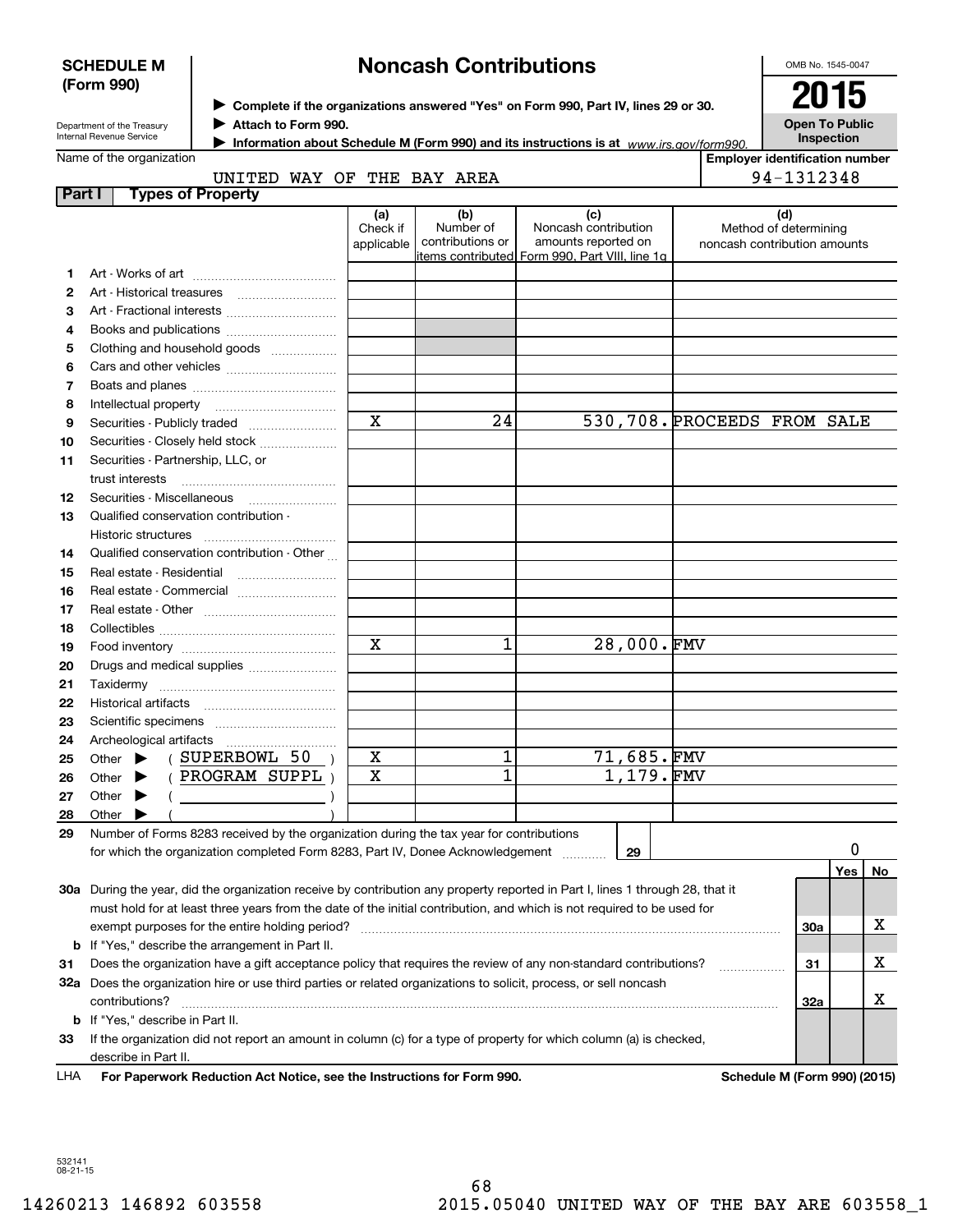|  | Schedule M (Form 990) (2015) | UNITED | WAY | OF | THE | BAY | <b>AREA</b> | ⊥2348 | Page |  |
|--|------------------------------|--------|-----|----|-----|-----|-------------|-------|------|--|
|--|------------------------------|--------|-----|----|-----|-----|-------------|-------|------|--|

Provide the information required by Part I, lines 30b, 32b, and 33, and whether the organization is reporting in Part I, column (b), the number of contributions, the number of items received, or a combination of both. Also complete this part for any additional information. **Part II Supplemental Information.** 

| 532142 08-21-15 |    | Schedule M (Form 990) (2015) |
|-----------------|----|------------------------------|
|                 |    |                              |
|                 | 69 |                              |

14260213 146892 603558 2015.05040 UNITED WAY OF THE BAY ARE 603558\_1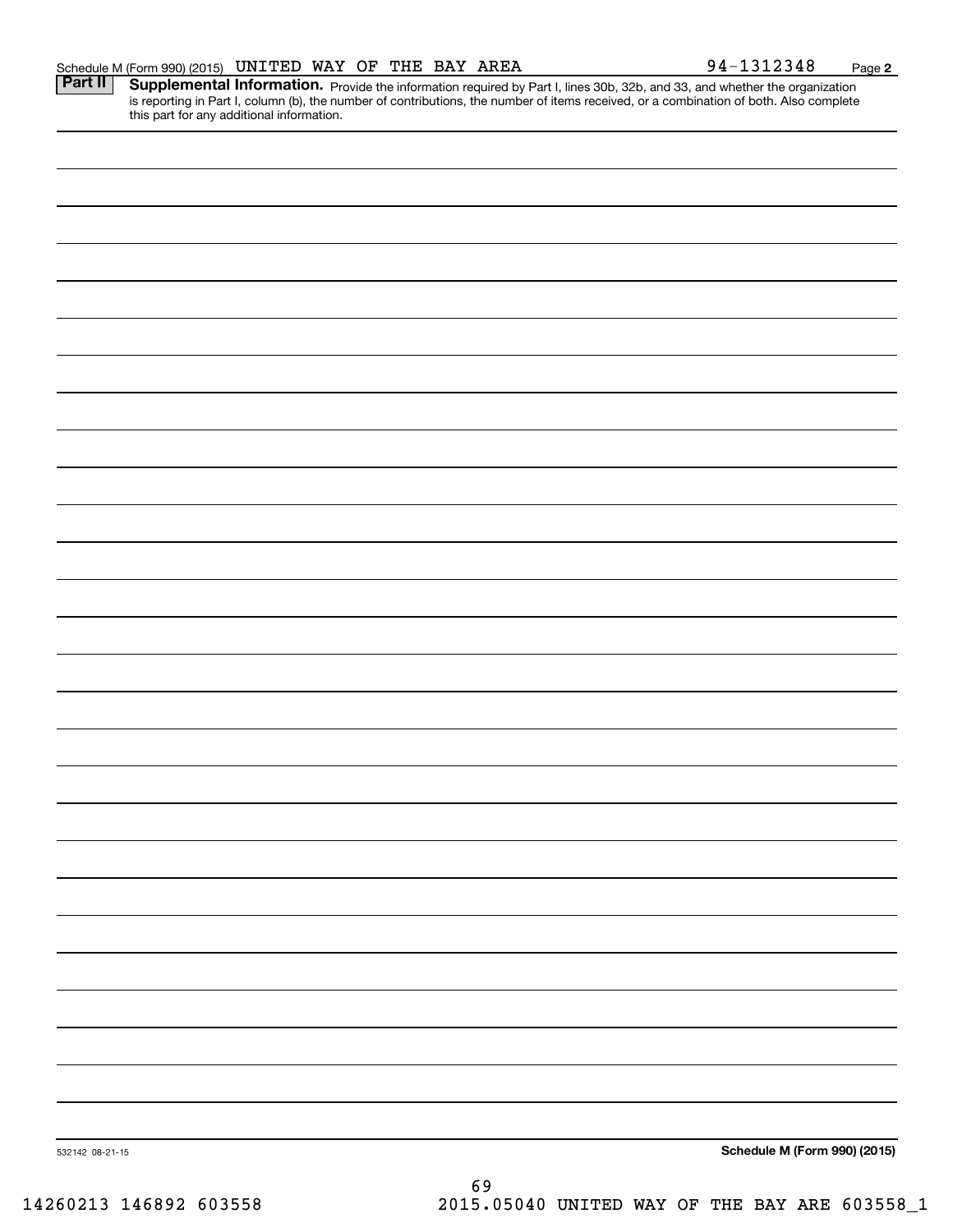**(Form 990 or 990-EZ)**

Department of the Treasury Internal Revenue Service Name of the organization

## **SCHEDULE O Supplemental Information to Form 990 or 990-EZ**

**Information about Schedule O (Form 990 or 990-EZ) and its instructions is at**  $www.irs.gov/form990.$ **Complete to provide information for responses to specific questions on Form 990 or 990-EZ or to provide any additional information. | Attach to Form 990 or 990-EZ.**



UNITED WAY OF THE BAY AREA **194-1312348** 

**Employer identification number**

FORM 990, PART I, LINE 6

VOLUNTEERS

VOLUNTEER NUMBER INCLUDES VOLUNTEERS WHO PROVIDE DIRECT SERVICE TO

UNITED WAY OF THE BAY AREA AS BOARD MEMBERS, VOLUNTEER TAX PREPARERS,

FUNDRAISERS AND CAMPAIGN COORDINATORS, ADVOCACY AND PUBLIC POLICY

VOLUNTEERS, AND VOLUNTEERS IN OTHER UNITED WAY OF THE BAY AREA

PROGRAMS, AS WELL AS VOLUNTEER MATCHING REFERRALS THAT MATCH AND

MOBILIZE VOLUNTEERS STRATEGICALLY TO MEET IDENTIFIED COMMUNITY NEEDS.

FORM 990, PART III, LINE 4B, PROGRAM SERVICE ACCOMPLISHMENTS:

INCREASING CREDIT SCORES; AND (4) INCREASING SAVINGS. THE SPARKPOINT

REGIONAL NETWORK INCLUDES MORE THAN 75 OUTSTANDING PARTNER

ORGANIZATIONS ACROSS THE BAY AREA.

RECENTLY SPARKPOINT HAS EXPANDED WORK INTO COMMUNITY COLLEGES AND

COMMUNITY SCHOOLS. SPARKPOINT IN COMMUNITY SCHOOLS TAKES A

TWO‐GENERATION APPROACH TO IMPROVE THE IMMEDIATE AND LONG‐TERM

FINANCIAL STABILITY OF PARENTS WHILE ENSURING THAT CHILDREN ARE HEALTHY

AND SUPPORTED AT SCHOOL. THIS DISRUPTS THE CYCLE OF POVERTY SO THAT

ENTIRE FAMILIES CAN SUCCEEDLINOW AND FAR INTO THE FUTURE.

SPARKPOINT ALSO RECOGNIZES THAT A GOOD EDUCATION, MARKETABLE SKILLS,

AND A GOOD JOB ARE NEEDED TO LIFT SOMEONE OUT OF POVERTY. THROUGH THE

EXPANSION INTO COMMUNITY COLLEGES, CENTERS ALIGN THEIR STRONGEST

PROGRAMMATIC ASSETS TO IMPROVE THE SCHOOL TO CAREER PATHWAY FOR

532211 09-02-15 LHA For Paperwork Reduction Act Notice, see the Instructions for Form 990 or 990-EZ. Schedule O (Form 990 or 990-EZ) (2015)

70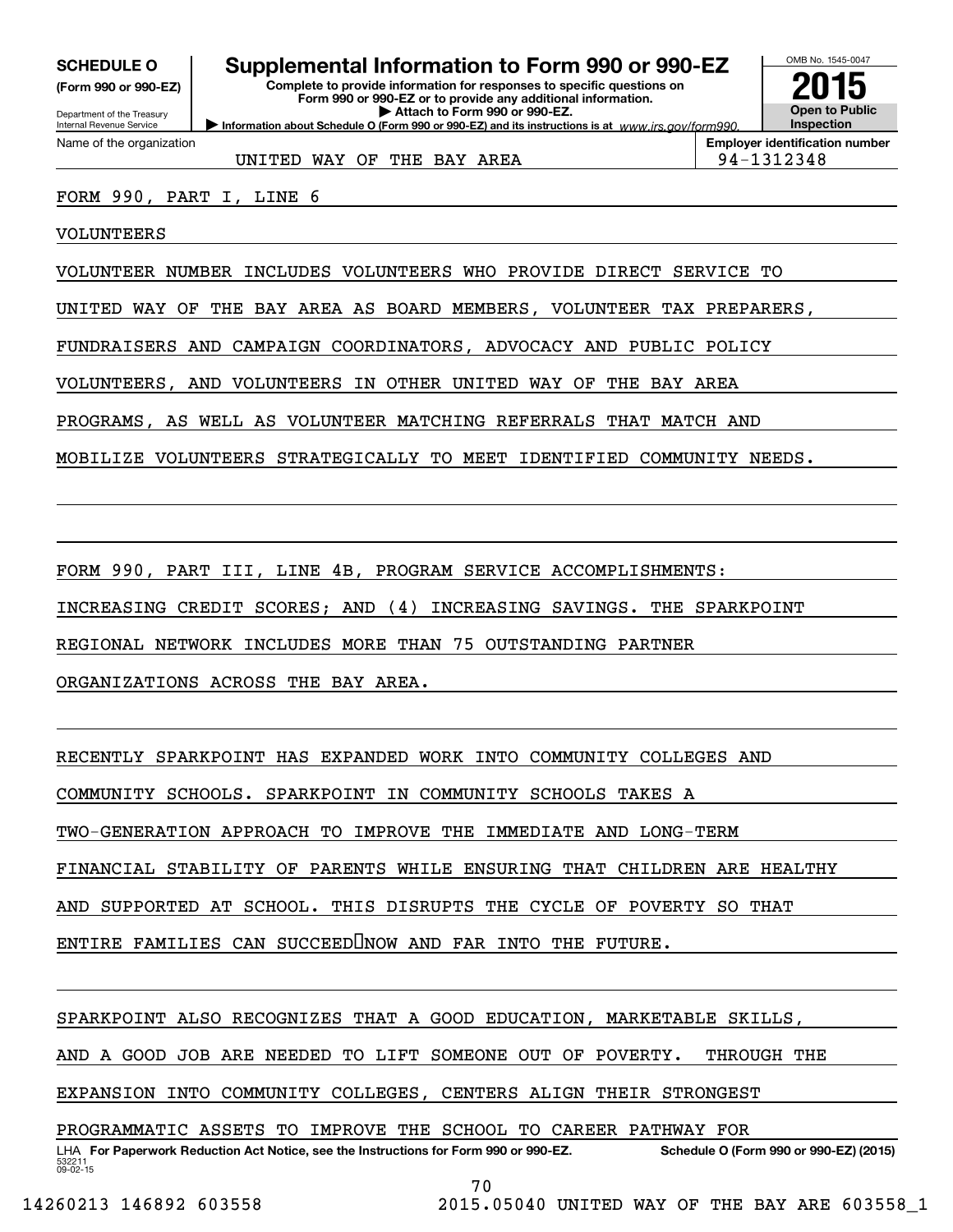| Schedule O (Form 990 or 990-EZ) (2015)<br>Name of the organization<br>UNITED WAY OF THE BAY AREA | <b>Employer identification number</b><br>94-1312348 | Page 2 |
|--------------------------------------------------------------------------------------------------|-----------------------------------------------------|--------|
| LOW-INCOME STUDENTS.<br>THEY ENSURE THAT STUDENTS KNOW MORE ABOUT                                |                                                     |        |
| AVAILABLE CAREER AND EDUCATION OPTIONS, INCLUDING POST-SECONDARY JOB                             |                                                     |        |
| TRAINING AND CERTIFICATE AND DEGREE PROGRAMS. SPARKPOINT ENSURES THAT                            |                                                     |        |
| STUDENTS START AND REMAIN ON A PATH TOWARD A GOOD JOB THROUGH WRAP                               |                                                     |        |
| AROUND SUPPORT SERVICES. UWBA'S STRONG RELATIONSHIPS WITH MAJOR                                  |                                                     |        |
| EMPLOYERS ACROSS VARIOUS SECTORS, PROVIDE STUDENTS WITH ACCESS TO WORK                           |                                                     |        |
| BASED LEARNING OPPORTUNITIES AND JOBS.                                                           |                                                     |        |
|                                                                                                  |                                                     |        |
| FY16 HIGHLIGHTS INCLUDE:                                                                         |                                                     |        |
| -371 CLIENTS ACHIEVED SELF-SUFFICIENT INCOME                                                     |                                                     |        |
| -861 CLIENTS ACHIEVED AT LEAST ONE ELEMENT OF FINANCIAL PROSPERITY:                              |                                                     |        |
| SELF-SUFFICIENT INCOME, 3 MONTHS SAVINGS, 700 CREDIT SCORE, NO                                   |                                                     |        |
| REVOLVING DEBT                                                                                   |                                                     |        |
| -THE REGIONAL NETWORK HAS PLACED 579 CLIENTS IN JOBS, AND HAS AN                                 |                                                     |        |
| AVERAGE HOURLY WAGE OF \$16.82                                                                   |                                                     |        |
|                                                                                                  |                                                     |        |
| EARN<br>KEEP<br>IT!<br>SAVE IT!<br>(EKS)<br>IS A UWBA-LED COALITION OF PARTNERS<br>IT!           |                                                     |        |
| THAT PREPARES TAX RETURNS FOR FREE, ENSURING LOW- TO MODERATE-INCOME                             |                                                     |        |

FAMILIES GET THE REFUNDS AND CREDITS FOR WHICH THEY ARE ELIGIBLE.

DURING THE 2016 TAX SEASON, 3,028 VOLUNTEERS PREPARED MORE THAN 71,526

RETURNS AND BROUGHT BACK OVER \$74.7 MILLION IN REFUNDS. ADDITIONALLY,

\$23.1 MILLION OF THOSE REFUNDS WAS IN EARNED INCOME TAX CREDIT (EITC).

EITC GOES TO THE POOREST, MOST VULNERABLE BAY AREA HOUSEHOLDS AND HAS

BEEN IDENTIFIED BY POVERTY‐FIGHTING EXPERTS AS ONE OF THE MOST

EFFECTIVE PROGRAMS NATIONALLY, LIFTING MILLIONS OF PEOPLE ABOVE THE

FEDERAL POVERTY LEVEL EVERY YEAR. FAMILIES USE THEIR REFUNDS PRIMARILY

TO PAY BILLS, RENT, AND TO BUY FOOD OR CLOTHES. THROUGH ITS TAX

532212 09-02-15 **Schedule O (Form 990 or 990-EZ) (2015)** PREPARATION EFFORTS, EKS PROVIDES RESOURCES TO MEET BASIC NEEDS, WHICH

71

14260213 146892 603558 2015.05040 UNITED WAY OF THE BAY ARE 603558\_1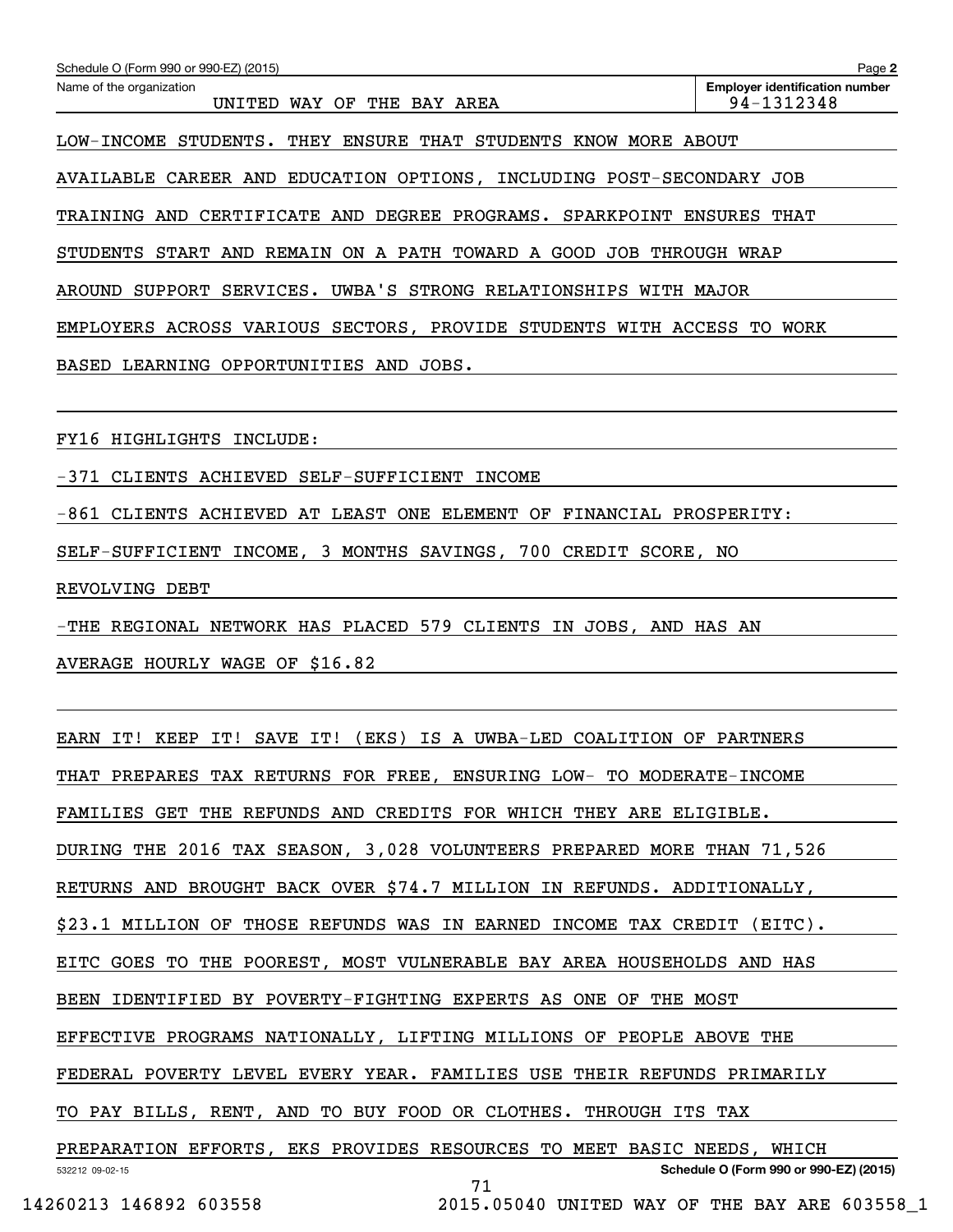| Schedule O (Form 990 or 990-EZ) (2015)                                     | Page 2                                              |
|----------------------------------------------------------------------------|-----------------------------------------------------|
| Name of the organization<br>UNITED<br>WAY OF THE BAY AREA                  | <b>Employer identification number</b><br>94-1312348 |
| TO ENDING THE CYCLE OF POVERTY IN THE BAY AREA. EKS HAS 205<br>IS CRITICAL |                                                     |
| IN SEVEN COUNTIES, 10 OF WHICH ARE LOCATED AT SPARKPOINT<br>LOCATIONS      |                                                     |
| CENTERS. IN ADDITION TO PREPARING TAX RETURNS, EKS USES THE PROGRAM        |                                                     |
| VISIT AS A MOMENT TO OFFER LOW-INCOME FAMILIES THE OPPORTUNITY TO          |                                                     |
| INCREASE THEIR<br>SAVINGS.                                                 |                                                     |

FORM 990, PART III, LINE 4C, PROGRAM SERVICE ACCOMPLISHMENTS: SAN FRANCISCO ALONE. WITHIN THE NEXT SEVERAL YEARS, JOBS+ EXPECTS TO EXPAND INTO ALL EIGHT COUNTIES SERVED BY UNITED WAY OF THE BAY AREA.

FORM 990, PART III, LINE 4D, OTHER PROGRAM SERVICES: OTHER PROGRAMS LIKE UNITED WAYS AROUND THE COUNTRY, UWBA MANAGES THE LOCAL ACTIVITIES OF THE FEDERAL EMERGENCY FOOD AND SHELTER PROGRAM (EFSP), WHICH DISTRIBUTES FEDERAL FUNDS TO LOCAL PROGRAMS THAT FEED AND PROVIDE SHELTER TO PEOPLE IN NEED. IN FY16 UWBA DISTRIBUTED MORE THAN \$2 MILLION IN EIGHT COUNTIES TO AGENCIES THAT PROVIDED MORE THAN 1.5 MILLION MEALS AND OVER 70,000 SHELTER NIGHTS.

532212 09-02-15 **Schedule O (Form 990 or 990-EZ) (2015)** LABOR COMMUNITY SERVICES ‐ THE LONG STANDING LABOR‐UNITED WAY PARTNERSHIP COMBINES THE POWER OF MORE THAN 12.5 MILLION WORKING FAMILIES AND THEIR COMMUNITIES TOWARD A SHARED VISION WHERE ALL HAVE THE OPPORTUNITY TO REACH THEIR HIGHEST POTENTIAL. LOCALLY, UWBA'S LABOR COMMUNITY SERVICES PROGRAM CONTINUED ITS ESSENTIAL ROLE OF ASSISTING PEOPLE IN POVERTY THROUGH DIRECT PROVISION OF COMMUNITY SERVICES AND POLICY ADVOCACY. IN FY16, OUR LABOR LIAISONS IN THREE COUNTIES (SAN MATEO, SAN FRANCISCO, AND CONTRA COSTA) HELPED 575 BAY AREA FAMILIES RECEIVE DIRECT HARDSHIP ASSISTANCE WITH HOUSING, HEALTH, UTILITIES, JOB ACCESS ISSUES, AND OTHER EMERGENCIES. THE LIAISONS ALSO WORKED CLOSELY 72

14260213 146892 603558 2015.05040 UNITED WAY OF THE BAY ARE 603558\_1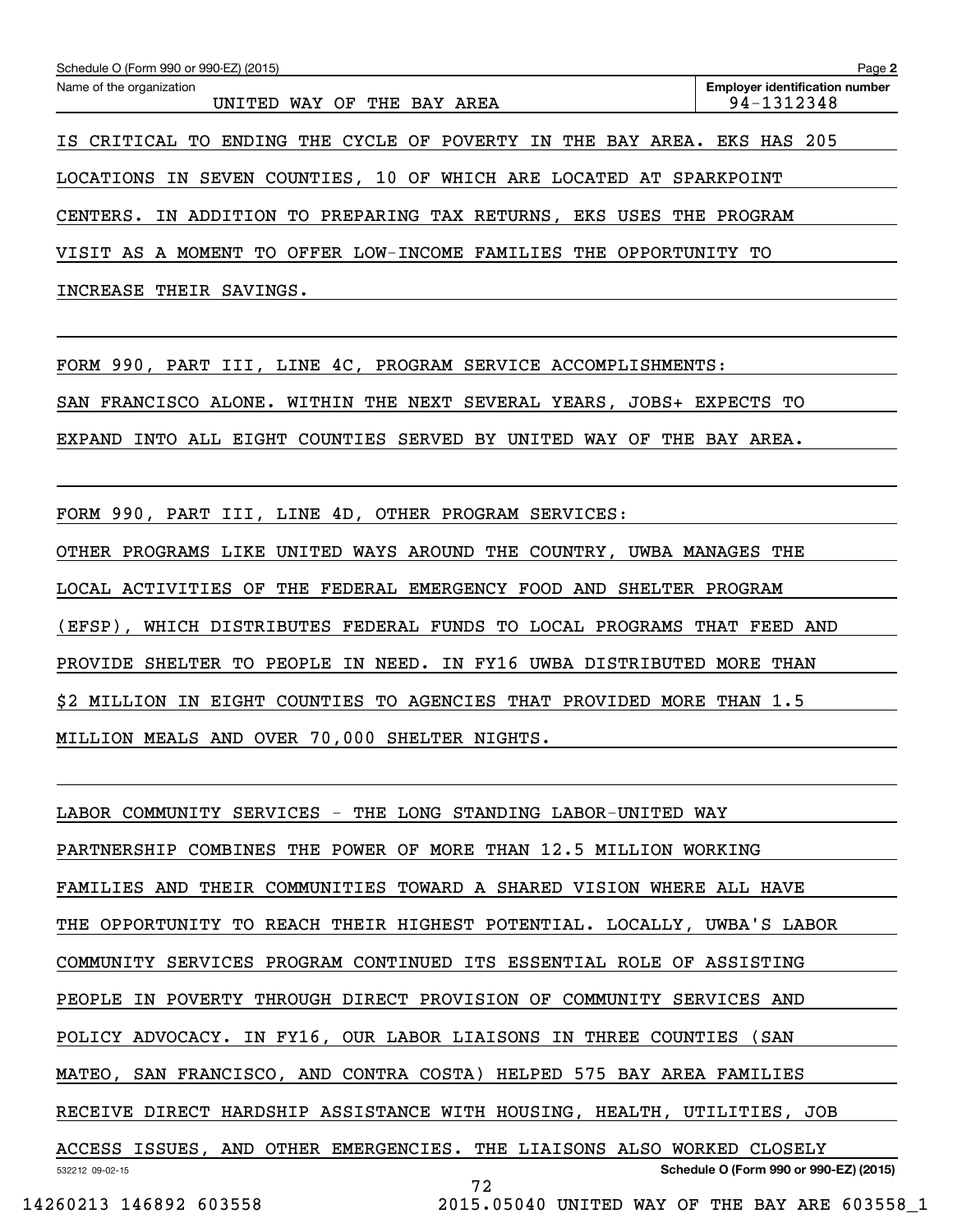| Schedule O (Form 990 or 990-EZ) (2015)                                  | Page 2                                |
|-------------------------------------------------------------------------|---------------------------------------|
| Name of the organization                                                | <b>Employer identification number</b> |
| UNITED WAY OF THE BAY AREA                                              | 94-1312348                            |
|                                                                         |                                       |
| WITH UNITED WAY'S OTHER PROGRAMS, HELPING TO REFER POTENTIAL CLIENTS TO |                                       |
|                                                                         |                                       |
| EKS, 211 AND SPARKPOINT. THEY FOCUSED ON KEY ISSUES SUCH AS             |                                       |
|                                                                         |                                       |
| STRENGTHENING THE SAFETY NET FOR IMMIGRANT FAMILIES AND RAISING THE     |                                       |
|                                                                         |                                       |
| WAGE.<br>MINIMUM                                                        |                                       |

PUBLIC POLICY ‐ UNITED WAY BAY AREA RECOGNIZES THAT IN ORDER TO ACHIEVE OUR GOAL OF ENDING THE CYCLE OF POVERTY IN OUR COMMUNITY, WE MUST ADVANCE PUBLIC POLICIES THAT SUPPORT OUR MISSION. UWBA'S PUBLIC POLICY TEAM INFLUENCES POLICY AND ENGAGES IN ADVOCACY AT ALL LEVELS OF GOVERNMENT. OUR PRIMARY POLICY FOCUS IS TARGETED AT THE LOCAL LEVEL IN OUR SEVEN‐COUNTY SERVICE AREA (ALAMEDA, CONTRA COSTA, MARIN, NAPA, SAN FRANCISCO, SAN MATEO, AND SOLANO). IN ADDITION, WE PROVIDE ADVOCACY SUPPORT TO STATE AND FEDERAL ISSUES IMPORTANT TO THE UNITED WAY SYSTEM. IN FY16, OUR EFFORTS SUPPORTED THE REAUTHORIZATION OF THE FEDERAL EARNED INCOME TAX CREDIT AND CALIFORNIA'S ADOPTION OF ITS OWN STATE EITC ‐ WHICH SUPPORTS THE CLIENTS WE SERVE THROUGH OUR EARN IT! KEEP IT! SAVE IT! FREE TAX PREPARATION PROGRAM. ANOTHER KEY VICTORY WAS ACHIEVED ON CHILDREN'S HEALTH CARE, WITH THE EXPANSION OF FULL‐SCOPE MEDI‐CAL SERVICES TO ALL CHILDREN UNDER AGE 18, REGARDLESS OF IMMIGRATION STATUS. AFTER ACHIEVING THESE POLICY WINS, WE FOCUSED ON THE SUCCESSFUL IMPLEMENTATION OF BOTH NEW STATE PROGRAMS. AT THE LOCAL LEVEL, WE COLLABORATED WITH LABOR AND COMMUNITY PARTNERS TO RAISE THE MINIMUM WAGE IN THE CITIES OF EL CERRITO AND SAN MATEO.

532212 09-02-15 **Schedule O (Form 990 or 990-EZ) (2015)** FINALLY, UWBA HAS FORMED A COALITION CALLED RISE TOGETHER, COMPRISING NEARLY 300 LEADING INSTITUTIONS THAT HAVE COME TOGETHER TO CUT POVERTY IN HALF IN THE BAY AREA BY 2020. LAUNCHED BY UWBA IN 2012, RISE TOGETHER CONTINUES TO STAND OUT AS A PIVOTAL REGIONAL STRATEGY THROUGH

73

14260213 146892 603558 2015.05040 UNITED WAY OF THE BAY ARE 603558\_1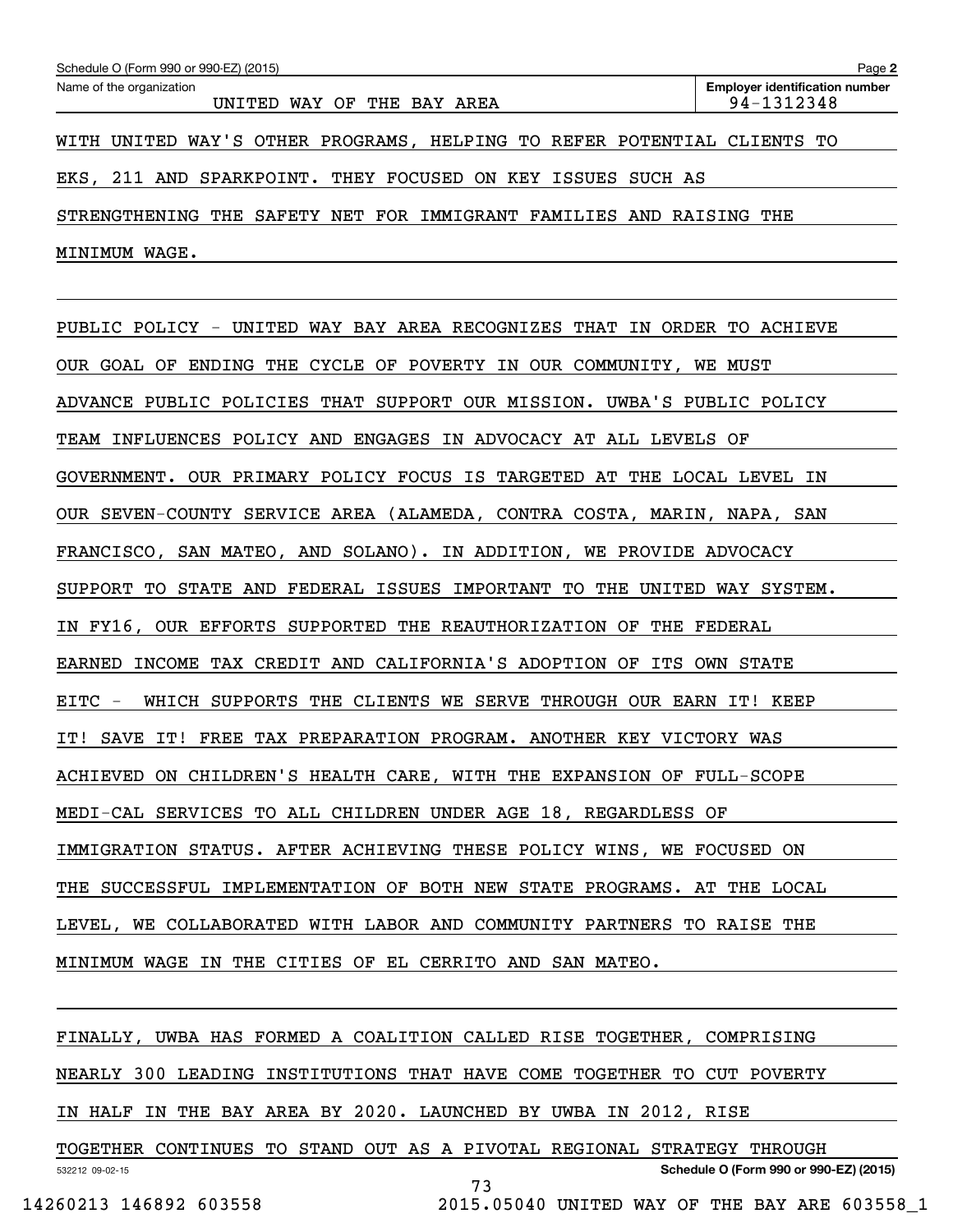| Schedule O (Form 990 or 990-EZ) (2015)                                     | Page 2                                              |
|----------------------------------------------------------------------------|-----------------------------------------------------|
| Name of the organization<br>WAY OF THE BAY AREA<br>UNITED                  | <b>Employer identification number</b><br>94-1312348 |
| A COLLECTIVE IMPACT APPROACH. IN THE LAST FOUR YEARS, RISE TOGETHER        |                                                     |
| HAS: GIVEN GRANTS TO LOCAL LEADERS AND PARTNERSHIPS WHO ARE FIGHTING       |                                                     |
| POVERTY; SELECTIVELY ENGAGED ON KEY POLICY ISSUES; HOSTED MAJOR EVENTS     |                                                     |
| TO SHOWCASE THE ISSUES AND SOLUTIONS OF POVERTY; AND WON AN AWARD FROM     |                                                     |
| THE NATIONAL ASSOCIATION OF COUNTIES. UWBA STAFFS THE COALITION AND        |                                                     |
| PARTNERS SELECT AND IMPLEMENT<br>HELPS THE<br>KEY<br>INITIATIVES. PARTNERS |                                                     |
| INCLUDE POLITICAL AND FAITH LEADERS, BUSINESSES, NONPROFITS,               |                                                     |
| GOVERNMENT, ACADEMIA, MEDIA AND OTHERS.                                    |                                                     |

211 INITIATIVE

211 IS A FREE, EASY‐TO‐REMEMBER PHONE NUMBER AND WEB RESOURCE THAT ANYONE CAN CALL FOR INFORMATION AND REFERRAL TO RESOURCES. LAST YEAR, UWBA AND ITS PARTNER CALL CENTERS IN EIGHT BAY AREA COUNTIES RESPONDED TO 164,814 CALLS. MORE THAN HALF OF THESE REQUESTS CAME FROM THOSE REQUESTING HELP WITH POVERTY/BASIC NEEDS ISSUES SUCH AS FOOD, JOBS AND SHELTER.

IN ADDITION TO DAILY INFORMATION AND REFERRAL, 211 IS A CRITICAL RESOURCE FOR DISASTERS. IN RECENT YEARS, 211 HAS BEEN AVAILABLE FOR RESPONSES TO AN EARTHQUAKE, A TSUNAMI, AND MAJOR FIRES. LOOKING AHEAD UWBA PLANS TO UPDATE 211'S TECHNOLOGY PLATFORM TO MAKE SURE IT IS ACCESSIBLE TO AS MANY PEOPLE IN NEED AS POSSIBLE. EXPENSES \$ 3,373,028. INCLUDING GRANTS OF \$ 163,482. REVENUE \$ 0.

FORM 990, PART VI, SECTION A, LINE 1:

EXECUTIVE COMMITTEE IS EMPOWERED WITH LIMITATIONS TO TAKE ACTION ON BEHALF

74

OF THE BOARD BETWEEN ITS REGULARLY SCHEDULED MEETINGS.

532212 09-02-15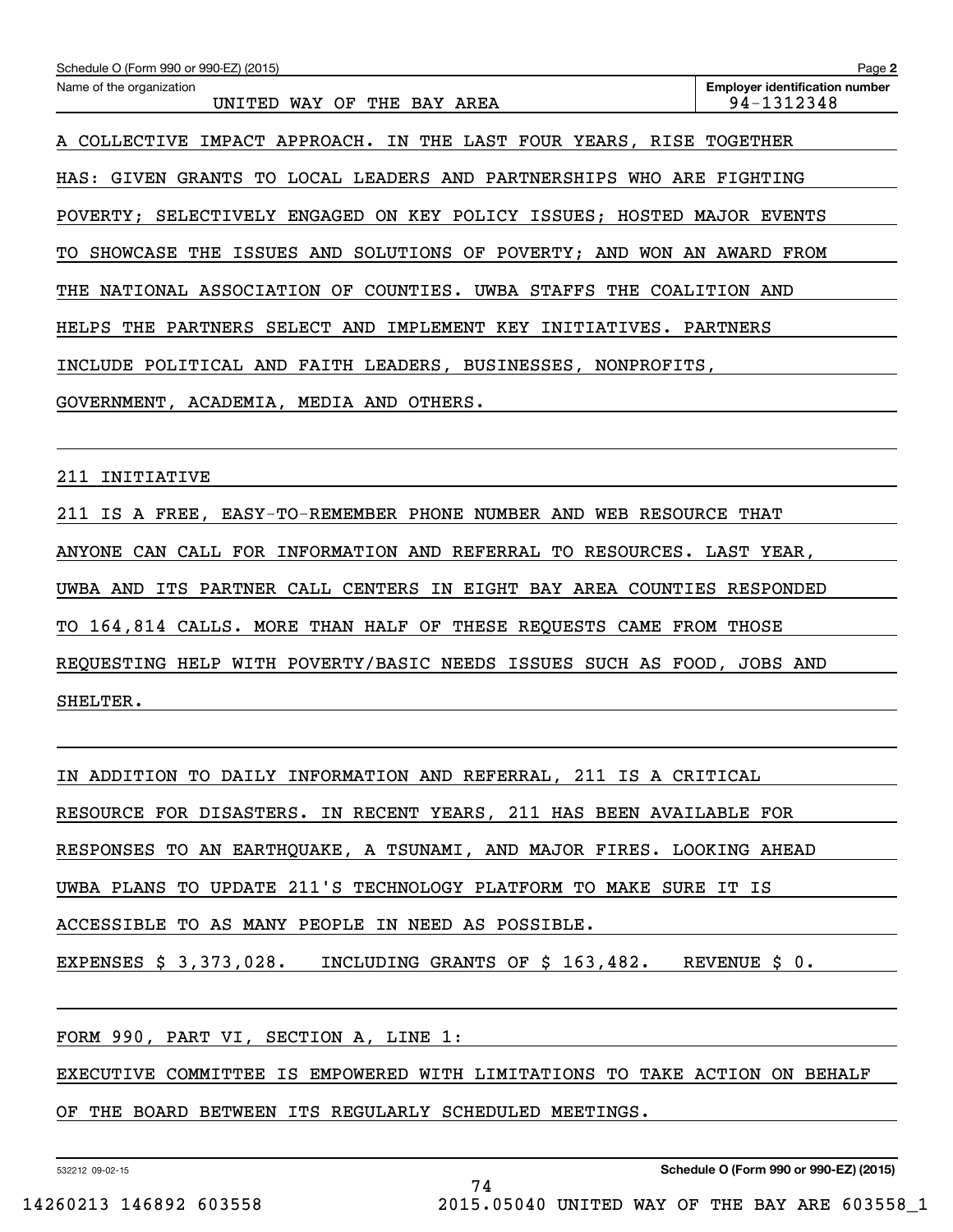| Schedule O (Form 990 or 990-EZ) (2015)                                      | Page 2                                              |
|-----------------------------------------------------------------------------|-----------------------------------------------------|
| Name of the organization<br>UNITED WAY OF THE BAY AREA                      | <b>Employer identification number</b><br>94-1312348 |
| FORM 990, PART VI, SECTION B, LINE 11:                                      |                                                     |
| CHIEF FINANCIAL AND ADMINISTRATIVE OFFICER AND CONTROLLER REVIEW FINAL      |                                                     |
| BEFORE PRESENTING TO ALL VOTING MEMBERS OF THE BOARD FOR<br>990<br>DRAFT OF |                                                     |
| PRIOR TO SUBMISSION. BOARD<br>REVIEW<br>MEMBERS HAVE UP<br>INFORMATIONAL    | TO A<br>WEEK                                        |

TO RESPOND WITH QUESTIONS AND PRESENT CONCERNS. AFTER THAT, THE 990 IS SUBMITTED TO THE IRS.

FORM 990, PART VI, SECTION B, LINE 12C:

THE UWBA IS COMMITTED TO THE HIGHEST STANDARDS OF ETHICAL COMPLIANCE. OUR CORPORATE COMPLIANCE POLICY, OUR CODE OF ETHICAL CONDUCT, AND OUR CONFLICT OF INTEREST POLICY ARE POSTED ON OUR INTRANET AND ON OUR ORGANIZATION'S PUBLIC FACING WEB SITE. TAKEN TOGETHER, THEY OUTLINE THE EXPECTATIONS THE UWBA HAS OF ITS EMPLOYEES, VOLUNTEERS, AND REPRESENTATIVES. THE CONFLICT OF INTEREST POLICY CONTAINS SPECIFIC INJUNCTIONS AGAINST ANY PRACTICE OR ACT WHICH CONFLICTS WITH OR APPEARS TO CONFLICT WITH THE INTERESTS OF THE UWBA, BOTH ON AND OFF THE JOB. IT GOES ON TO EXPLICITLY STATE THAT NO EMPLOYEE, VOLUNTEER, OR REPRESENTATIVE SHALL USE HER/HIS POSITION OR INFLUENCE OR INFORMATION TO WHICH THEY HAVE ACCESS TO AS A RESULT OF THEIR ASSOCIATION OR ANY ASSETS OR RESOURCES OF THE UWBA FOR HER/HIS OWN PERSONAL GAIN, FOR TRADING OR FOR THE IMPROPER BENEFIT OF OTHERS.

532212 09-02-15 THE POLICY PROHIBITS PERFORMING COMPENSATED SERVICES FOR OR HAVING A BENEFICIAL INTEREST IN, OR BEING SUBSTANTIALLY OBLIGATED TO (OR A SIMILAR RELATIONSHIP FOR ANY FAMILY MEMBER OR CLOSE RELATIVE), ANY OF UWBA'S SUPPLIERS OF GOODS OR SERVICES OR ANY OTHER ORGANIZATION DOING BUSINESS WITH UWBA UNLESS SUCH FACT HAS BEEN PROPERLY DISCLOSED TO UWBA'S CEO AND TO UWBA'S BOARD, AND SUCH RELATIONSHIP HAS BEEN SPECIFICALLY APPROVED BY THE BOARD ON THE BASIS OF A FULL DISCLOSURE OF THE FACTS.

75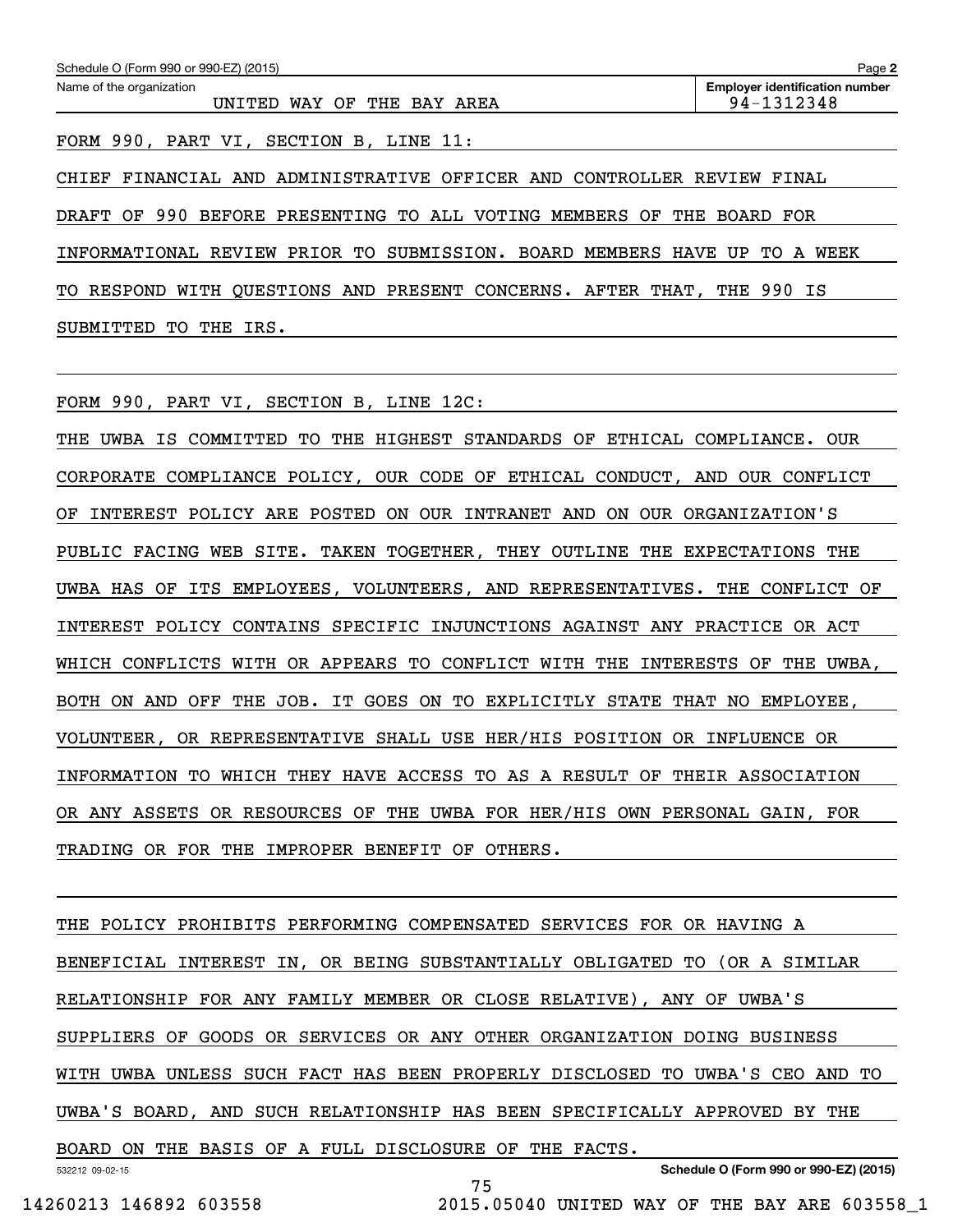| Schedule O (Form 990 or 990-EZ) (2015) | Page 2                                |
|----------------------------------------|---------------------------------------|
| Name of the organization               | <b>Employer identification number</b> |
| WAY OF THE BAY AREA<br>UNITED          | 94-1312348                            |

THE CODE OF ETHICAL CONDUCT SPECIFICALLY REQUIRES THE REPORTING OF VIOLATIONS AND THE PROTECTION OF THOSE WHO REPORT VIOLATIONS. OUR CORPORATE COMPLIANCE POLICY LAYS OUT A CLEARLY DEFINED PROCESS FOR EMPLOYEES AND VOLUNTEERS TO FOLLOW IN ORDER TO DISCLOSE ANY REASONABLE BELIEF THAT ANOTHER EMPLOYEE OR VOLUNTEER HAS VIOLATED LEGAL OR INTERNAL POLICY STANDARDS, WHETHER IN THE WORKPLACE OR OTHERWISE AS PART OF UWBA'S ACTIVITIES. INCLUDED IN THAT PROCEDURE IS A REPORT TO BE MADE TO THE BOARD ANNUALLY REGARDING ITEMS BROUGHT TO THE ATTENTION OF THE CORPORATE COMPLIANCE TASKFORCE, THE RESULTS OF THE INVESTIGATION THE TASKFORCE DID, AND THE STEPS TAKEN TO ADDRESS THE CONCERNS RAISED, IF STEPS WERE MERITED. THE TASKFORCE IS COMPOSED OF THE CHIEF EXECUTIVE OFFICER, THE CHIEF OPERATING OFFICER, THE CHIEF FINANCIAL AND ADMINISTRATIVE OFFICER, AND THE CHIEF ETHICS OFFICER.

THE UNITED WAY OF THE BAY AREA HAS AN ANNUAL PROCESS FOR RE‐AFFIRMING ITS CONFLICT OF INTEREST, ITS CODE OF ETHICAL CONDUCT, ITS CORPORATE COMPLIANCE AND DIVERSITY POLICIES. IT ALSO HAS A POLICY OF REVIEWING THE POLICIES ON A PERIODIC BASIS.

FORM 990, PART VI, SECTION B, LINE 15:

PROCESS FOR DETERMINING COMPENSATION OF TOP MANAGEMENT AND OFFICERS/KEY EMPLOYEES IS THE SAME ‐ UNITED WAY OF THE BAY AREA HAS A CONTRACTUAL RELATIONSHIP WITH AN INDEPENDENT SALARY CONSULTANT WHO CONSIDERS INDUSTRY, POSITION, EXPERIENCE

AND MARKET BEFORE MAKING RECOMMENDATIONS TO UNITED WAY OF THE BAY AREA'S

COMPENSATION COMMITTEE. THE COMPENSATION COMMITTEE MEETS AT LEAST TWICE A

532212 09-02-15 **Schedule O (Form 990 or 990-EZ) (2015)** YEAR TO REVIEW CURRENT DATA, ANALYZE BUDGET ISSUES AND MAKE RECOMMENDATIONS 76

14260213 146892 603558 2015.05040 UNITED WAY OF THE BAY ARE 603558\_1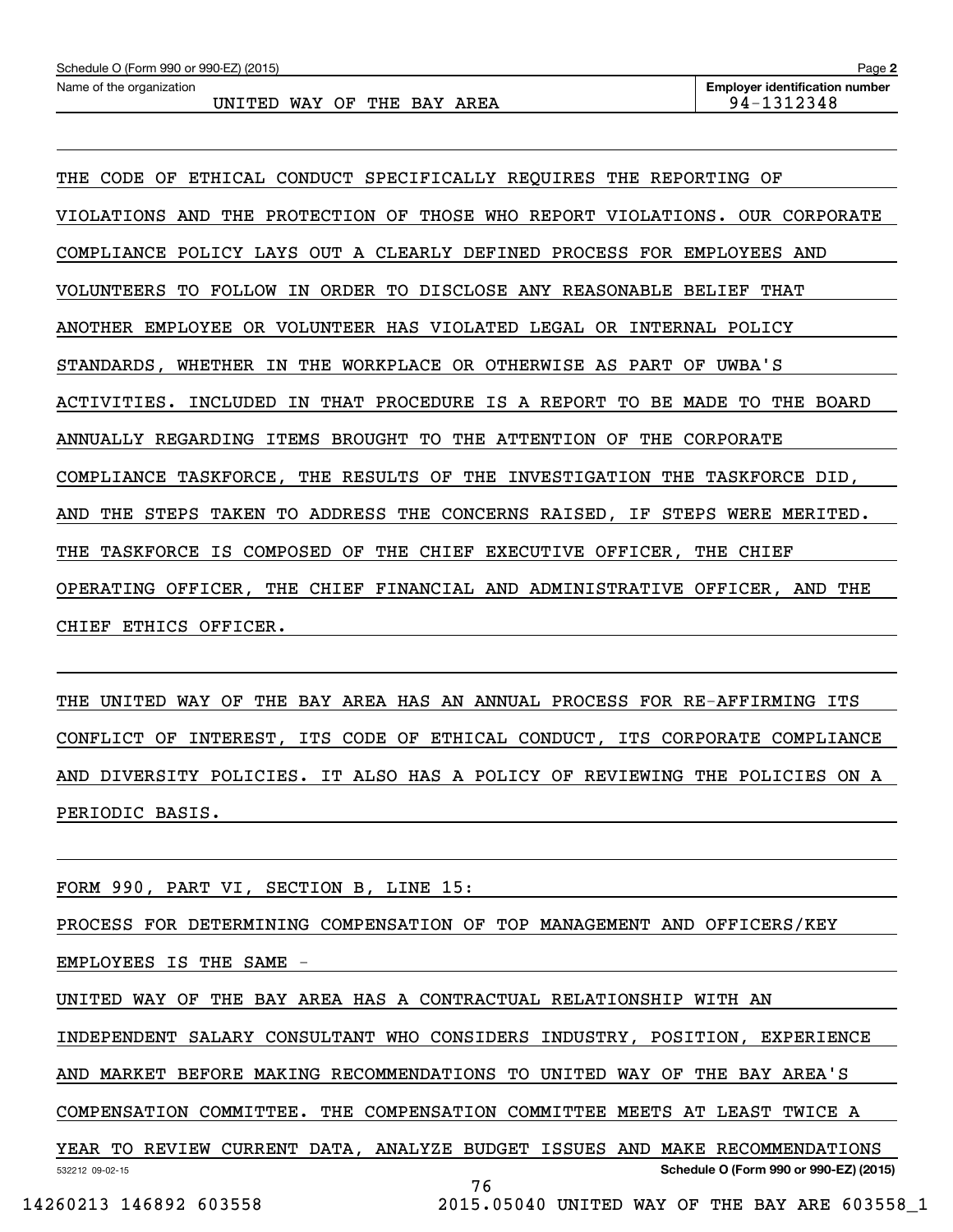| Schedule O (Form 990 or 990-EZ) (2015)                                                                                                                | Page 2                                              |
|-------------------------------------------------------------------------------------------------------------------------------------------------------|-----------------------------------------------------|
| Name of the organization<br>UNITED WAY OF THE BAY AREA                                                                                                | <b>Employer identification number</b><br>94-1312348 |
| THE BOARD OF DIRECTORS. MINIMALLY, THE BOARD APPROVES THE COMPENSATION<br>TО                                                                          |                                                     |
| THE CEO, CFAO AND OTHER KEY EMPLOYEES ON AN ANNUAL BASIS.<br>ΟF                                                                                       |                                                     |
|                                                                                                                                                       |                                                     |
| FORM 990, PART VI, SECTION C, LINE 19:                                                                                                                |                                                     |
| GOVERNING DOCUMENTS, CONFLICT OF INTEREST POLICY, FORM 990 AND<br>THE                                                                                 |                                                     |
| FINANCIAL STATEMENTS ARE AVAILABLE ON THE UNITED WAY OF THE BAY AREA                                                                                  |                                                     |
| WEBSITE AS WELL AS BY WRITTEN OR IN-PERSON REQUEST.                                                                                                   |                                                     |
|                                                                                                                                                       |                                                     |
| FORM 990, PART XI, LINE 9, CHANGES IN NET ASSETS:                                                                                                     |                                                     |
| CHANGE IN PENSION LIABILITY IN EXCESS OF<br>INTANGIBLE PENSION                                                                                        |                                                     |
| <b>ASSETS</b>                                                                                                                                         | $-2,569,889.$                                       |
| UNCOLLECTIBLE PLEDGES                                                                                                                                 | $-37,200.$                                          |
| TOTAL TO FORM 990, PART XI, LINE 9                                                                                                                    | $-2,607,089.$                                       |
|                                                                                                                                                       |                                                     |
| FORM 990, PART VIII AND PART<br>IX                                                                                                                    |                                                     |
| UNITED WAY STANDARD OVERHEAD CALCULATION                                                                                                              |                                                     |
| MANAGEMENT AND GENERAL EXPENSES - \$3,713,473                                                                                                         |                                                     |
| FUNDRAISING EXPENSES - 2,393,270<br>and the control of the control of the control of the control of the control of the control of the control of the  |                                                     |
| TOTAL SUPPORT SERVICES EXPENSES - \$6,106,743                                                                                                         |                                                     |
| TOTAL REVENUE - \$34,110,400<br><u> 1989 - Johann Stoff, deutscher Stoff, der Stoff, der Stoff, der Stoff, der Stoff, der Stoff, der Stoff, der S</u> |                                                     |
| OVERHEAD PERCENTAGE - 17.90%                                                                                                                          |                                                     |
|                                                                                                                                                       |                                                     |
|                                                                                                                                                       |                                                     |
|                                                                                                                                                       |                                                     |
|                                                                                                                                                       |                                                     |
|                                                                                                                                                       |                                                     |
|                                                                                                                                                       |                                                     |
|                                                                                                                                                       |                                                     |

532212 09-02-15